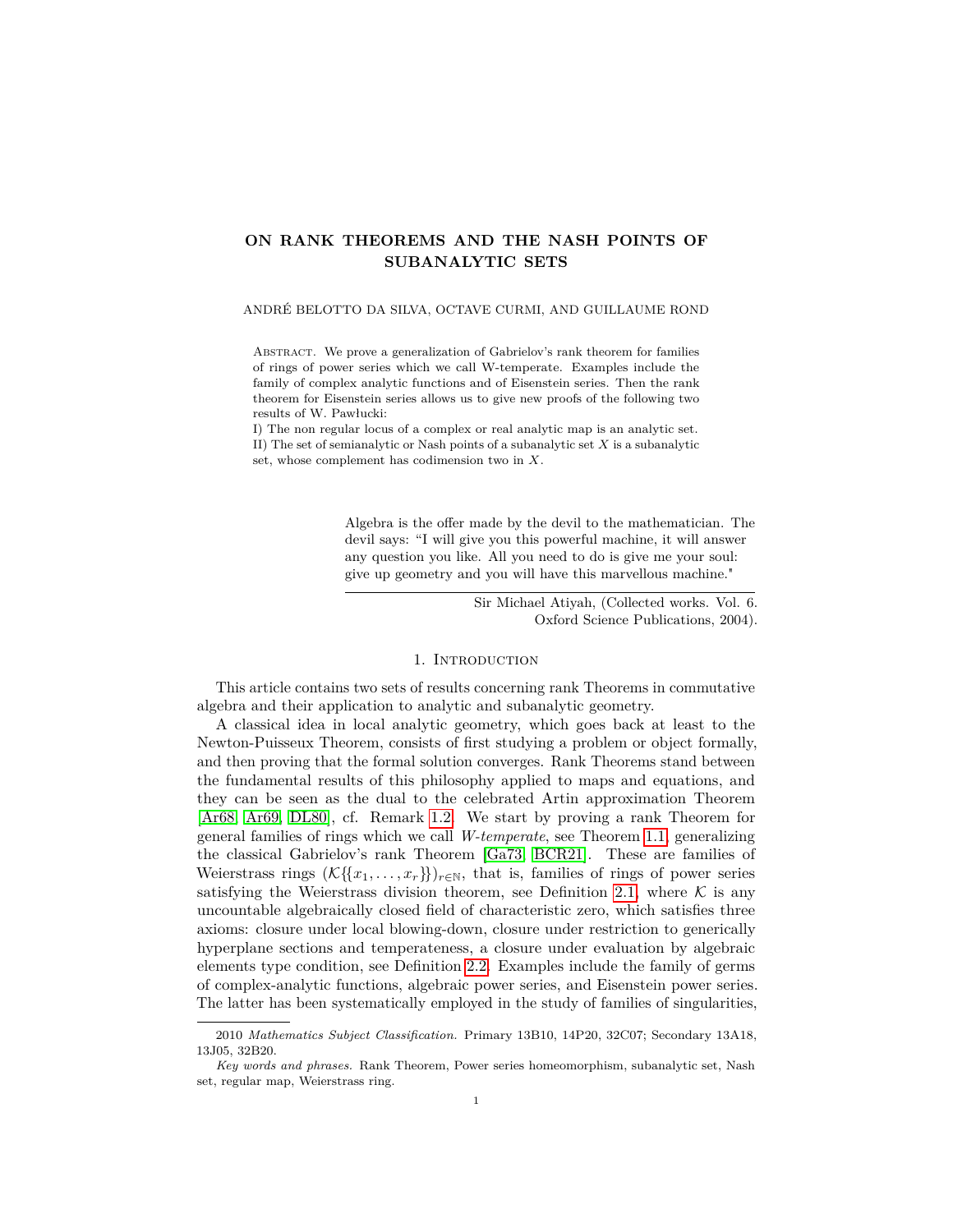see e.g. [\[Za79,](#page-49-0) [Hi79,](#page-48-3) [PP21\]](#page-49-1), going back at least to works of Zariski [\[Za79,](#page-49-0) pg. 502]. In particular, they allow us to obtain rank Theorems for families of morphisms. Finally, we also obtain a new proof of Gabrielov's rank Theorem, which greatly simplifies and shortens our previous work [\[BCR21\]](#page-48-2).

As an application of the rank Theorem for W-temperate families, we provide new proofs of two fundamental results of analytic and subanalytic geometry due to Pawłucki [\[Pa90,](#page-49-2) [Pa92\]](#page-49-3): I) the non-regular (in the sense of Gabrielov) locus of a complex or real-analytic map  $\Phi : M \longrightarrow N$  is a proper analytic subset of M, see Theorem [1.3](#page-2-1) and II) the set of semianalytic or Nash points of a subanalytic set *X* is a subanalytic set, whose complement has dimension has dimension  $\leq \dim(X) - 2$ , see Theorem [1.4.](#page-3-0) In spite of being considered as fundamental results of subanalytic geometry, the original proofs of these results are considered to be very hard, as noted by Łojasiewicz: "Sans doute, parmi les faits établis en géométrie sous-analytique le théorème de Pawłucki [result II] est le plus difficile à prouver (la démonstration compte environ soixante dix pages!)", [\[Lo93,](#page-48-4) Page 1591]. We provide the first alternative proof of these results. We develop and introduce, furthermore, new algebraic methods to subanalytic geometry, notably related to Eisenstein power series. These methods will certainly be useful in order to extend some of our results in the case of *p*-adic subanalytic sets, cf. [\[DvdD88\]](#page-48-5).

Our first set of results concerns rank Theorems. Let  $K$  be a characteristic zero algebraically closed field. We consider families of rings of power series  $(\mathcal{K}\{\{x_1,\ldots,x_r\}\})_{r\in\mathbb{N}}$  which we call Weierstrass temperate, see Definitions [2.1](#page-4-0) and [2.2;](#page-5-0) note that the completion of  $\mathcal{K}\{\{x_1,\ldots,x_r\}\}\$ is  $\mathcal{K}[\![x_1,\ldots,x_r]\!]$ , see Proposition [2.8](#page-7-0) [i\).](#page-7-1) Given a ring homeomorphism:

$$
\varphi : \mathcal{K}\{\!\{{\bf x}\}\!\} \longrightarrow \mathcal{K}\{\!\{{\bf u}\}\!\}
$$

where  $\mathbf{x} = (x_1, \ldots, x_n)$  and  $\mathbf{u} = (u_1, \ldots, u_m)$ , we say that  $\varphi$  is a morphism of W-temperate power series if  $\varphi(f) = f(\varphi(\mathbf{x}))$  for every  $f \in \mathcal{K} \{\{\mathbf{x}\}\}\)$ , see Definition [2.3.](#page-5-1) We denote by  $\hat{\varphi}$  its extension to the ring of formal power series. We define:

<span id="page-1-1"></span>(1)

\nthe General rank:

\n
$$
r(\varphi) := \text{rank}_{\text{Frac}(K\{\{\mathbf{u}\}\})}(\text{Jac}(\varphi)),
$$
\nthe Formal rank:

\n
$$
r^{\mathcal{F}}(\varphi) := \dim\left(\frac{K[\mathbf{x}]}{\text{Ker}(\varphi)}\right),
$$
\nand the temperature rank:

\n
$$
r^{\mathcal{F}}(\varphi) := \dim\left(\frac{K\{\{\mathbf{x}\}\}}{\text{Ker}(\varphi)}\right),
$$

of  $\varphi$ , where Jac( $\varphi$ ) stands for the matrix  $[\partial_{u_i}\varphi(x_j)]_{i,j}$ . Our first main result is:

<span id="page-1-0"></span>**Theorem 1.1** (W-temperate rank Theorem). Let  $\varphi : \mathcal{K}\{\{x\}\} \longrightarrow \mathcal{K}\{\{u\}\}\$ be a *morphism of rings of W-temperate power series. Then*

$$
r(\varphi) = r^{\mathcal{F}}(\varphi) \Longrightarrow r(\varphi) = r^{\mathcal{F}}(\varphi) = r^{\mathcal{T}}(\varphi).
$$

This result generalizes the original rank Theorem of Gabrielov [\[Ga73\]](#page-48-1), which concerns the case that  $K\{\mathbf{x}\}\$  stands for the family of complex analytic function germs. We rely on [\[BCR21\]](#page-48-2) for a presentation of the importance and consequences of the Theorem to local analytic geometry and commutative algebra. In spite of Gabrielov's rank Theorem being considered a fundamental result in local analytic geometry, its original proof is considered to be very difficult, cf. [\[Iz89,](#page-48-6) Page 1]. We have recently provided an alternative proof of Gabrielov's rank Theorem [\[BCR21\]](#page-48-2) by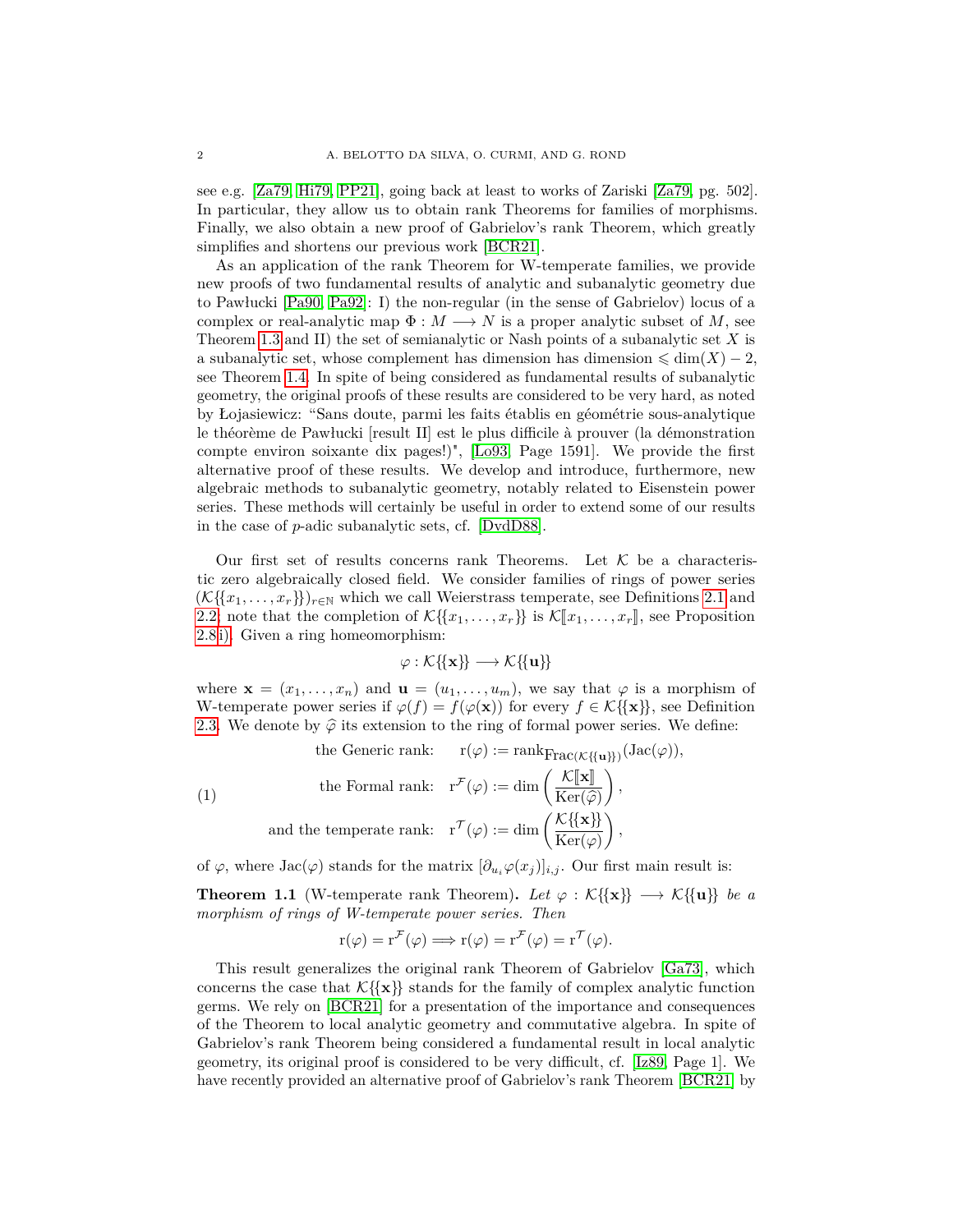developing geometric-formal techniques inspired by works of Gabrielov [\[Ga73\]](#page-48-1) and Tougeron [\[To90\]](#page-49-4). One of the difficulties involved in the proof is the intricate interplay between algebraic geometry and complex analysis. Our new result simplifies the proof by addressing this difficulty. Indeed, the proof of Theorem [1.1](#page-1-0) follows from algebraic geometry methods; complex analysis is only used in order to show that complex analytic functions form a W-temperate family, see §§ [3.2.](#page-11-0) As a mater of fact, we systematically generalize the arguments introduced in [\[BCR21\]](#page-48-2) to their most general context, which demand us to introduce new commutative algebra arguments. It seems likely that the discussion of rank Theorems for non W-temperate families will demand a complete different strategy. In order to motivate this discussion, we provide a family of local rings of interest to function theory and tame geometry (that is, families of quasianalytic Denjoy-Carleman functions and families of *C*∞-definable functions over an o-minimal and polynomially bounded structure) where the rank Theorem does not hold, see §§[1.1.](#page-3-1)

<span id="page-2-0"></span>**Remark 1.2.** Theorem [1.1](#page-1-0) can be seen a "dual" of the Artin approximation Theorem. More precisely, let  $\varphi$  be such that  $r(\varphi) = r^{\mathcal{F}}(\varphi)$ . Then,

$$
\forall F(\mathbf{x}) \in \mathcal{K}[\![\mathbf{x}]\!], \text{ such that } F(\varphi(\mathbf{x})) = 0,
$$

 $\forall c \in \mathbb{N}, \exists F_c(\mathbf{x}) \in \mathcal{K}\{\{\mathbf{x}\}\}, F_c(\varphi(\mathbf{x})) = 0 \text{ and } F(\mathbf{x}) - F_c(\mathbf{x}) \in (\mathbf{x})^c.$ 

where  $\varphi(\mathbf{x}) = (\varphi(x_1), \dots, \varphi(x_n))$ . Indeed, the ideals Ker( $\varphi$ ) and Ker( $\widehat{\varphi}$ ) are prime ideals of  $\mathcal{K}\{\mathbf{x}\}\}\$  and  $\mathcal{K}[\mathbf{x}]$  respectively, and the equality  $r^{\mathcal{F}}(\varphi) = r^{\mathcal{T}}(\varphi)$  is equivalent to the equality of the heights of these two ideals. Since  $\mathcal{K}\{\{\mathbf{x}\}\}\$ is Noetherian (see Proposition [2.8](#page-7-0) [i\)\)](#page-7-1), the height of Ker( $\varphi$ )K $\llbracket \mathbf{x} \rrbracket$  equals the height of Ker( $\varphi$ ). Now, by Artin Approximation Theorem, see Corollary [2.11,](#page-8-0)  $\text{Ker}(\varphi)\mathcal{K}[\![\mathbf{x}]\!]$  is again a prime ideal, so the equality  $\mathbf{r}^{\mathcal{F}}(\varphi) = \mathbf{r}^{\mathcal{T}}(\varphi)$  is equivalent to the equality  $\text{Ker}(\varphi)\mathcal{K}[\![\mathbf{x}]\!] = \text{Ker}(\widehat{\varphi})$ . It is well known that since  $\mathcal{K}^{\{f\}}\mathbf{x}^{\{\}}\}$  is Nootherian.  $\text{Ker}(\varphi)\mathcal{K}[\![\mathbf{x}]\!]$  is well known that, since  $\mathcal{K}\{\{\mathbf{x}\}\}\$ is Noetherian,  $\text{Ker}(\varphi)\mathcal{K}[\![\mathbf{x}]\!]$  is the closure of  $\text{Ker}(\varphi)$ in  $\mathcal{K}[\![\mathbf{x}]\!]$  for the  $(\mathbf{x})$ -adic topology, and we conclude easily.

Our second set of results concerns two fundamental results of analytic and subanalytic geometry. Let  $\mathbb{K} = \mathbb{C}$  or  $\mathbb{R}$ , and consider a K-analytic map  $\Phi : M \longrightarrow N$ between K-analytic manifolds *M* and *N*. Given  $a \in M$ , we denote by  $\Phi_a$  the germ of the morphism at a point  $\mathfrak{a} \in M$ , and by  $\Phi_{\mathfrak{a}}^* : \mathcal{O}_{\Phi(\mathfrak{a})} \longrightarrow \mathcal{O}_{\mathfrak{a}}$  the associated morphism of local rings, where  $\mathcal{O}_\mathfrak{a}$  stands for the ring of analytic function germs at  $\mathfrak{a}$ . For each  $\mathfrak{a} \in M$ , we set  $r_{\mathfrak{a}}(\Phi) := r(\Phi_{\mathfrak{a}}^{*})$  and  $r_{\mathfrak{a}}^{\mathcal{F}}(\Phi) := r^{\mathcal{F}}(\Phi_{\mathfrak{a}}^{*})$ . Consider:

$$
\mathcal{R}(\Phi, M) = \{ \mathfrak{a} \in M \colon \mathbf{r}_{\mathfrak{a}}(\Phi) = \mathbf{r}_{\mathfrak{a}}^{\mathcal{F}}(\Phi) \},
$$

which is called the set of *regular* (in the sense of Gabrielov) points of Φ. By combining Theorem [1.1](#page-1-0) applied to Eisenstein power series, see §[3.3,](#page-12-0) with the uniformization Theorem, see e.g. [\[BM88,](#page-48-7) Th 0.1], we prove the following result:

<span id="page-2-1"></span>**Theorem 1.3** (Pawłucki Theorem I, [\[Pa92\]](#page-49-3)). Let  $\Phi : M \mapsto N$  be an analytic map *between connected manifolds. Then*  $M \setminus \mathcal{R}(\Phi, M)$  *is a proper analytic subset of*  $M$ *.* 

We now specialize our presentation to  $\mathbb{K} = \mathbb{R}$ , and we refer to §§[5.2](#page-32-0) and §§[5.6](#page-38-0) for all the details of the following discussion. Let  $X \subset M$  be a subanalytic set. Given a point  $\mathfrak{a} \in M$ , we denote by  $X_{\mathfrak{a}}$  the germ set of X at  $\mathfrak{a}$ . We say that an equidimensional subanalytic set *X* is a *Nash set* at  $a \in M$  (which might not belong to *X*) if there exists a germ  $Y_a$  of semi-analytic set at  $a$  such that  $X_a \subset Y_a$  and  $\dim(X_{\mathfrak{a}}) = \dim(Y_{\mathfrak{a}})$ . More generally, a subanalytic set  $X \subset M$  of dimension *d* is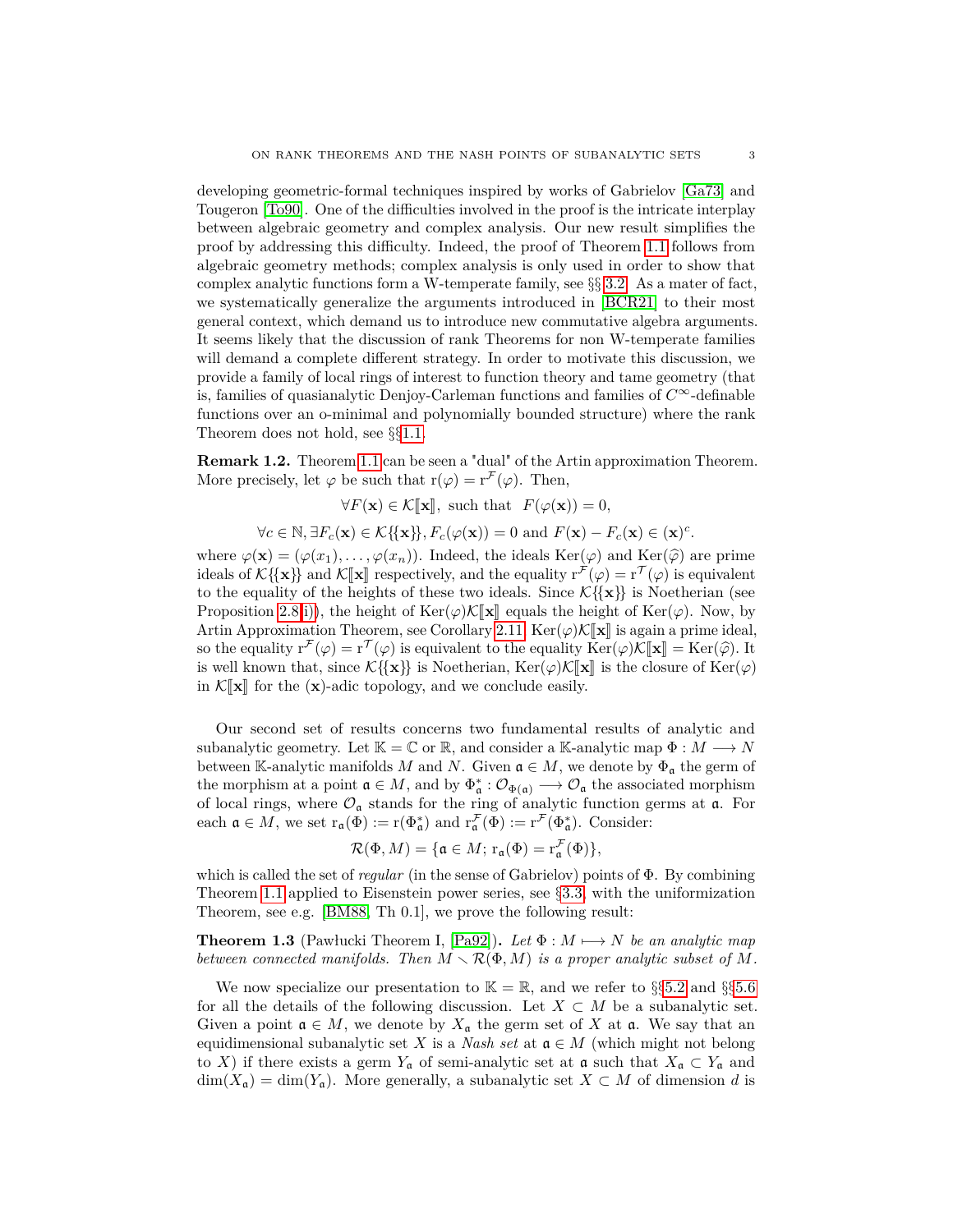Nash at a point  $\mathfrak{a} \in M$ , if X is a union of equidimensional Nash sets  $\Sigma^{(k)}$ , where  $k = 0, \ldots, d$ . We consider the sets:

$$
\mathcal{N}(X) := \{ \mathfrak{a} \in M \mid X_{\mathfrak{a}} \text{ is the germ of a Nash set} \}
$$

 $\mathcal{S}\mathcal{A}(X) := \{ \mathfrak{a} \in M \mid X_{\mathfrak{a}} \text{ is the germ of a semianalytic set} \}.$ 

It is trivially true that  $M \setminus \overline{X} \subset \mathcal{SA}(X) \subset \mathcal{N}(X)$ . But in general,  $\mathcal{SA}(X) \neq \mathcal{N}(X)$ , see example [5.25](#page-39-0) below. Now, by combining Theorem [1.3](#page-2-1) with the uniformization Theorem, see e.g. [\[BM88,](#page-48-7) Th 0.1], we prove the following result:

<span id="page-3-0"></span>**Theorem 1.4** (Pawłucki Theorem II, [\[Pa90\]](#page-49-2))**.** *Let X be a subanalytic set of a real analytic manifold M. Then*

- *i)* The sets  $\mathcal{N}(X)$  and  $\mathcal{SA}(X)$  are subanalytic.
- $\dim(M \setminus \mathcal{N}(X)) \leqslant \dim(M \setminus \mathcal{SA}(X)) \leqslant \dim(X) 2.$

*In particular, if* dim $(X) \leq 1$ *, then*  $\mathcal{N}(X) = \mathcal{S}\mathcal{A}(X) = M$ *.* 

**Remark 1.5.** The case of  $dim(X) \leq 1$  was originally proved by Lojasiewicz [\[Lo65\]](#page-48-8) and an alternative proof is given in [\[BM88,](#page-48-7) Theorem 6.1].

The original proof of Theorem [1.4](#page-3-0) given in [\[Pa90\]](#page-49-2) is an intricate construction between geometrical, algebraic, and analytic arguments, which we do not fully understand. Pawłucki then deduces Theorem [1.3](#page-2-1) from Theorem [1.4](#page-3-0) in [\[Pa92\]](#page-49-3). Our proof of these results relies heavily on algebraic arguments, namely on Theorem [1.1](#page-1-0) and the use of Eisenstein power series, see §§[3.3](#page-12-0) instead of geometric and analytic arguments as in [\[Pa90\]](#page-49-2). We develop new commutative algebra methods, in particular concerning power series with coefficients in a UFD, which are of independent interest, see e.g. Theorem [3.7.](#page-14-0) Our use of geometric techniques is essentially reduced the extension Lemma [6.1](#page-42-0) together with the use of the Uniformization Theorem of Hironaka [\[Hi73\]](#page-48-9); the former has been inspired from the work of Pawłucki [\[Pa90,](#page-49-2) Lemme 6.3], while the later is not used in [\[Pa90,](#page-49-2) [Pa92\]](#page-49-3).

We would like to thank Edward Bierstone for bringing the topic of this paper to our attention and for useful discussions. This work was supported by the CNRS project IEA00496 PLES. The first author is supported by the project IDEX UP ANR-18-IDEX-0001.

<span id="page-3-1"></span>1.1. **On rank Theorems for non W-temperate families.** We start by providing examples of a families of local rings where the rank Theorem does not hold. We consider an example given in [\[BB22,](#page-48-10) Example 1.8], which is based on a construction due to Nazarov, Sodin and Volberg [\[NSV04,](#page-49-5) § 5.3]. We refer the reader to [\[BB22,](#page-48-10) §3] for a detailed presentation of quasianalytic classes, and we follow its notation. Consider quasianalytic Denjoy-Carleman classes Q*<sup>M</sup>* which satisfies two properties:

- 1) There is a function  $g \in \mathcal{Q}_M([0,1))$  which admits no extension to a function in  $\mathcal{Q}_{M}((-\delta, 1))$ , for all  $\delta > 0$  and all quasianalytic Denjoy-Carleman class  $\mathcal{Q}_{M'}$  (these classes exist by [\[NSV04,](#page-49-5) § 5.3]);
- 2) The shifted class  $\mathcal{Q}_{M^{(p)}},$  where  $M_k^{(p)}$  $k^{(p)} := M_{pk}$ , is a quasianalytic Denjoy-Carleman class for every  $p \in \mathbb{N}$ .

For example, the class  $\mathcal{Q}_M$  given by the sequence  $M = (M_k)_{k \in \mathbb{N}}$ , where  $M_k =$  $(\log(\log k))^k$ , satisfies both conditions.

Let  $\Phi: (-1,1) \longrightarrow \mathbb{R}^2$  denote the  $\mathcal{Q}_M$ -morphism  $\Phi(u) = (u^2, g(u^2))$ , and let  $\varphi = \Phi^*$  denote its pull-back at 0. Note that  $r(\varphi) = r^{\mathcal{F}}(\varphi)$  since  $G(x) = x_2 - \hat{g}(x_1)$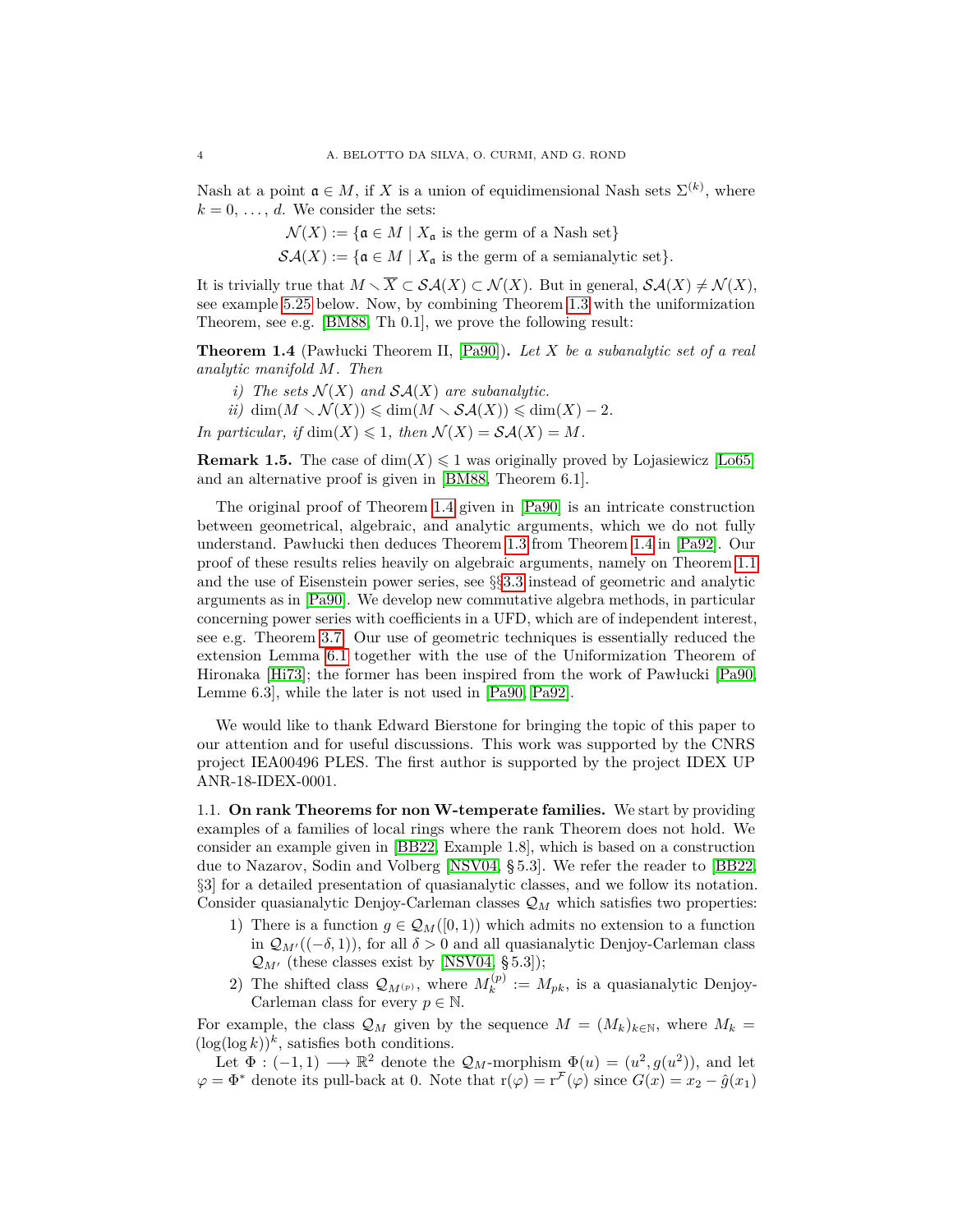is a formal power series such that  $\hat{\varphi}(G) = \hat{g}(u^2) - \hat{g}(u^2) \equiv 0$ . Now, suppose by contradiction that there exists a function germ  $h \in \mathcal{Q}_M(-\epsilon, \epsilon)$ , for some  $\epsilon < 1$ , such that  $\varphi(h) = h \circ \varphi(u) \equiv 0$ . We remark that  $\hat{h}(t, \hat{g}(t)) \equiv 0$  since

$$
0 \equiv \hat{\varphi}(\hat{h}) = \hat{h}(u^2, \hat{g}(u^2)),
$$

so we conclude that the equation  $h(x_1, x_2) = 0$  admits a formal solution  $x_2 = \hat{g}(x_1)$ . By [\[BBB17,](#page-47-2) Theorem 1.1], apart from shrinking  $\epsilon$ , there exists a function  $f \in$  $\mathcal{Q}_{M^{(p)}}(-\epsilon,\epsilon)$ , for some  $p \in \mathbb{N}$ , such that  $h(x_1,f(x_1)) \equiv 0$  and  $f = \hat{g}$ . Since  $\mathcal{Q}_{M^{(p)}}$ is quasianalytic by condition 2) and contains  $\mathcal{Q}_M$ , we conclude that  $f|_{[0,\epsilon)} = g|_{[0,\epsilon)}$ . This implies that *g* admits an extension in the shifted quasianalytic class  $\mathcal{Q}_{M(p)}$ , contradicting condition 1). We conclude Theorem [1.1](#page-1-0) does not hold for these classes.

We can also consider the *o*-minimal structure  $\mathbb{R}_{\mathcal{Q}_M}$  given by expansion of the real field by restricted functions of class  $\mathcal{Q}_M$  satisfying conditions 1) and 2) above, cf. [\[RSW03\]](#page-49-6), and the quasianalytic class  $\mathcal Q$  of  $\mathcal C^{\infty}$  functions that are locally definable in  $\mathbb{R}_{\mathcal{Q}_M}$ . By [\[BBC18,](#page-48-11) Theorem 1.6], any function *h* ∈  $\mathcal{Q}((-1,1))$  belongs to a shifted Denjoy-Carleman class  $\mathcal{Q}_{M(p)}$ , for some positive integer *p*. We conclude that the morphism  $\Phi$  defined above shows that the rank Theorem can not hold for  $Q$ .

**Remark 1.6.** Every quasianalytic class which properly contains the analytic functions does not satisfy the Weierstrass preparation property [\[PR13\]](#page-49-7).

Finally, let us note that Theorem [1.1](#page-1-0) holds for at least one family of rings which is not Weierstrass. For instance, if we set  $\mathcal{K}\{\{x_1,\ldots,x_n\}\} = \mathcal{K}[x_1,\ldots,x_n]_{(x_1,\ldots,x_n)}$ for any integer *n*, then for any morphism  $\varphi : \mathcal{K} \{ \{ \mathbf{x} \} \} \longrightarrow \mathcal{K} \{ \{ \mathbf{u} \} \}$ , we have

$$
\mathbf{r}(\varphi) = \mathbf{r}^{\mathcal{F}}(\varphi) = \dim \left( \mathcal{K}\{\mathbf{x}\}\right) / \operatorname{Ker}(\varphi) \right)
$$

essentially by Chevalley's constructible set Theorem. But the rings of rational functions are not Henselian local rings, so they do not form a Weierstrass family, c.f. Proposition [2.8](#page-7-0) [i\)](#page-7-1) below.

#### 2. Weierstrass Temperate families

2.1. **W-Temperate families.** Let  $K$  be a field of characteristic zero. For every  $n \in \mathbb{N}$ , we denote by  $(x_1, \ldots, x_n)$  indeterminacies; we will use the compact notation  $\mathbf{x} = (x_1, \dots, x_n)$  and  $\mathbf{x}' = (x_1, \dots, x_{n-1})$  whenever there is no risk of confusion on *n*. We start by recalling the notion of Weierstrass family introduced in [\[DL80\]](#page-48-0):

<span id="page-4-0"></span>**Definition 2.1.** A *Weierstrass family (over*  $K$ ), or just a W-family, of rings is a family  $(\mathcal{K}\{\{x_1,\ldots,x_n\}\})_{n\in\mathbb{N}}$  of  $\mathcal{K}\text{-algebras such that,}$ 

<span id="page-4-1"></span>i) For every *n*,

$$
\mathcal{K}[\mathbf{x}]\subset \mathcal{K}\{\!\{\mathbf{x}\}\!\}\subset \mathcal{K}[\![\mathbf{x}]\!].
$$

<span id="page-4-2"></span>ii) For every *n* and *m*, denoting  $\mathbf{x} = (x_1, \ldots, x_n)$  and  $\mathbf{y} = (y_1, \ldots, y_m)$ :

 $\mathcal{K}\{\{\mathbf{x},\mathbf{y}\}\}\cap\mathcal{K}[\![\mathbf{x}]\!]=\mathcal{K}\{\{\mathbf{x}\}\}.$ 

<span id="page-4-3"></span>iii) For any permutation  $\sigma$  of  $\{1, \ldots, n\}$ , and any  $f \in \mathcal{K}\{\{\mathbf{x}\}\}\,$ ,

$$
f(x_{\sigma(1)},\ldots,x_{\sigma(n)}) \in \mathcal{K}\{\{\mathbf{x}\}\}.
$$

<span id="page-4-4"></span>iv) If  $f \in \mathcal{K} \{\{\mathbf{x}\}\}\$  with  $f(0) \neq 0$ , then *f* is a unit in  $\mathcal{K} \{\{\mathbf{x}\}\}.$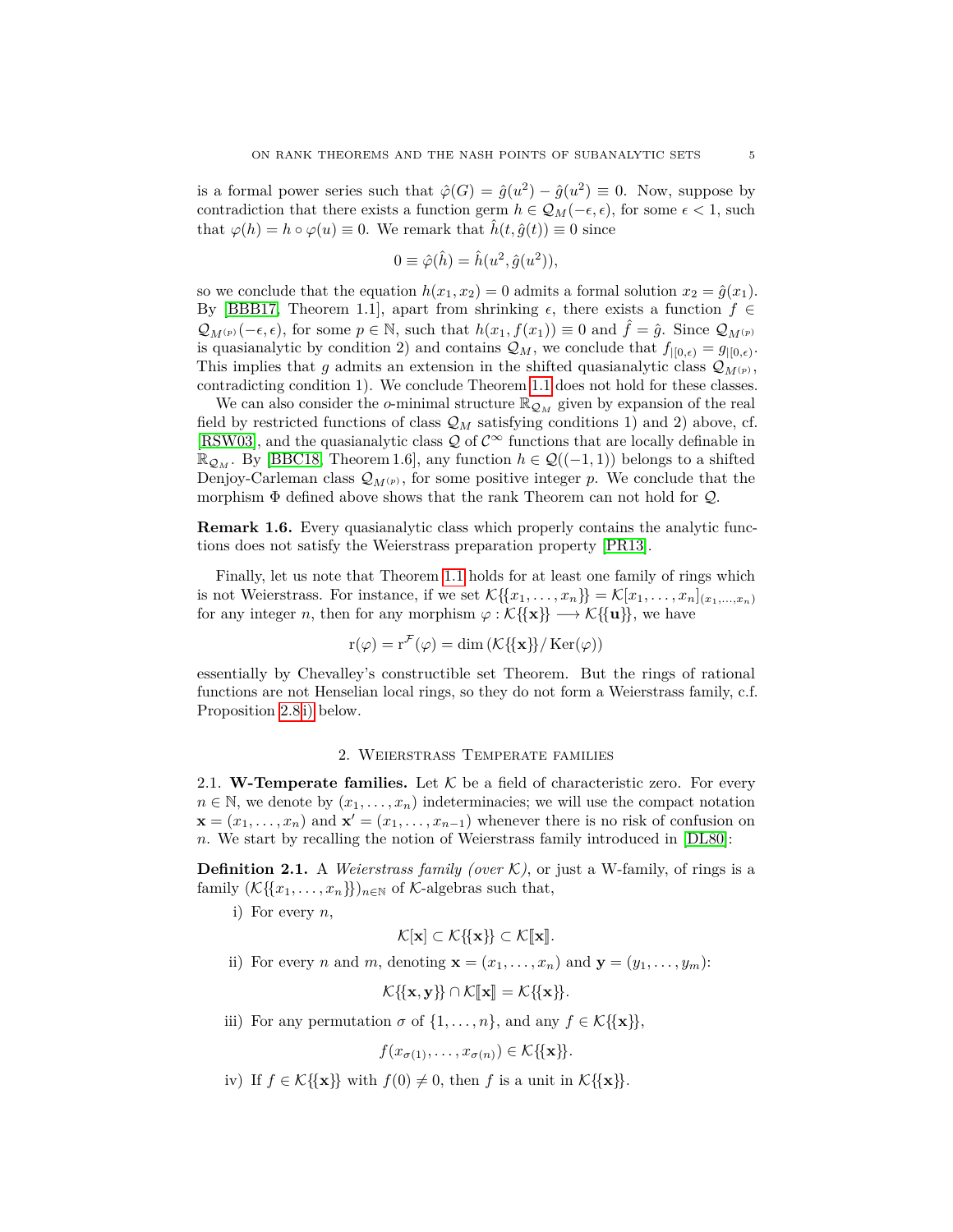<span id="page-5-6"></span>v) The family is closed by *Weierstrass division*. More precisely, let  $F \in \mathcal{K} \{\{x\}\}\$ be such that  $F(0, x_n) = x_n^d u(x_n)$  where  $u(0) \neq 0$ . For every  $G \in \mathcal{K} \{\{\mathbf{x}\}\}\,$ ,

$$
G = FQ + R,
$$

where  $Q \in \mathcal{K}\{\{\mathbf{x}\}\}\$ and  $R \in \mathcal{K}\{\{\mathbf{x}'\}\}[x_{n+1}]$ ,  $\deg_{x_n}(R) < d$ , are unique.

A W-family satisfies several extra well-known properties which we recall in §§[2.3](#page-7-2) below; in what follows we use these properties. Let us now provide the definition of W-temperate family:

<span id="page-5-0"></span>**Definition 2.2.** Let  $K$  be an uncountable algebraically closed field of characteristic zero. A *Weierstrass temperate family (over*  $K$ ), or just a W-temperate family, of rings is a Weierstrass family  $(\mathcal{K}\{\{x_1,\ldots,x_n\}\})_{n\in\mathbb{N}}$  over  $\mathcal K$  satisfying the following three properties:

<span id="page-5-5"></span>i) Closure by local blowings-down: For every  $f \in \mathcal{K}[\![\mathbf{x}]\!], n > 1$ , we have

$$
f(\mathbf{x}', x_1 x_n) \in \mathcal{K}\{\{\mathbf{x}\}\} \Longrightarrow f(\mathbf{x}) \in \mathcal{K}\{\{\mathbf{x}\}\}.
$$

<span id="page-5-2"></span>ii) Closure by generic hyperplane sections: Let  $F \in \mathcal{K}[\![\mathbf{x}]\!] \setminus \mathcal{K}[\{\mathbf{x}\}]\}.$  Set

$$
W := \{ \lambda \in \mathcal{K} \mid F(\mathbf{x}', \lambda x_1) \in \mathcal{K} \{ \{ \mathbf{x}' \} \} \}.
$$

Then the set  $K \setminus W$  is uncountable.

<span id="page-5-3"></span>iii) Temperateness: Let  $\mathbf{x} = (x_1, x_2)$  and  $\alpha \in \mathbb{N}^*$ . Let  $\Gamma(t, z) \in \mathcal{K}[t, z]$  be an irreducible polynomial that is monic in  $z$ , and assume that  $\Gamma$  splits in  $\mathcal{K}\{\{t\}\}[z]$ . Let  $\gamma(t)$  and  $\gamma'(t) \in \mathcal{K}\{\{t\}\}\$ be two roots of  $\Gamma$  and consider

$$
P(\mathbf{x}, z) = \sum_{k \in \mathbb{N}} x_1^k p_k(x_2, z) \in \mathcal{K}[\![\mathbf{x}]\!][z],
$$

where  $p_k(x_2, z) \in \mathcal{K}[x_2, z]$  is such that  $\deg_{x_2}(p_k) \leqslant \alpha k$  for every  $k \in \mathbb{N}$ . Then

$$
P(\mathbf{x}, \gamma(x_2)) \in \mathcal{K}\{\{\mathbf{x}\}\} \Longrightarrow P(\mathbf{x}, \gamma'(x_2)) \in \mathcal{K}\{\{\mathbf{x}\}\}.
$$

Note that properties [ii\)](#page-5-2) and [iii\)](#page-5-3) are used only once in the paper, see §§[4.2](#page-19-0) and the proof of Theorem [4.19](#page-27-0) respectively.

2.2. **W-Temperate morphisms and ranks.** We start by providing a detailed definition of the morphisms we consider:

<span id="page-5-1"></span>**Definition 2.3.** Let  $\varphi : \mathcal{K} \{\{x\} \} \longrightarrow \mathcal{K} \{\{u\}\}\$ be a morphism of local rings. We call *ϕ* a *morphism of rings of W-temperate power series* if there exist W-temperate power series  $\varphi_1(\mathbf{u}), \ldots, \varphi_n(\mathbf{u}) \in (\mathbf{u})\mathcal{K}\{\{\mathbf{u}\}\}\$  such that

$$
\forall f(\mathbf{x}) \in \mathcal{K}\{\{\mathbf{x}\}\}, \quad \varphi(f) = f(\varphi_1(\mathbf{u}), \dots, \varphi_n(\mathbf{u})).
$$

For such a morphism, we have introduced in the introduction three notions of ranks: generic, formal and temperate, see [\(1\)](#page-1-1). Note that the generic and formal ranks can be introduced, in an obvious way, for general morphisms of power series rings  $\psi : \mathcal{K}[\![\mathbf{x}]\!] \longrightarrow \mathcal{K}[\![\mathbf{u}]\!]$ . Let us start by showing that these ranks are well-defined:

<span id="page-5-4"></span>**Lemma 2.4.** *Let*  $\varphi : \mathcal{K}\{\{x\}\} \longrightarrow \mathcal{K}\{\{u\}\}\$ be a morphism of W-temperate power *series.* Then  $r(\varphi)$ ,  $r^{\mathcal{F}}(\varphi)$  and  $r^{\mathcal{T}}(\varphi)$  are natural numbers such that:

$$
r(\varphi) \leqslant r^{\mathcal{F}}(\varphi) \leqslant r^{\mathcal{T}}(\varphi).
$$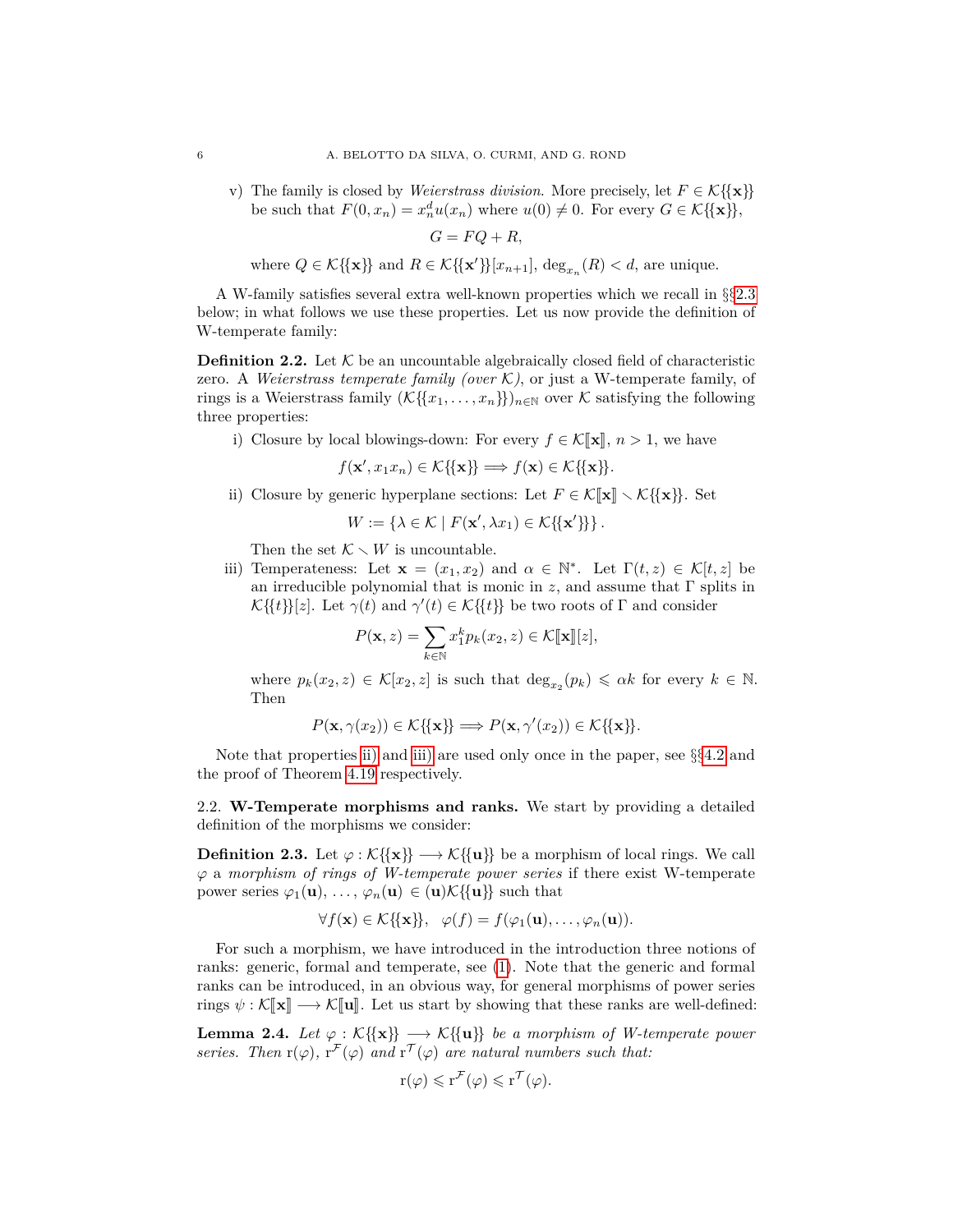*Proof.* It is straightforward that  $r(\varphi)$  is well-defined;  $r^{\mathcal{F}}(\varphi)$  and  $r^{\mathcal{T}}(\varphi)$  are welldefined since  $\mathcal{K}[\![\mathbf{x}]\!] / \text{Ker}(\hat{\varphi})$  and  $\mathcal{K}[\{\mathbf{x}\}] / \text{Ker}(\varphi)$  are Noetherian local rings. Next,<br>consider a general morphism of power series ring  $\psi : \mathcal{K}[\![\mathbf{x}]\!] \longrightarrow \mathcal{K}[\![\mathbf{u}]\!]$  and set consider a general morphism of power series ring  $\psi : \mathcal{K}[\![\mathbf{x}]\!] \longrightarrow \mathcal{K}[\![\mathbf{u}]\!]$  and set  $r = r(\psi)$ . Apart from re-ordering the coordinates, we may assume that the matrix  $[\partial_u \varphi(x_j)]_{i \leq m, j \leq r}$  has rank *r*. Therefore, if we set  $R := \mathcal{K}[\![x_1, \ldots, x_r]\!]$ ,  $\psi_{|R}$  is injective by  $\mathbb{R}^n$ . Sinjective  $\mathbb{R}^n$ by [\[Ga73,](#page-48-1) Lemma 4.2] (whose proof remains valid over any characteristic zero field K). Thus  $r = \dim(R) \leq \dim\left(\frac{\mathcal{K}[\![\mathbf{x}]\!]}{\mathcal{K}\text{er}(\psi)}\right)$ . This proves the first inequality. Finally, by Artin approximation Theorem [2.10,](#page-8-1)  $\text{Ker}(\varphi)\mathcal{K}[\![\mathbf{x}]\!]$  is a prime ideal, and by [\[Mat89,](#page-49-8) Theorem 9.4] the height of Ker $(\varphi)$ K[**x**] is less than or equal to the height of Ker $(\varphi)$ . We conclude that  $r^{\mathcal{F}}(\varphi) \leq r^{\mathcal{T}}(\varphi)$ . of Ker( $\widehat{\varphi}$ ). We conclude that  $r^{\mathcal{F}}(\varphi) \leq r^{\mathcal{T}}$ (*ϕ*).

**Remark 2.5.** The proof of the above Lemma also shows the result for a general morphism of power series rings  $\psi : \mathcal{K}[\![\mathbf{x}]\!] \longrightarrow \mathcal{K}[\![\mathbf{u}]\!]$ , that is, its generic and formal ranks are well defined and:

$$
r(\psi) \leqslant r^{\mathcal{F}}(\psi).
$$

**Definition 2.6.** Let  $\varphi : \mathcal{K} \{\{x\} \} \longrightarrow \mathcal{K} \{\{u\}\}\$ be a morphism of W-temperate power series. We say that  $\varphi$  is regular (in the sense of Gabrielov) if  $r(\varphi) = r^{\mathcal{F}}(\varphi)$ .

We finish this subsection by useful results about the ranks of a morphism of W-temperate power series, which is a W-temperate version of [\[BCR21,](#page-48-2) Prop. 2.2]:

<span id="page-6-0"></span>**Proposition 2.7** (cf. [\[BCR21,](#page-48-2) Prop.2.2]). *Let*  $\varphi : \mathcal{K} \{\{x\}\} \longrightarrow \mathcal{K} \{\{u\}\}\$ be a mor*phism of W-temperate power series. The ranks*  $r(\varphi)$ ,  $r^{\mathcal{F}}(\varphi)$  *and*  $r^{\mathcal{T}}(\varphi)$  *are preserved if we compose*  $\varphi$  *with:* 

- $(1)$  *a* morphism  $\sigma : \mathcal{K} \{ \{u_1, \ldots, u_m\} \} \longrightarrow \mathcal{K} \{ \{u'_1, \ldots, u'_s\} \}$  such that  $r(\sigma) = m$ ,
- $(2)$  *an injective finite morphism*  $\tau : \mathcal{K}\{\{x'_1, \ldots, x'_n\}\}\longrightarrow \mathcal{K}\{\{x_1, \ldots, x_n\}\},$
- *(3) an injective finite morphism*  $\tau : \mathcal{K} \{ \{x'_1, \ldots, x'_t \} \} \longrightarrow \mathcal{K} \{ \{ \mathbf{x} \} \} / \mathcal{K} e_{\Gamma(\varphi)}$ .

*Proof.* We start by proving (1). Note that it is straightforward from linear algebra that  $r(\sigma \circ \varphi) = r(\varphi)$ . In order to prove the other two equalities, it is enough to prove that  $\sigma$  and  $\hat{\sigma}$  are injective morphisms of local rings. This follows from Lemma [2.4,](#page-5-4)  $\text{since } m = \mathbf{r}(\sigma) \leqslant \mathbf{r}^{\mathcal{F}}(\sigma) \leqslant \mathbf{r}^{\mathcal{T}}(\sigma) \leqslant \dim \mathcal{K}\{\{u_1, \ldots, u_m\}\} = m.$ 

We now prove that  $r^{\mathcal{T}}(\varphi) = r^{\mathcal{T}}(\varphi \circ \tau)$  under the hypothesis given in (2) and (3). Indeed, we have  $\text{Ker}(\varphi \circ \tau) = \text{Ker}(\varphi) \cap \mathcal{K} \{\{\mathbf{x}'\}\}\)$  because  $\tau$  is injective. Since  $\mathcal{K}\{\{\mathbf{u}\}\}\$ is an integral domain, Ker( $\varphi$ ) and Ker( $\varphi \circ \tau$ ) are prime ideals. Thus, by the Going-Down theorem for integral extensions [\[Mat89,](#page-49-8) Theorem 9.4ii], we have that  $\text{ht}(\text{Ker}(\varphi \circ \tau)) \leq \text{ht}(\text{Ker}(\varphi))$ , thus  $r^{\mathcal{T}}(\varphi) \leq r^{\mathcal{T}}(\varphi \circ \tau)$ . On the other hand, we have the equality  $r^{\mathcal{T}}(\varphi) = r^{\mathcal{T}}(\varphi \circ \tau)$  because  $ht(Ker(\varphi \circ \tau)) = ht(Ker(\varphi))$  by [\[Mat89,](#page-49-8) Theorem 9.3].

We now prove that  $r^{\mathcal{F}}(\varphi) = r^{\mathcal{F}}(\varphi \circ \tau)$  under the hypothesis given in (2). Indeed, since  $\tau$  is finite,  $\hat{\tau}$  is also finite by the Weierstrass division Theorem (see for instance [\[BCR21,](#page-48-2) Cor. 1.10] for this claim). Moreover, we have

$$
\dim(\mathcal{K}[\mathbf{x}']) - \mathrm{ht}(\mathrm{Ker}\,\widehat{\tau}) = \dim(\mathcal{K}[\![\mathbf{x}]\!]) = n
$$

since finite morphisms preserve the dimension and  $\tau$  is injective. But ht(Ker( $\hat{\tau}$ )) = 0 if and only if  $\text{Ker}(\hat{\tau}) = (0)$  because  $\mathcal{K}\{\{\mathbf{x}'\}\}\$ is an integral domain. Thus,  $\hat{\tau}$  is injective and  $r^{\mathcal{F}}(\cos \tau) = r^{\mathcal{F}}(\cos \tau)$ injective and  $r^{\mathcal{F}}(\varphi \circ \tau) = r^{\mathcal{F}}(\varphi)$ .

Now we prove that  $r^{\mathcal{F}}(\varphi) = r^{\mathcal{F}}(\varphi \circ \tau)$  under the hypothesis given in (3). We denote by  $\hat{\tau}'$  the morphism induced by  $\hat{\tau}$ :

$$
\mathcal{K}[\![x_1',\ldots,x_t']\!]/\widehat{\tau}^{-1}(\mathrm{Ker}(\widehat{\varphi})) \longrightarrow \mathcal{K}[\![\mathbf{x}]\!]/\mathrm{Ker}(\widehat{\varphi})\!.
$$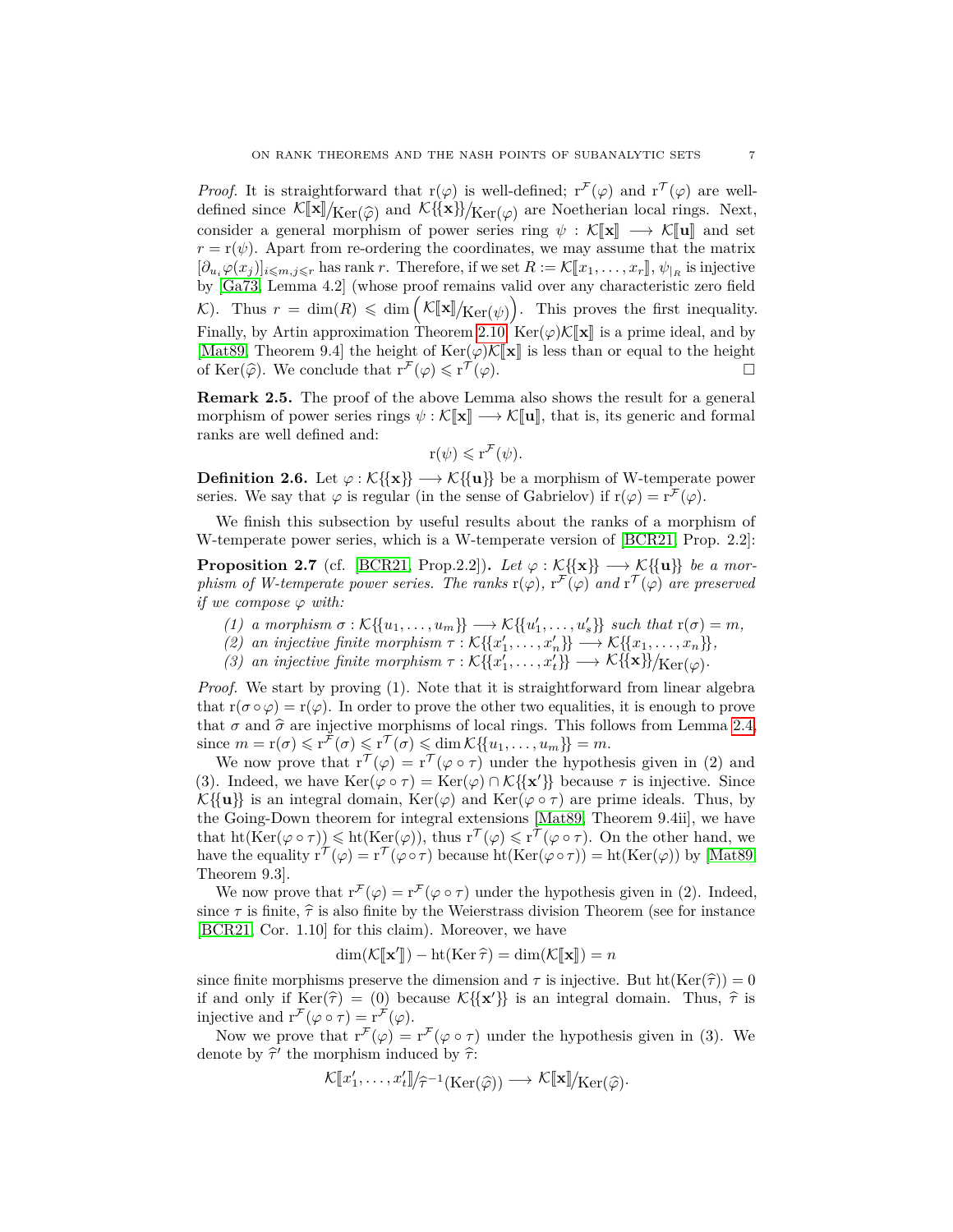As in the previous case, since  $\tau$  is finite,  $\hat{\tau}$  is also finite, therefore  $\hat{\tau}'$  is finite.<br>Moreover, by definition  $\hat{\tau}'$  is injective. Thus, by Theorem [Mat<sup>80</sup>, Theorem 0.3] Moreover, by definition,  $\hat{\tau}'$  is injective. Thus, by Theorem [\[Mat89,](#page-49-8) Theorem 9.3], we have  $r^{\mathcal{F}}(\varphi \circ \tau) = r^{\mathcal{F}}(\varphi)$ .

We now turn to the proof of  $r(\varphi) = r(\varphi \circ \tau)$ . We start by (2). Let  $J_{\varphi}$  and  $J_{\tau}$ denote the Jacobian matrices of  $\varphi$  and  $\tau$ . Then we have  $J_{\varphi \circ \tau} = J_{\varphi} \cdot \varphi(J_{\tau})$ ; note that it is enough to prove that the hypothesis imply that  $r(\tau) = n$  in order to conclude by standard linear algebra. Indeed, since  $\tau$  is finite and injective, for every  $i \in \{1, \ldots, n\}$ , there is a monic polynomial  $P_i(\mathbf{x}', x_i) \in \mathcal{K}\{\{\mathbf{x}'\}\}[x_i]$  such that

$$
P_i(\tau_1(\mathbf{x}'), \ldots, \tau_n(\mathbf{x}'), x_i) = 0
$$
 and  $\frac{\partial P_i}{\partial x_i}(\tau_1(\mathbf{x}'), \ldots, \tau_n(\mathbf{x}'), x_i) \neq 0$ .

Therefore, for every *i* and *j*, we have

$$
\sum_{\ell=1}^n \frac{\partial P_i}{\partial x'_\ell}(\tau(\mathbf{x}), x_i) \frac{\partial \tau_\ell(\mathbf{x})}{\partial x_j} = \begin{cases} -\frac{\partial P_i}{\partial x_i} & \text{if } i = j \\ 0 & \text{if } i \neq j \end{cases}
$$

Thus

$$
\begin{bmatrix} \frac{\partial P_i}{\partial x'_1} & \cdots & \frac{\partial P_i}{\partial x'_n} \end{bmatrix} \cdot J_{\tau} = -\frac{\partial P_i}{\partial x_i} \cdot e_i
$$

where  $e_i$  is the vector whose coordinates are zero except the *i*-th one which is equal to 1. In particular  $J_{\tau}$  is generically a matrix of maximal rank, that is  $r(\tau) = n$ , so  $r(\varphi) = r(\varphi \circ \tau)$  by standard linear algebra. This proves (2).

Finally, let us finish the proof of (3). By adding the  $x'_{i}$  to the  $x_{j}$ , we can assume that  $x'_i = x_i$  for  $i \leq t$ . By assumption, for every  $i \in \{1, ..., n\}$ , there is a monic polynomial  $P_i(\mathbf{x}', x_i) \in \mathcal{K}\{\{\mathbf{x}'\}\}[x_i]$  such that

$$
P_i(\tau_1(\mathbf{x}), \dots, \tau_n(\mathbf{x}), x_i) = f_i(\mathbf{x}) \in \text{Ker}(\varphi) \text{ and } \frac{\partial P_i}{\partial x_i}(\tau_1(\mathbf{x}'), \dots, \tau_n(\mathbf{x}'), x_i) \notin \text{Ker}(\varphi).
$$

Thus

$$
\begin{bmatrix} \frac{\partial P_i}{\partial x'_1} & \cdots & \frac{\partial P_i}{\partial x'_n} \end{bmatrix} \cdot J_{\tau} = -\frac{\partial P_i}{\partial x_i} \cdot e_i + \begin{bmatrix} \frac{\partial f_i}{\partial x_1}(\mathbf{x}) & \cdots & \frac{\partial f_i}{\partial x_n}(\mathbf{x}) \end{bmatrix}
$$

Since  $f_i \in \text{Ker}(\varphi)$ , we have  $f_i(\varphi(\mathbf{u})) = 0$ . By differentiation we obtain

$$
\forall j=1,\ldots,m,\ \sum_{k=1}^n\frac{\partial f_i}{\partial x_k}(\varphi(\mathbf{u}))\frac{\partial\varphi_k(\mathbf{u})}{\partial u_j}=0,
$$

that is,

$$
\left[\frac{\partial f_i}{\partial x_1}(\varphi(\mathbf{u}))\ \cdots\ \frac{\partial f_i}{\partial x_n}(\varphi(\mathbf{u}))\right]\cdot J_\varphi=0.
$$

This proves that the generic rank of  $J_{\varphi \circ \tau} = J_{\varphi} \cdot \varphi(J_{\tau})$  is the rank of  $J_{\varphi}$ .

<span id="page-7-2"></span>2.3. **Properties of Weierstrass families.** We now recall several useful properties of W-families which are either proved in [\[DL80,](#page-48-0) [Ro09\]](#page-49-9) (see precise references in the proof), or which follow easily from classical results:

<span id="page-7-0"></span>**Proposition 2.8.** *Let*  $(K{x_1, \ldots, x_n})_{n \in \mathbb{N}}$  *be a Weierstrass family. Then the following properties are satisfied:*

- <span id="page-7-1"></span>*i) For every n,* K{{**x**}} *is a Henselian, Noetherien, UFD regular local ring whose maximal ideal is generated by*  $(x_1, \ldots, x_n)$ *, and completion is*  $\mathcal{K}[\![\mathbf{x}]\!]$ *.*
- <span id="page-7-3"></span>*ii*) *For*  $f \in \mathcal{K}\{\{t, \mathbf{x}\}\}\$  *and any*  $g \in (\mathbf{x})\mathcal{K}\{\{\mathbf{x}\}\}\$ ,  $f(g, \mathbf{x}) \in \mathcal{K}\{\{\mathbf{x}\}\}\$ .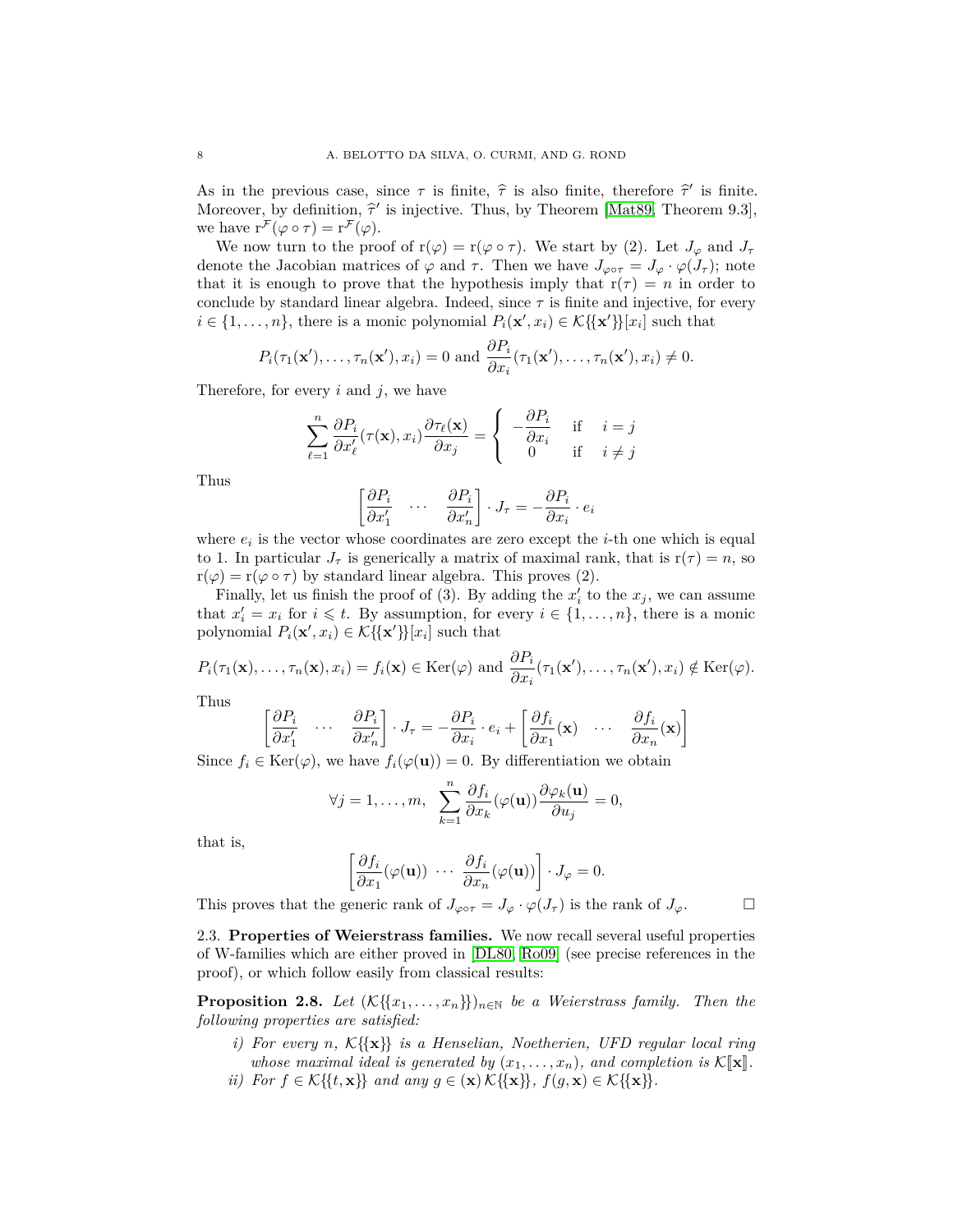<span id="page-8-3"></span>*iii)* For every  $f \in \mathcal{K}[\mathbf{x}]$ , and any  $q \in \mathbb{N}^*$ , we have

$$
f(\mathbf{x}', x_n^q) \in \mathcal{K}\{\{\mathbf{x}\}\} \Longrightarrow f(\mathbf{x}) \in \mathcal{K}\{\{\mathbf{x}\}\}.
$$

<span id="page-8-2"></span>*iv*) For every *n* and  $k \leq n$ ,

$$
\mathcal{K}\{\{\mathbf{x}\}\}\cap(x_k)\mathcal{K}[\![\mathbf{x}]\!]=(x_k)\mathcal{K}\{\{\mathbf{x}\}\}.
$$

<span id="page-8-4"></span>*v*) *Weierstrass preparation Theorem: Let*  $f \in K\{\{\mathbf{x}\}\}\$  *be such that*  $f(0, \ldots, 0, x_n) \neq$ 0 *has order d in xn. Then there exists a unit U and a Weierstrass polynomial*  $P = x_n^d + a_1(\mathbf{x}')x_n^{d-1} + \cdots + a_d(\mathbf{x}')$  such that

$$
f(\mathbf{x}) = U(\mathbf{x}) \cdot (x_n^d + a_1(\mathbf{x}')x_n^{d-1} + \dots + a_d(\mathbf{x}')).
$$

<span id="page-8-5"></span>*vi) Noether Normalization: Let*  $A = \mathcal{K}\{\{\mathbf{x}\}\}\)$  *I* where *I is an ideal of*  $\mathcal{K}\{\{\mathbf{x}\}\}.$ *Then, apart from a linear change of indeterminates*  $x_1, \ldots, x_n$ , there exists *an integer r >* 0 *such that the canonical morphism*

$$
\mathcal{K}\{\!\{x_1,\ldots,x_r\}\!\} \longrightarrow \mathcal{K}\{\!\{x_1,\ldots,x_n\}\!\}/I
$$

*is finite. Moreover, since the dimension does not change under finite mor* $phisms, if \dim (\mathcal{K} \{\{\mathbf{x}\}\})/I) = r, then \mathrm{ht}(I) = n - r.$ 

*Proof.* Properties [i\),](#page-7-1) [ii\),](#page-7-3) [iv\)](#page-8-2) are given in [\[DL80,](#page-48-0) Remark 1.3]; property [iii\)](#page-8-3) is given in [\[Ro09,](#page-49-9) Lemme 5.13]. To prove property [v\),](#page-8-4) it is enough to consider the Weierstrass division of  $x_n^d$  by  $f(\mathbf{x})$ . Finally, it is classical that property [vi\)](#page-8-5) follows from the Weierstrass division Theorem, see e.g. [\[dJPf00,](#page-48-12) 3.319].  $\Box$ 

We add to this list of properties the following two Theorems:

<span id="page-8-6"></span>**Theorem 2.9** ([\[PR12,](#page-49-10) Theorem 5.5])**.** *A W-temperate family of rings satisfies the Abhyankar-Jung Theorem. More precisely, let*  $P(\mathbf{x}, Z) \in \mathcal{K} \{\{\mathbf{x}\}\}[Z]$  *be a monic polynomial in Z. Assume that*

$$
\text{Disc}_Z(P) = \mathbf{x}^{\alpha} u(\mathbf{x})
$$

*where*  $u(\mathbf{x}) \in \mathcal{K}\{\{\mathbf{x}\}\}\$  *satisfies*  $u(0) \neq 0$ . Then there is  $q \in \mathbb{N}^*$  such that the roots of *P belong* to  $\mathcal{K}\{\{x_1^{1/q}, \ldots, x_n^{1/q}\}\}.$ 

The next result motivates the introduction of the notion of W-families in [\[DL80\]](#page-48-0).

<span id="page-8-1"></span>**Theorem 2.10** ([\[DL80,](#page-48-0) Theorem 1.1])**.** *A W-temperate family of rings satisfies the Artin Approximation Theorem: let*  $F = (F_1, \ldots, F_p) \in K\langle \mathbf{x} \rangle [\mathbf{y}]^p$  *with*  $\mathbf{y} =$  $(y_1, \ldots, y_m)$ *, and let*  $\widehat{g}(\mathbf{x}) = (\widehat{g}_1(\mathbf{x}), \ldots, \widehat{g}_m(\mathbf{x})) \in \mathcal{K}[\![\mathbf{x}]\!]^m$  *be a formal power series eclution: solution:*

$$
F(\mathbf{x},\widehat{g}(\mathbf{x}))=0.
$$

Let  $c \in \mathbb{N}$ . Then there is an algebraic solution  $g^{(c)}(\mathbf{x}) = (g_1^{(c)}(\mathbf{x}), \ldots, g_m^{(c)}(\mathbf{x})) \in$  $\mathcal{K}\langle \mathbf{x}\rangle^m$ :

$$
F(\mathbf{x}, g^{(c)}(\mathbf{x})) = 0
$$

*with*  $g_i^{(c)}(\mathbf{x}) - \hat{g}_i(\mathbf{x}) \in (\mathbf{x})^c$  for every *i*.

In what follows, we will use the following well known corollaries of the above result (and we provide their proofs for the sake of completeness).

<span id="page-8-0"></span>**Corollary 2.11.** *Let*  $\varphi : \mathcal{K}\{\mathbf{x}\} \longrightarrow \mathcal{K}\{\{\mathbf{u}\}\}\$ be a morphism of Weierstrass power *series.* Then  $\text{Ker}(\varphi) \mathcal{K}[\![\mathbf{x}]\!]$  *is a prime ideal.*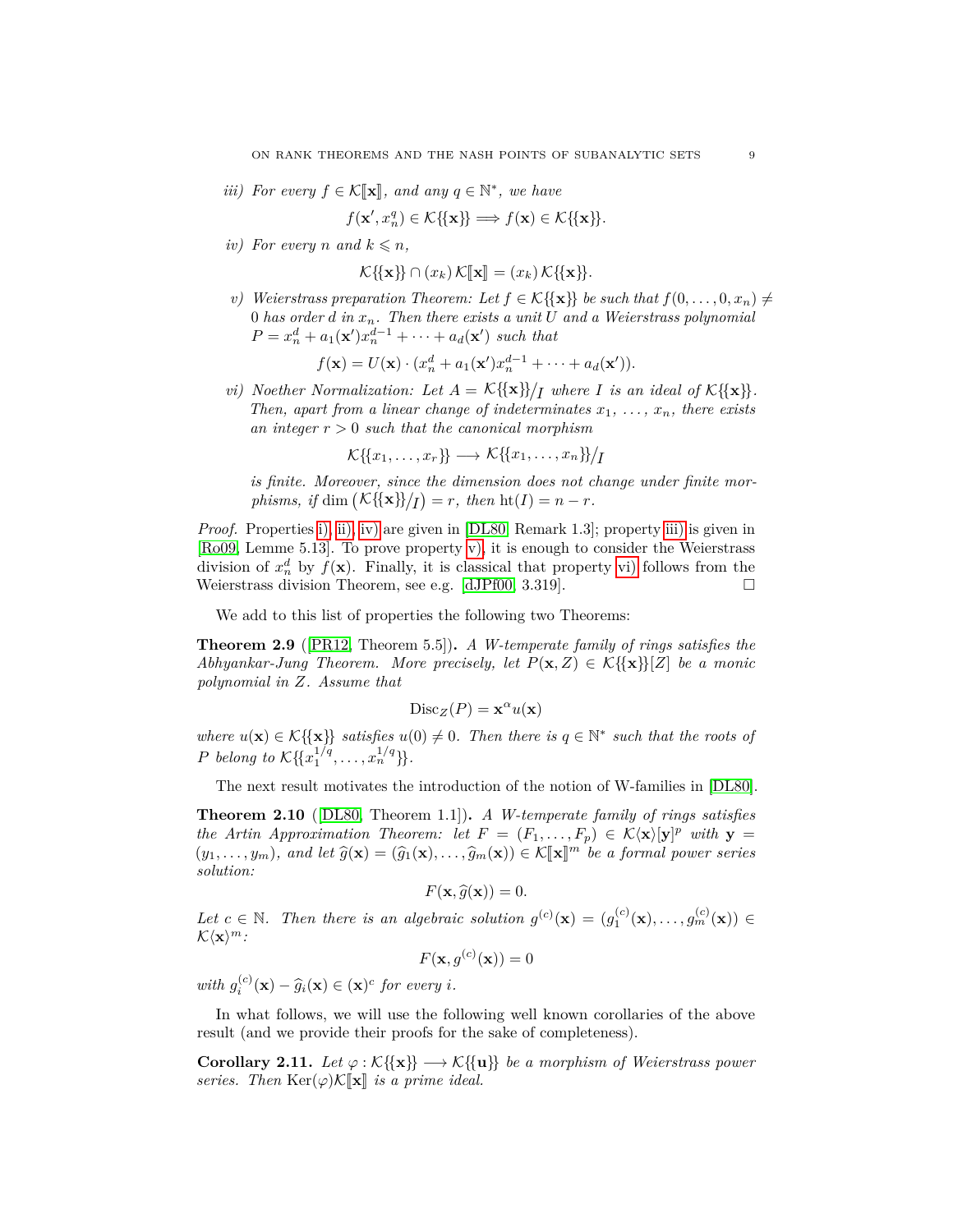*Proof.* The following is a well-known argument. Let  $\hat{f}, \hat{g} \in \mathcal{K}[\mathbf{x}]$  be such that  $\widehat{fg} \in \text{Ker}(\varphi)\mathcal{K}[\![\mathbf{x}]\!]$ . That is, there exist  $f_1, \ldots, f_s \in \text{Ker}(\varphi)$  and  $\widehat{h}_1, \ldots, \widehat{h}_s \in \mathcal{K}[\![\mathbf{x}]\!]$ such that

$$
\widehat{f}\widehat{g} - \sum_{i=1}^{s} f_i \widehat{h}_i = 0.
$$

By Artin approximation Theorem applied to  $y_{s+1}y_{s+2} - \sum_{i=1}^{s} f_i y_i$ , for every  $c \in \mathbb{N}^*$ , there exist  $f^{(c)}, g^{(c)}, h_1^{(c)}, \ldots, h_s^{(c)} \in \mathcal{K} \{\{\mathbf{x}\}\}\$  such that

$$
f^{(c)}g^{(c)} - \sum_{i=1}^{s} f_i h_i^{(c)} = 0
$$

and  $\hat{f} - f^{(c)}, \hat{g} - g^{(c)} \in (\mathbf{x})^c$ . Since Ker( $\varphi$ ) is a prime ideal, then  $f^{(c)}$  or  $g^{(c)}$  is <br>in Ker( $\varphi$ ) Apart from replacing f by a we may assume that  $f^{(c)} \in \text{Ker}(\varphi)$  for in Ker( $\varphi$ ). Apart from replacing *f* by *g*, we may assume that  $f^{(c)} \in \text{Ker}(\varphi)$  for infinitely many *c*. Therefore, *f* is the limit of elements of  $\text{Ker}(\varphi)$ , that is, *f* belongs to the closure of  $\text{Ker}(\varphi)$  in  $\mathcal{K}[\![\mathbf{x}]\!]$  for the  $(\mathbf{x})$ -topology. But, by [\[Mat89,](#page-49-8) Theorem 8.11], this closure is exactly  $\text{Ker}(\varphi)\mathcal{K}[\![\mathbf{x}]\!]$ , so  $f \in \text{Ker}(\varphi)\mathcal{K}[\![\mathbf{x}]\!]$ . This proves that  $\text{Ker}(\varphi)\mathcal{K}[\![\mathbf{x}]\!]$  is a prime ideal.  $\text{Ker}(\varphi)\mathcal{K}[\![\mathbf{x}]\!]$  is a prime ideal.

<span id="page-9-0"></span>**Corollary 2.12.** *Suppose that P and Q are monic polynomials in y*,  $P \in K[\![\mathbf{x}]\!][y]$  $and$   $Q \in K\{\{\mathbf{x}\}\}[y]$ *, that are not coprime in*  $K[\mathbf{x}, y]$ *. Then P and Q admits a common W-factor*  $R \in \mathcal{K} \{\{\mathbf{x}\}\}[y]$ *.* 

*Proof.* By hypothesis, there is a non unit  $R \in \mathcal{K}[\mathbf{x}, y]$  that divides P and Q in  $\mathcal{K}[\mathbf{x}, y]$ . Since *P* is monic in *y*, then  $R(0, y) \neq 0$ , so *R* equals a unit times a monic polynomial by Weierstrass preparation for formal power series. By replacing *R* by this monic polynomial we may assume that *R* is monic in *y*. So we have  $RS = Q$ where  $S \in \mathcal{K}[\mathbf{x}][y]$  is monic in *y*. We write

$$
R = \sum_{i=0}^{d} r_i(\mathbf{x}) y^i, \quad S = \sum_{i=0}^{e} s_i(\mathbf{x}) y^i \quad \text{ and } Q = \sum_{i=0}^{d+e} q_i(\mathbf{x}) y^i.
$$

The equality  $RS = Q$  is equivalent to the system of equations

$$
\sum_{k=\max\{0,\ell-e\}}^{\min\{\ell,d\}} r_k(\mathbf{x})s_{\ell-k}(\mathbf{x}) - q_\ell(\mathbf{x}) = 0 \text{ for } \ell = 0,\ldots,d+e.
$$

By Artin approximation Theorem [2.10,](#page-8-1) for any  $c \in \mathbb{N}$ , this system of equations has a solution  $(r'_i(\mathbf{x}), s'_j(\mathbf{x})) \in \mathcal{K}\{\{\mathbf{x}\}\}^{d+e+2}$  and that coincide with  $(r_i(\mathbf{x}), s_i(\mathbf{x}))$  up to  $(\mathbf{x})^c$ . We set  $R'(\mathbf{x}, y) = \sum_{i=0}^d r'_i(\mathbf{x}) y^i$ . Since  $\mathcal{K}\{\{\mathbf{x}\}\}\)$  is a UFD by Proposition [2.8](#page-7-0) [i\),](#page-7-1) *Q* has finitely many monic factors of degree *d* in *y* that we denote by  $R_1, \ldots, R_s$ . Let us choose  $c \in \mathbb{N}$  large enough to insure that  $R_i - R_j \notin (\mathbf{x})^c$  when  $i \neq j$ . Since *R*<sup> $\prime$ </sup> equals one of the *R*<sub>*i*</sub>, necessarily *R*<sup> $\prime$ </sup> = *R*. This proves that *R*  $\in$  *K*{{**x**}}[*y*], so *P* has a temperate monic factor.  $\hfill \square$ 

### 3. Examples of W-temperate families

3.1. **Algebraic power series.** When K is a field, we denote by  $\mathcal{K}\langle x_1,\ldots,x_n\rangle$  the subring of  $\mathcal{K}[x_1,\ldots,x_n]$  of formal power series that are algebraic over  $\mathcal{K}[x_1,\ldots,x_n]$ . We have the following proposition: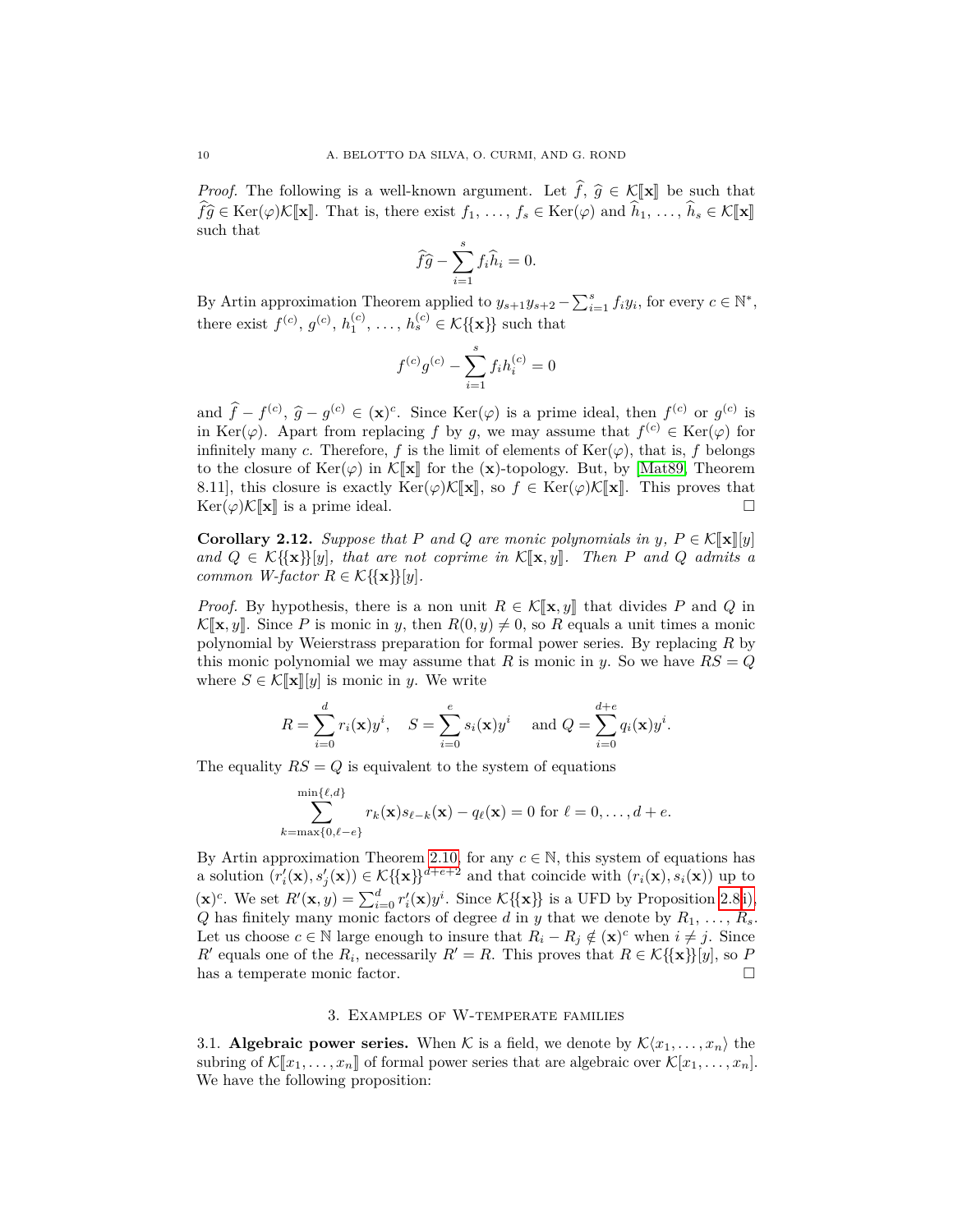**Proposition 3.1.** *Let* K *be an uncountable algebraically closed field of characteristic zero. The family of algebraic power series rings*  $(K\langle x_1, \ldots, x_n \rangle)_n$  *is a minimal Wtemperate family, that is, it is contained in every other W-temperate family.*

*Proof.* Let  $(K{x_1, \ldots, x_n})$ *n* be a arbitrary W-temperate family. Since  $K{x}$  is a Henselian local ring containing  $\mathcal{K}[\mathbf{x}]_{(\mathbf{x})}$ , and since  $\mathcal{K}\langle \mathbf{x}\rangle$  is the Henselization of  $\mathcal{K}[\mathbf{x}]_{(\mathbf{x})}$ , we have  $\mathcal{K}\langle \mathbf{x} \rangle \subset \mathcal{K}\lbrace {\lbrace \mathbf{x} \rbrace} \rbrace$  by the universal property of the Henselization.

Next, let us prove that  $(\mathcal{K}\langle x_1,\ldots,x_n\rangle)_n$  is a W-temperate family. The first four axioms of Definition [2.1](#page-4-0) are classical, while the fifth axiom has been proved by Lafon in [\[La65\]](#page-48-13), see also [\[Ro18b\]](#page-49-11). So, let us check that Definition [2.2](#page-5-0) is verified. Once again, axiom [i\)](#page-5-5) is straightforward, and we consider:

**Axiom [ii\)](#page-5-2) of Definition [2.2:](#page-5-0)** We prove the contrapositive of the axiom, that is, let  $F \in \mathcal{K}[\![\mathbf{x}]\!]$  be such that

$$
W := \{ \lambda \in \mathcal{K} \mid F(\mathbf{x}', \lambda x_1) \in \mathcal{K}\langle \mathbf{x}' \rangle \}
$$

is uncountable and let us prove that  $F \in \mathcal{K}\langle \mathbf{x}'\rangle$ . Let us denote by  $\mathcal{K}_0$  the algebraic closure of the field extension of  $\mathbb Q$  generated by the coefficients of *F*. Since *F* has a countable number of coefficients,  $\mathcal{K}_0$  is a countable field. Let  $\lambda \in W \setminus \mathcal{K}_0$ ; in particular  $\lambda$  is transcendental over  $\mathcal{K}_0$ . By assumption on *W*, we have

<span id="page-10-0"></span>(2) 
$$
a_0(\mathbf{x}')F(\mathbf{x}', \lambda x_1)^d + a_1(\mathbf{x}')F(\mathbf{x}', \lambda x_1)^{d-1} + \cdots + a_d(\mathbf{x}') = 0
$$

where the  $a_i(\mathbf{x}') \in \mathcal{K}[\mathbf{x}']$ . Let us denote by  $(\underline{a})$  the vector whose entries are the coefficients of the  $a_i(\mathbf{x}')$ . Then [\(2\)](#page-10-0) is satisfied if and only if ( $\underline{a}$ ) satisfies a (countable) system of linear equations (S) whose coefficients are in  $\mathcal{K}_0(\lambda)$  (determined by the vanishing of the coefficients of each monomial  $\mathbf{x}'^{\alpha}$  for  $\alpha \in \mathbb{N}^{n-1}$ ). And  $(\mathcal{S})$  is equivalent to a finite system of linear equations  $(S')$  with coefficients in  $\mathcal{K}_0(\lambda)$ . And this system has a nonzero solution in  $K$  if and only if it has a nonzero solution in  $\mathcal{K}_0(\lambda)$ , and this solution yields non trivial polynomials  $\tilde{a}_i(\mathbf{x}') \in \mathcal{K}_0(\lambda)[\mathbf{x}']$  such that

$$
\widetilde{a}_0(\mathbf{x}')F(\mathbf{x}', \lambda x_1) + \widetilde{a}_1(\mathbf{x}')F(\mathbf{x}', \lambda x_1)^{d-1} + \cdots + \widetilde{a}_d(\mathbf{x}') = 0.
$$

By multiplying by some polynomial in  $\mathcal{K}_0[\lambda]$  we may assume that the  $\tilde{a}_i(\mathbf{x}')$  belong<br>to  $\mathcal{K}_0[\mathbf{x}'][\lambda]$  thus we write  $\tilde{a}_i = \tilde{a}_i(\mathbf{x}')$ . By dividing by a large enough power of to  $\mathcal{K}_0[\mathbf{x}'][\lambda]$ , thus we write  $\tilde{a}_i = \tilde{a}_i(\mathbf{x}', \lambda)$ . By dividing by a large enough power of  $x - \lambda x$ . Therefore  $x_n - \lambda x_1$ , we may assume that one of them is not divisible by  $x_n - \lambda x_1$ . Therefore not all the  $\tilde{a}_i(\mathbf{x}', x_n/x_1)$  are zero, and

$$
a_0(\mathbf{x}',x_n/x_1)F(\mathbf{x}',x_n/x_1)+a_1(\mathbf{x}',x_n/x_1)F(\mathbf{x}',x_n/x_1)^{d-1}+\cdots+a_d(\mathbf{x}',x_n/x_1)=0,
$$

whence  $F(\mathbf{x}) \in \mathcal{K}\langle \mathbf{x} \rangle$ . This proves the result.

**Axiom [iii\)](#page-5-3) of Definition [2.2:](#page-5-0)** We follow the notation of axiom [iii\).](#page-5-3) For each  $p_k(x_2, z)$ , we consider its Euclidean division by the minimal polynomial  $\Gamma$  of  $\gamma$ :

$$
p_k(x_2, z) = \Gamma(x_2, z) \cdot q_k(x_2, z) + r_k(x_2, z)
$$

where  $deg_z(r_k)$  <  $d = deg_z(\Gamma)$ . By Lemma [3.2,](#page-11-1) there is  $a \in \mathbb{N}$  such that  $\deg_{x_2}(r_k(x_2, z)) \leqslant ak$  for every *k*.

Note that  $p_k(x_2, \gamma'(x_2)) = r_k(x_2, \gamma'(x_2))$  for every root  $\gamma'(x_2)$  of  $\Gamma$ , so we may consider the auxiliary function:

$$
Q(x_1, x_2, z) = \sum_{k \in \mathbb{N}} x_1^k r_k(x_2, z) = \sum_{k=0}^{d-1} q_k(\mathbf{x}) z^k
$$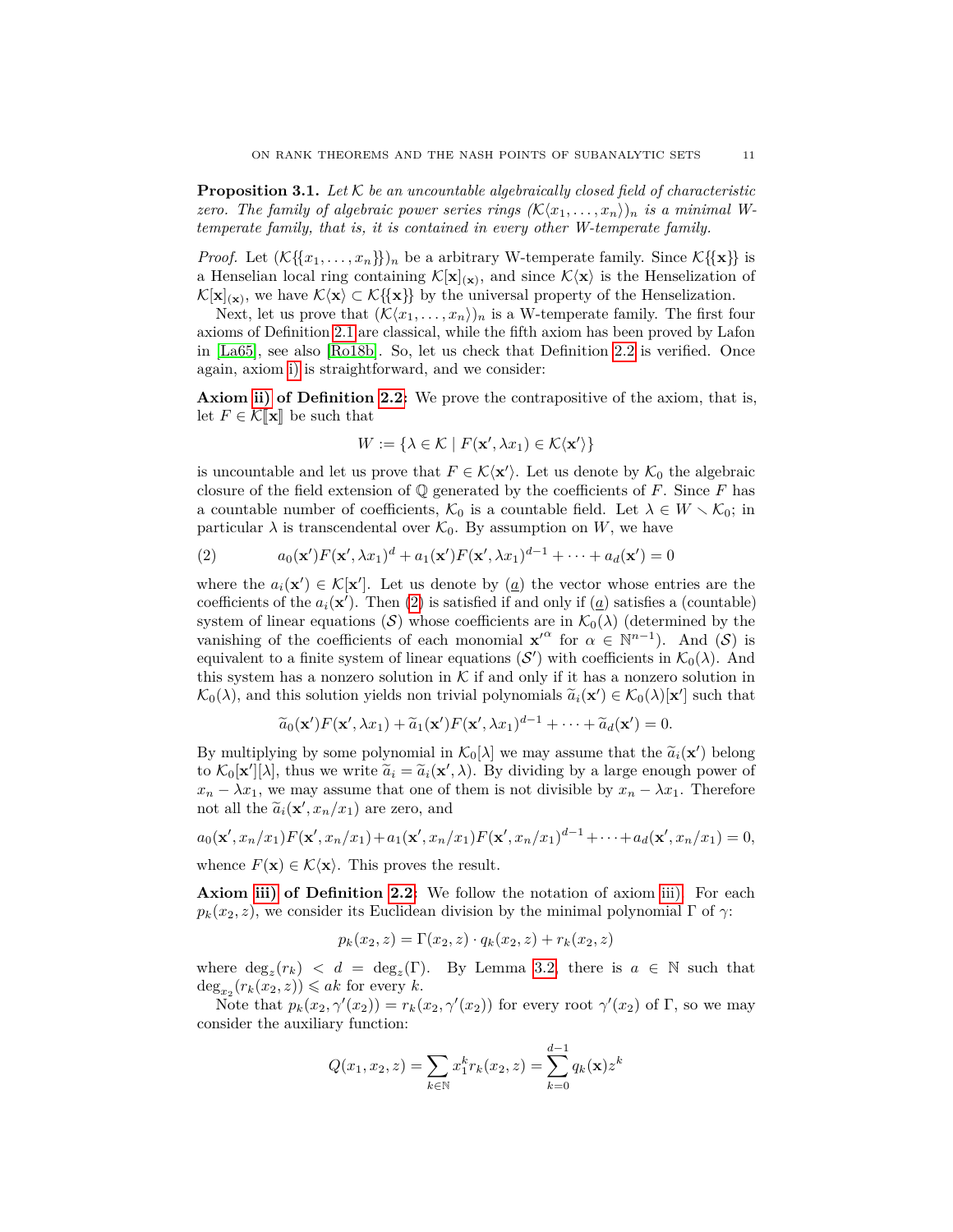where  $q_i(\mathbf{x}) \in \mathbb{K}[x_2][x_1]$ , and note that  $P(\mathbf{x}, \gamma'(x_2)) = Q(\mathbf{x}, \gamma'(x_2))$  for every<br>root  $\gamma'(x_1)$  of  $\Gamma$ . Since dex  $(x_1(x_2, x)) \leq a k$  for every k we may write  $a_i(\mathbf{x}) =$ root  $\gamma'(x_2)$  of Γ. Since  $\deg_{x_2}(r_k(x_2, z)) \leqslant ak$  for every *k*, we may write  $q_k(\mathbf{x}) =$  $\widehat{q}_k(x_1, x_1x_2, \ldots, x_1x_2^a)$  for some formal power series  $\widehat{q}_k(x_1, y_1, \ldots, y_a) \in \mathcal{K}[\![x_1, y]\!]$ . Now, there exist formal power series  $\hat{g}_i$ , for  $i = 1, \ldots, a$ , and k such that:

$$
Q(\mathbf{x},\gamma(t)) = \sum_{k=0}^{d-1} \widehat{q}_k(x_1,\mathbf{y})z^k + \sum_{i=1}^a (y_i - x_1x_2^i)\widehat{g}_i(\mathbf{x},\mathbf{y},t,z) + (z - \gamma(t))\widehat{k}(\mathbf{x},\mathbf{y},t,z).
$$

By the nested approximation Theorem for linear equations (see [\[CPR19,](#page-48-14) Theorem 3.1]) this equation has a non trivial nested algebraic solution

$$
(\widetilde{q}_k(x_1,\mathbf{y}),\widetilde{g}_i(\mathbf{x},\mathbf{y},t,z)),\widetilde{k}(\mathbf{x},\mathbf{y},t,z))\in\mathcal{K}\langle x_1,\mathbf{y}\rangle^d\times\mathcal{K}\langle\mathbf{x},\mathbf{y},t,z\rangle^{a+1}.
$$

In particular  $\tilde{Q} := \tilde{q}_0(x_1, x_1x_2, \dots, x_1x_2^a) + \dots + \tilde{q}_{d-1}(x_1, x_1x_2, \dots, x_1x_2^a) z^{d-1}$  is an algebraic power sories estisfying algebraic power series satisfying

$$
\widetilde{Q}(\mathbf{x}, \gamma(x_2)) = Q(\mathbf{x}, \gamma(x_2)).
$$

Moreover we have  $\widetilde{Q} = \sum_{k \in \mathbb{N}} x_1^k \widetilde{r}_k(x_2, z)$  where the  $\widetilde{r}_k(x_2, z) \in \mathcal{K}[x_2, z]$  with  $\deg(\widetilde{x}_k) \leq d-1$  and  $\deg(\widetilde{x}_k) \leq g_k$ . So, since for every  $k, r_k(x_2, \alpha(x_2)) =$  $\deg_z(\widetilde{r}_k) \leq d-1$  and  $\deg_z(\widetilde{r}_k) \leq ak$ . So, since for every *k*,  $r_k(x_2, \gamma(x_2)) =$ <br>  $\widetilde{x}_k(x_2, \gamma(x_2))$ , we have  $\widetilde{x}_k = x_k$  since the degree of the minimal polynomial of  $\gamma(x_2)$  $\widetilde{r}_k(x_2, \gamma(x_2))$ , we have  $\widetilde{r}_k = r_k$  since the degree of the minimal polynomial of  $\gamma(x_2)$ over  $\mathcal{K}[x_2]$  is d. In particular we have

$$
P(\mathbf{x}, \gamma'(x_2)) = Q(\mathbf{x}, \gamma(x_2)) = \widetilde{Q}(\mathbf{x}, \gamma'(x_2)) \in \mathcal{K}\langle x_1, x_2 \rangle
$$

for every root  $\gamma'(x_2)$  of Γ. This ends the proof.

<span id="page-11-1"></span>**Lemma 3.2.** *Let*  $\Gamma(\mathbf{x},z) \in \mathcal{K}[\mathbf{x},z]$  *be a monic polynomial in z of degree e. Let*  $p(\mathbf{x}, z) \in \mathcal{K}[\mathbf{x}, z]$  *with*  $\deg_z(p) \leq d$ *, where*  $d \geq e-1$ *. Consider the division of p by* Γ*:* 

$$
p(\mathbf{x}, z) = \Gamma(\mathbf{x}, z)q(\mathbf{x}, z) + r(\mathbf{x}, z)
$$

 $with \deg_z(r) < e$ *. Then*  $\deg_{\mathbf{x}}(r) \leq \deg_{\mathbf{x}}(p) + (d - e + 1) \deg_{\mathbf{x}}(\Gamma)$ *.* 

*Proof.* The proof is made by induction on  $d \geq e-1$ . If  $d = e-1$ , it is clear. Assume that the result is proved for polynomials of degree  $d-1$  where  $d \geq e$ . We can write

$$
p(\mathbf{x}, z) = \Gamma(\mathbf{x}, r) \times b_e(\mathbf{x}) + b(\mathbf{x}, z)
$$

where  $p_e(\mathbf{x})$  is the coefficient of  $z^e$  in  $p(\mathbf{x}, z)$ , and  $\deg_z(\tilde{p}) < \deg_z(b)$ . Therefore  $deg_{\mathbf{x}}(\tilde{p}) \leq deg_{\mathbf{x}}(p) + deg_{\mathbf{x}}(\Gamma)$ . Since *p* and  $\tilde{p}$  have the same remainder *r* by the division by  $\Gamma(\mathbf{x} > \mathbf{x})$  we apply the inductive assumption to see that division by  $\Gamma(\mathbf{x}, z)$ , we apply the inductive assumption to see that

$$
\deg_{\mathbf{x}}(r) \leqslant \deg_{\mathbf{x}}(\widetilde{p}) + (d-e)\deg_{\mathbf{x}}(\Gamma) \leqslant \deg_{\mathbf{x}}(p) + (d-e+1)\deg_{\mathbf{x}}(\Gamma),
$$

finishing the proof.  $\Box$ 

<span id="page-11-0"></span>3.2. **Convergent complex power series.** In our previous work [\[BCR21\]](#page-48-2), we gave a proof of Gabrielov's rank Theorem for the family of rings of complex convergent power series  $(\mathbb{C}\{x_1,\ldots,x_n\})_n$ . In fact this family is also a W-temperate family. Indeed every property of Definition [2.1](#page-4-0) is classical. Property [i\)](#page-5-5) and [ii\)](#page-5-2) of Definition [2.2](#page-5-0) are well-known; they are respectively given in [\[BCR21,](#page-48-2) Lemma 2.6] and [\[AM70,](#page-47-3) p. 31]. Finally property [2.2](#page-5-0) [iii\)](#page-5-3) has been essentially proven at the end of the proof of [\[BCR21,](#page-48-2) Theorem 5.18] and is based on [\[BCR21,](#page-48-2) Lemma 5.36]. We now recall the idea of the proof, starting by the statement of the later Lemma:

$$
\Box
$$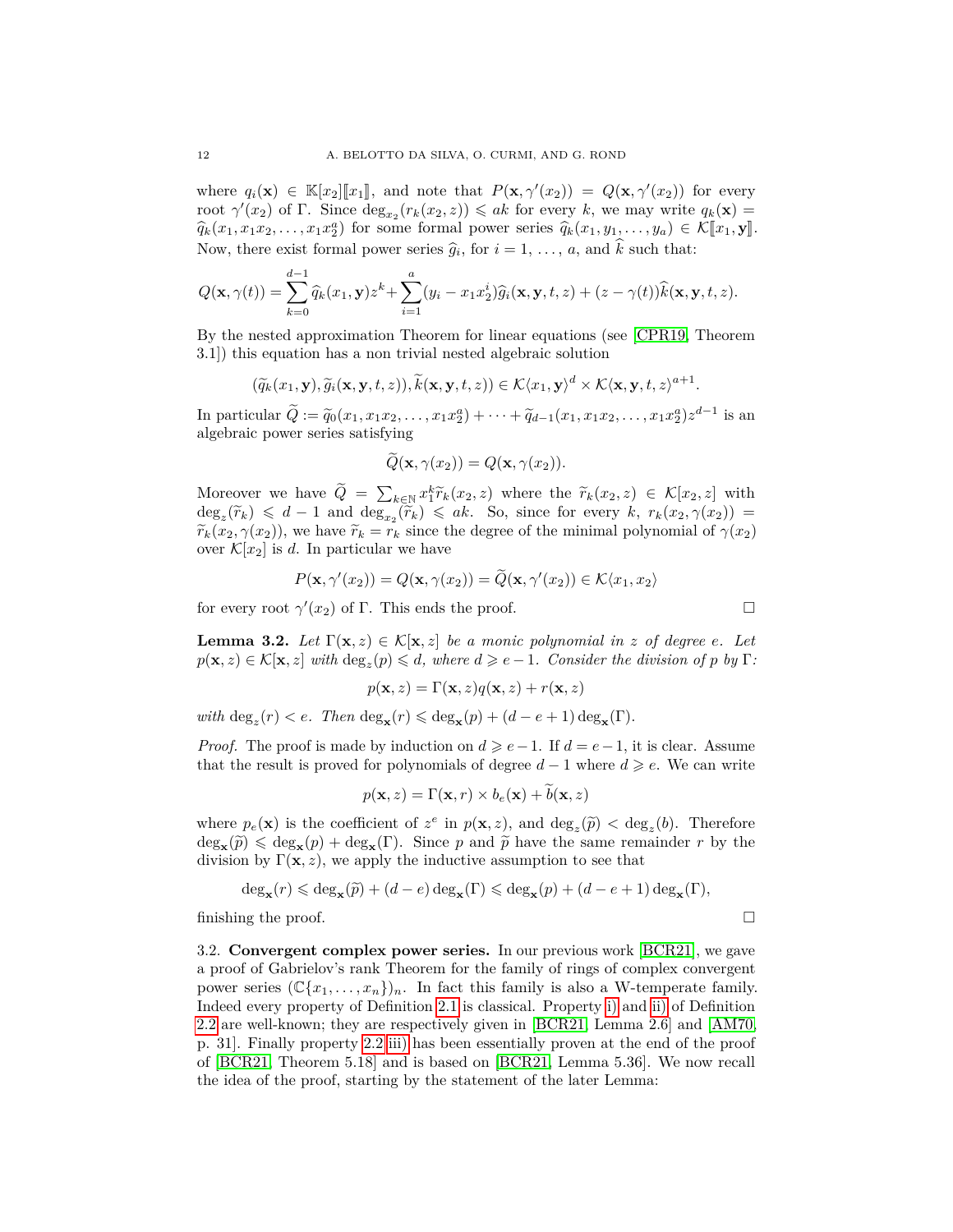<span id="page-12-1"></span>**Lemma 3.3** ([\[BCR21,](#page-48-2) Lemma 5.36]). Let  $C \subset \mathbb{C}^n$  be an irreducible algebraic curve, and  $D_1$ ,  $D_2$  be two compact subsets of C, such that the interior of  $D_1$  is nonempty. *Then*

 $\exists M > 0, \forall P \in \mathbb{C}[z_1, \ldots, z_n], \quad ||P||_{D_2} \leqslant M^{\deg(P)} ||P||_{D_1},$ 

 $where$   $||P||_D$  denotes  $\max_{z \in D} |P(z)|$ .

We now follow the notation of axiom [iii\).](#page-5-3) Denote by  $\Gamma \in \mathcal{K}[t, z]$  the minimal polynomial of *γ* and let  $\gamma' \in \mathcal{K}[[t]]$  be a conjugate root; note that *γ* and  $\gamma' \in \mathcal{K}\{\{t\}\}\$ since they are algebraic. Consider the curve  $\mathcal{C} \subset \mathcal{K}_{t,z}^2$  given by  $\Gamma[t, z] = 0$ , and let  $\pi: \mathcal{K}_{t,z}^2 \longrightarrow \mathbb{K}_t$  be the projection  $\pi(t,z) = t$ . Since  $\gamma$  and  $\gamma' \in \mathcal{K} \{ \{t \} \}$ , there exists a compact disc  $D_0 \subset \mathbb{K}_t$  centered at the origin such that,  $\gamma$  and  $\gamma'$  are analytic function for  $t \in D_0$ . Denote by *D* and  $D' \subset C$  the graphs of  $\gamma$  and  $\gamma'$  over  $D_0$ respectively. Now, recall that  $P(\mathbf{x}, \gamma(x_2)) \in \mathcal{K}\{\{x_1, x_2\}\}\,$ , where:

$$
P(\mathbf{x},z) = \sum_{k \in \mathbb{N}} x_1^k p_k(x_2,z)
$$

and  $p_k(x_2, z)$  are polynomials such that  $\deg_{x_2}(p_k) \leq \alpha k$  for some  $\alpha \in \mathbb{N}$ . In particular this implies that there exists  $A$  and  $B > 0$  such that:

$$
||p_k(x_2, \gamma(x_2))||_{D_0} = ||p_k(x_2, z)||_D \leq A B^k k!, \quad \forall k \in \mathbb{N}
$$

so that, by Lemma [3.3,](#page-12-1) we conclude that:

 $||p_k(x_2, \gamma'(x_2))||_{D_0} = ||p_k(x_2, z)||_{D'} \leq M^{\alpha k} ||p_k(x_2, z)||_D \leq A (M^{\alpha} B)^k$  $\forall k \in \mathbb{N}$ which implies that  $P(\mathbf{x}, \gamma'(x_2)) \in \mathcal{K}\{\{x_1, x_2\}\}\)$  as we wanted to prove.

<span id="page-12-0"></span>3.3. **Eisenstein power series.** Let  $\mathcal{O}$  be a UFD, and let  $\mathcal{K}$  be an algebraic closure of its fraction field. The ring of Eisenstein series over  $\mathcal O$  is the filtered limit of rings:

$$
\bigcup_{\mathfrak{c}\in\mathcal{K}}\bigcup_{f\in\mathcal{O}\setminus\{0\}}\mathcal{O}_f[\![x_1,\ldots,x_n]\!][\![\mathfrak{c}]\!]
$$

where  $\mathcal{O}_f$  denotes the localization of  $\mathcal O$  with respect to the multiplicative family  $\{1, f, f^2, \ldots, \}.$ 

**Remark 3.4.** In our proofs of Theorems [1.3](#page-2-1) and [1.4,](#page-3-0) we will use of Eisenstein power series in the proof of Lemma [5.18](#page-36-0) below, in the following way. Given a closed polydisc  $D \subset \mathbb{C}^n$ , denote by  $\mathcal{O}(D)$  the ring of analytic functions defined in a neighborhood of *D*, and note that it is an UFD by [\[Da74\]](#page-48-15). We then consider the Eisenstein power series given by  $\mathcal{O} = \mathcal{O}(D)$ .

The main result of this subsection is the following:

<span id="page-12-2"></span>**Proposition 3.5.** *If* O *is a UFD containing an uncountable characteristic zero field* k*, the ring of Eisenstein series is a W-temperate family over* K*.*

*Proof.* Axioms [i\)](#page-4-1) [ii\)](#page-4-2) [iii\)](#page-4-3) [iv\)](#page-4-4) of Definition [2.1](#page-4-0) are easily verified.

**Axiom v**) of Definition [2.1:](#page-4-0) consider *F* and  $G \in \mathcal{O}_f[\![\mathbf{x}]\!][\mathbf{c}]$  as in the statement of Axiom [v\).](#page-5-6) We have  $F(0, x_n) = x_n^d u(x_n)$ . If we multiply f by  $u(0)$ , we may assume that  $u(x_n)$  is a unit in  $\mathcal{O}_f[\mathfrak{c}][x_n]$ . Let L be the fraction field of  $\mathcal{O}_f[\mathfrak{c}]$ . By the Weierstrass division theorem for power series in  $\mathbb{L}[\![\mathbf{x}]\!], G = QF + R$  where  $Q \in \mathbb{L}[\![\mathbf{x}]\!]$ and  $R \in \mathbb{L}[\![\mathbf{x'}]\!][x_n]$  and  $\deg_{x_n}(R) < d$ . We claim that the coefficients of *Q* and *R* are<br>class in  $\mathcal{O}$  [d] Indeed, for the following order on the monomials. We have  $\mathbf{x}^{\alpha} \leq \mathbf{x}^{\beta}$  if also in  $\mathcal{O}_f[\mathfrak{c}]$ . Indeed, fix the following order on the monomials: We have  $\mathbf{x}^{\alpha} < \mathbf{x}^{\beta}$  if  $(\alpha_1 + \cdots + \alpha_{n-1} + (d+1)\alpha_n, \alpha_1, \ldots, \alpha_n) <_{\text{lex}} (\beta_1 + \cdots + \beta_{n-1} + (d+1)\beta_n, \beta_1, \ldots, \beta_n)$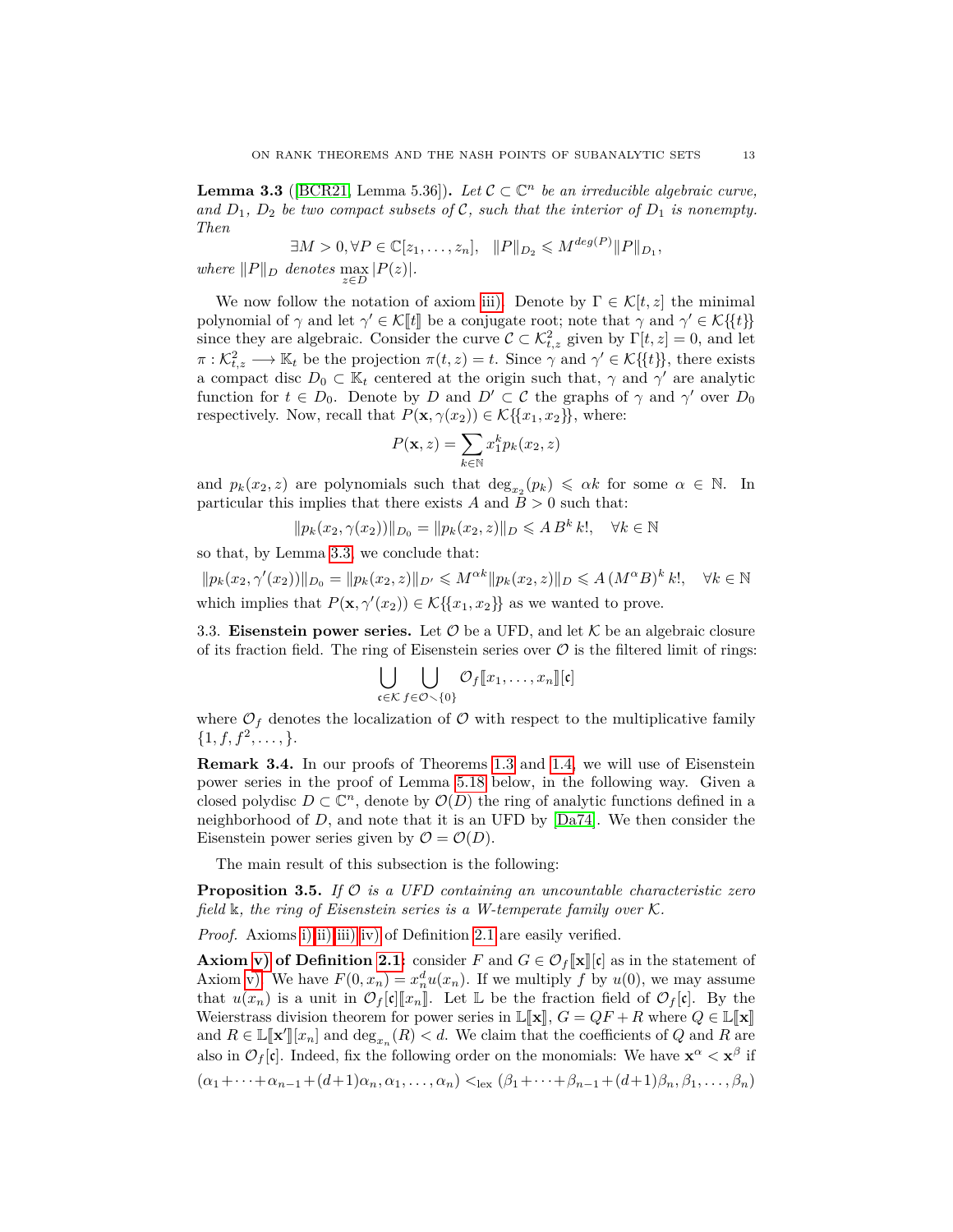where  $\langle \cdot \rangle_{\text{ex}}$  denotes the lexicographic order. In particular the nonzero monomial of least order in the expansion of *F* is  $Cx_n^d$  where *C* is a unit in  $\mathcal{O}_f[\mathfrak{c}]$ . For a series  $H \in \mathbb{L}[\![\mathbf{x}]\!]$  we denote by in(*H*) the monomial of least weight in the expansion of *H*.

We now consider an inductive way to construct the unique coefficients *Q* and *R*. We start by setting  $G^{(0)} = G$ ,  $Q^{(0)} = 0$  and  $R^{(0)} = 0$ . Fix  $k \ge 0$ , and assume that  $Q^{(\ell)}$  and  $R^{(\ell)}$  have been constructed for every  $\ell \leq k$  in such a way that  $G^{(\ell)} = G - FQ^{(\ell)} - R^{(\ell)}$  satisfies  $\text{ord}(G_{\ell+1}) \geq \text{ord}(G_{\ell})$ . We consider the two following cases:

- i) If  $\text{in}(G^{(k)})$  is divisible by  $x_n^d$ , we set  $R^{(k+1)} := R^{(k)}$  and  $Q^{(k+1)} := Q^{(k)} +$  $\text{in}(G^{(k)})/_{\text{in}(F)}.$
- ii) If  $\text{in}(G^{(k)})$  is not divisible by  $x_n^d$ , we set  $R^{(k+1)} := R^{(k)} + \text{in}(G^{(k)})$  and  $Q^{(k+1)} := Q^{(k)}$ .

By the formal Weierstrass division Theorem, this process converges as  $G^{(k)} \longrightarrow 0$ ,  $Q^{(k)} \longrightarrow Q$  and  $R^{(k)} \longrightarrow R$  when  $k \longrightarrow \infty$ . But we see that we do not need to introduce elements of  $\mathbb L$  that does not belong to  $\mathcal O_f[\mathfrak c]$  because the coefficient of initial term of *F* is a unit in  $\mathcal{O}_f[\mathfrak{c}]$ . This proves the claim.

**Axiom [i\)](#page-5-5) of Definition [2.2:](#page-5-0)** This property is easily verified.

**Axiom [ii\)](#page-5-2) of Definition [2.2:](#page-5-0)** The property follows from the following Lemma, which is stronger version of the axiom valid for Eisenstein power series:

**Lemma 3.6.** In the conditions of the statement of Proposition [3.5,](#page-12-2) consider  $F \in$  $\mathcal{K}[\![\mathbf{x}]\!]$  and assume that  $F \notin \mathcal{K}[\{\mathbf{x}\}]\!$ . Then the following set is countable

$$
W := \{ \lambda \in \mathbb{k} \mid F(\mathbf{x}', \lambda x_1) \in \mathcal{K} \{ \{ \mathbf{x}' \} \} \}.
$$

*Proof.* We start by a general claim. Let  $P(x_1, x_2) \in \mathcal{O}[x_1, x_2]$  be a homogeneous polynomial. Write

$$
P = \sum_{k=0}^{d} p_k x_1^{d-k} x_2^k,
$$

so that  $P(x_1, \lambda x_1) = (\sum_k p_k \lambda^k) x_1^d$ . Let  $g \in \mathcal{O}, g \neq 0$ ; we claim that if  $gcd(p_k, k = 1)$  $(0, \ldots, d) = 1$ , then gcd  $\left(\sum_k p_k \lambda^k, g\right) \neq 1$  for at most finitely many  $\lambda \in \mathbb{k}$ . Indeed, assume that  $gcd\left(\sum_k p_k \lambda^k, g\right) \neq 1$  for infinitely many  $\lambda \in \mathbb{k}$ . Since *g* has finitely many factors, this implies that *g* has an irreducible factor *h* such that, for infinitely many  $\lambda \in \mathbb{k}$ , *h* divides  $\sum_k p_k \lambda^k$ . Hence the polynomial  $Q(T) := \sum_k p_k T^k$ Frac $(\mathcal{O}/(h))$ [*T*] has infinitely many roots in k, which is possible only if *h* divides all the  $p_k$  since  $\text{Frac}(\mathcal{O}/(h))$  is an infinite field (it is a field containing k). This contradicts the hypothesis, proving the Claim.

Now, we prove the contrapositive of the Lemma, that is, consider an element  $F \in \mathcal{K}[\mathbf{x}]$  such that

$$
W := \{ \lambda \in \mathbb{k} \mid F(\mathbf{x}', \lambda x_1) \in \mathcal{K} \{ \{ \mathbf{x}' \} \} \}
$$

is uncountable, and let us prove that  $F \in \mathcal{K}\{\{\mathbf{x}\}\}\$ . Let  $\mathbb{L}$  be the fraction field of O. Since F has countably many coefficients, the field extension of  $\mathbb L$  generated by the coefficients of *F* is a L-vector space of countable dimension. Let  $(c_k)_{k\in\mathbb{N}}$  be a L-basis of this vector space, so

$$
F(\mathbf{x}) = \sum_{k \in \mathbb{N}} \mathfrak{c}_k F_k(\mathbf{x})
$$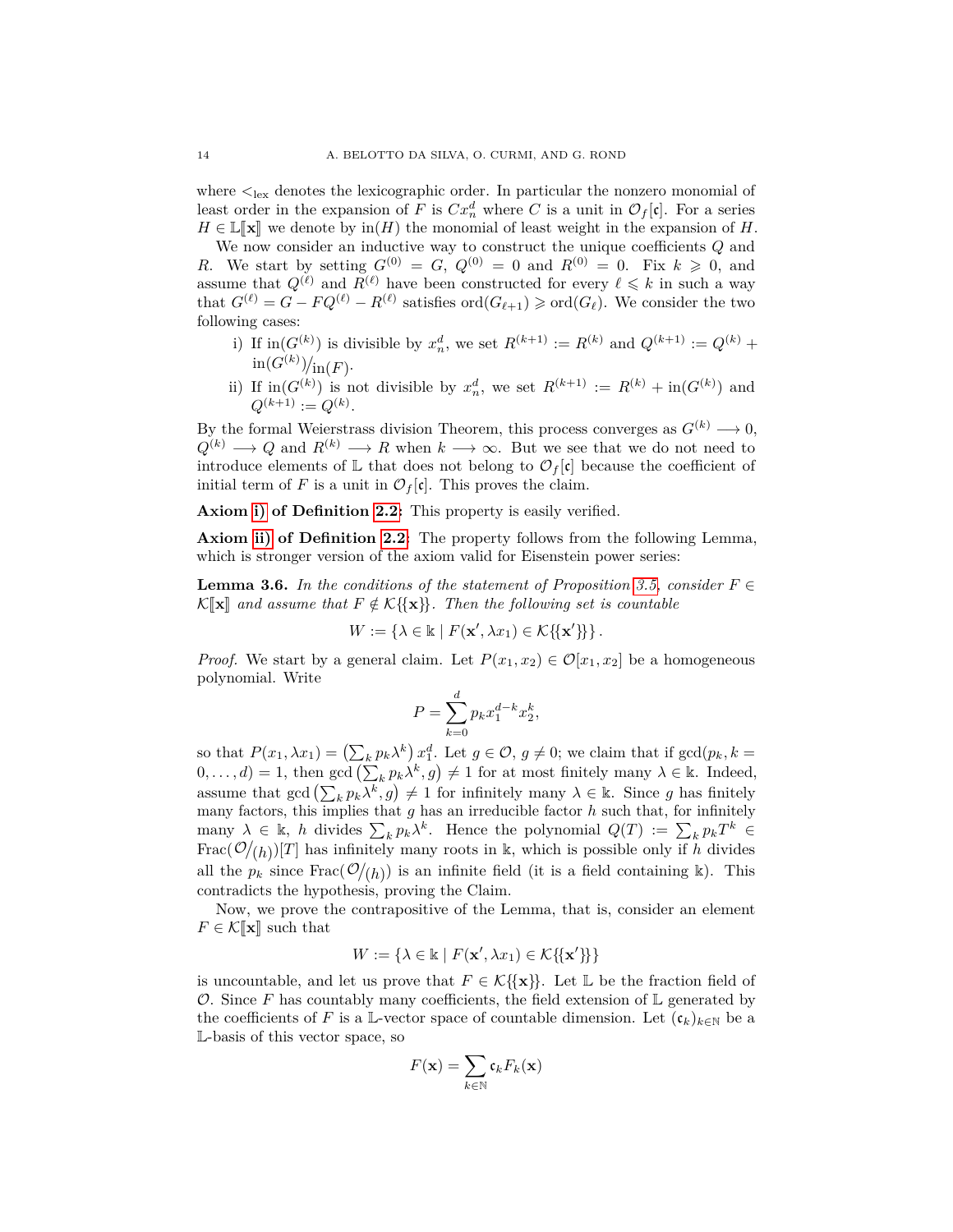where the  $F_k(\mathbf{x})$  are in  $\mathbb{L}[\mathbf{x}]$  and, for each  $\alpha \in \mathbb{N}^n$ , the coefficient of  $\mathbf{x}^\alpha$  is zero in all but finitely many  $F_k(\mathbf{x})$ . Moreover, we can write all but finitely many  $F_k(\mathbf{x})$ . Moreover, we can write

$$
F_k(\mathbf{x}) = \sum_{\alpha \in \mathbb{N}^{n-2}} \left( \sum_{d \in \mathbb{N}} \frac{P_{k,\alpha,d}(x_1, x_n)}{g_{k,a,d}} \right) x_2^{a_2} \cdots x_{n-1}^{a_{n-2}}
$$

where the  $P_{k,\alpha,d} \in \mathcal{O}[x_1,x_n]$  are homogeneous polynomials of degree *d*, and  $g_{k,\alpha,d}$  is coprime with the gcd of the coefficients of  $P_{k,\alpha,d}$ . Now gcd $(P_{k,\alpha,d}(1,\lambda), g_{k,\alpha,d}) = 1$ for  $\lambda \in E_{k,\alpha,d}$  where  $E_{k,\alpha,d} \subset W$  is cofinite by the Claim. Thus the complement of the set  $E := \bigcap_{k,\alpha,d} E_{k,\alpha,d}$  in k is at most countable. Therefore  $E \cap W \neq 0$ if k is uncountable. Hence, by choosing  $\lambda \in E \cap W$ , there is  $f \in \mathcal{O}$  such that  $F_k(\mathbf{x}', \lambda x_1) \in \mathcal{O}_f[\mathbf{x}']$  for every *k*. Then we see that for every *k*, *α* and *d*,  $g_{k,\alpha,d}$ <br>divides a power of for whome  $F(\mathbf{x}) \in \mathcal{O}$  for  $\mathbb{R}$ divides a power of *f*, whence  $F(\mathbf{x}) \in \mathcal{O}_f[\mathbf{x}]$ .

**Axiom [iii\)](#page-5-3) of Definition [2.2:](#page-5-0)** The proof of this result is based on the following Galois-type result whose proof we postpone to  $\S$ §§[3.3.1](#page-14-1)

<span id="page-14-0"></span>**Theorem 3.7.** *Let A be a UFD,* L *be its fraction field and* c *be in an algebraic closure of* L *and be separable over* L*. Let* Γ *in A*[*t, z*] *be irreducible. Assume that* Γ *splits as a polynomial with coefficients in*  $A[c][t]$  *and let the*  $\gamma_i(t) \in A[c][t]$  *denote the roots of*  $\Gamma$ *. Then there is*  $f \in A$  *such that, for every*  $Q \in \mathbb{L}[t, z]$ *:* 

$$
Q(t,\gamma_1)\in A[\mathfrak{c}][\![t]\!] \Longrightarrow Q(t,\gamma_2)\in A_f[\mathfrak{c}][\![t]\!].
$$

We now follow the notation of axiom [iii\).](#page-5-3) By the definition of Eisenstein power series and the assumption, we know that  $P(\mathbf{x}, \gamma(x_2)) \in \mathcal{O}_q[\mathfrak{c}][x_1, x_2]$  for some  $g \in \mathcal{O}$ and some  $\mathfrak{c} \in \mathcal{K}$ ; note that c is separable over K since K is of characteristic zero. Moreover, by assumption:

$$
P(\mathbf{x}, z) = \sum_{k \in \mathbb{N}} x_1^k p_k(x_2, z)
$$

where  $p_k(x_2, z)$  are polynomials such that  $\deg_{x_2}$  is bounded by a liner function in *k*. Since  $P(\mathbf{x}, \gamma(x_2)) \in \mathcal{O}_g[\mathfrak{c}][x_1, x_2],$  we conclude that  $p_k(x_2, \gamma(x_2)) \in \mathcal{O}_g[\mathfrak{c}][x_2].$  Let *γ*be a conjugate root of *γ*. By Theorem [3.7](#page-14-0) applied to  $A = \mathcal{O}_g$ , there is  $f \in \mathcal{O}$  such that, for every  $k \in \mathbb{N}$ ,  $p_k(x_2, \gamma'(x_2)) \in O_{fg}[\mathfrak{c}]\llbracket x_2 \rrbracket$ . Thus  $P(\mathbf{x}, \gamma'(x_2)) \in O_{fg}[\mathfrak{c}]\llbracket \mathbf{x} \rrbracket$ proving that the axiom is verified.

**Remark 3.8.** The following example shows that we really need  $f$  in the statement of Theorem [3.7.](#page-14-0) Let  $f \in A$  irreducible and let  $\Gamma(t, z) = z^2 - (1 + ft)$ . So  $\gamma_1 = \sqrt{1 + ft}$ and  $\gamma_2 = -\sqrt{1 + ft}$ . For  $Q = \frac{1}{f}(1 - z)$ , we have

$$
Q(\gamma_1) = \frac{1}{f} \left( 1 - \sqrt{1 + ft} \right) \in A[\![t]\!], \quad Q(\gamma_2) = \frac{1}{f} \left( 1 + \sqrt{1 + ft} \right) \in A_f[\![t]\!], \quad A[\![t]\!].
$$

<span id="page-14-1"></span>3.3.1. *Algebraic power series with coefficients in a UFD and proof of Theorem [3.7.](#page-14-0)* In this subsubsection, we provide a proof of Theorem [3.7,](#page-14-0) and we collect results concerning algebraic power series which are of independent interest. We start with a simple Lemma:

<span id="page-14-2"></span>**Lemma 3.9.** *Let*  $\Gamma(t, z) \in A[t, z]$  *be a polynomial with coefficients in an integral domain A. Let us write*  $\Gamma = a_0(t)z^d + \cdots + a_d(t)$ *. Assume that*  $\Gamma(t, z)$  *has a root in*  $A[t]$  *of degree D.* Then  $D \leq \max_i {\text{deg}_t(a_i(t))}.$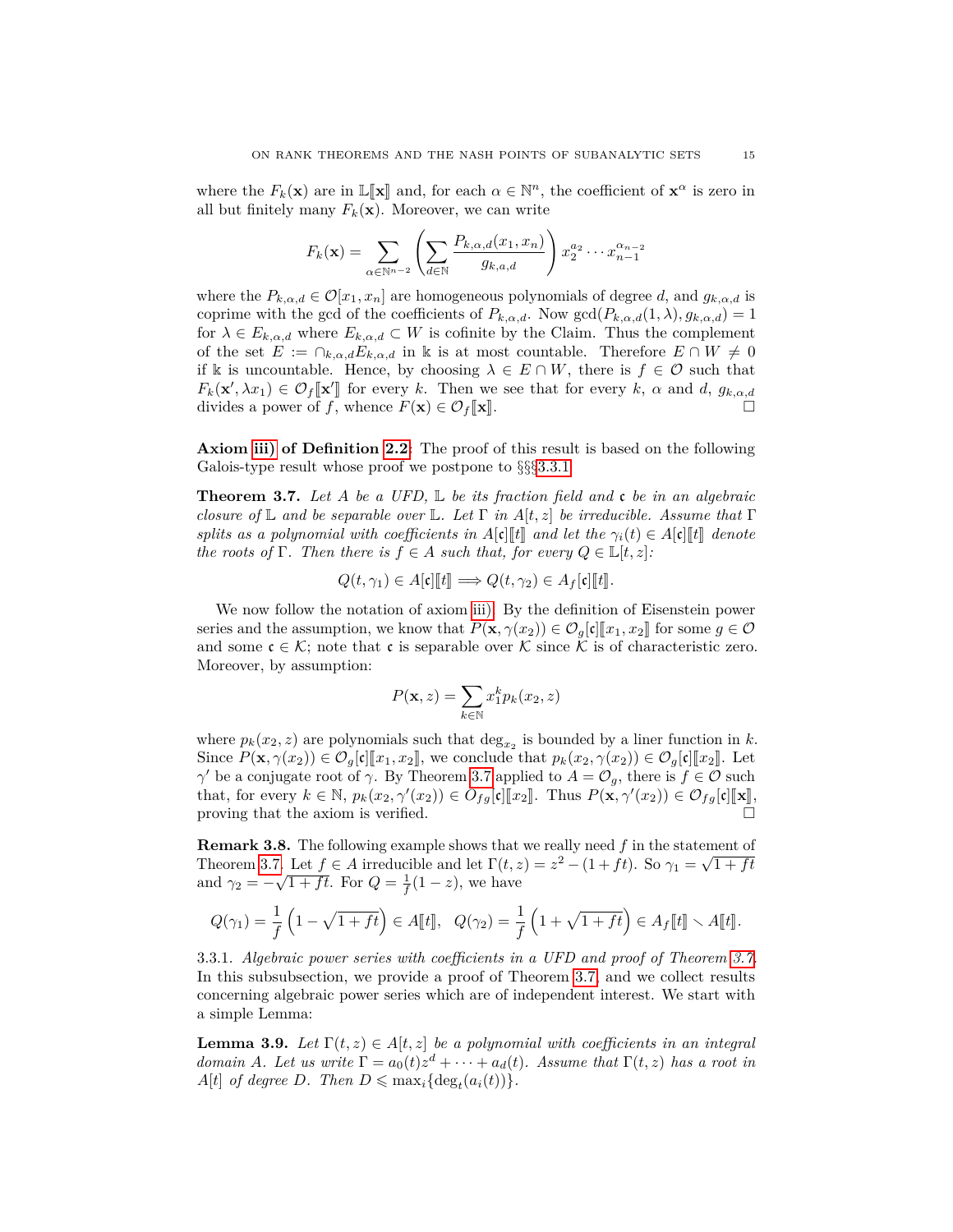*Proof.* After changing the indices we may assume that  $a_0(t) \neq 0$ . Let  $F(t) \in A[t]$ with  $\deg_t(F(t)) = D$  and assume that  $D > \max_i {\deg_t(a_i(t))}$ . Then for  $i > 0$ :

$$
\deg_t(a_i(t)F(t)^{d-i}) \leq \max_j \{ \deg_t(a_j(t)) \} + (d-i)D < dD \leq \deg_t(a_0(t)F(t)^d).
$$

Therefore  $\Gamma(t, F(t)) \neq 0$ .

The next Lemma shows that the coefficients of an algebraic infinite series over an UFD satisfies strong relations:

<span id="page-15-0"></span>**Lemma 3.10.** *Let A be a UFD,* c *in an algebraic closure of* Frac(*A*) *be finite and separable over*  $A$ *. Let*  $P$  *be a representative family of primes of*  $A$  (*i.e. each principal prime ideal of A is generated by a unique element of*  $\mathcal{P}$ *) and*  $F(t) \in A[\mathfrak{c}][\mathfrak{l}^*] \setminus A[\mathfrak{c},t]$ *be algebraic over A*[*t*]*. Then the following set is finite*

$$
\{g \in \mathcal{P} \mid F(t) \in A[\mathfrak{c},t] + (g)A[\mathfrak{c}][\![t]\!]\}.
$$

*Proof.* We start by showing that we can reduce the Lemma to the case that  $F(t) \in$  $A[t] \setminus A[t]$ , that is, F is independent of c. Indeed let *e* denote the degree of c over *A*. Then  $F(t)$  can be written in a unique way as

$$
F(t) = F_0(t) + F_1(t)\mathfrak{c} + \dots + F_{e-1}(t)\mathfrak{c}^{e-1}
$$

where the  $F_i(t)$  belong to  $A[t]$ . We denote by  $c_2, \ldots, c_e$  the distinct conjugates of c over *A*. The power series  $F^{(j)}(t) = F_0(t) + F_1(t)c_j + \cdots + F_{e-1}(t)c_j^{e-1}$  for  $j = 2$ ,  $\ldots$ , *e* are the conjugates of  $F(t)$  over  $A[[t]]$ , therefore they are also algebraic over *A*[*t*]. We have

$$
\begin{bmatrix} F(t) \\ F^{(2)}(t) \\ \vdots \\ F^{(e)}(t) \end{bmatrix} = \begin{bmatrix} 1 & c & c^2 & \cdots & c^{e-1} \\ 1 & c_2 & c_2^2 & \cdots & c_2^{e-1} \\ \vdots & \vdots & \vdots & \ddots & \vdots \\ 1 & c_e & c_e^2 & \cdots & c_e^{e-1} \end{bmatrix} \cdot \begin{bmatrix} F_0(t) \\ F_1(t) \\ \vdots \\ F_{e-1}(t) \end{bmatrix}
$$

The Vandermonde matrix is invertible, its entries are algebraic over *A*, thus the entries of its inverse are algebraic over *A*. Therefore the  $F_i(t) \in A[t]$  are algebraic over  $A[t]$ . Thus, it is enough to prove the lemma for the  $F_i(t)$ ; we may therefore assume that  $F(t) \in A[t]$ .

Write  $F(t) = \sum_{k \in \mathbb{N}} F_k t^k$  with  $F_k \in A$  for every *k*. Let  $g \in A$  and  $N \in \mathbb{N}^*$ . We have that  $F(t)$  is equal to a polynomial of degree  $\leq N$  in *t* modulo  $gA[[t]]$  if and only if

$$
\forall k > N, \quad F_k \in (g).
$$

Therefore for distinct  $g_1, \ldots, g_s \in \mathcal{P}$  and because *A* is a UFD,  $F(t)$  is equal to a polynomial of degree  $\leq N$  in *t* modulo every  $g_iA[t]$  if and only if

$$
\forall k > N, \quad F_k \in (g_1 \cdots g_s).
$$

Since  $F(t) \notin A[t]$ , we conclude that there does not exist an infinite subset  $\mathcal{G}_N \subset$ P such that for every  $g \in \mathcal{G}_N$ ,  $F(t)$  is equal to a polynomial of degree  $\leqslant N$ in  $t$  modulo  $gA[[t]]$ . In particular, if we assume by contradiction that the set  ${g \in \mathcal{P} \mid F(t) \in A[t] + (g)A[t]}$  is not finite, then there exists a sequence  $(g_n)$  of distinct primes in  $P$ , such that  $F(t)$  is equal to a polynomial of degree  $N_n$  modulo  $g_n A[[t]]$  where the sequence  $(N_n)_n$  is increasing and tends to infinity. In what follows, we show that the existence of this sequence would contradict Lemma [3.9.](#page-14-2)

Indeed, since  $F(t)$  is algebraic, we may consider  $\Gamma(t, z) := a_0(t)z^d + \cdots + a_d(t) \in$ *A*[*t*, *z*] a polynomial such that  $\Gamma(t, F(t)) = 0$  and  $a_0(t) \neq 0$ . Denote by  $F_n(t)$  (resp.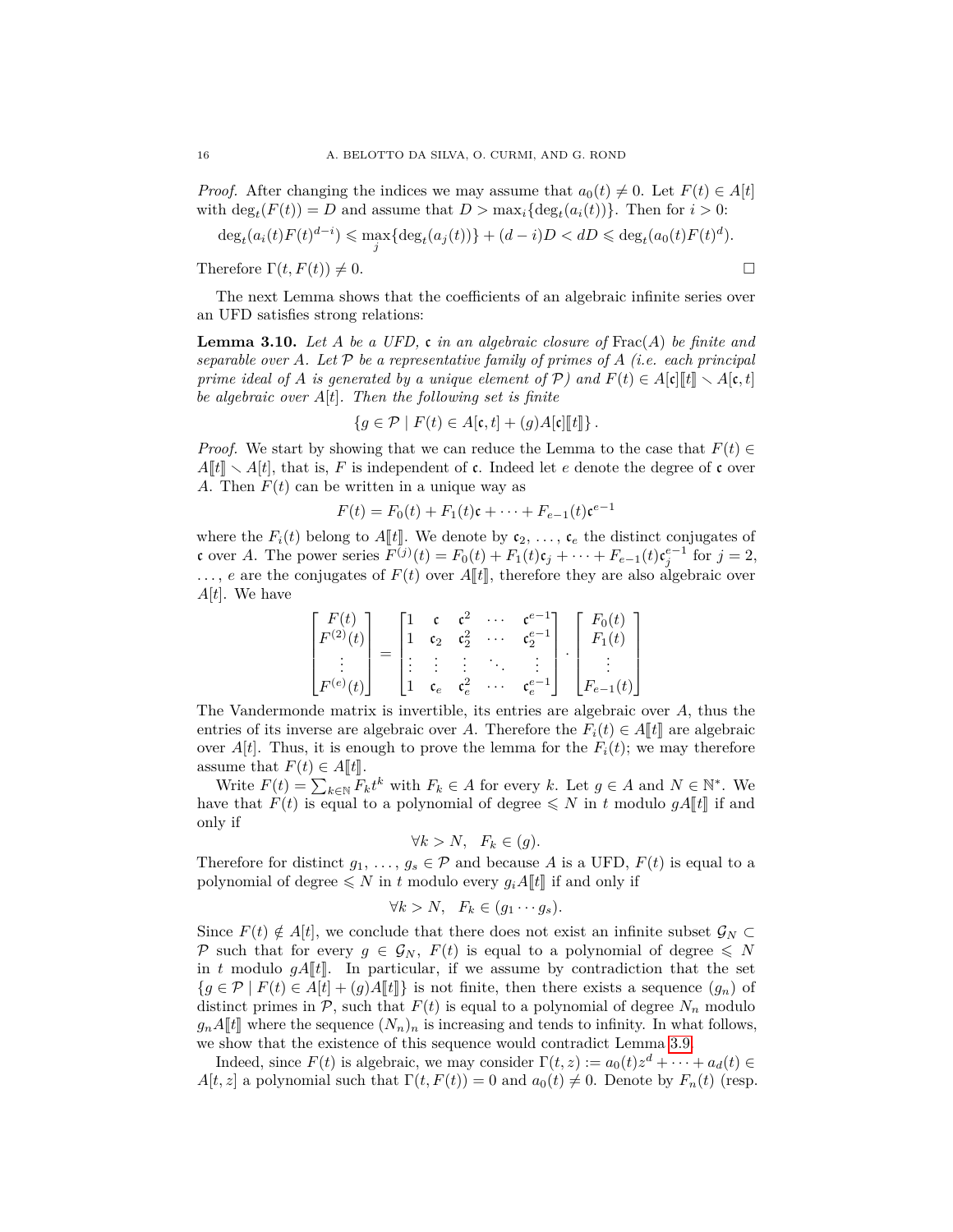$\Gamma_n(t, z)$ ) the image of  $F(t)$  in  $A/(g_n)\llbracket t \rrbracket$  (resp. of  $\Gamma(t, z)$  in  $A/(g_n)\llbracket t, z \rrbracket$ ). We have  $deg_t(F_n(t)) = N_n$  and  $\Gamma_n(t, F_n(t)) = 0$ . For  $n \in \mathbb{N}$  large enough we have that  $\Gamma_n(t, z) \neq 0$  and  $\deg_z(\Gamma_n(t, z)) = d$ , because any given  $a \in A$  has finitely many prime divisors. We conclude from Lemma [3.9](#page-14-2) that  $N_n \leq \max_i {\text{deg}_t(a_i(t))}$  for every *n* sufficiently big, yielding a contradiction.

**Remark 3.11.** Recall that, in general, an irreducible polynomial  $\Gamma(z)$  with coefficients in a UFD may be reducible modulo infinitely many primes of *A*. One classical example is given by  $\Gamma(z) = z^4 + 1$  that is irreducible over  $\mathbb{Z}[z]$  but reducible modulo every prime number *p*. In contrast, Lemma [3.10](#page-15-0) guarantees that for an irreducible polynomial  $\Gamma(t, z) \in A[t, z]$ , the set

 ${q \in \mathcal{P} \mid \Gamma(t,z) \text{ is reducible modulo } (q)}$ 

is finite, provided that  $\Gamma$  has a root in  $A[\mathfrak{c}][\mathfrak{k}]\setminus A[\mathfrak{c}][t]$ .

Before proving Theorem [3.7,](#page-14-0) recall that given a UFD *A* and  $f \in A$ ,  $f \neq 0$ , the the localization  $A_f$  is also a UFD; we will use this observation implicitly below. We recall that this claim follows from the fact that a UFD is a Krull domain in which every prime ideal of height 1 is principal. Since *A* is a UFD, it is a Krull domain so  $A_f$  is also a Krull domain. Because the localization morphism  $A \longrightarrow A_f$  induces an isomorphism between the primes of  $A_f$  and the primes of  $A$  avoiding  $f$ , every prime ideal of  $A_f$  of height 1 is necessarily principal. We are now ready to prove our main result about algebraic power series with coefficients in a UFD:

*Proof of Theorem [3.7.](#page-14-0)* We start by showing that we may suppose that Γ is monic. We write

$$
\Gamma = p_0 z^d + p_1 z^{d-1} + \dots + p_d.
$$

We have  $p_0^{d-1}\Gamma(t, z) = R(t, p_0 z)$  where

$$
R(t, z) = Td + p1 Td-1 + p2 p0 Td-2 + \dots + pd p0d-1.
$$

We have  $R(t, p_0 \gamma_i) = 0$  for  $i = 1, 2$ . If we set  $\gamma'_i = p_0 \gamma_i$ , and we prove the statement of the Theorem for the  $\gamma'_i$  then we also deduce the statement of the Theorem for the *γ*<sup>*i*</sup>, since  $Q(t, p_0^{-1}z) \in \mathbb{L}[t, z]$  if and only if  $Q \in \mathbb{L}[t, z]$ ; therefore, we suppose that  $\Gamma$ is monic in *z*.

Let us first treat the case that  $c \in \mathbb{L}$ . By replacing *A* by  $A_g$  for some well chosen *g* ∈ *A*, we can assume that  $c ∈ A$ . We claim that there exists  $f ∈ A$  such that

(3) 
$$
\forall P \in A[t, z], \forall g \in A, P(t, \gamma_1) \in gA[\![t]\!] \Longrightarrow P(t, \gamma_2) \in gA_f[\![t]\!].
$$

Note that the Theorem then follows from the Claim. Indeed, if  $Q \in \mathbb{L}[t, z]$  then there exists  $g \in A$  such that  $P = g Q \in A[t, z]$ . In particular,  $Q(t, \gamma_1(t)) \in A[t]$ implies that  $P(t, \gamma_1(t)) \in gA[t]$ , so the Claim implies that  $P(t, z) \in gA_f[t]$  and, therefore,  $Q \in A_f[[t]]$ . In order to prove the Claim, we start by noting that, since A is a UFD, it is enough to prove the Claim for every irreducible element *g* of *A*. By replacing *P* by its remainder under its Euclidean division by Γ, furthermore, we may assume that  $\deg_z(P) < d$ . So let's consider the set

$$
\mathcal{G} := \{ g \in A \text{ prime } \mid \exists P, \ P(t, \gamma_1) \in gA[\![t]\!], P(t, z) \notin gA[\![t, z]\!]
$$
and  $\deg_z(P) < d \},$ 

and let's prove that it is finite (up to multiplication by a unit). Indeed, note that if  $P(t, \gamma_1) \in gA$ [*t*] and  $P(t, z) \notin gA[t, z]$ , we have that  $\overline{\Gamma}$  is not irreducible  $A/g[t, z]$ ,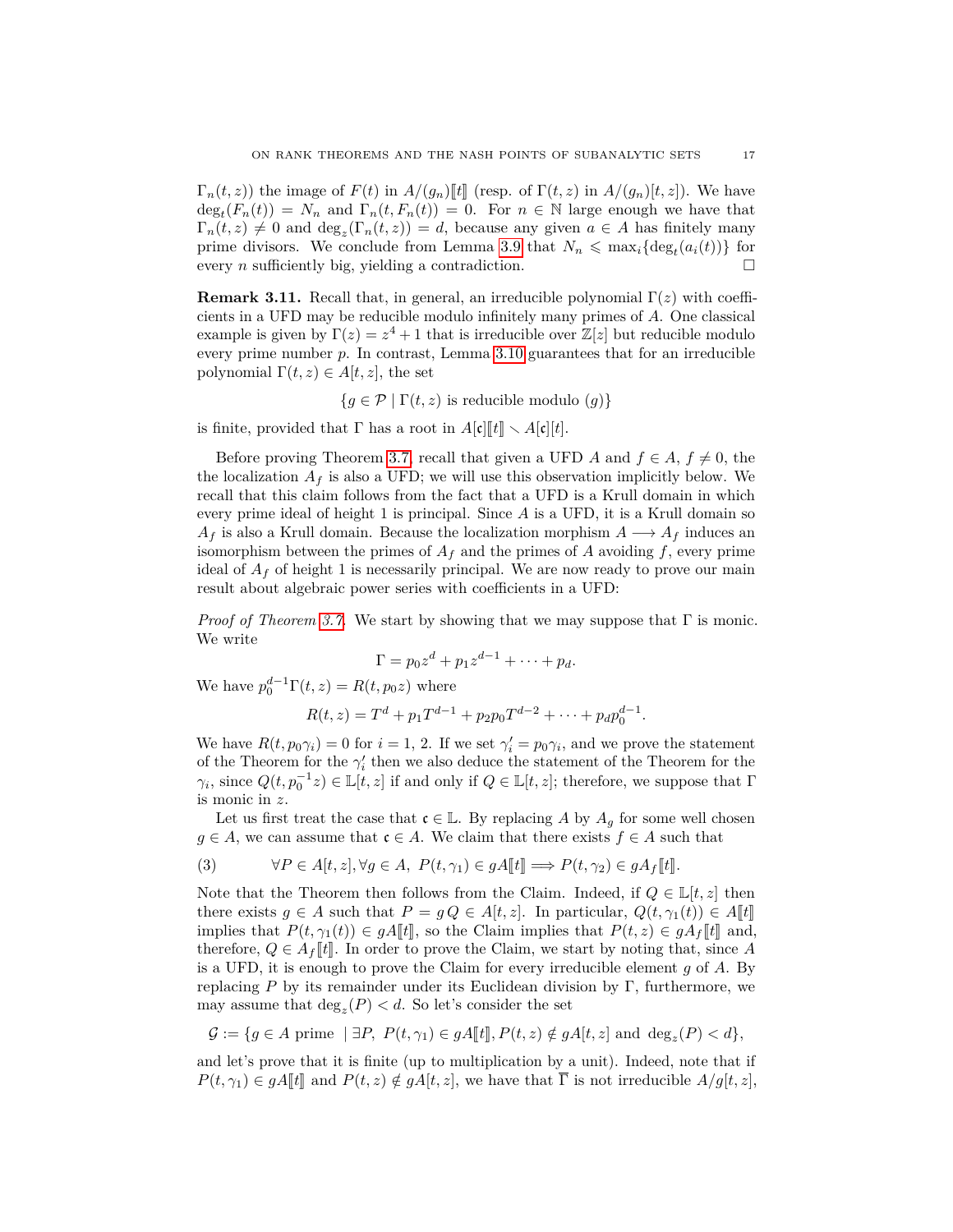where  $\overline{R}$  denote the image of a polynomial  $R \in A[[t]][z]$  in  $A/g[[t]][z]$ . Thus

$$
\prod_{i \in E_g} (z - \overline{\gamma}_i) \in A/g[t, z]
$$

for some  $E_g \subsetneq \{1, \ldots, d\}$ . For  $E \subsetneq \{1, \ldots, d\}$ , we set  $\Gamma_E := \prod_{i \in E} (z - \gamma_i)$ .

Now assume by contradiction that  $G$  is infinite. In this case, there is  $E \subsetneq$  $\{1, \ldots, d\}$  such that  $\Gamma_E \in A/g[t, z]$  for infinitely many primes g. But the coefficients of  $\Gamma_F$  are in *A*<sup>[[t]</sup>, and at least one of them is not in *A*[t] because  $\Gamma$  is irreducible in *A*[*t, z*]. Since the  $\gamma_i$  are algebraic over *A*[*t*], the coefficients of  $Q_E$  are also algebraic over  $A[t]$ . We therefore obtain a contradiction with Lemma [3.10,](#page-15-0) and conclude that  $\mathcal G$  is finite. We may therefore define

$$
f = \prod_{g \in \mathcal{G}} g.
$$

Note that the Claim is verified with this choice of *f* for every irreducible *g* by construction. Thus the Claim is proved, finishing the case that  $\mathfrak{c} \in \mathbb{L}$ .

Now we assume that  $c \notin \mathbb{L}$ . Since c is algebraic, we may write  $a_0 c^e + a_1 c^{e-1} +$  $\cdots + a_e = 0$  where  $a_i \in A$  for every  $i = 0, \ldots, e$ . By replacing A by  $A_{a_0}$  we may assume that  $\mathfrak c$  is finite over *A* (of degree *e*). For every *i* we can write in a unique way

(4) 
$$
\gamma_i = \gamma_{i,0} + \gamma_{i,1}\mathfrak{c} + \cdots + \gamma_{i,e-1}\mathfrak{c}^{e-1}
$$

where the  $\gamma_{i,j}$  belong to  $A[\![t]\!]$  and are algebraic over  $A[t]$ . For  $Q \in \mathbb{L}[t, z]$  we can expand in a unique way

<span id="page-17-0"></span>
$$
Q(t, z_0 + z_1 \mathfrak{c} + \dots + z_{e-1} \mathfrak{c}^{e-1}) = \sum_{k=0}^{e-1} Q_k(t, z_0, \dots, z_{e-1}) \mathfrak{c}^k
$$

where the  $Q_k$  belong to  $\mathbb{L}[t, z_0, \ldots, z_{e-1}]$ . For  $i \neq 1, \gamma_i$  is obtained from  $\gamma_1$  expanded as in [\(4\)](#page-17-0) by replacing the  $\gamma_{1,j}$  by its conjugates  $\gamma_{i,j}$ . Following the same logic as of the first case, we are reduced to proving the claim that there is  $f \in A$  such that for every  $P \in A[t, z_0, \ldots, z_{e-1}]$  and every  $g \in A$ ,

$$
P(t, \gamma_{1,0}, \dots, \gamma_{1,e-1}) \in gA[\![t]\!] \Longrightarrow P(t, \gamma_{2,0}, \dots, \gamma_{2,e-1}) \in gA_f[\![t]\!].
$$

By the primitive element Theorem (that we can apply since  $\mathbb{L}[t] \longrightarrow \mathbb{L}\langle t \rangle$  is separable), we have that

$$
\mathbb{L}(t, \gamma_{i,0}, \dots, \gamma_{i,e-1}) = \mathbb{L}\left(t, \sum_{k=0}^{e-1} \lambda_k \gamma_{i,k}\right)
$$

for every  $(\lambda_k)_k$  in a Zariski open dense subset  $V_i$  of  $\mathbb{L}^e$ . Therefore we may choose  $(\lambda_k)_k \in \bigcap_{i=1}^d V_i$  and assume that for every  $i = 1, \ldots, d$ 

<span id="page-17-1"></span>
$$
\mathbb{L}(t, \gamma_{i,0}, \ldots, \gamma_{i,e-1}) = \mathbb{L}\left(t, \sum_{k=0}^{e-1} \lambda_k \gamma_{i,k}\right).
$$

Thus there is  $\Gamma_{i,k} \in L(t)[U]$  such that

(5) 
$$
\gamma_{i,k} = \Gamma_{i,k} \left( t, \sum_{k=0}^{e-1} \lambda_k \gamma_{i,k} \right).
$$

By replacing the  $\gamma_{i,k}$  by their conjugates  $\gamma_{i',k}$  in [\(5\)](#page-17-1) we see that we can choose the  $\Gamma_{i,k}$  to be independent of *i*. From now we denote  $\Gamma_{i,k}$  by  $\Gamma_k$ , and  $\sum_{k=0}^{e-1} \lambda_k \gamma_{i,k}$  by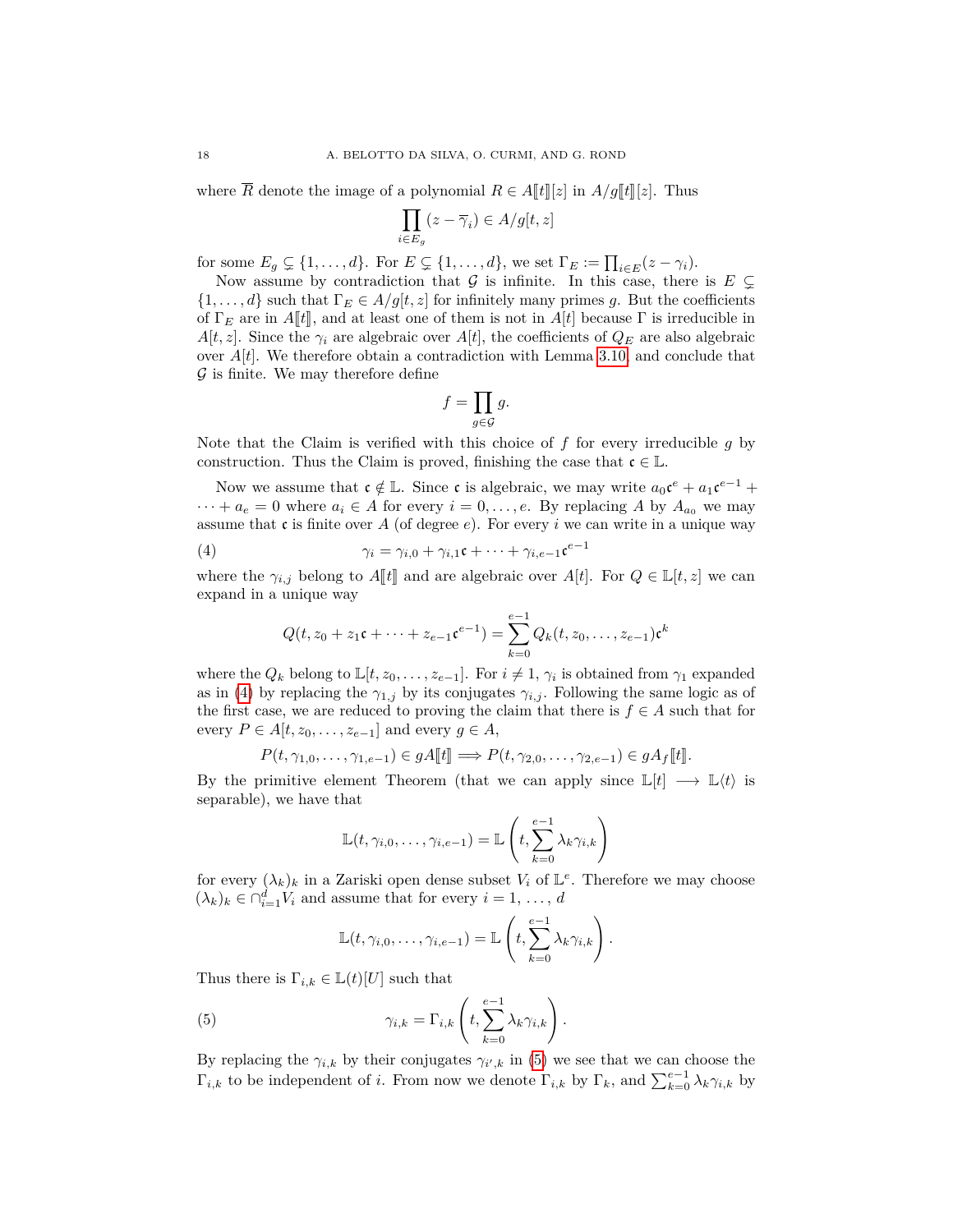$\delta_i$ . By the claim made in the first case where we assumed that  $\mathfrak{c} \in \mathbb{L}$ , there exists  $f \in A$  such that

$$
\forall P' \in A[t, z], \forall g \in A, \ P'(t, \delta_1) \in gA[\![t]\!] \Longrightarrow P'(t, \delta_2) \in gA_f[\![t]\!].
$$

Now, let  $P \in A[t, z_0, \ldots, z_{e-1}]$  and  $g \in A$  such that

$$
P(t, \gamma_{1,0}, \ldots, \gamma_{1,e-1}) \in gA_f[[t]].
$$

Let  $D(t) \in A[t]$  be a common denominator of the  $\Gamma_k$ , that is, a polynomial such that  $D(t)\Gamma_k \in A[t,U]$  for every k. Then there is an integer  $\ell$ , depending on P, such that

$$
R(t, z) := D(t)^{\ell} P(t, \Gamma_0(t, z), \dots, \Gamma_{e-1}(t, z)) \in A[t, z].
$$

By assumption  $R(t, \delta_1) \in gA$  |t|, whence  $R(t, \delta_2) \in gA_f$ |t|. We can write  $D(t)$  =  $f_0 t^{d_0} \times u(t)$  where  $f_0 \in A$  and  $u(t) \in A_{f_0}[t]$  satisfies  $u(0) = 1$ . This shows that  $P(t, \gamma_{2,0}, \ldots, \gamma_{2,e-1}) \in gA_{ff_0}[[t]]$  proving the Claim, and the Theorem is proven.  $\square$ 

## 4. Proof of W-temperate rank Theorem

4.1. **Reduction of Theorem [1.1](#page-1-0) to Theorem [4.1.](#page-18-0)** We start by proving by contradiction that the following result implies Theorem [1.1:](#page-1-0)

<span id="page-18-0"></span>**Theorem 4.1.** *Let*  $\varphi : \mathcal{K}\{\{x, y\}\} \longrightarrow \mathcal{K}\{\{u\}\}\$ be a morphism of rings of W-temperate *power series such that*

*i*) *The kernel of*  $\varphi$  *is generated by one Weierstrass polynomial*  $P \in \mathcal{K}[\![\mathbf{x}]\!][y]$ *. ii*)  $r(\varphi) = r^{\mathcal{F}}(\varphi) = n$ .

*Then*  $P \in \mathcal{K} \{ \{ \mathbf{x} \} \} [y].$ 

*Reduction of Theorem [1.1](#page-1-0) to Theorem [4.1.](#page-18-0)* We follow closely [\[BCR21,](#page-48-2) page 1347]. Assume that Theorem [1.1](#page-1-0) does not hold, that is, there exists a morphism of rings of W-temperate power series  $\varphi : \mathcal{K}\{\{x\}\}\longrightarrow \mathcal{K}\{\{u\}\}\,$ , where  $\mathbf{x} = (x_1, \ldots, x_n)$  and  $\mathbf{u} = (u_1, \ldots, u_m)$ , such that  $\mathbf{r}(\varphi) = \mathbf{r}^{\mathcal{F}}(\varphi) \geq 1$ , but  $\mathbf{r}^{\mathcal{F}}(\varphi) < \mathbf{r}^{\mathcal{T}}(\varphi)$ . Consider the induced injective morphism  $\mathcal{K}(\{x\})/Ker(\varphi) \longrightarrow \mathcal{K}(\{u\})$  and, by the Noether normalization given in Proposition [5.16](#page-35-0) [vi\),](#page-8-5) there exists a finite injective morphism  $\tau:\mathcal{K}\{\{\mathbf{x}\}\}\longrightarrow \mathcal{K}\{\{\mathbf{x}\}\}\mid_{\mathbf{Ker}(\varphi)}$ . By Proposition [2.7,](#page-6-0) we can replace  $\varphi$  by  $\varphi \circ \tau$ , that is, we may assume that  $\varphi$  is injective.

Next, since  $r^{\mathcal{F}}(\varphi) < r^{\mathcal{T}}(\varphi) = m$ , we know that  $\text{Ker}(\widehat{\varphi}) \neq (0)$ . Now, suppose<br>of  $\text{Ker}(\widehat{\varphi})$  is not principal or equivalently that its hoight is at least 2. By the that  $\text{Ker}(\hat{\varphi})$  is not principal or, equivalently, that its height is at least 2. By the normalization theorem for formal power series, after a linear change of coordinates, the canonical morphism

$$
\pi: \mathcal{K}[\![x_1,\ldots,x_{r(\varphi)}]\!] \longrightarrow \frac{\mathcal{K}[\![\mathbf{x}]\!]}{\mathrm{Ker}(\widehat{\varphi})}
$$

is finite and injective. Thus, the ideal  $\mathfrak{p} := \text{Ker}(\widehat{\varphi}) \cap \mathcal{K}[\![x_1, \ldots, x_{r(\varphi)+1}]\!]$  is a nonzero height one prime ideal. Because  $\mathcal{K}[\![x_1,\ldots,x_{r(\varphi)+1}]\!]$  is a unique factorization domain, p is a principal ideal (see [\[Mat89,](#page-49-8) Theorem 20.1] for example). After a linear change of coordinates, we may assume that  $\mathfrak p$  is generated by a Weierstrass polynomial  $P \in \mathcal{K}[\![x_1, \ldots, x_{r(\varphi)}]\!][x_{r(\varphi)+1}].$ 

Now, denote by  $\varphi'$  the restriction of  $\varphi$  to  $\mathcal{K}\{\{x_1,\ldots,x_{r(\varphi)+1}\}\}\.$  By definition *P* is a generator of  $\text{Ker}(\hat{\varphi}')$ , thus  $r^{\mathcal{F}}(\varphi') = r(\varphi) + 1 - 1 = r(\varphi) = r^{\mathcal{F}}(\varphi)$ . Since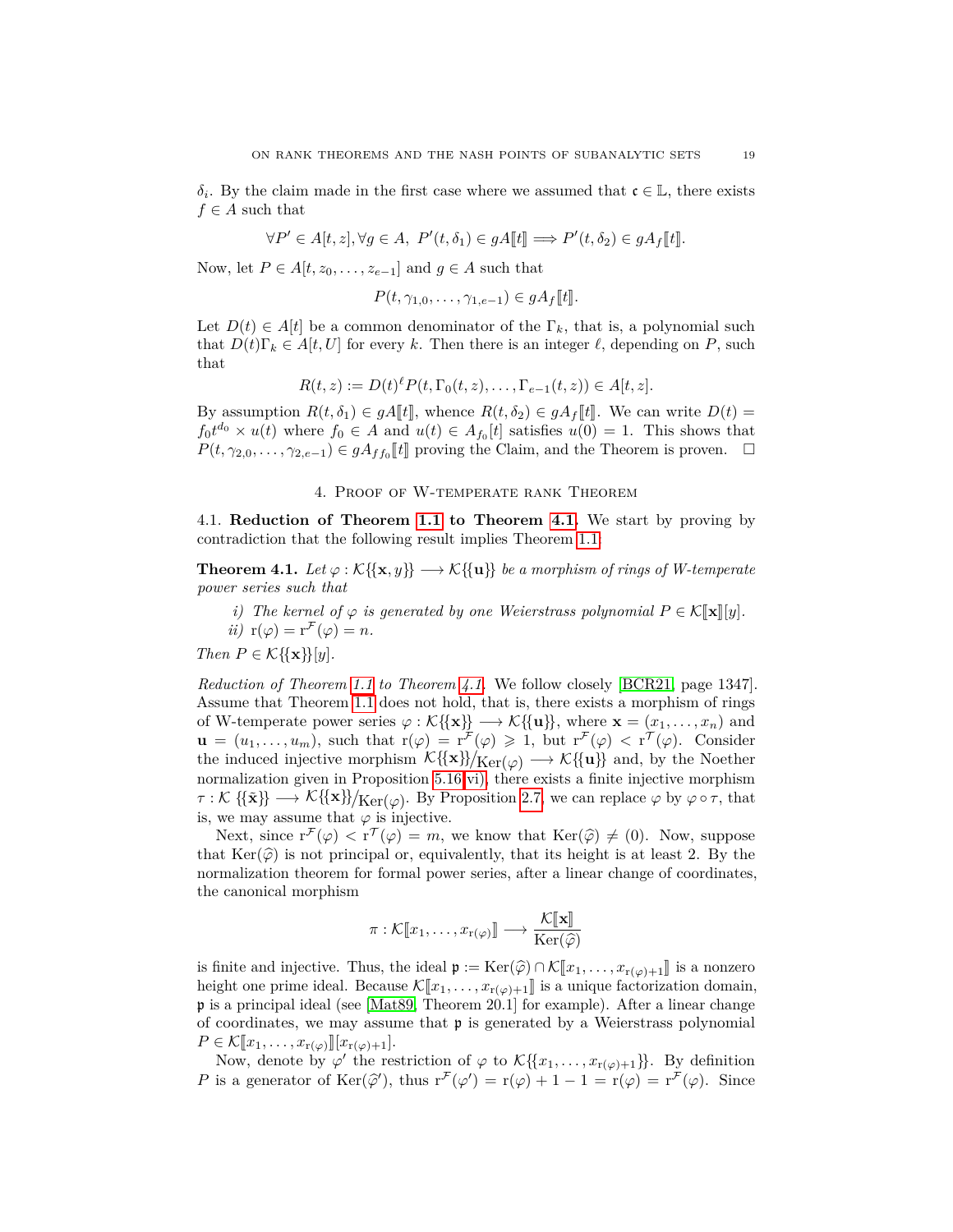$\varphi$  is injective,  $\varphi'$  is injective and *P* does not belong to  $\mathcal{K}\{\{x_1,\ldots,x_{r(\varphi)}\}\}[x_{r(\varphi)+1}].$ Moreover, since  $\pi$  is finite, we can use again Proposition [2.7,](#page-6-0) to see that

$$
r(\varphi') = r(\widehat{\varphi'}) = r(\widehat{\varphi}) = r(\varphi).
$$

Therefore we have  $r(\varphi') = r^{\mathcal{F}}(\varphi') = m - 1$ , contradicting Theorem [4.1.](#page-18-0)

<span id="page-19-0"></span>4.2. **Reduction to the low-dimensional case.** We now prove by contradiction that the following result implies Theorem [4.1:](#page-18-0)

<span id="page-19-1"></span>**Theorem 4.2.** *Let*  $\varphi : \mathcal{K}\{\{x_1, x_2, y\}\} \longrightarrow \mathcal{K}\{\{u_1, u_2\}\}\$  *be a morphism of rings of W-temperate power series such that*

- *i*)  $\varphi(x_1) = u_1$  *and*  $\varphi(x_2) = u_1u_2$ ,
- *ii*) Ker( $\widehat{\varphi}$ ) *is generated by one Weierstrass polynomial*  $P \in \mathcal{K}[\![\mathbf{x}]\!][y]$ *.*

*Then*  $P \in \mathcal{K} \{\{\mathbf{x}\}\}[y]$ *.* 

*Reduction of Theorem [4.1](#page-18-0) to Theorem [4.2.](#page-19-1)* We follow closely [\[BCR21,](#page-48-2) 3rd Reduction]. Assume that there is a morphism  $\varphi$  satisfying the hypothesis of Theorem [4.1](#page-18-0) but where  $P \notin \mathcal{K} \{\{\mathbf{x}\}\}[y]$ .

(1) First, after a linear change of coordinates in **u** we may assume that  $\varphi(x_1)(u_1, 0, \ldots, 0) \neq 0$ . Thus, the morphism  $\sigma \circ \varphi$ , where  $\sigma$  is given by

$$
\sigma(u_1) = u_1
$$
 and  $\sigma(u_i) = u_1 u_i$   $\forall i > 1$ 

satisfies the hypotheses of Theorem [4.1](#page-18-0) and its kernel is generated by *P*, by Propo-sition [2.7.](#page-6-0) Thus we may assume that  $\varphi(x_1) = u_1^e \times U(\mathbf{u})$  where  $U(\mathbf{u})$  is a unit. And by replacing  $x_1$  by  $\frac{1}{U(0)}x_1$  we may further assume that  $U(0) = 1$ .

(2) We define the morphism  $\tau$  by

$$
\tau(x_1) = x_1^e \text{ and } \tau(x_i) = x_i \quad \forall i > 1.
$$

Let  $V(\mathbf{u}) \in \mathcal{K}[\![\mathbf{u}]\!]$  be a power series such that  $V(\mathbf{u})^e = U(\mathbf{u})$ . Such a power series oriets since  $U(0) = 1$  and by the Implicit Eunction Theorem of Proposition 2.8.j) exists since  $U(0) = 1$  and, by the Implicit Function Theorem cf. Proposition [2.8](#page-7-0) [i\),](#page-7-1)  $V(\mathbf{u}) \in \mathcal{K}\{\{\mathbf{u}\}\}\$ . We define the morphism  $\psi$  by

$$
\psi(x_1) = u_1 V(\mathbf{u})
$$
 and  $\psi(x_i) = \varphi(x_i)$   $\forall i > 1$ .

Then  $\psi \circ \tau = \varphi$  and  $P(x_1^e, x_2, \ldots, x_n, y) \in \text{Ker}(\widehat{\psi})$ . Since  $P(x_1^e, x_2, \ldots, x_n, y)$  is a Weierstrass polynomial in *y*,  $\text{Ker}(\widehat{\psi})$  is generated by a Weierstrass polynomial *Q* that divides *P*. Thus *P* is the product of *Q* with the distinct polynomials  $Q(\xi x_1, x_2, \ldots, x_n, y)$  where  $\xi$  runs over the *e*-th roots of unity. Therefore, if  $Q \in$  $\mathcal{K}\{\{\mathbf{x}\}\}[y], P \in \mathcal{K}\{\{\mathbf{x}\}\}[y]$  which contradicts the hypothesis. Thus,  $\psi$  satisfies the hypothesis of Theorem [4.1](#page-18-0) but  $\text{Ker}(\psi)$  is generated by a Weierstrass polynomial that is not in  $\mathcal{K}\{\{\mathbf{x}\}\}[y]$ . By Proposition [2.7,](#page-6-0) we may replace  $\varphi$  by  $\psi$  and assume that  $\psi(x_1) = x_1$  by composing  $\psi$  by the inverse of the temperate automorphism that sends  $u_1$  onto  $u_1V(\mathbf{u})$ .

(3) Now we have  $\varphi(x_1) = u_1$  and we perform "Gabrielov's trick", cf. [\[BCR21,](#page-48-2) Example 3.5]. We denote by  $\varphi_i(\mathbf{u})$  the image of  $x_i$  by  $\varphi$ . We consider the temperate automorphism  $\chi$  defined by

$$
\chi(x_1) = x_1
$$
 and  $\chi(x_i) = x_i - \varphi_i(x_1, 0, \dots, 0) \quad \forall i > 1.$ 

If we replace  $\varphi$  by  $\varphi \circ \chi$  we may assume that every nonzero monomial of  $\varphi(x_i)$ is divisible by one of the  $u_i$  for  $i > 1$ . Then by replacing  $\varphi$  by  $\sigma \circ \varphi$ , where  $\sigma$  is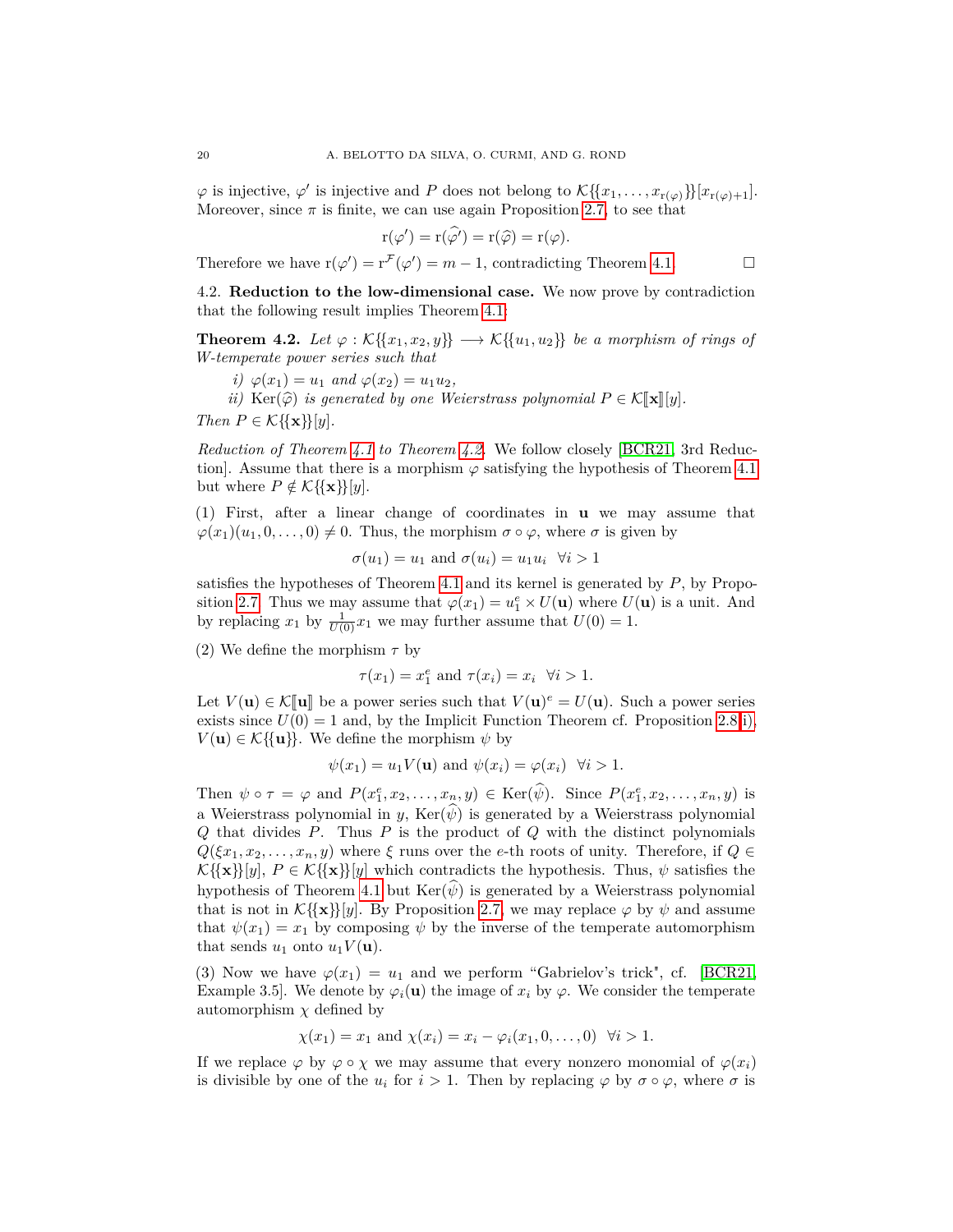defined above, we may assume that  $\varphi(x_i) = u_1^{a_i} g_i(\mathbf{u})$  where  $a_i > 0$ ,  $g_i(0) = 0$  and  $g_i(0, x_2, \ldots, x_n) \neq 0$ , for  $i > 1$ . Moreover, by composing with the morphism

$$
x_i \longmapsto x_i^{\prod_{k \neq i} a_k}
$$

for  $i > 1$ , we may assume that  $a_i = a$  is independent of *i*. Finally, by replacing  $x_1$ by  $x_1^{a+1}$  we may assume that  $\varphi(x_1) = u_1^{a+1}$ . Composing  $\varphi$  with these morphisms does not change the ranks, by Proposition [2.7.](#page-6-0)

(4) Now we set, for 
$$
\lambda = (\lambda_2, ..., \lambda_n) \in \mathcal{K}^{n-1} \setminus \{0\}
$$
,  $h_{\lambda} = x_1 - \sum_{i=2}^n \lambda_i x_i$ . We have 
$$
\varphi(h_{\lambda}) = u_1^a g_{\lambda}(\mathbf{u})
$$

where  $g_{\lambda}(\mathbf{u}) = u_1 - \sum_{i=2}^n \lambda_i g_i(\mathbf{u}) \in \mathcal{K}\{\{\mathbf{u}\}\}\$ . By the implicit function Theorem, there exists a unique nonzero  $\xi_{\lambda}(u_2, \ldots, u_n) \in \mathcal{K}\{\{\mathbf{u}\}\}\$  such that  $\xi_{\lambda}(0) = 0$  and

 $g_{\lambda}(\xi_{\lambda}(x_2, \ldots, x_n), x_2, \ldots, x_n) = 0.$ 

Let  $M(\mathbf{u})$  be a nonzero minor of the Jacobian matrix of  $\varphi$  that is of maximal rank. Then assume that  $M(\mathbf{u})$  is divisible by  $h_{\lambda}(\mathbf{u})$  for every  $\lambda \in \Lambda$ , where  $\Lambda$  cannot be written as a finite union of sets included in proper affine subsets of  $\mathcal{K}^{n-1}$ . Thus, because  $\mathcal{K}[\![\mathbf{u}]\!]$  is a UFD, there is a finite number of subsets  $\Lambda_k \subset \mathcal{K}^{n-1}, k = 1, \ldots, N$  whose union couple  $\Lambda$  and such that for every  $\Lambda_k \setminus \Lambda$  and he and he are coupled *N*, whose union equals  $\Lambda$ , and such that for every  $\lambda$ ,  $\lambda' \in \Lambda_k$ ,  $h_\lambda$  and  $h_{\lambda'}$  are equal up to multiplication by a unit. Thus, by the assumption on  $\Lambda$ , there is  $k$  such that  $\Lambda_k$  contains *n* vectors of  $\mathcal{K}^{n-1}$ , denoted by  $\lambda^{(1)}$ , ...,  $\lambda^{(n)}$  such that the vectors  $\lambda^{(i)} - \lambda^{(1)}$  are K-linearly independent. Therefore, there are units  $U_i(\mathbf{u})$ , for  $i = 2$ ,  $\ldots$ , *n*, such that

$$
u_1 - (g) \cdot \lambda^{(i)} = U_i(\mathbf{u})(u_1 - (g) \cdot \lambda^{(1)}) \quad \forall i = 2, \dots, n
$$

where  $(g)$  denote the vector whose entries are the  $g_i(\mathbf{u})$ . This implies that the  $(g) \cdot (\lambda^{(i)} - \lambda^{(1)})$  are divisible by  $h_{\lambda^{(1)}}$ . But the  $\lambda^{(i)} - \lambda^{(1)}$  being K-linearly independent, every  $g_i(\lambda)$  is divisible by  $h_{\lambda^{(1)}}$ , thus  $u_1$  is divisible by  $h_{\lambda^{(1)}}$ , which implies that  $\xi_{\lambda^{(1)}} = 0$  contradicting the assumption. Therefore, there is a finite union of proper affine subspaces of  $\mathcal{K}^{n-1}$ , denoted by  $\Lambda$ , such that  $M(\mathbf{u})$  is not divisible by  $h_{\lambda}$  for every  $\lambda \in \mathcal{K}^{n-1} \setminus \Lambda$ . In particular  $\mathcal{K}^{n-1} \setminus \Lambda$  is uncountable.

After a linear change of coordinates, we may assume that  $\mathcal{K} \times \{0\}^{n-2}$  is not included in  $\Lambda$ , in particular  $(K \times \{0\}^{n-2}) \cap \Lambda$  is finite. For any  $(\lambda, 0, \ldots, 0) \in$  $(K \times \{0\}^{n-2}) \setminus \Lambda$  the morphism

$$
\psi_{\lambda}: \frac{\mathcal{K}[\![x_1,\ldots,x_n]\!][y]}{(x_1-\lambda x_2)}\longrightarrow \frac{\mathcal{K}[\![u_1,\ldots,u_n]\!][y]}{(u_1-\lambda g_2(\mathbf{u}))}
$$

is of rank  $r(\varphi_{\lambda}) = n - 1$ . Then if  $n > 3$ , by Bertini's Theorem [\[BCR21,](#page-48-2) Theorem 3.4], and by Definition [2.1](#page-4-0) [ii\)](#page-5-2) (note that this is the only point of the paper where we use Definition [2.1](#page-4-0) [ii\)\)](#page-5-2), the polynomial P remains irreducible and not in  $\mathcal{K}\{\mathbf{x}\}[y]$  in

$$
\frac{\mathcal{K}[\![x_1,\ldots,x_n]\!][y]}{(x_1-\lambda x_2)} \simeq \mathcal{K}[\![x_2,\ldots,x_n]\!][y]
$$

when  $\lambda$  belongs to  $W \subset \mathcal{K}$  that is uncountable. Therefore we can choose  $(\lambda, 0, \ldots, 0) \in$  $(W \times \{0\}^{n-2})$  A, and this allows us replace *n* by *n*−1 in Theorem [4.1.](#page-18-0) By repeating this process, we construct an example of a morphism  $\varphi$  with  $n=2$  satisfying Theo-rem [4.2](#page-19-1) (i) such that  $\text{Ker}(\hat{\varphi})$  is generated by a Weierstrass polynomial that is not  $\mathcal{K} \{\mathbf{x}\}\}[y]$ ; note that we must stop the reduction at  $n = 2$ , because Bertini's Theorem does not hold for *n <* 3, cf. [\[BCR21,](#page-48-2) Remark 3.6(3)]. Moreover, by repeating the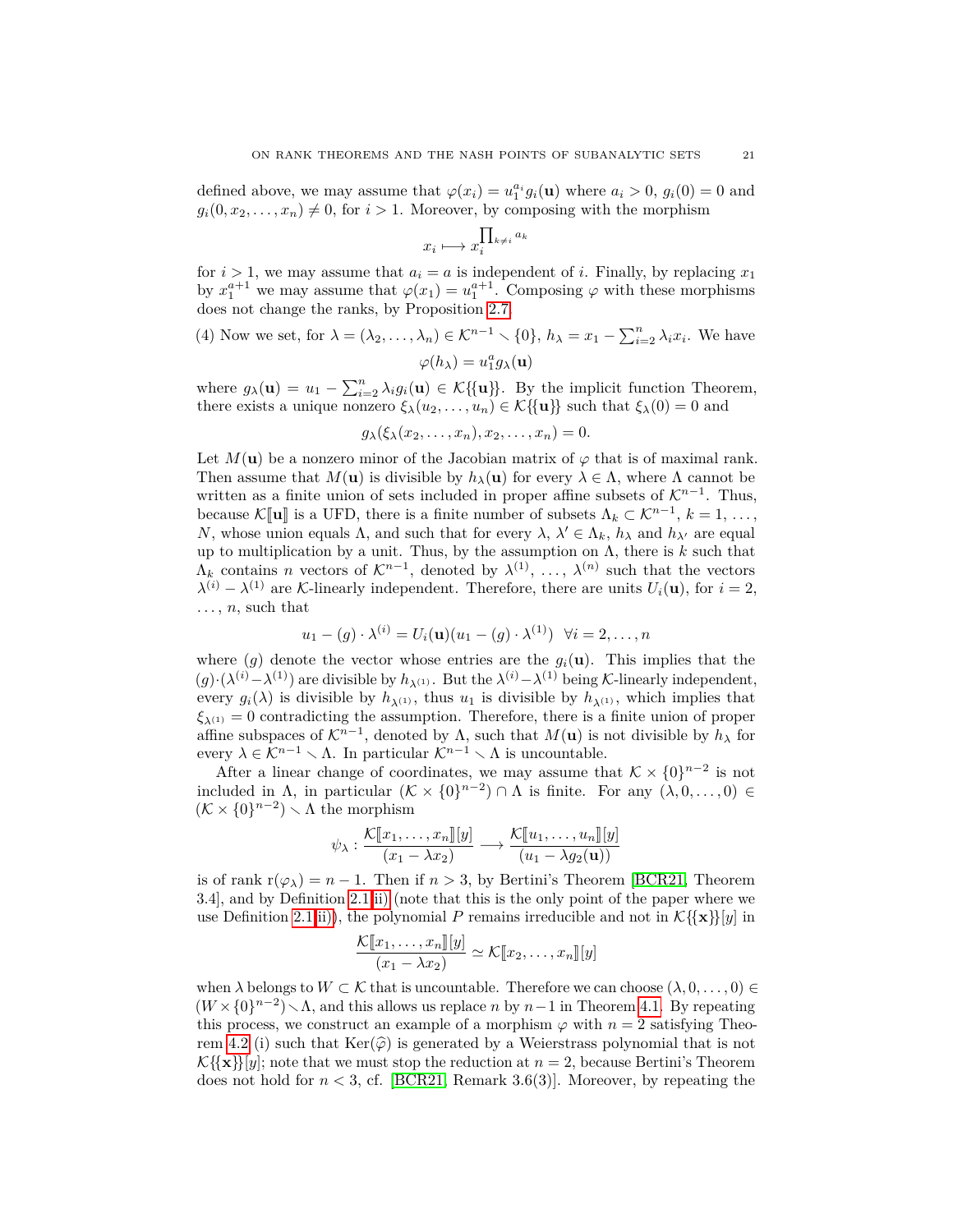argument given in part (2) if necessary, we may assume that  $\varphi(x_1) = u_1$ , and  $\varphi(x_2)$ has the form  $u_1^a g(\mathbf{u})$  with  $g(0) = 0$  and  $g(0, u_2) \neq 0$ .

By composing  $\varphi$  with the morphism  $\sigma$  defined in (1), we can assume that  $g(\mathbf{u}) = u_2^b U(\mathbf{u})$  for some unit  $U(\mathbf{u})$ . Now let  $\sigma'$  be the morphism defined by  $\sigma'(u_1) = u_1^b$  and  $\sigma'(u_2) = u_1 u_2^{a+1}$ . Then, we have

$$
\sigma' \circ \varphi(x_1) = u_1^b
$$
 and  $\sigma' \circ \varphi(x_2) = (u_1 u_2)^{b(a+1)} V(\mathbf{u})$ 

for some unit  $V(\mathbf{u})$ . Therefore, as done in (2), we can assume that

$$
\varphi(x_1) = u_1 \text{ and } \varphi(x_2) = u_1 u_2.
$$

Hence, we have constructed a morphism  $\varphi$  that satisfies the hypothesis of Theorem [4.2,](#page-19-1) but Ker( $\hat{\varphi}$ ) is generated by Weierstrass polynomial in *y* that is not in  $\mathcal{K}\{\{\mathbf{x}\}\}[y]$ , contradicting Theorem 4.2 contradicting Theorem [4.2.](#page-19-1)

The rest of this section is devoted to the proof of Theorem [4.2,](#page-19-1) given in §§[4.7.](#page-30-0)

4.3. **Newton-Puiseux-Eisenstein Theorem.** In [\[BCR21,](#page-48-2) Section 5], we provided a framework allowing us to obtain a good factorization of a polynomial in  $\mathbb{C}[\![\mathbf{x}]\!]$  we recall here the main definitions and adapt the main results to the more general context of polynomials in  $\mathcal{K}[\![\mathbf{x}]\!][y]$ .

Consider the ring of power series  $\mathcal{K}[\mathbf{x}]$  where  $\mathbf{x} = (x_1, \ldots, x_n)$  and denote by  $\mathcal{K}(\mathbf{x})$  its field of fractions. We denote by  $\nu$  the  $(\mathbf{x})$ -adic valuation on  $\mathcal{K}[\mathbf{x}]$ . The valuation  $\nu$  extends to  $\mathcal{K}(\mathbf{x})$  by defining  $\nu(f/g) = \nu(f) - \nu(g)$  for every  $f, g \in \mathcal{K}[\![\mathbf{x}]\!]$ ,  $g \neq 0$ . Denote  $V_\nu$  the valuation ring of  $\nu$  in  $\mathcal{K}(\mathbf{x})$ , and  $V_\nu$  its completion with respect to  $\nu$ . Let us now recall the notion of homogeneous element:

<span id="page-21-1"></span>**Definition 4.3** (Homogeneous elements). Let  $\omega = p/e \in \mathbb{Q}_{>0}$ . We say that  $\Gamma \in \mathcal{K}[\mathbf{x}, z]$  is *ω-weighted homogeneous* if  $\Gamma(x_1^e, \dots, x_n^e, z^p)$  is homogeneous.

A *homogeneous element*  $\gamma$  is an element of an algebraic closure of  $\mathcal{K}(\mathbf{x})$ , satisfying a relation of the form  $\Gamma(\mathbf{x}, \gamma) = 0$  for some *ω*-weighted homogeneous polynomial  $Γ(**x**, z)$ , where  $ω ∈ Q_{≥0}$ . Furthermore, if  $Γ(**x**, z)$  is monic in *z*, we say that *γ* is an *integral homogeneous element*. In this case,  $\omega$  is called the *degree* of  $\gamma$ .

Given an integral homogeneous element  $\gamma$  of degree  $\omega$ , there exists an extension of the valuation *ν*, still denoted by *ν*, to the field  $\mathcal{K}(\mathbf{x})[\gamma]$ , defined by

$$
\nu\left(\sum_{k=0}^{d-1} a_k(\mathbf{x})\gamma^k\right) = \min\{\nu(a_k) + k\omega\}.
$$

where *d* is the degree of the field extension  $\mathcal{K}(\mathbf{x}) \longrightarrow \mathcal{K}(\mathbf{x})[\gamma]$ . We denote  $V_{\nu,\gamma}$  the valuation ring of  $\nu$  in  $\mathcal{K}(\mathbf{x})[\gamma]$ , and  $\hat{V}_{\nu,\gamma}$  its completion with respect to  $\nu$ .

<span id="page-21-0"></span>**Definition 4.4** (Projective rings and temperate projective rings). Let  $h \in \mathcal{K}[\mathbf{x}]$ be a homogeneous polynomial. Denote by  $\mathbb{P}_h(x)$  the ring of elements *A* for which there is  $k_0 \in \mathbb{Z}$ ,  $\alpha, \beta \in \mathbb{N}$  and  $a_k(\mathbf{x})$  homogeneous polynomials in  $\mathcal{K}[x]$  for  $k \geq k_0$ such that:

$$
A = \sum_{k \ge k_0} \frac{a_k(\mathbf{x})}{h^{\alpha k + \beta}}, \quad \text{where } \nu(a_k) - (\alpha k + \beta)\nu(h) = k, \forall k \ge k_0
$$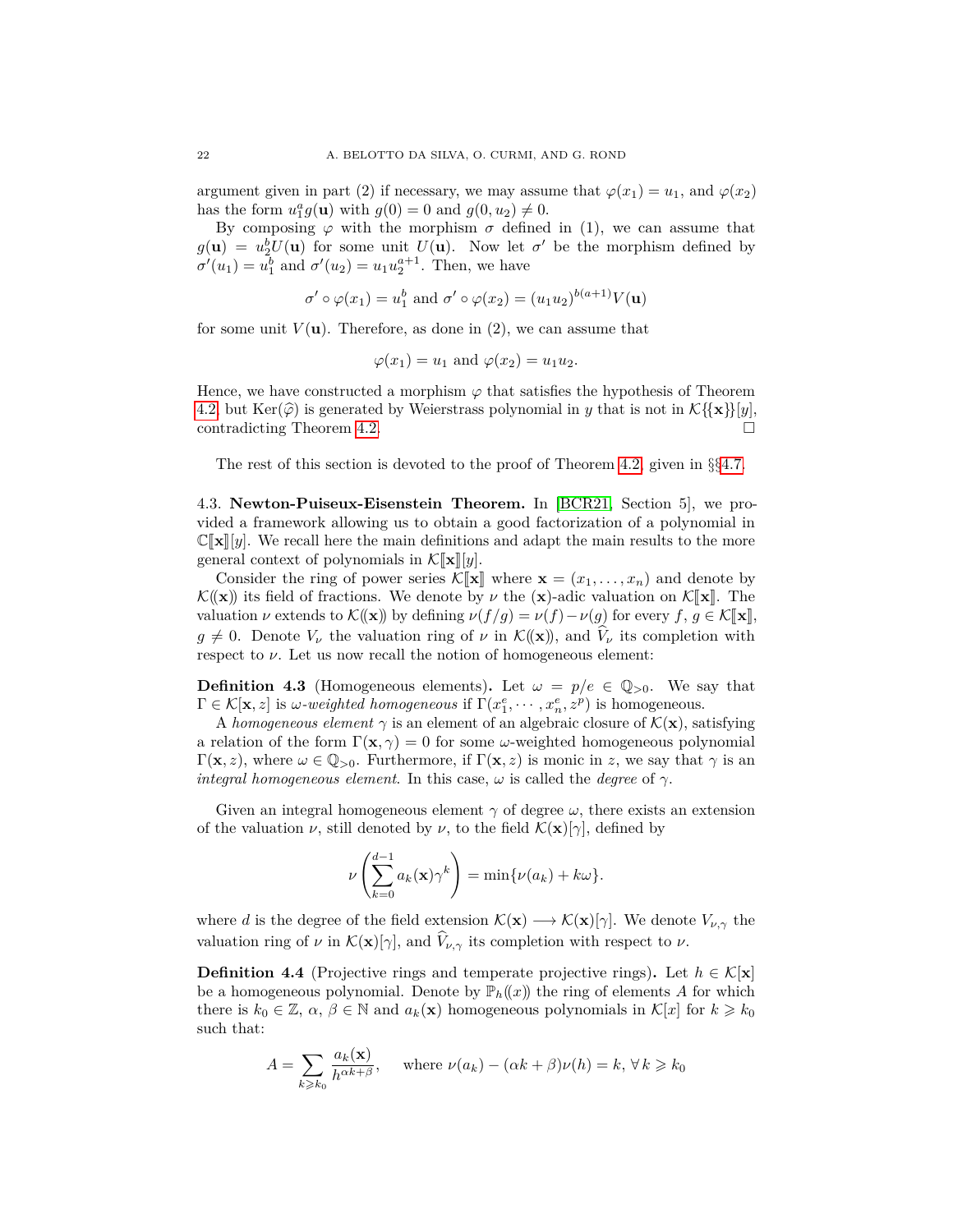We denote by  $\mathbb{P}_h[\mathbf{x}]$  the subring of  $\mathbb{P}_h((\mathbf{x}))$  of elements A such that  $k_0$  belongs to  $\mathbb{Z}_{\geqslant 0}$ , and we denote by  $\mathbb{P}_h\{\{\mathbf{x}\}\}\)$  the subring of  $\mathbb{P}_h[\![\mathbf{x}]\!]$  of elements A such that

$$
\sum_{k\geqslant k_0} a_k(\mathbf{x}) \in \mathcal{K}\{\{\mathbf{x}\}\}.
$$

When  $\gamma$  is an integral homogeneous element, we denote by  $\mathbb{P}_h[\![\mathbf{x}, \gamma]\!]$  the subring of  $V_{\nu,\gamma}$ , whose elements  $\xi$  are of the form:

$$
\xi = \sum_{k=0}^{d-1} A_k(\mathbf{x}) \gamma^k, \quad \text{where } A_k \in \mathbb{P}_h((\mathbf{x})) \text{ and } \nu(A_k(\mathbf{x}) \gamma^k) \geqslant 0, \ \ k = 0, \dots, d-1.
$$

**Remark 4.5.** Lemma [4.15](#page-25-0) below shows that if  $A \in \mathbb{P}_h[\![\mathbf{x}]\!]$ , the fact that  $A \in \mathbb{P}_h\{\{\mathbf{x}\}\}\$ is independent of the presentation of *A*, that is,  $\mathbb{P}_h\{\{\mathbf{x}\}\}\$ is well-defined. This observation greatly simplifies [\[BCR21,](#page-48-2) Prop 5.13], which relied in complex analysis.

The next two results have been proven (in greater generality) in [\[Ro17\]](#page-49-12), but we refer the reader to [\[BCR21\]](#page-48-2) where the statement is given when  $\mathcal{K} = \mathbb{C}$ , but whose proof remains valid in the case of a general characteristic zero field.

<span id="page-22-0"></span>**Theorem 4.6** (Newton-Puiseux-Eisenstein, cf. [\[BCR21,](#page-48-2) Th 5.8]). Let  $K$  be a *characteristic zero field and let*  $P(\mathbf{x}, y) \in \mathcal{K}[\![\mathbf{x}]\!]$  *y*) *be a monic polynomial. There exists an integral homogeneous element*  $\gamma$ *, and a homogeneous polynomial*  $h(\mathbf{x})$ *, such that P*(**x***, y*) *factors as a product of degree* 1 *monic polynomials in y with coefficients in*  $\mathbb{P}_h[\![\mathbf{x}, \gamma]\!]$ *.* 

The following result is a convenient reformulation of Theorem [4.6:](#page-22-0)

<span id="page-22-1"></span>**Corollary 4.7** (Newton-Puiseux-Eisenstein factorization, cf. [\[BCR21,](#page-48-2) Cor 5.9])**.** *Let*  $K$  *be a characteristic zero field and let*  $P \in K[\![\mathbf{x}]\!] [y]$  *be a monic polynomial. Then, there is a homogenous polynomial h and integral homogenous elements*  $\gamma_{i,j}$ , *such that P can be written as*

(6) 
$$
P(\mathbf{x}, y) = \prod_{i=1}^{s} Q_i, \quad \text{and} \quad Q_i = \prod_{j=1}^{r_i} (y - \xi_i(\mathbf{x}, \gamma_{i,j}))
$$

*where*

*(i) the*  $Q_i \in \mathbb{P}_h[\![\mathbf{x}]\!][y]$  *are irreducible in*  $\widehat{V}_\nu[y]$ *, (ii) for every i*, *there are*  $A_{i,k}(\mathbf{x}) \in \mathbb{P}_h((\mathbf{x}))$ *, for*  $0 \leq k \leq k_i$  *such that* 

$$
\xi_i(\mathbf{x}, \gamma_{i,j}) = \sum_{k=0}^{k_i} A_{i,k}(\mathbf{x}) \gamma_{i,j}^k \in \mathbb{P}_h[\![\mathbf{x}, \gamma_{i,j}]\!]
$$

*(iii) for every i*, *the*  $\gamma_{i,j}$  *are distinct conjugates of an homogeneous element*  $\gamma_i$ *, that is, roots of its minimal polynomial*  $\Gamma_i$  *over*  $\mathcal{K}(\mathbf{x})$ *.* 

4.4. **Blowings-up and the geometric setting.** In what follows, we use algebraicgeometry methods concerning blowings-up  $\sigma : N' \longrightarrow N$ , where *N* will stand for some affine space over  $\mathcal K$  (the precise meaning of this statement will be clarified in this subsection). Nevertheless, and in contrast to usual algebraic and analytic geometry, we do not have access ,as far as we know, to a theory of varieties and sheaves valid for W-temperate families. We do not have the ambition to develop such a general theory in here, but rather to introduce the minimal set of definitions which are necessary for this work. In particular, we will greatly exploit the fact that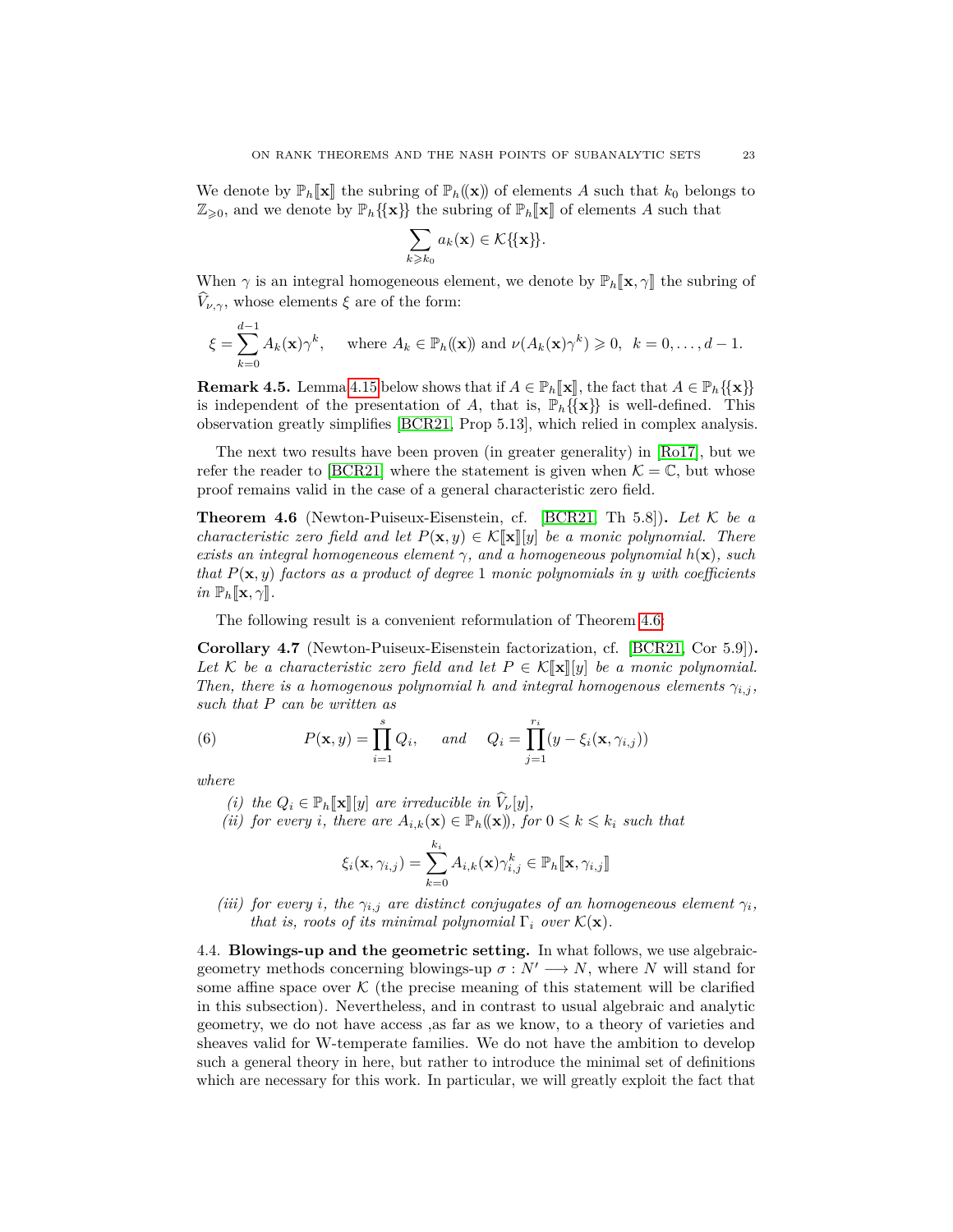we only need to work over  $\mathcal{K}\{\{\mathbf{x}\}\}\$ , where  $\mathbf{x} = (x_1, x_2)$  stands for *two indeterminates*, in order to avoid a more technical discussion.

Let us start by fixing a set of indeterminate  $\mathbf{x} = (x_1, \ldots, x_n)$ , and a W-temperate ring  $K({\mathbf{x}})$ . In what follows, we will often need to change indeterminate:

**Definition 4.8** (Temperate automorphism). Let  $\varphi$  be a K-automorphism of the ring of power series  $\mathcal{K}[\mathbf{x}]$ . We say that  $\varphi$  is *temperate* if  $\varphi(\mathcal{K}\{\mathbf{x}\}) \subset \mathcal{K}\{\mathbf{x}\}.$ 

**Lemma 4.9.** *A* K-automorphism  $\varphi$  given by series  $\varphi(x_i) \in K[\![\mathbf{x}]\!]$  is temperate if *and only if for every <i>i we have*  $\varphi(x_i) \in \mathcal{K} \{ \{ \mathbf{x} \} \}$ *. In this case*  $\varphi^{-1}$  *is also temperate. In particular, when*  $\varphi$  *is temperate, we have*  $\varphi(\mathcal{K}\{\{\mathbf{x}\}\}) = \mathcal{K}\{\{\mathbf{x}\}\}.$ 

*Proof.* The condition is necessary by definition, and sufficient from the fact that  $\mathcal{K}\{\{\mathbf{x}\}\}\$ is stable by composition. Now  $\varphi^{-1}$  is also temperate since  $\mathcal{K}\{\{\mathbf{x}\}\}\$  satisfies the implicit function Theorem, cf. Proposition [2.8](#page-7-0) [i\).](#page-7-1)  $\Box$ 

It follows directly from this lemma that any  $K$ -linear automorphism in  $x$  is a temperate automorphism. We are ready to introduce the notion of temperate coordinate systems:

**Definition 4.10** (Temperate coordinates). Let  $\mathcal{K}\{\mathbf{x}\}\}$  be a temperate ring. A system of parameters  $\tilde{\mathbf{x}}$  of the ring  $\mathcal{K}[\mathbf{x}]$  is said to be *temperate* if  $\tilde{\mathbf{x}}$  is obtained from **x** by a temperate K-automorphism. A system of parameters  $\hat{\mathbf{x}}$  of  $K[\mathbf{x}]$  which is not temperate will be called formal.

We will denote by  $\mathcal O$  the intrinsic ring of temperate power series associated to  $\mathcal{K} \{\{\mathbf{x}\}\}\$ up to temperate automorphisms, that is,  $\mathcal{O}$  denotes  $\mathcal{K} \{\{\mathbf{x}\}\}\$ , for some temperate coordinate system **x**, and is isomorphic to  $\mathcal{K}\{\tilde{\mathbf{x}}\}\$  for any temperate coordinate system  $\tilde{\mathbf{x}}$ .

We now specialize to the case that  $n = 2$ . Let  $\mathcal{K}\lbrace \lbrace x_1, x_2 \rbrace$  be a temperate ring and  $N_0 = \hat{\mathbb{A}}_K^2$  be the affine scheme associated to the complete local ring  $\mathcal{K}[\![x_1, x_2]\!]$ . We denote by  $\mathcal{O}_0$  and  $\mathcal{O}_0$  the rings of temperate and formal power series at 0. We consider the formal blowing-up of the origin:

$$
\sigma : (N_1, E_1) \longrightarrow (N_0, 0)
$$

where  $\sigma^{-1}(0) = E$  is called the exceptional divisor. Given any closed point  $\mathfrak{b} \in E$ , we can localize  $\sigma$  to **b** in order to obtain a morphism between local rings  $\sigma_{\mathfrak{b}}^* : \widehat{\mathcal{O}}_0 \longrightarrow \widehat{\mathcal{O}}_{\mathfrak{b}},$ where  $\widehat{\mathcal{O}}_{\mathfrak{b}}$  stands for the local ring of formal power series at  $\mathfrak{b}$ . Now, apart from a K-linear change of indeterminacy in **x** (which is a temperate change of coordinates), we may suppose that  $\mathfrak b$  is the origin of the  $x_1$ -chart of the blowing-up, that is, there exists a system of parameters  $\mathbf{v} = (v_1, v_2)$  of  $\widehat{\mathcal{O}}_{\mathfrak{b}}$  such that  $\sigma_{\mathfrak{b}}^* : \mathcal{K}[\![\mathbf{x}]\!] \longrightarrow \mathcal{K}[\![\mathbf{v}]\!]$  is given by given by

$$
(x_1, x_2) \longmapsto (v_1, v_1v_2).
$$

We note that the ideal of  $E$  is generated by  $v_1$  in this chart.

**Definition 4.11.** Following the above construction, we say that  $\mathbf{v} = (v_1, v_2)$  is a system of temperate coordinates at  $\mathfrak b$ . In particular  $\sigma_{\mathfrak b}^*$  induces a morphism:

$$
\sigma_{\mathfrak{b}}^*:\mathcal{K}\{\!\{\mathbf{x}\}\!\}\longrightarrow\mathcal{K}\{\!\{\mathbf{v}\}\!\}.
$$

The next lemma shows that this definition is consistent with temperate changes of coordinates, allowing us to write:

$$
\sigma_{\mathfrak{b}}^*:\mathcal{O}_0\longrightarrow \mathcal{O}_{\mathfrak{b}}.
$$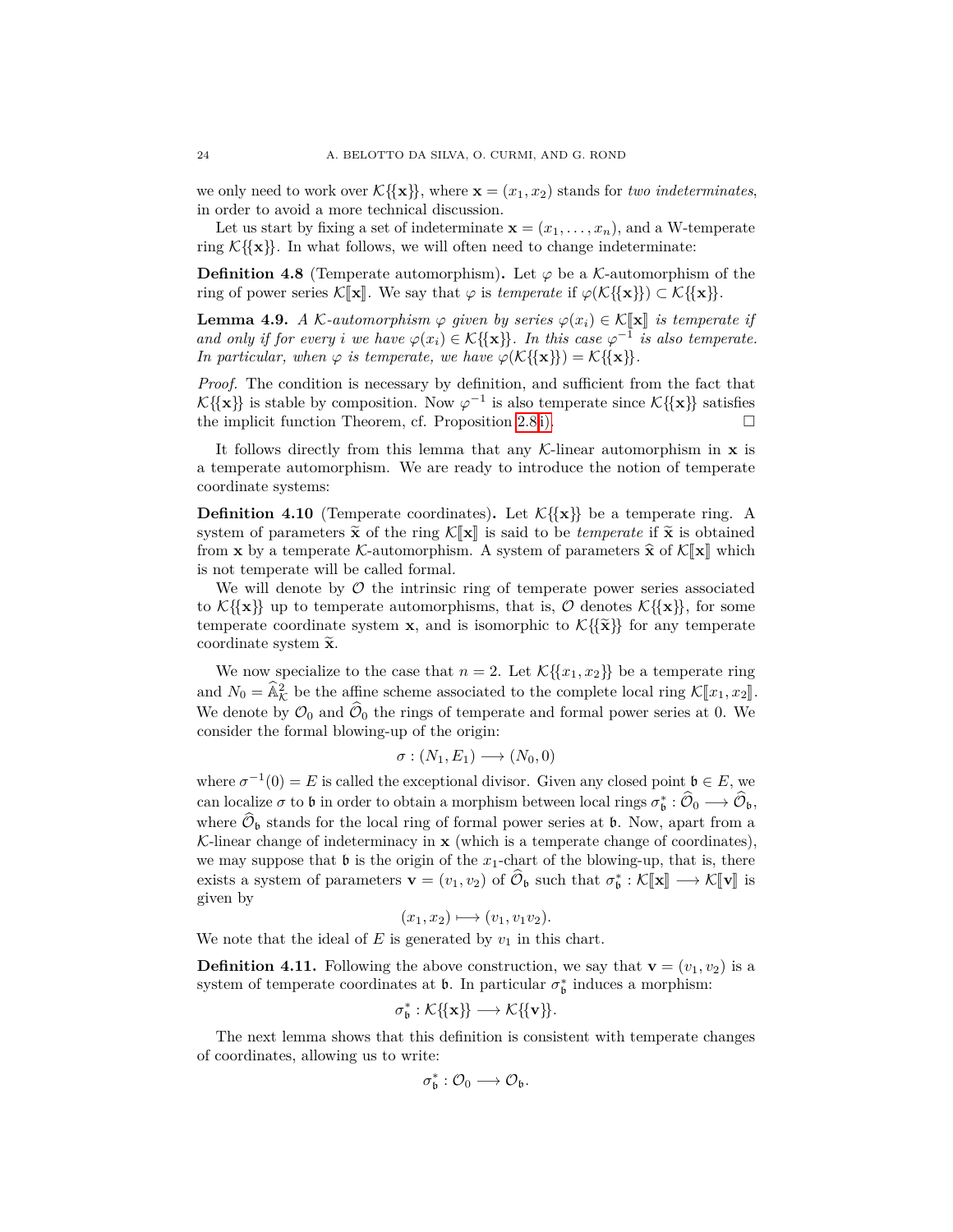**Lemma 4.12.** Let  $\tilde{\mathbf{x}} = (\tilde{x}_1, \tilde{x}_2)$  be a different system of temperate coordinates at 0*, that is, there exists a temperate authomorphism*  $\varphi : \mathcal{K}\{\{\tilde{\mathbf{x}}\}\}\longrightarrow \mathcal{K}\{\{\mathbf{x}\}\}\$ . Suppose *that there exists a system of parameters*  $\tilde{\mathbf{v}} = (\tilde{v}_1, \tilde{v}_2)$  *of*  $\mathcal{O}_b$  *such that:* 

<span id="page-24-0"></span>
$$
(\widetilde{x}_1, \widetilde{x}_2) \longmapsto (\widetilde{v}_1, \widetilde{v}_1 \widetilde{v}_2).
$$

*Then*  $\tilde{\mathbf{v}}$  *is a system of temperate coordinates, that is, there exists a temperate*  $automorphism \psi : \mathcal{K} \{ \{ \tilde{\mathbf{v}} \} \} \longrightarrow \mathcal{K} \{ \{ \mathbf{v} \} \}.$ 

*Proof.* Let  $\varphi(\tilde{x}_1) = \varphi_1(x_1, x_2)$  and  $\varphi(\tilde{x}_2) = \varphi_2(x_1, x_2)$ . From the assumption

(7) 
$$
\widetilde{v}_1 = \varphi_1(v_1, v_1 v_2), \quad \widetilde{v}_2 = \frac{\varphi_2(v_1, v_1 v_2)}{\varphi_1(v_1, v_1 v_2)},
$$

and from usual formal algebraic geometry, we know that [\(7\)](#page-24-0) defines an authomorphism of  $\mathcal{O}_b$ . Let us show that this automorphism is temperate. We consider the Taylor expansion of  $\varphi_1$  and  $\varphi_2$  in order to get:

$$
\varphi_1(v_1, v_1v_2) = v_1(a_{1,1} + a_{1,2}v_2 + v_1\Phi_1), \varphi_2(v_1, v_1v_2) = v_1(a_{2,1} + a_{2,2}v_2 + v_1\Phi_2)
$$
 where the *K*-matrix  $A = [a_{i,j}]$  is invertible and  $\Phi_1$  and  $\Phi_2$  are temperate functions by Proposition 2.8 iv). Therefore:

$$
\widetilde{v}_2 = \frac{a_{2,1} + a_{2,2}v_2 + v_1\Phi_2}{a_{1,1} + a_{1,2}v_2 + v_1\Phi_1}
$$

and we conclude that  $a_{1,1} \neq 0$  and  $a_{2,1} = 0$ . The result is now immediate from the implicit function Theorem, cf. Proposition [2.8](#page-7-0) [i\).](#page-7-1)

In what follows, we will consider sequences of point blowings-up

$$
(N_r, F_r) \xrightarrow{\sigma_r} \cdots \xrightarrow{\sigma_2} (N_1, F_1) \xrightarrow{\sigma_1} (N_0, 0) = (\widehat{\mathbb{A}}_{\mathcal{K}}^2, 0)
$$

and it will be convenient to fix notation. We set  $\sigma = \sigma_1 \circ \cdots \circ \sigma_r$  and, for every  $j \in \{1, \ldots, r\}, F_j$  is a simple normal crossing divisor that can be decomposed as

$$
F_j = F_j^{(1)} \cup F_j^{(2)} \cup \dots \cup F_j^{(j)}
$$

where  $F_j^{(k)}$  is the strict transform of  $F_{j-1}^{(k)}$  (when  $k < j$ ) and  $F_j^{(j)}$  is the exceptional divisor of  $\sigma_j$ . Now, fixed a temperate ring  $\mathcal{O} = \mathcal{K}\{\{x_1, x_2\}\}\$ at 0, the formal morphism  $\sigma$  can be localized at every point  $\mathfrak{b} \in F_r$  in order to generate a morphism between temperate rings, that is, there are system of parameters  $\mathbf{v} = (v_1, v_2)$  of  $\mathcal{O}_{\mathfrak{b}}$  such that  $\sigma_{\mathfrak{b}}^* : \mathcal{K} \{ \{ \mathbf{x} \} \} \longrightarrow \mathcal{K} \{ \{ \mathbf{v} \} \}$  is well-defined and can be written  $\sigma_{\mathfrak{b}}^* : \math$ 

<span id="page-24-1"></span>**Remark 4.13.** If  $\mathfrak{b} \in F_r^{(1)}$  then, from usual combinatorial considerations about blowings-up, we may further suppose that  $\sigma_{\mathfrak{b}}^* : \mathcal{K} \{\{\mathbf{x}\}\} \longrightarrow \mathcal{K} \{\{\mathbf{v}\}\}\$ is given by:

$$
(x_1, x_2) \longmapsto (v_1v_2^c, v_1v_2^{c+1})
$$

for some natural number  $0 \leqslant c \leqslant r$ .

4.5. **Blowings-up and Projective rings.** We present in this subsection different results about the behavior of projective series and temperate projective series under blowing-up, which will be most useful in the sequel.

**Definition 4.14.** Let  $A \in \mathbb{P}_h[\![\mathbf{x}]\!]$  and  $\sigma : (N_r, F_r) \longrightarrow (N_0, 0)$  a sequence of point blowings-up. We say that *A extends at a point*  $\mathfrak{b} \in F_r$  if  $A_{\mathfrak{b}} := \sigma_{\mathfrak{b}}^*(A)$  belongs to  $\mathcal{O}_{\mathfrak{b}}$ . Furthermore, we say that *A extends temperately* if  $A_{\mathfrak{b}} \in \mathcal{O}_{\mathfrak{b}}$ , where we recall that  $\mathcal{O}_{\mathfrak{b}}$  stands for the ring of W-temperate functions at  $\mathfrak{b}$ .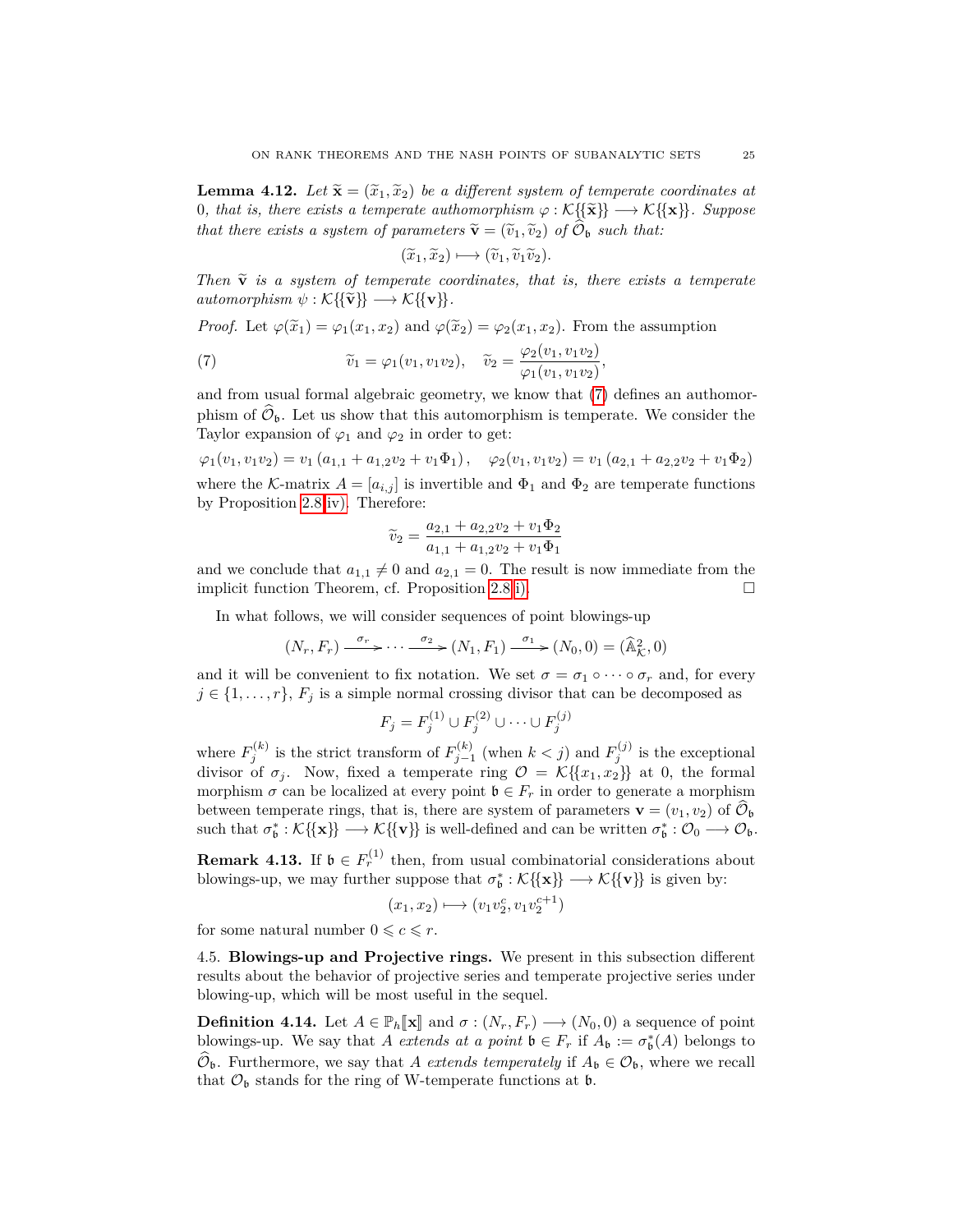The next Lemma is a generalization of [\[BCR21,](#page-48-2) Proposition 5.13 and Lemma 5.14] for W-temperate rings. Note that the proof given in [\[BCR21\]](#page-48-2) relies in complex analysis, cf. [\[BCR21,](#page-48-2) §§5.3], and does not adapt in a trivial way to W-temperate rings, so we provide a new commutative algebra argument:

<span id="page-25-0"></span>**Lemma 4.15** (cf. [\[BCR21,](#page-48-2) Proposition 5.13 and Lemma 5.14]). Let  $A \in \mathbb{P}_h[\![\mathbf{x}]\!]$ *and let*  $\sigma : (N_r, F_r) \longrightarrow (N_0, 0)$  *be a sequence of point blowings-up. Let*  $\mathfrak{b} \in F_r^{(1)}$  *be such that A extends at* b *(that is the case for instance when* b *does not belong to the strict transform of*  $h = 0$  *or the in the intersection with*  $F_r^{(j)}$  *for some*  $j > 1$ *). Then*  $A \in \mathbb{P}_h\{\{\mathbf{x}\}\}\$ if and only if  $A_\mathbf{b} \in \mathcal{O}_\mathbf{b}$ . In particular,  $\mathbb{P}_h\{\{\mathbf{x}\}\}\cap \mathcal{K}[\![\mathbf{x}]\!] = \mathcal{K}\{\{\mathbf{x}\}\}.$ 

*Proof.* Let  $A \in \mathbb{P}_h[\![\mathbf{x}\!]$  and fix a point  $\mathfrak{b} \in F_r^{(1)}$ . By definition [4.4](#page-21-0) and the local expressions of blowings up given in Benark 4.13, we can write: expressions of blowings-up given in Remark [4.13,](#page-24-1) we can write:

$$
A = \sum_{k \geq k_0} \frac{a_k(\mathbf{x})}{h(\mathbf{x})^{\alpha k + \beta}}, \quad \text{and} \quad A_{\mathfrak{b}} = \sum_{k \geq k_0} (v_1 v_2^c)^k \frac{a_k(1, v_2)}{h(1, v_2)^{\alpha k + \beta}}.
$$

Denote by *d* the degree of *h*, and consider:

$$
\widetilde{A} = \sum_{k \geq k_0} a_k(\mathbf{x}), \text{ and } \widetilde{A}_\mathfrak{b} = \sigma^*_\mathfrak{b}(\widetilde{A}) = \sum_{k \geq k_0} (v_1 v_2^c)^{(\alpha k + \beta)d + k} a_k(1, v_2).
$$

Let us define the following auxiliary function:

$$
B(\mathbf{w}) := \sum_{k \geq k_0} (w_1 w_2^c)^k a_k(1, w_2) \in \mathcal{K}[[w]].
$$

Now, writing  $h(1, v_2) = v_2^m g(v_2)$ , where *g* is a unit and  $m \in \mathbb{N}$ , we have:

$$
\widetilde{A}_{\mathfrak{b}}(\mathbf{v}) = (v_1 v_2^c)^{\beta d} B(v_1^{\alpha+1} v_2^{\alpha d}, v_2)
$$
  

$$
B(\mathbf{w}) = w_2^{m\beta} g(w_2)^{\beta} A_{\mathfrak{b}}(w_1 w_2^{m\alpha} g(w_2)^{\alpha}, w_2).
$$

Since being temperate is closed by division by a coordinate, ramification and local blowing-down (see Proposition [2.8](#page-7-0) [iii\),](#page-8-3) [iv\)](#page-8-2) and Definition [2.2\)](#page-5-0), and  $A_{\mathfrak{b}} \in \mathcal{K}[\![\mathbf{v}]\!]$  by hypothesis, we conclude that

$$
\widetilde{A}_{\mathfrak{b}}(\mathbf{v}) \in \mathcal{K}\{\{\mathbf{v}\}\} \iff B(\mathbf{w}) \in \mathcal{K}\{\{\mathbf{w}\}\} \iff A_{\mathfrak{b}}(\mathbf{v}) \in \mathcal{K}\{\{\mathbf{v}\}\},
$$
\nfinishing the proof.

We conclude this subsection with a useful characterization of projective series which are not formal power series:

<span id="page-25-1"></span>**Lemma 4.16.** *Let*  $A \in \mathbb{P}_h[\![\mathbf{x}]\!] \setminus \mathcal{K}[\![\mathbf{x}]\!]$  *and consider a point blowing-up*  $\sigma$  *centered at the origin. There exists a point*  $\mathfrak{b} \in \sigma^{-1}(0)$  *such that*  $A_{\mathfrak{b}} = \sigma_{\mathfrak{b}}^{*}(A)$  *is not a power series, that is,*  $\sigma_{\mathfrak{b}}^*(A) \notin \widehat{\mathcal{O}}_{\mathfrak{b}}$ .

*Proof.* Let  $A \in \mathbb{P}_h[\![\mathbf{x}]\!] \setminus \mathcal{K}[\![\mathbf{x}]\!]$ ; from definition [4.4](#page-21-0) we may write

$$
A = \sum_{k \in \mathbb{N}} \frac{a_k(\mathbf{x})}{b_k(\mathbf{x})}
$$

where the  $a_k$  and  $b_k$  are homogeneous polynomials in  $\mathcal{K}[\mathbf{x}]$  such that  $\deg(a_k)$  –  $deg(b_k) = k$  and  $gcd(a_k, b_k) = 1$ . By hypothesis, there exists  $k_0$  such that  $b_{k_0}(\mathbf{x})$ is not a constant polynomial. Apart from a  $K$ -linear change of coordinates in  $x$ ,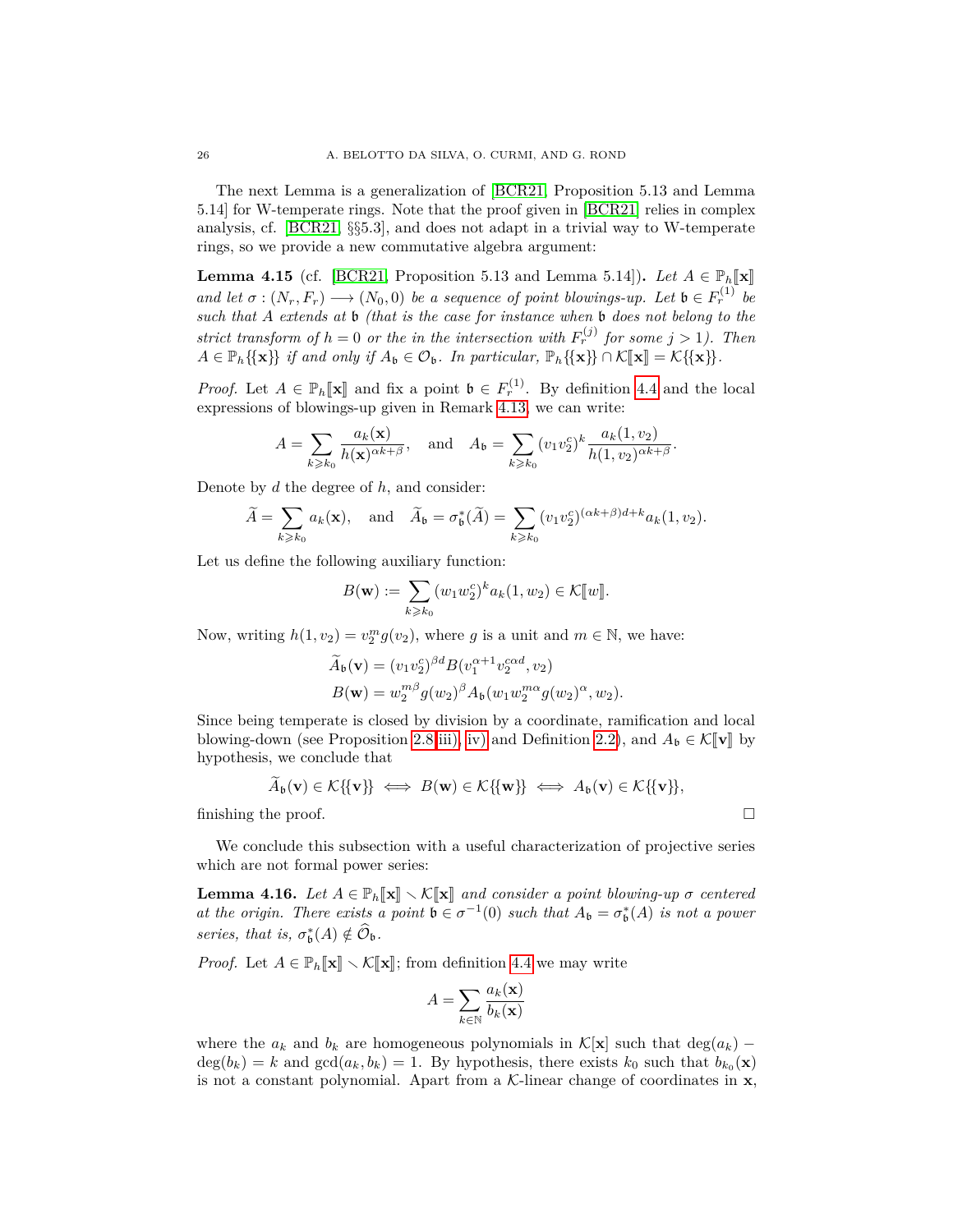we may furthermore suppose that  $b_{k_0}(1,0) = 0$ . It follows that after the local blowing-up  $\sigma$  :  $(x_1, x_2) \mapsto (v_2, v_1v_2)$  we obtain

$$
\sigma_{\mathfrak{b}}^*(A) = \sum_{k \in \mathbb{N}} v_1^k \frac{a_k(1, v_2)}{b_k(1, v_2)},
$$

this expression has a pole in the term  $k_0$ , and we conclude easily.

4.6. **Extension along the exceptional divisor.** We introduce the notion of Laurent series with support in a strongly convex cone, and we refer the reader to [\[AI09\]](#page-47-4) for extra details.

**Definition 4.17.** Let  $\omega \in (\mathbb{R}_{>0})^n$  be a vector whose coordinates are Q-linearly independent. This vector defines a total order on the set of monomials by setting

$$
\mathbf{x}^{\alpha} \preceq \mathbf{x}^{\beta} \text{ if } \alpha \cdot \omega \leq \beta \cdot \omega.
$$

Let  $\Sigma$  be a strongly rational cone. We say that  $\Sigma$  is  $\omega$ -positive if  $s \cdot \omega > 0$  for every  $s \in \Sigma \setminus \{0\}$ ; under this hypothesis,  $\Sigma \cap \mathbb{Z}^n$  and  $\Sigma \cap \frac{1}{q} \mathbb{Z}^n$  for  $q \in \mathbb{N}^*$  are well-ordered for  $\leq$ , and  $(\mathbb{R}_{\geqslant 0})^{\subset} \Sigma$  because  $\omega \in (\mathbb{R}_{>0})^n$ .

Assume that  $\Sigma$  is  $\omega$ -positive strongly rational cone. We denote by  $\mathcal{K}[\![\Sigma]\!]$  (resp.  $\mathcal{K}[\Sigma \cap \frac{1}{q}\mathbb{Z}^n]$  for  $q \in \mathbb{N}^*$  the set of Laurent series with support in  $\Sigma \cap \mathbb{Z}^n$  (resp. with support in  $\Sigma \cap \frac{1}{q}\mathbb{Z}^n$ . Since  $\Sigma \cap \mathbb{Z}^n$  and  $\Sigma \cap \frac{1}{q}\mathbb{Z}^n$  are well-ordered for  $\preceq$ , they are rings containing respectively  $\mathcal{K}[\![\mathbf{x}]\!]$  and  $\mathcal{K}[\![\mathbf{x}^{1/q}]\!]$ . These rings are commutative<br>integral domains, and we denote by  $\mathcal{K}(\Gamma)$  and  $\mathcal{K}(\Gamma \cap 1 \mathbb{Z}^n)$  their respective fraction integral domains, and we denote by  $\mathcal{K}(\tilde{(\Sigma)})$  and  $\mathcal{K}(\tilde{(\Sigma)} \cap \frac{1}{q} \mathbb{Z}^n)$  their respective fraction fields.

The next result is a generalization of [\[BCR21,](#page-48-2) Theorem 5.16] for W-temperate rings. Once again, the proof given in [\[BCR21\]](#page-48-2) relies in complex analysis, cf. [\[BCR21,](#page-48-2) §§5.4], so we can not adapt it in a trivial way to W-temperate ring. Instead, we provide a new commutative algebra argument, which greatly simplifies the proof:

<span id="page-26-1"></span>**Theorem 4.18** (cf. [\[BCR21,](#page-48-2) Theorem 5.16]). Let  $P \in \mathcal{K}[\![\mathbf{x}]\!][y]$  be a monic reduced *polynomial, and let*  $Q$  *be an irreducible factor of*  $P$  *in some*  $\mathbb{P}_h[\mathbf{x}][y]$  *for a convenient*  $h \in \mathcal{K}[\mathbf{x}]$  *as in Corollary [4.7.](#page-22-1) Let*  $\sigma : (N_r, F_r) \longrightarrow (N_0, 0)$  *be a sequence of point blowings-up such that*  $\sigma^*(\Delta_P)$  *is everywhere monomial, that is, at any point* **b** *there exist (non necessarily temperate) coordinates*  $\hat{\mathbf{v}}$  *such that* 

$$
\sigma^*(\Delta_P) = \hat{\mathbf{v}}^{\alpha} \times \text{unit}.
$$

*Then Q extends* at *every point*  $\mathfrak{b}' \in F_r^{(1)}$ *.* 

*Proof.* Let  $\mathfrak{b} \in F_r^{(1)}$ . From Remark [4.13,](#page-24-1) there are coordinates  $\hat{\mathbf{v}} = (\hat{v}_1, \hat{v}_2)$  centered at  $\mathfrak{b}'$  and  $\mathfrak{a} \in \mathbb{N}$  such that at  $\mathfrak{b}'$  and  $c \in \mathbb{N}$  such that

$$
(x_1, x_2) = (\widehat{v}_1 \widehat{v}_2^c, \widehat{v}_1 \widehat{v}_2^{c+1}).
$$

Let *A* be a coefficient of *Q*. By definition [4.4,](#page-21-0) and by writing  $h(1, \hat{v}_2) = \hat{v}_2^m g(\hat{v}_2)$ <br>where *g* is a unit and  $m \in \mathbb{N}$  we have where *g* is a unit and  $m \in \mathbb{N}$ , we have

<span id="page-26-0"></span>(8) 
$$
A = \sum_{k \in \mathbb{N}} \frac{a_k(\mathbf{x})}{h(\mathbf{x})^{\alpha k + \beta}} \text{ so that } A_{\mathfrak{b}} = \widehat{v}_2^{-m\beta} \sum_{k \in \mathbb{N}} \widehat{v}_1^k \widehat{v}_2^{k(c - m\alpha)} \frac{a_k(1, \widehat{v}_2)}{g(1, \widehat{v}_2)^{\alpha k + \beta}}.
$$

Note that the series  $\hat{v}_2^{m\beta} A_b$  has support in a translation of the strongly convex cone<br>  $\sum$  generated by the vectors (0, 1) and (1 min f(0, c mos)) thus A<sub>s</sub> belongs to  $\mathcal{K}(\nabla)$  $\Sigma$  generated by the vectors  $(0, 1)$  and  $(1, \min\{0, c - m\alpha\})$ , thus  $A_b$  belongs to  $\mathcal{K}(\Sigma)$ . We conclude that  $Q_{\mathfrak{b}} = \sigma_{\mathfrak{b}}^*(Q)$  is a factor of  $P_{\mathfrak{b}} = \sigma_{\mathfrak{b}}^*(P)$  in  $\mathcal{K}(\Sigma)[y]$ .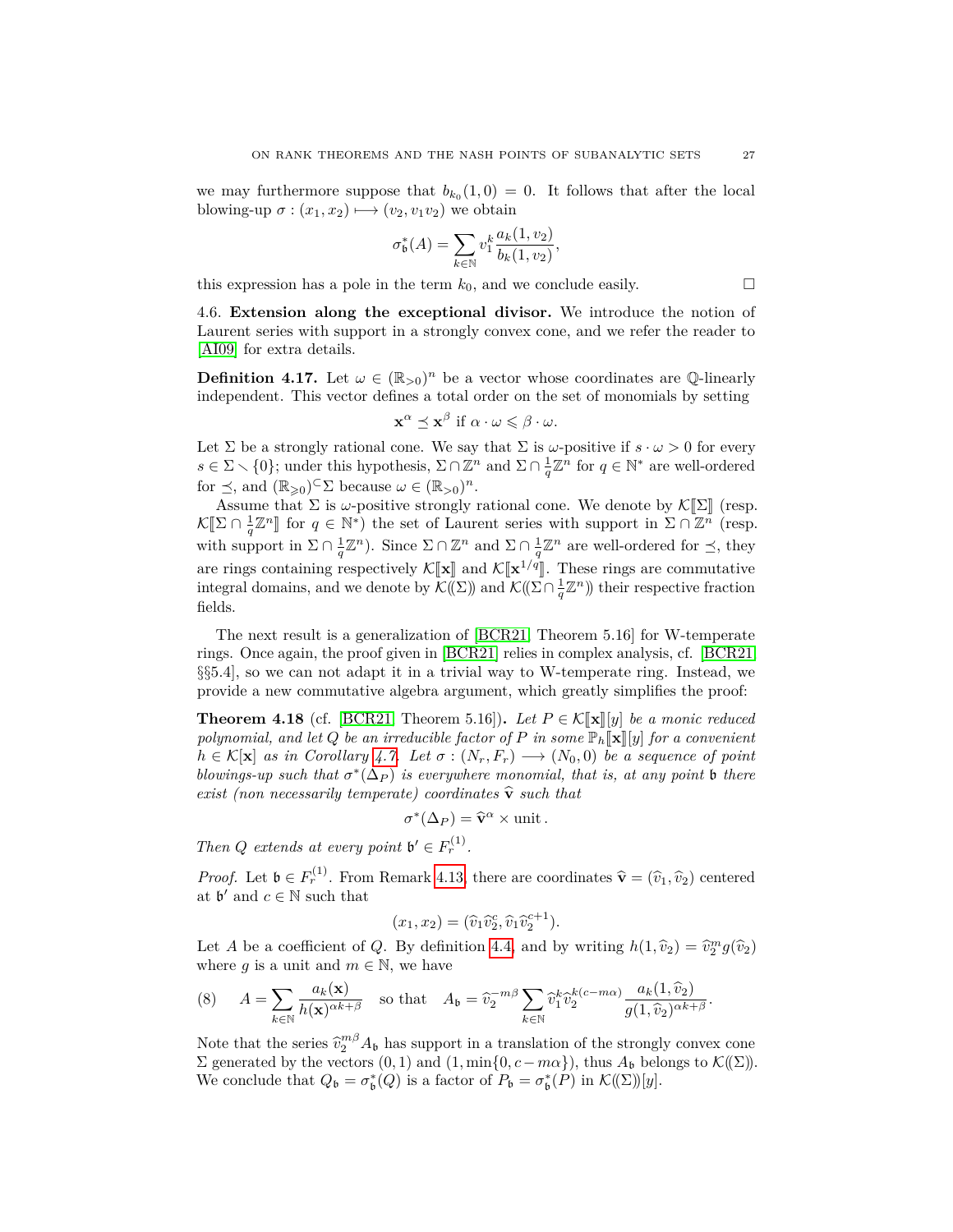Now, by the Abhyankar-Jung Theorem for formal power series, the roots of  $P<sub>b</sub>$ can be written as Puiseux power series in  $\mathcal{K}[\![\hat{v}_1^{1/q}, \hat{v}_2^{1/q}]\!] \subset \mathcal{K}[\![\Sigma \cap \frac{1}{q}\mathbb{Z}^2]\!]$  for some  $q \in \mathbb{N}^*$ . Since  $\mathcal{K}(\Omega \cap \frac{1}{q}\mathbb{Z}^n)$  is a field, we conclude that  $Q_{\mathfrak{b}}$  splits in  $\mathcal{K}(\Omega \cap \frac{1}{q}\mathbb{Z}^n)$ [y] and its roots are in  $\mathcal{K}[\![\widehat{v}_1^{1/q}, \widehat{v}_2^{1/q}]\!]$ . By [\(8\)](#page-26-0), we conclude that  $Q_{\mathfrak{b}} \in \mathcal{K}[\![\widehat{\mathbf{v}}]\!]$ .

We are ready to prove the main result of this subsection, which generalizes [\[BCR21,](#page-48-2) Theorem 5.18] for W-temperate rings. We highlight that this is the only point where Definition [2.1](#page-4-0) [iii\)](#page-5-3) intervenes:

<span id="page-27-0"></span>**Theorem 4.19** (cf. [\[BCR21,](#page-48-2) Theorem 5.18]). Let  $P \in \mathcal{K}[x_1, x_2][y]$  be a monic *reduced polynomial, and h be a homogeneous polynomial for which Theorem [4.6](#page-22-0) is satisfied. Let*  $\sigma : (N_r, F_r) \longrightarrow (N_0, 0)$  *be a sequence of point blowings-up. Suppose:* 

- At every point  $\mathfrak{b} \in F_r^{(1)}$ , the pulled-back discriminant  $\sigma_{\mathfrak{b}}^*(\Delta_P)$  is monomial;
- *There exists*  $\mathfrak{b}_0 \in F_r^{(1)}$  *such that*  $P_{\mathfrak{b}_0} = \sigma_{\mathfrak{b}_0}^*(P)$  *admits a factor in*  $\mathcal{O}_{\mathfrak{b}_0}$ .

*Then P admits a non-constant factor*  $Q \in \mathbb{P}_h\{\{\mathbf{x}\}\}[y]$ *, such that either*  $P/Q$  *is constant, or*  $\sigma_{\mathfrak{b}}^*(P/Q)$  *admits no non-constant temperate factor for all*  $\mathfrak{b} \in F_r^{(1)}$ *.* 

*Proof.* Consider the factorization  $P = \prod_{i=1}^{s} Q_i$  given in Corollary [4.7,](#page-22-1) where the  $Q_i$ belong to some  $\mathbb{P}_h[\![\mathbf{x}]\!][y]$ . It follows from Remark [4.13](#page-24-1) that there exists temperate coordinates  $\mathbf{v} = (v_1, v_2)$  centered at  $\mathfrak{b}_0$  such that  $\sigma_{\mathfrak{b}_0}^*$  is locally given by  $(x_1, x_2) \mapsto$  $(v_1v_2^c, v_1v_2^{c+1}),$  so that we get:

$$
P_{\mathfrak{b}_0}=\prod_{i=1}^s\sigma_{\mathfrak{b}_0}^*(Q_i)
$$

where the  $\sigma_{b_0}^*(Q_i) \in \mathcal{K}[\![\mathbf{v}]\!][y]$  have formal power series coefficients according to<br>Theorem 4.18 Moreover since  $\mathcal{K}[\![\mathbf{v}]\!]$  is a UED for some is  $\sigma^*(Q_i)$  has a common Theorem [4.18.](#page-26-1) Moreover, since  $\mathcal{K}[\mathbf{x}]$  is a UFD, for some  $i_0$ ,  $\sigma_{b_0}^*(Q_{i_0})$  has a common feator with a polynomial in  $\mathcal{K}(\{\mathbf{x}\})$  by Theorems by Capellany 2.12,  $\tau^*(Q_{\alpha})$  has a factor with a polynomial in  $\mathcal{K}\{\{\mathbf{v}\}\}[y]$ . Therefore, by Corollary [2.12,](#page-9-0)  $\sigma_{\mathfrak{b}_0}^*(Q_{i_0})$  has a non trivial divisor  $R \in \mathcal{K} \{\{\mathbf{v}\}\}[y]$  that is monic in *y*.

We claim that  $\sigma_{\mathfrak{b}_0}^*(Q_{i_0})$  has its coefficients in  $\mathcal{K}\{\{\mathbf{v}\}\}\$ . Note that the Theorem immediately follows from the Claim applied to every polynomial *Q<sup>i</sup>* having a temperate factor at some point of  $F_r^{(1)}$ . Let us prove the Claim. For simplicity we denote  $Q_{i_0}$  by  $Q$ , and  $\sigma_{\mathfrak{b}_0}^*(Q_{i_0})$  by  $Q_{\mathfrak{b}_0}$ . Now, we may suppose without loss of generality that the discriminant of *P* is monomial in respect to the temperate coordinate system  $(v_1, v_2)$ . Indeed, up to making a blowing-up with center  $\mathfrak{b}_0$ , we may suppose that the discriminant of *P* is monomial in respect to the temperate coordinate system  $(v_1, v_2)$  by considering, for example, the point  $\mathfrak{c}_0 = F_{r+1}^{(1)} \cap F_{r+1}^{(r+1)}$ ; we note that if we show that  $\sigma_{\epsilon_0}^*(Q)$  is W-temperate, then so is  $Q_{\mathfrak{b}_0}$  by Def. [2.2](#page-5-0) [i\).](#page-5-5)

At the one hand, we may apply Abhyankhar-Jung Theorem for formal power series in order to show that  $Q_{b_0}$  splits in  $\mathcal{K}[\![\mathbf{v}^{1/q}]\!]$  for some  $q \in \mathbb{N}$ , that is  $Q_{b_0} = \prod (y - \psi_j)$ where  $\psi_j \in \mathcal{K}[\![\mathbf{v}^{1/q}]\!]$ . Furthermore, we may apply the temperate Abhyankhar-Jung<br>Theorem 2.0 to the temperate factor of  $O_{\text{min}}$  and at the conclude that one of theorem Theorem [2.9](#page-8-6) to the temperate factor of  $Q_{b_0}$ , in order to conclude that one of these roots is temperate, say,  $\psi_1 \in \mathcal{K} \{ \mathbf{v}^{1/q} \}$ . At the other hand, by Theorem [4.6,](#page-22-0) the roots of *Q* belong to a ring  $\mathbb{P}_h[\mathbf{x}, \gamma_1],$  where  $\gamma_1$  is an integral homogeneous element. Let  $\Gamma(\mathbf{x}, z) \in \mathcal{K}[\mathbf{x}, z]$  be the irreducible *ω*-weighted homogeneous polynomial having *γ*<sup>1</sup> as a root (see Definition [4.3\)](#page-21-1) and that is monic in *z*. By Corollary [4.7,](#page-22-1) the roots of *Q* are given by  $\xi(\mathbf{x}, \gamma)$  where  $\gamma$  runs over the roots of  $\Gamma(\mathbf{x}, z)$ , that is,  $Q = \prod (y - \xi(\mathbf{x}, \gamma'))$  where the product is taken over every root  $\gamma'$  of Γ. In what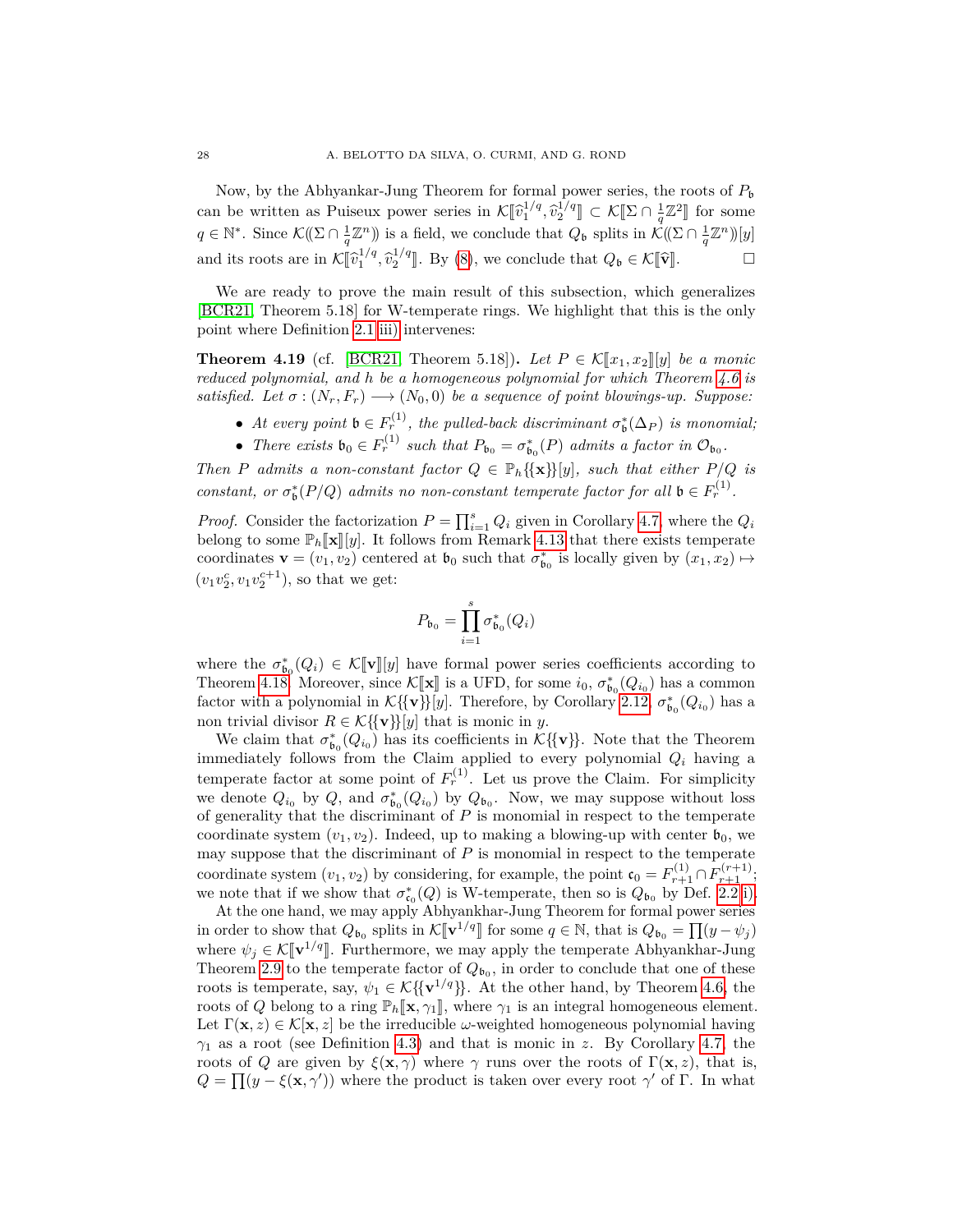follows, we perform a detailed study on how roots of *Q* in  $\mathbb{P}_h[\mathbf{x}, \gamma_1][y]$  transform by the blowing-up in order to compare them to the temperate root of  $Q_{b_0}$  in  $\mathcal{K}[\![\mathbf{v}^{1/q}]\!]$ .<br>We start by describing how the roots  $\alpha'$  of  $\Gamma$  transform by  $\sigma$ . Consider

We start by describing how the roots  $\gamma'$  of  $\Gamma$  transform by  $\sigma$ . Consider

$$
\Gamma(\mathbf{x}, z) = z^d + \sum_{i=1}^d f_i(\mathbf{x}) z^{d-i}
$$

where the  $f_i(\mathbf{x})$  are homogeneous polynomials of degree  $\omega_i$ . Since K is algebraically closed, we may suppose that  $\omega > 0$  (otherwise *Q* is a degree one polynomial, and the Claim is trivial), that is,  $\Gamma(\mathbf{x}, z)$  is a Weierstrass polynomial in z. We write  $\omega = p/e$ with  $gcd(p, e) = 1$ , and we note that  $f_i = 0$  if *e* does not divide *i*. Furthermore, because  $\Gamma$  is irreducible,  $f_d \neq 0$ , hence, *e* divides *d*. We have

$$
\Gamma(v_1v_2^c, v_1v_2^{c+1}, v_1^{\omega}z) = z^d + \sum_{i=1}^d f_i(v_1v_2^c, v_1v_2^{c+1})(v_1^{\omega}z)^{d-i}
$$

$$
= v_1^{d\omega} \left(z^d + \sum_{j=1}^{d/e} v_2^{cpj} f_{ej}(1, v_2) z^{d-ej}\right)
$$

and we set

$$
\overline{\Gamma}(v_2, z) = z^d + \sum_{j=1}^{d/e} v_2^{cpj} f_{ej}(1, v_2) z^{d - ej} \in \mathcal{K}[v_2, z^e] \subset \mathcal{K}[v_2, z].
$$

Note that  $\widetilde{\gamma}$  is a root of  $\sigma^*(\Gamma) = \Gamma(v_1 v_2^c, v_1 v_2^{c+1}, z)$  if and only if  $\widetilde{\gamma} = v_1^{\omega} \overline{\gamma}$  where  $\overline{\gamma}$  is a root of  $\overline{\Gamma}(v, z)$ . Now let us remark that  $\overline{\Gamma}$  is impossible in  $\mathcal{K}[v, z^{\epsilon}]$ .  $\overline{\gamma}$  is a root of  $\overline{\Gamma}(v_2, z)$ . Now, let us remark that  $\overline{\Gamma}$  is irreducible in  $\mathcal{K}[v_2, z^e]$ . Indeed, if  $\overline{\Gamma} = \overline{\Gamma}_1 \overline{\Gamma}_2$  where  $\overline{\Gamma}_i \in \mathcal{K}[v_2, z^e]$  have positive degree  $\ell_i$  in  $z^e$ , we set  $\Gamma'_i(v_1, v_2, z^e) := v_1^{\ell_i e \omega} \overline{\Gamma}_i$  for  $i = 1, 2$ . Then we would have

$$
\Gamma(\mathbf{x}, z) = \overline{\Gamma}_1 \left( \frac{x_1^{c+1}}{y^c}, \frac{x_2}{x_1}, \frac{x_2^{cp}}{x_1^{(c+1)p}} z^e \right) \overline{\Gamma}_2 \left( \frac{x_1^{c+1}}{y^c}, \frac{x_2}{x_1}, \frac{x_2^{cp}}{x_1^{(c+1)p}} z^e \right)
$$

contradicting the irreducibility of  $\Gamma(\mathbf{x}, z)$ . In particular, this implies that the irreducible factors of  $\overline{\Gamma}(v_2, z)$  are conjugates up to multiplication of *z* by a *e*-th root of unity. This means that we may write

$$
\overline{\Gamma}(v_2,z)=\prod \overline{\Gamma}_\eta(v_2,z)
$$

where  $\eta$  runs through a subgroup *H* of the group of the *e*-th root of unity and the  $\overline{\Gamma}_\eta(v_2, z)$  are irreducible (monic in *z*) polynomials, such that

$$
\overline{\Gamma}_{\eta}(v_2, z) = \overline{\Gamma}_1(v_2, \eta z).
$$

It follows that we may parametrize all roots of  $\overline{\Gamma}$  by  $\overline{\gamma}_{i,\eta}$  for  $1 = 1, \ldots, d/e^{t}$ and  $\eta \in H$ , where  $e' = |H|$  and  $\overline{\gamma}_{i,\eta} = \eta \cdot \overline{\gamma}_{i,1}$ . We may index the roots of  $\Gamma$ , therefore, by  $\gamma_{i,\eta}$  in such a way that  $\sigma_{b_0}^*(\gamma_{i,\eta}) = \tilde{\gamma}_{i,\eta} = v_1^{\omega} \overline{\gamma}_{i,\eta}$  are the roots of  $\sigma^*(\Gamma) = \Gamma(v_1 v_2^c, v_1 v_2^{c+1}, z)$ . We fix the convention that  $\sigma^*_{\mathfrak{b}_0}(\gamma_1)/v_1^{\omega} = \overline{\gamma}_{1,1}$  and, more generally, that  $\sigma_{\mathfrak{b}_0}^*(\gamma_i)/_{\nu_1^{\omega}} = \overline{\gamma}_{i,1}$  are all the roots of  $\overline{\Gamma}_1$ . Next, by Newton-Puiseux Theorem, we can write the roots of  $\overline{\Gamma}(v_2, z)$  as Puiseux series in  $\mathcal{K}\langle v_2^{1/q} \rangle$ , even if it means replacing *q* by a larger integer.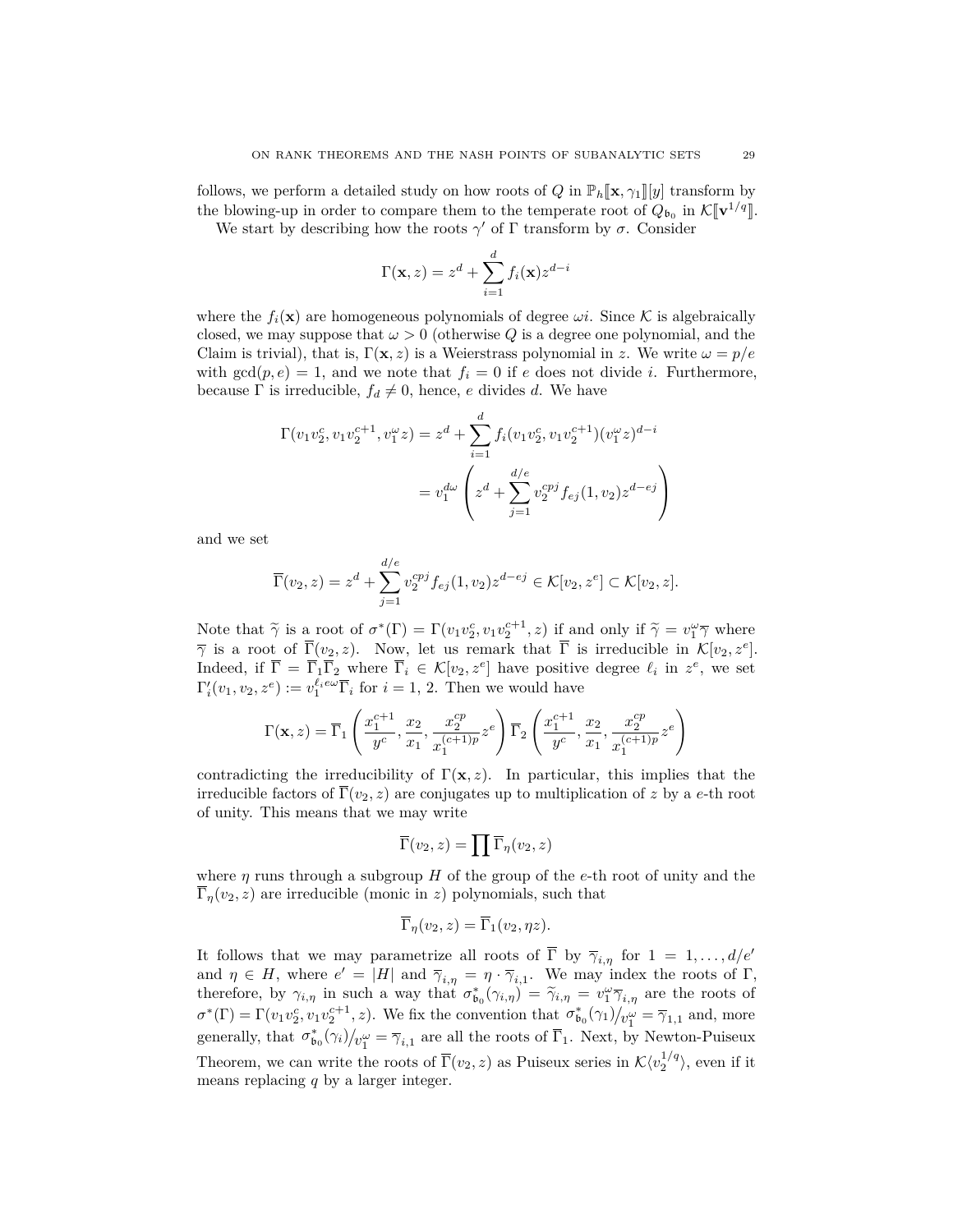Now, we use the normal form given by Definition [4.4,](#page-21-0) in order to write

$$
\xi(\mathbf{x}, \gamma_{i,\eta}) = \sum_{j=0}^{d-1} A_j(\mathbf{x}) \gamma_{i,\eta}^j \text{ with } A_j(\mathbf{x}) = \sum_{k \geq k_j} \frac{a_{k,j}(\mathbf{x})}{h^{\alpha_j k + \beta_j}(\mathbf{x})}
$$

where the  $a_{k,j}(\mathbf{x})$  are homogeneous polynomials. Since there are only finitely many *j*, apart from multiplying the numerators and the denominators of the coefficients of  $A_i(\mathbf{x})$  by a power of  $h(\mathbf{x})$ , we may assume that the  $\alpha_i$  (resp. the  $\beta_i$ ) are all independent of *j* and equal to some integer  $\alpha$  (resp.  $\beta$ ). Note that

<span id="page-29-0"></span>
$$
\sigma_{\mathfrak{b}_0}^*(\xi(\mathbf{x}, \gamma_{i, \eta})) = \sum_{j=0}^{d-1} \sigma_{\mathfrak{b}_0}^*(A_j(\mathbf{x})) \widetilde{\gamma}_{i, \eta}^j = \sum_{j=0}^{d-1} \overline{\gamma}_{i, \eta}^j \sum_{k \geqslant k_j} v_1^{k+\omega j} v_2^{ck} \frac{a_{k, j}(1, v_2)}{h^{\alpha k + \beta}(1, v_2)}
$$
\n
$$
= \sum_{k \in \frac{1}{c} \mathbb{N}} \frac{v_1^k}{h(1, v_2)^{\alpha k + \beta}} b_k(v_2, \overline{\gamma}_{i, \eta})
$$

where  $b_k \in \mathcal{K}[v_2, z]$  with  $\deg_z(b_k) \leq d-1$ . We remark that  $\deg_{v_2}(b_k)$  is bounded by a linear function in *k* because, for each *j*,  $\deg_{\mathbf{x}}(a_{k,j}(\mathbf{x}))$  is bounded by a linear function in *k*.

We note that we can write  $h(1, v_2) = v_2^m g(v_2)$  for some unit  $g(v_2)$ , and some  $m \in \mathbb{N}$ . Therefore, as already shown in the proof of Theorem [4.18,](#page-26-1) the series  $v_2^{m\beta}(A_j)$ <sub>b</sub> are Laurent series with support in the strongly convex cone Σ generated by the vectors  $(0, 1)$  and  $(1, \min\{0, c - m\alpha\})$ . Therefore, if we identify the  $\overline{\gamma}_{i,n}$  with their expansions as Puiseux series of  $\mathcal{K}\langle v_1^{1/q} \rangle$ , we have that

$$
v_2^{m\beta}\sigma_{\mathfrak{b}_0}(\xi(\mathbf{x},\gamma_{i,\eta}))\in\mathcal{K}\left[\Sigma\cap\frac{1}{eq}\mathbb{Z}^2\right].
$$

Since  $\mathcal{K}\{\{\mathbf{v}\}\}\subset \mathcal{K}[\Sigma \cap \frac{1}{eq}\mathbb{Z}^2] \subset \mathcal{K}((\Sigma \cap \frac{1}{eq}\mathbb{Z}^2))$ , and  $\mathcal{K}((\Sigma \cap \frac{1}{eq}\mathbb{Z}^2))[y]$  is a UFD, we conclude that the set of roots  $\sigma_{\mathfrak{b}_0}^*(\xi(\mathbf{x}, \gamma_{i,\eta}))$  and  $\psi_j$  of  $Q_{\mathfrak{b}_0}$  must coincide when we expand the  $\overline{\gamma}_{i,\eta}$  as Puiseux series. From now, the  $\overline{\gamma}_{i,\eta} \in \mathcal{K}\langle v_2^{1/q} \rangle$ . We set  $\psi_{i,\eta} = \sigma_{\mathfrak{b}_0}^*(\xi(\mathbf{x}, \gamma_{i,\eta}))$ ; note that  $\psi_{i,\eta} \in \mathcal{K}[\![v_1]^{1/e}, v_2^{1/q}]\!]$  for every *i* and *η* and, apart from re-indexing, we have  $\psi_{1,1} \in \mathcal{K} \{ \{v_1^{1/e}, v_2^{1/q} \} \}.$ 

Next, note that for every *e*-th root of unity *η*, there exists a *e*-th root of unity  $\tilde{\eta}$ such that  $\tilde{\eta}^p = \eta$  since  $gcd(e, p) = 1$ , so that:

$$
\psi_{1,\eta}(v_1^{1/e}, v_2) = \hat{\sigma}_{\mathfrak{b}_0}^*(\xi(\mathbf{x}, \eta \gamma_1)) = \sum_{j=0}^{d-1} (\eta \overline{\gamma}_1)^j \sum_{k \geq k_j} v_1^{k+\omega j} v_2^{ck} \frac{a_{k,j}(1, v_2)}{h^{\alpha k+\beta}(1, v_2)}
$$

$$
= \sum_{j=0}^{d-1} \overline{\gamma}_1^j \sum_{k \geq k_j} (\widetilde{\eta} v_1^{1/e})^{ek+pj} v_2^{ck} \frac{a_{k,j}(1, v_2)}{h^{\alpha k+\beta}(1, v_2)} = \psi_{1,1}(\widetilde{\eta} v_1^{1/e}, v_2),
$$

so that  $\psi_{1,\eta} \in \mathcal{K} \{ \{v_1^{1/e}, v_2\} \}$  for every *e*-th root of unity  $\eta$ . More generally, this argument shows that:

$$
\forall i, \qquad \psi_{i,1} \in \mathcal{K} \{ \{v_1^{1/e}, v_2\} \} \implies \psi_{i,\eta} \in \mathcal{K} \{ \{v_1^{1/e}, v_2\} \},
$$

for every  $\eta \in H$ . We are, therefore, reduced to show that  $\psi_{i,1} = \sigma_{\mathfrak{b}_0}^*(\xi(\mathbf{x}, \gamma_i)) \in$  $\mathcal{K}\{\{v_1^{1/e}, v_2^{1/q}\}\}\$  for all  $i = 1, \ldots, d/e'$ , where we recall that the  $\overline{\gamma}_i$  are the roots of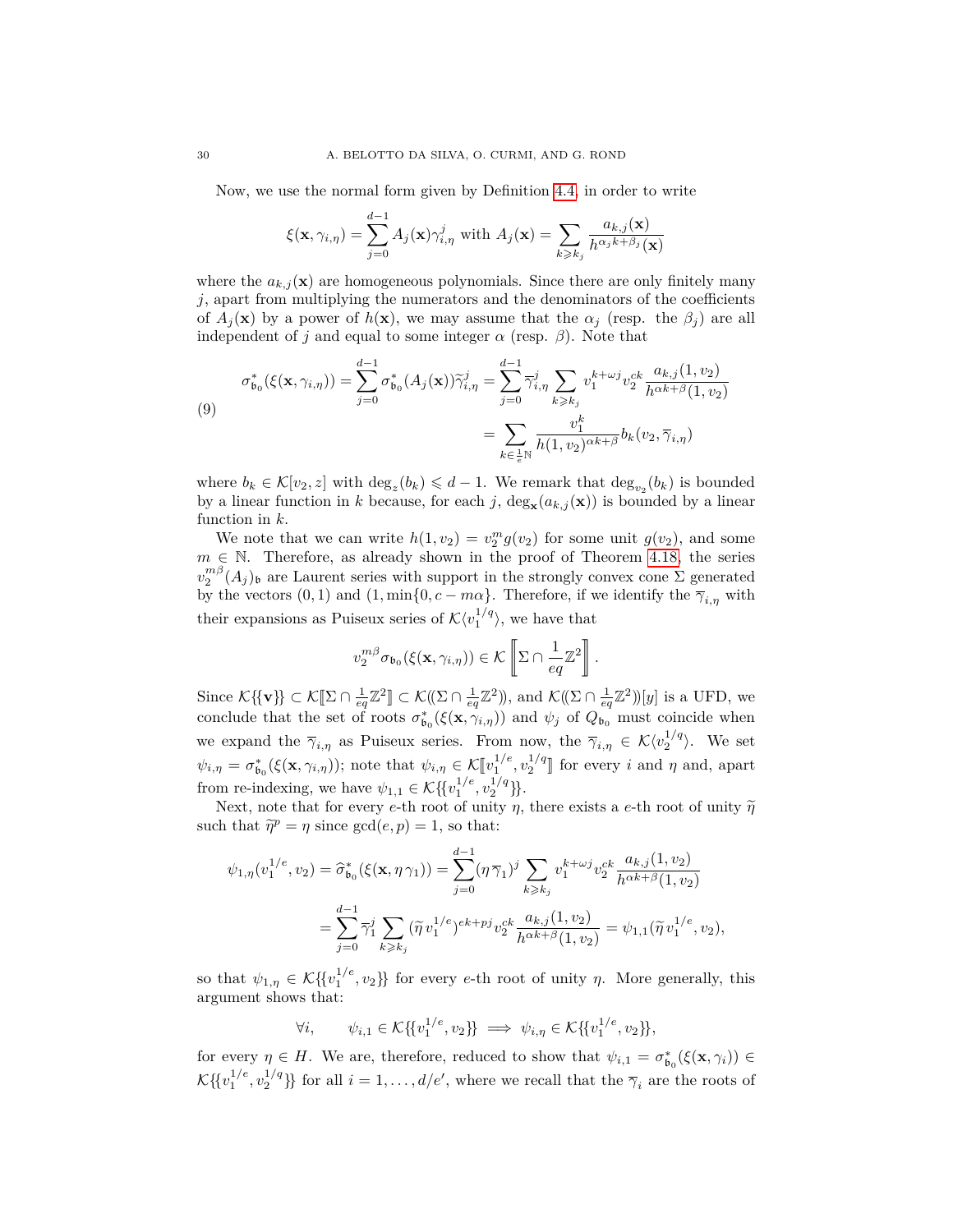the irreducible polynomial  $\overline{\Gamma}_1$ . Now, we introduce the auxiliary function

<span id="page-30-1"></span>(10) 
$$
B(\mathbf{w}, z) := \sum_{k \in \frac{1}{e} \mathbb{N}} w_1^{ek} b_k(w_2^q, z) \in \mathcal{K}[\![w_1, w_2^q]\!][z].
$$

where  $\deg_{w_2}(b_k)$  is bounded by a linear function in *k*. Since  $\psi_{1,1}(\mathbf{v}) \in \mathcal{K}\{\{v_1^{1/e}, v_2\}\}\,$ [\(9\)](#page-29-0) and [\(10\)](#page-30-1) imply that

$$
B(\mathbf{w}, \overline{\gamma}_1(w_2)) = w_2^{\beta mq} g(w_2^q)^{\beta} \cdot \psi_{1,1}(w_1^e w_2^{q m \alpha} g(w_2^q)^{\alpha}, w_2^q) \in \mathcal{K} \{ \{w_1, w_2^q \} \}.
$$

Moreover, because  $B(\mathbf{w}, z) \in \mathcal{K}[[w_1, w_2^q]][z]$  and  $B(w_1, \zeta w_2, \overline{\gamma}_1(\zeta w_2)) \in \mathcal{K}[\{w_1, w_2^q\}],$ <br>we have that  $B(\mathbf{w}, \overline{z}, (\zeta w_1)) \in \mathcal{K}[\{w_1, w_2^q\}]$  for every *a* the rest of unity  $\zeta$ . we have that  $B(\mathbf{w}, \overline{\gamma}_1(\zeta w_2)) \in \mathcal{K}\{\{w_1, w_2^q\}\}\)$  for every *q*-th root of unity  $\zeta$ . We remark that  $\overline{\Gamma}_1(w_2^q, z)$  may factor as a product of monic polynomials that are conjugated under the action of a subgroup *G* of the *q*-th roots of unity. Thus, the set  ${\overline{\gamma_1}}(\zeta w_2) \mid \zeta \in G$  contains exactly one root of every factor of  $\overline{\Gamma_1}(w_2^q, z)$ . Therefore, by definition [2.2](#page-5-0) [iii\)](#page-5-3) (and we highlight that this is the only point of the paper where Definition [2.2](#page-5-0) [iii\)](#page-5-3) intervenes), we conclude that:

$$
B(\mathbf{w}, \overline{\gamma}_i(w_2)) \in \mathcal{K}\{\{w_1, w_2\}\}\
$$

for every  $\overline{\gamma}_i$  which is a root of  $\overline{\Gamma}_1$ . Now, note that:

$$
B(\mathbf{w}, \overline{\gamma}_i(w_2)) = w_2^{\beta m q} g(w_2^q)^{\beta} \cdot \psi_{i,1}(w_1^e w_2^{q m \alpha} g(w_2^q)^{\alpha}, w_2^q) \in \mathcal{K}\{\{w_1, w_2\}\}\
$$

for every  $i = 1, ..., d/e'$ . Since we also know that  $\psi_{i,1} \in \mathcal{K}[[v_1^{1/e}, v_2^{1/q}]],$  we conclude from the feet that heing temperate is closed under division propriation and local from the fact that being temperate is closed under division, ramification and local blowings-up, see Proposition [2.8](#page-7-0) [iii\),](#page-8-3) [iv\)](#page-8-2) and Definition [2.2](#page-5-0) [i\),](#page-5-5) that  $\psi_{i,1}(\mathbf{v}) \in$  $\mathcal{K}\lbrace \lbrace v_1^{1/e}, v_2 \rbrace \rbrace$ , finishing the proof.

<span id="page-30-0"></span>4.7. **Proof of Theorem [4.2.](#page-19-1)** Let P be a Weierstrass polynomial in  $y$  as in the statement of Theorem [4.2.](#page-19-1) Since  $\text{Ker}(\hat{\varphi})$  is a prime ideal, *P* is irreducible, so it is a reduced polynomial. In particular the discriminant of *P* is a formal curve  $\Delta(P)$ . By resolution of singularities, there exists a sequence of point blowings-up

$$
(N_r, F_r) \xrightarrow{\sigma_r} \cdots \xrightarrow{\sigma_2} (N_1, F_1) \xrightarrow{\sigma_1} (N_0, 0) = (\widehat{\mathbb{A}}_{\mathcal{K}}^2, 0)
$$

such that the discriminant of  $P_{\mathfrak{b}} = \sigma_{\mathfrak{b}}^*(P)$  is everywhere monomial; we set  $\sigma =$  $\sigma_1 \circ \cdots \circ \sigma_r$ . Apart from blowing-up the origin once, we can always suppose that the sequence of blowings-up has at least one blowing-up, that is,  $r \geqslant 1$ . In particular, the blowing-up  $\sigma_1 : (N_1, F_1) \longrightarrow (N_0, 0)$  is always defined. Now, there exists a point  $\mathfrak{b} \in F_1$  and a temperate coordinate system  $\mathbf{v} = (v_1, v_2)$  where  $(\sigma_1)_{\mathfrak{b}}^*$  is given by  $(x_1, x_2) = (v_1, v_1v_2)$ . It follows from the expressions of  $\varphi$  and P given in the statement of Theorem [4.2,](#page-19-1) that:

$$
(\sigma_{\mathfrak{b}})^*_{1}(P) = P(v_1, v_1v_2, y), \quad \widetilde{\varphi}(v_1, v_2) = (v_1, v_2, \psi(\mathbf{v})),
$$

are such that  $\tilde{\varphi} \circ \sigma = \varphi$ ; moreover, since  $P \in \text{Ker}(\varphi), (\sigma_b)_1^*(P)$  is divisible by<br>  $u = \psi(u, v_1) \in \mathcal{K}^f(\mathbb{R}^d)$  and therefore admits a temperate factor. We conclude  $y - \psi(v_1, v_2) \in \mathcal{K}\{ \{\mathbf{v}\}\}[y]$  and, therefore, admits a temperate factor. We conclude that there exists a point  $\mathfrak{b}_0 \in F_r$  where  $P_{\mathfrak{b}_0} = \sigma_{\mathfrak{b}_0}^*(P)$  admits a temperate factor. In order to finish the proof, it is enough to prove the following result:

**Proposition 4.20** (cf. [\[BCR21,](#page-48-2) Proposition 4.6]). Let  $P \in \mathcal{K}[\![\mathbf{x}]\!][y]$ , and let  $\sigma : (N_r, F_r) \longrightarrow (N_0, 0)$  *be a sequence of point blowings-up such that the discriminant of*  $P \circ \sigma$  *is everywhere monomial. Let*  $\mathfrak{b} \in F_r^{(k)}$  *be such that*  $P_{\mathfrak{b}} = \sigma_{\mathfrak{b}}^*(P)$  *has a temperate factor. Then P has a non-constant temperate factor.*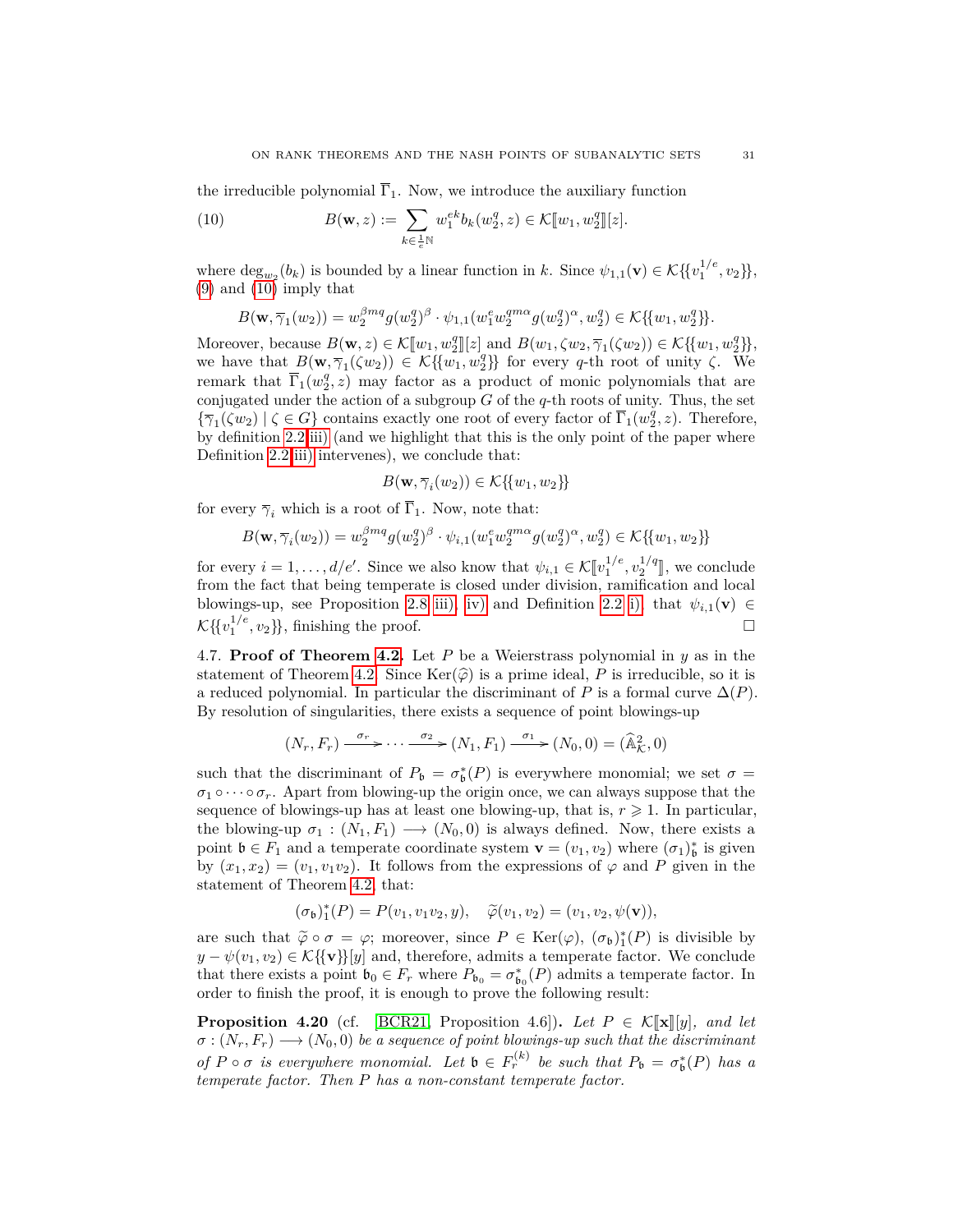*Proof.* We prove this result by induction on the lexicographical order on (*r, k*). First, suppose that  $(r, k) = (r, 1)$  with  $r \geq 1$ . By Theorem [4.19,](#page-27-0) there is a non-constant factor  $Q \in \mathbb{P}_h\{\{\mathbf{x}\}\}[y]$  of *P*. Without loss of generality, we may suppose that *Q* is the monic factor of *P* in  $\mathbb{P}_h\{\{\mathbf{x}\}\}[y]$  of maximal degree. Note that *Q* extends at every point of  $F_1^{(r)}$  by Theorem [4.18,](#page-26-1) and furthermore,  $Q$  extends temperately by Lemma [4.15.](#page-25-0) If  $r = 1$ , then we conclude from Lemma [4.16](#page-25-1) that  $Q \in \mathcal{K}[\mathbf{x}][y]$ , so that  $Q \in \mathcal{K} \{\{\mathbf{x}\}\}[y]$  since  $\mathcal{K}[\![\mathbf{x}]\!] \cap \mathbb{P}_h \{\{\mathbf{x}\}\} = \mathcal{K} \{\{\mathbf{x}\}\}\$  by Lemma [4.15.](#page-25-0)

If  $r > 1$ , let  $a_1, \ldots, a_j$  be the points of  $F_1^{(1)}$  that are centres of subsequent blowings-up, and denote  $P_i := (\sigma_1)_{\alpha_i}^*(P)$ . Denote  $\sigma' := \sigma_2 \circ \cdots \circ \sigma_r$ . By the induction hypothesis, for every *i*,  $P_i$  has a temperate factor. Indeed, denoting by  $\mathfrak{b}_i$ the point of  $F_r^{(1)}$  which is sent to  $\mathfrak{a}_i$  by  $\sigma'$ , we get that  $\sigma_{\mathfrak{b}_i}^*(Q)$  is a temperate factor of  ${\sigma'}_{\mathfrak{b}_i}^*(P_i) = {\sigma_{\mathfrak{b}_i}^*(P)}$ , obtained after only  $r-1$  blowings-up.

Now, denote by  $q_i$  the monic temperate factor of  $P_i$  of maximal degree. Then  $\sigma'_{\mathfrak{b}_i}(q_i)$  is a temperate factor of  $(\sigma')_{\mathfrak{b}_i}^*(P_i)$  such that  $(\sigma')_{\mathfrak{b}_i}^*(P_i/q_i)$  has no nonconstant temperate factor, otherwise by induction hypothesis,  $P_i/q_i$  would have a non-constant temperate factor. Next, note that, by Theorem [4.19,](#page-27-0)  $\sigma_{\mathfrak{b}_i}^*(Q)$  is also a temperate factor of  $\sigma_{\mathfrak{b}_i}^*(P)$  such that  $\sigma_{\mathfrak{b}_i}^*(P/Q)$  has no non-constant temperate factor. We conclude that  $\sigma'_{\mathfrak{b}_i}(q_i) = \sigma_{\mathfrak{b}_i}^*(Q)$ , hence  $q_i$  coincides with  $(\sigma_1)_{\mathfrak{a}_i}^*(Q)$ , which therefore admits a temperate extension at  $a_i$ . Moreover at every point  $b'$ of  $F_1^{(1)} \setminus {\mathfrak{a}}_1, \ldots, {\mathfrak{a}}_j$ ,  $(\sigma_1)_{\mathfrak{b}'}^*(Q)$  is temperate, since it coincides with  $\sigma_{\mathfrak{b}'}^*(Q)$ . We conclude now, exactly as in the case  $r = 1$ , that lemma [4.16](#page-25-1) implies that *Q* is a temperate factor of *P*.

Finally, suppose that  $(r, k)$  is such that  $k > 1$ , and denote by  $\mathfrak{a} \in F_{k-1}^{(j)}$  $\sum_{k=1}^{(J)}$  the center of  $\sigma_k$ , for some  $j \leq k - 1$ . Denote  $P_{\mathfrak{a}} := (\sigma_1 \circ \cdots \circ \sigma_{k-1})_{\mathfrak{a}}^*$  $_{\mathfrak{a}}^*(P)$ . Then by the induction hypothesis,  $P_a$  has a non-constant temperate factor. Therefore, by denoting  $\sigma' := \sigma_k \circ \cdots \circ \sigma_r$ , at every point  $\mathfrak{b}' \in (\sigma')^{-1}(\mathfrak{a})$ , the polynomial  $(\sigma')_{\mathfrak{b}'}^*(P_{\mathfrak{a}})$ has a temperate factor. In particular, if  $\mathfrak{b}' \in (\sigma')^{-1}(\mathfrak{a}) \cap F_r^{(j)}$ , we get that  $\sigma_{\mathfrak{b}'}^*(P)$ has a temperate factor at a point of  $F_r^{(j)}$  with  $j < k$ , and we conclude by induction.  $\Box$ 

## 5. Application: Regularity of analytic maps and Nash points

5.1. **Analytic set and spaces.** Let  $\mathbb{K} = \mathbb{R}$  or  $\mathbb{C}$  and fix an analytic manifold M.

**Definition 5.1** (Real-analytic set)**.** A subset *X* of *M* is analytic if each point of *M* admits a neighborhood *U* and an analytic function  $f \in \mathcal{O}(U)$  such that:

$$
X \cap U = \{ \mathfrak{a} \in U; f(\mathfrak{a}) = 0 \}.
$$

We say that X is an analytic set generated by global sections in  $\mathcal{O}(M)$  if we can take  $U = M$ .

**Definition 5.2** (cf. [\[GuRo65,](#page-48-16) Ch. V, Def 6])**.** A (coherent) K-analytic space is a locally ringed space  $(X, \mathcal{O}_X)$ , where:

- (1) *X* is a Hausdorff topological space and  $\mathcal{O}_X$  is a coherent sheaf of functions,
- (2) at each point  $\mathfrak{a}$  of X there is a neighborhood U such that  $(U, \mathcal{O}_X|_U)$  is isomorphic to a ringed space  $(Y, \mathcal{O}_Y)$  where *Y* is an analytic subset of an open set  $V \subset \mathbb{K}^n$  and  $\mathcal{O}_Y$  is its sheaf of analytic functions. That is, there exist K-analytic functions  $(f_1, \ldots, f_d) \in \mathcal{O}(V)$  such that:

$$
Y = \{ \mathfrak{a} \in V; f_k(\mathfrak{a}) = 0, k = 1 \dots, d \} \quad \text{and} \quad \mathcal{O}_Y = \mathcal{O}_V/(f_1, \dots, f_d).
$$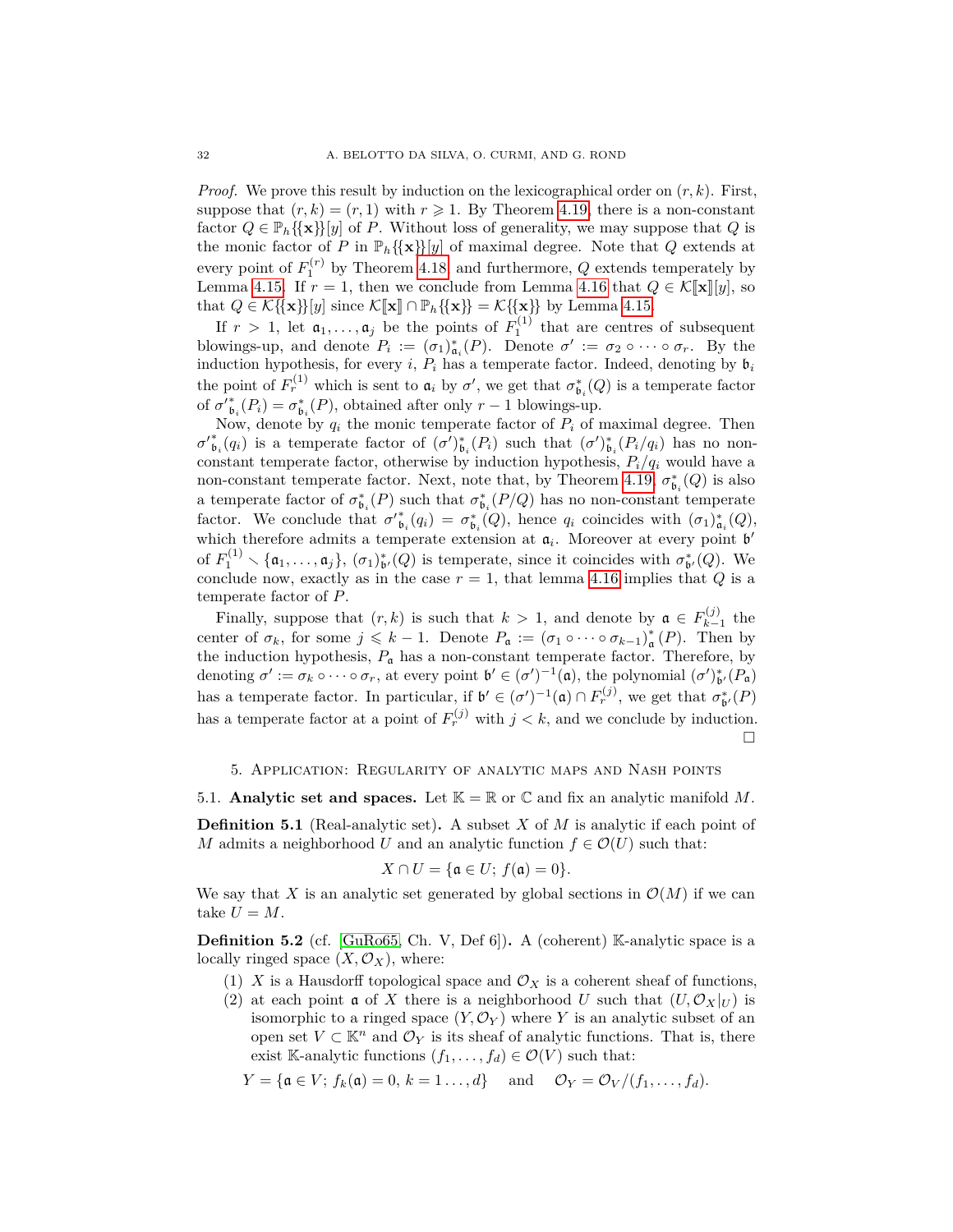A subspace of  $(X, \mathcal{O}_X)$  is an analytic space  $(Z, \mathcal{O}_Z)$  such that  $Z \subset X$  and the inclusion  $i: Z \longrightarrow X$  is an injection that is, an injective map such that  $i^*: \mathcal{O}_X \longrightarrow$  $\mathcal{O}_Z$  is surjective.

If  $\mathbb{K} = \mathbb{R}$ , then it is not true that every  $\mathbb{R}$ -analytic set X admits the structure of a R-analytic space, as illustrated by examples of Cartan, see e.g. [\[Na66,](#page-49-13) Ch. V,  $\S3$ . In contrast, if  $\mathbb{K} = \mathbb{C}$ , then every C-analytic set X admits the structure of C-analytic space, essentially by a Theorem of Oka, see e.g. [\[Ho88,](#page-48-17) Ch. VII, Th 7.1.5]. We refer to [\[GuRo65,](#page-48-16) page 155] for a definition of *irreducible* complex analytic subspace  $X \subset M$ , and we recall that if  $X$  is irreducible then it is not the union of two proper complex analytic sets  $Y, Z \subset M$ , that is, if  $X = Y \cup Z$  then either  $Y = X$  or  $Z = X$ .

<span id="page-32-1"></span>**Remark 5.3.** Note that if  $X \subset \Omega \subset \mathbb{C}^n$  is an irreducible complex analytic set generated by global sections in a connected open set Ω, then the ring O(*X*) is an integral domain.

<span id="page-32-0"></span>5.2. **Semianalytic and Subanalytic sets.** We follow the presentation of [\[BM88\]](#page-48-7). Fix a real analytic manifold *M*.

**Definition 5.4** (Semianalytic set)**.** A subset *X* of *M* is semianalytic if each point of *M* admits a neighborhood *U* and analytic functions  $f_i \in \mathcal{O}(U)$  and  $g_{i,j} \in \mathcal{O}(U)$ for  $i = 1, \ldots, p$  and  $j = 1, \ldots, q$  such that:

$$
X \cap U = \bigcup_{i=1}^p \{ \mathfrak{a} \in U; \ f_i(\mathfrak{a}) = 0, \ g_{i,j}(\mathfrak{a}) > 0, \ 1, \ldots, q \}.
$$

**Definition 5.5** (Subanalytic set)**.** A subset *X* of *M* is subanalytic if each point of *M* admits a neighborhood *U* such that  $X \cap U$  is the projection of a relatively compact semi-analytic set.

The following is an important general example of subanalytic set:

**Example 5.6.** Let  $\varphi : N \longrightarrow M$  be a proper analytic map. The image  $X = \varphi(N)$ is a subanalytic set of *M*. Indeed, note that the graph  $\Gamma(\varphi) \subset M \times N$  is a closed analytic set and that the set *X* is the projection of  $\Gamma(\varphi)$  onto *M*, that is, the image of  $\Gamma(\varphi)$  by the projection  $\pi : M \times N \longrightarrow M$ . It is now enough to remark that since  $\varphi$  is proper, given a relatively compact set  $U \subset M$ , the intersection  $\pi^{-1}(U) \cap \Gamma(\varphi)$ is relatively compact.

**Definition 5.7.** A subset *X* of  $\mathbb{R}^n$  is *finitely subanalytic* if its image under the map

$$
\pi_n: \mathbf{x} \in \mathbb{R}^n \longmapsto \left(\frac{x_1}{\sqrt{1 + ||x||^2}}, \dots, \frac{x_n}{\sqrt{1 + ||x||^2}}\right) \in \mathbb{R}^n
$$

is subanalytic.

**Remark 5.8.** Because  $\pi_n$  is a semialgebraic diffeomorphism, every finitely subanalytic subset of  $\mathbb{R}^n$  is subanalytic, but the converse is not true in general: for instance

$$
X = \{(t, \sin(t)) \mid t \in \mathbb{R}\}\
$$

is subanalytic but not finitely subanalytic.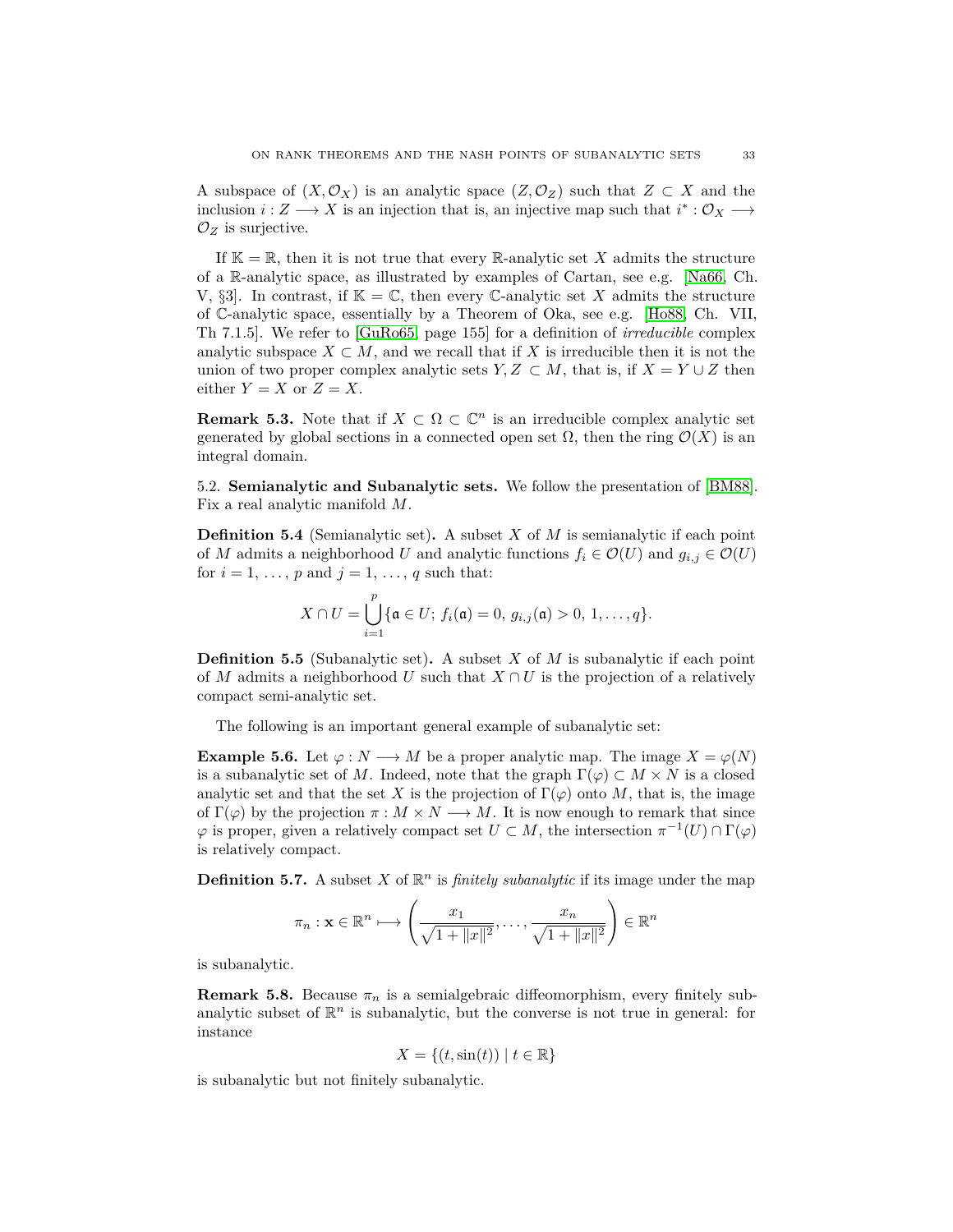Let X be a subanalytic set. We say that X is smooth (of dimension  $d$ ) at a point  $\mathfrak{a} \in X$  if there exists a neighborhood *U* of  $\mathfrak{a}$  where  $X \cap U$  is an analytic submanifold (of dimension  $d$ ). The dimension of  $X$  is defined as the highest dimension of its smooth points, c.f. [\[BM88,](#page-48-7) Remark 3.5]. Given a subanalytic (respectively, semianalytic) set *X* and a number  $k \in \mathbb{N}$ , the set of all smooth points of *X* of dimension *k*, which we denote by  $X^{(k)}$ , is subanalytic [\[Ta81\]](#page-49-14), [\[BM88,](#page-48-7) Theorem 7.2] (respectively, semianalytic [\[BM88,](#page-48-7) Remark 7.3]). The set of pure dimension *k* of X is the set  $\Sigma^{(k)} = \overline{X^{(k)}} \cap X$ , which is subanalytic. If there exists  $d \in \mathbb{N}$  such that  $X = \Sigma^{(d)}$ , we say that *X* has pure dimension *d*. Note that  $X = \bigcup_{k=0}^{d} \Sigma^{(k)}$ , where *d* is the dimension of *X*.

**Example 5.9.** Let  $M = \mathbb{R}^3$  endowed with coordinate system  $(x, y, z)$ , and consider the Whitney umbrella  $X = \{x^2 - zy^2 = 0\} \subset \mathbb{R}^3$ . Then:

$$
\Sigma^{(2)} = \{x^2 - zy^2 = 0 \text{ and } z \ge 0\}, \quad \Sigma^{(1)} = \{x = y = 0, \text{ and } z \le 0\}.
$$

Note that their intersection is non-empty.

We now recall a classical result about subanalytic sets due to Hironaka [\[Hi73\]](#page-48-9); we follow the presentation of [\[BM88,](#page-48-7) Theorem 0.1]:

<span id="page-33-0"></span>**Theorem 5.10** (Uniformization Theorem I). Let  $X \subset M$  be a closed subanalytic *set of dimension d. There exists an analytic manifold N of dimension d and a proper analytic map*  $\varphi : N \longrightarrow M$  *such that*  $\varphi(N) = X$ *.* 

In what follows, we use the following variant of the above result:

<span id="page-33-1"></span>**Theorem 5.11** (Uniformization Theorem II). Let  $X \subset M$  be a closed subanalytic *set of dimension d. There exists*  $d+1$  *analytic manifolds*  $N_k$ *, where*  $k = 0, \ldots, d$ *, where the dimension of*  $N_k$  *is equal to*  $k$ *, and*  $d+1$  *proper and generically immersive analytic maps*  $\pi_k : N_k \longrightarrow M$  *such that*  $\pi_k(N_k) = \Sigma^{(k)}$ .

*Proof.* It is enough to prove the result when *X* is an equidimensional subanalytic set, that is, when  $X = \Sigma^{(d)}$ . Let  $\varphi : N \longrightarrow M$  be the proper analytic map given by Theorem [5.10](#page-33-0) such that  $\varphi(N) = X$ . We note that  $N = \bigcup_{\iota \in I} N_{\iota}$  where each  $N_{\iota}$ is a connected manifold and *I* is an index set. Denote by  $\varphi_{\iota} := \varphi|_{N_{\iota}} : N_{\iota} \longrightarrow M$ . Note that the generic rank of  $\varphi$  is constant along connected components of *N*, and denote by  $r_t$  the generic rank associated to each  $\varphi_t$ . Let  $J \subset I$  be the subindex set of  $\iota \in I$  such that  $r_{\iota} = d$ ; since  $\varphi(N) = X$  is of dimension *d*, we conclude that  $J \neq \emptyset$ and that  $r_i < d$  for every  $\iota \in I \setminus J$ . We consider the manifold  $N_d = \bigcup_{\iota \in J} N_{\iota}$  and the associated proper analytic morphism  $\varphi_d : N_d \longrightarrow M$ , which we claim to satisfy all properties of the Theorem.

Indeed, we start by noting that  $X \setminus \varphi_d(N_d)$  is a subanalytic set of dimension smaller than *d* and, therefore, the closure of  $\varphi_d(N_d)$  is equal to *X*. Since  $\varphi$  is proper and continuous, we conclude that  $\varphi_d(N_d) = X$ . It is now enough to prove that the mapping is generically immersive. This easily follows from the fact that  $\varphi$  is generically of the same rank as the dimension of  $N_d$ .

We finish this section with a sufficient condition for a subanalytic to be analytic:

<span id="page-33-2"></span>**Lemma 5.12** ([\[Pa92,](#page-49-3) Lemma 3]). Let  $X \subset M$  be a subanalytic set which is a union *of countably many analytic subsets. Then X is an analytic set.*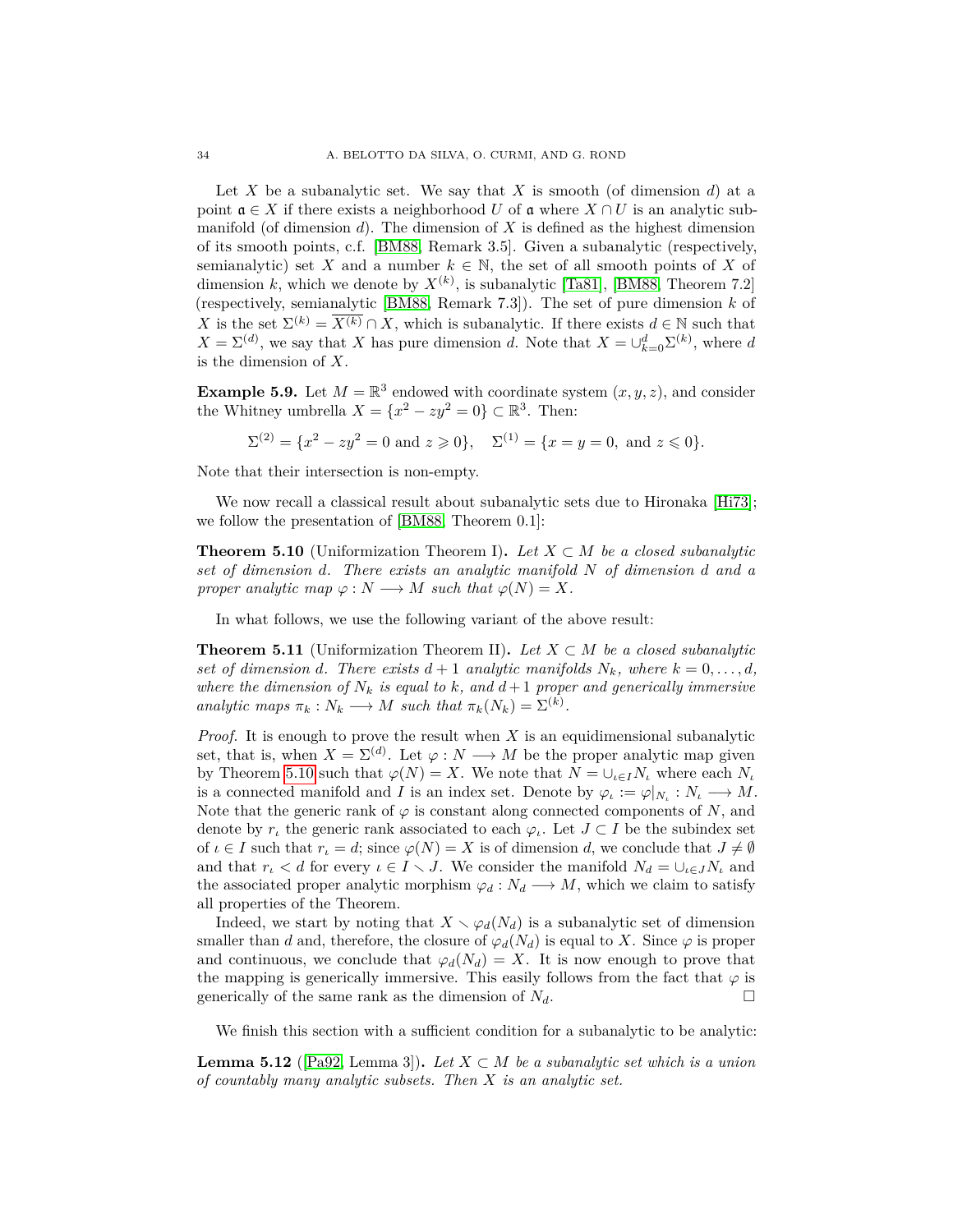*Proof.* We claim that if *X* is a subanalytic set contained in a union of countably many analytic subsets  $(Y_k)_{k \in \mathbb{N}}$ , then it is locally contained in a union of a finite number of the analytic sets  $(Y_k)_{k \in \mathbb{N}}$ . Note that the lemma easily follows from the claim. Since  $X = \cup \Sigma^{(k)}$ , where  $\Sigma^{(k)}$  is a subanalytic equidimensional set, it is enough to prove the claim in the case that *X* is an equidimensional set. By the uniformization Theorem [5.11](#page-33-1) there exists a proper analytic map  $\varphi : N \longrightarrow M$  such that  $\varphi(N) = \overline{X}$  and  $\varphi$  is generically of rank  $d = \dim(X)$ ; the later condition implies that  $\varphi^{-1}(X)$  is subanalytic set of *N* whose interior is dense in *N*. Let us fix  $\mathfrak{a} \in \overline{X}$ ; since  $\varphi$  is proper, the fiber  $\varphi^{-1}(\mathfrak{a})$  has a finite number of connected components  $T_1, \ldots, T_r$ ; denote by  $U_1, \ldots, U_r$  connected open neighborhoods of the  $T_k$ . Now, given an analytic subset  $Y \subset M$ , its pre-image  $Z = \varphi^{-1}(Y)$  is analytic in *N*. It follows that for each  $k = 1, \ldots, r$ , either  $Z \cap U_k = U_k$ , or  $Z \cap U_k$  is a closed set with empty interior in  $U_k$ . Since X is contained in countable many analytic sets, and the union of countable many closed sets with empty interior has empty interior by Baire's Theorem, we conclude that for each  $k = 1, \ldots, r$ , there is an analytic set  $Y_k \subset X$  such that  $\varphi^{-1}(Y_k) \cap U_k = U_k$ . We conclude easily.

5.3. **Regular locus of analytic maps.** Let  $K = \mathbb{R}$  or  $\mathbb{C}$ . Consider an analytic map  $\Phi : \Omega \subset \mathbb{K}^m \longrightarrow \mathbb{K}^n$  where  $\Omega$  is an open set. The set of regular points of  $\Phi$  is given by:

$$
\mathcal{R}(\Omega)=\{\mathfrak{a}\in\Omega;\,r_{\mathfrak{a}}(\Phi)=r_{\mathfrak{a}}^{\mathcal{F}}(\Phi)\}.
$$

We recall that Gabrielov's rank Theorem [\[Ga71,](#page-48-18) [BCR21\]](#page-48-2) states that:

$$
r(\Phi_{\mathfrak{a}}) = r^{\mathcal{F}}(\Phi_{\mathfrak{a}}) \implies r(\Phi_{\mathfrak{a}}) = r^{\mathcal{F}}(\Phi_{\mathfrak{a}}) = r^{\mathcal{A}}(\Phi_{\mathfrak{a}}).
$$

In particular, the set  $\mathcal{R}(\Omega)$  is open. As a matter of fact it also contains a non-empty analytic-Zariski set:

<span id="page-34-0"></span>**Lemma 5.13.** *Let*  $\Phi : \Omega \subset \mathbb{K}^m \longrightarrow \mathbb{K}^n$  *be an analytic map. Then the set* 

$$
\mathcal{R}(\Phi) := \{ \mathfrak{a} \in \Omega \mid \Phi_{\mathfrak{a}} \text{ is regular } \}
$$

*contains a set of the form*  $\Omega \setminus Z$  *where Z is a proper analytic set of*  $\Omega$  *generated by global equations in*  $\mathcal{O}(\Omega)$ *.* 

*Proof.* It is enough to prove the Lemma in the case that  $\Omega$  is connected. Let r be the generic rank of  $\Phi$  and denote by Z the set of points  $\mathfrak{a} \in \Omega$  where the rank of  $\Phi$  is smaller than  $r$ . Note that  $F$  is a proper analytic subset generated by global equations in  $\mathcal{O}(\Omega)$ ; indeed, it is the zero set of the *r*-minors of the Jacobian of  $\Phi$ . It is now enough to note that  $\Phi$  is regular at every point of  $\Omega \setminus Z$  by the constant rank Theorem.

We now recall a result that relates the regular locus of complex and real analytic morphisms due to Milman [\[Mi78\]](#page-49-15), but which we state as in [\[Pa92\]](#page-49-3):

<span id="page-34-1"></span>**Lemma 5.14** ([\[Pa92,](#page-49-3) Lemma 4]). Let  $\Phi : \Omega \subset \mathbb{C}^m \longrightarrow \mathbb{C}^n$  be a complex analytic *map and denote by*  $\Phi^{\mathbb{R}}$  *its real-analytic counterpart. Then*  $\mathcal{R}(\Phi,\Omega) = \mathcal{R}(\Phi^{\mathbb{R}},\Omega)$ .

*Proof.* The inclusion  $\mathcal{R}(\Phi,\Omega) \subset \mathcal{R}(\Phi^{\mathbb{R}},\Omega)$  is immediate. In order to prove the other inclusion, suppose that  $\Phi^{\mathbb{R}}$  is regular at **a** and denote by  $r = r_{\mathfrak{a}}(\Phi^{\mathbb{R}})$ . Since  $\Phi^{\mathbb{R}}$ is the real-analytic counterpart of  $\Phi$ ,  $r = 2s$  where  $s = r_a(\Phi)$ . The result is now immediate from [\[Mi78,](#page-49-15) Theorem 2].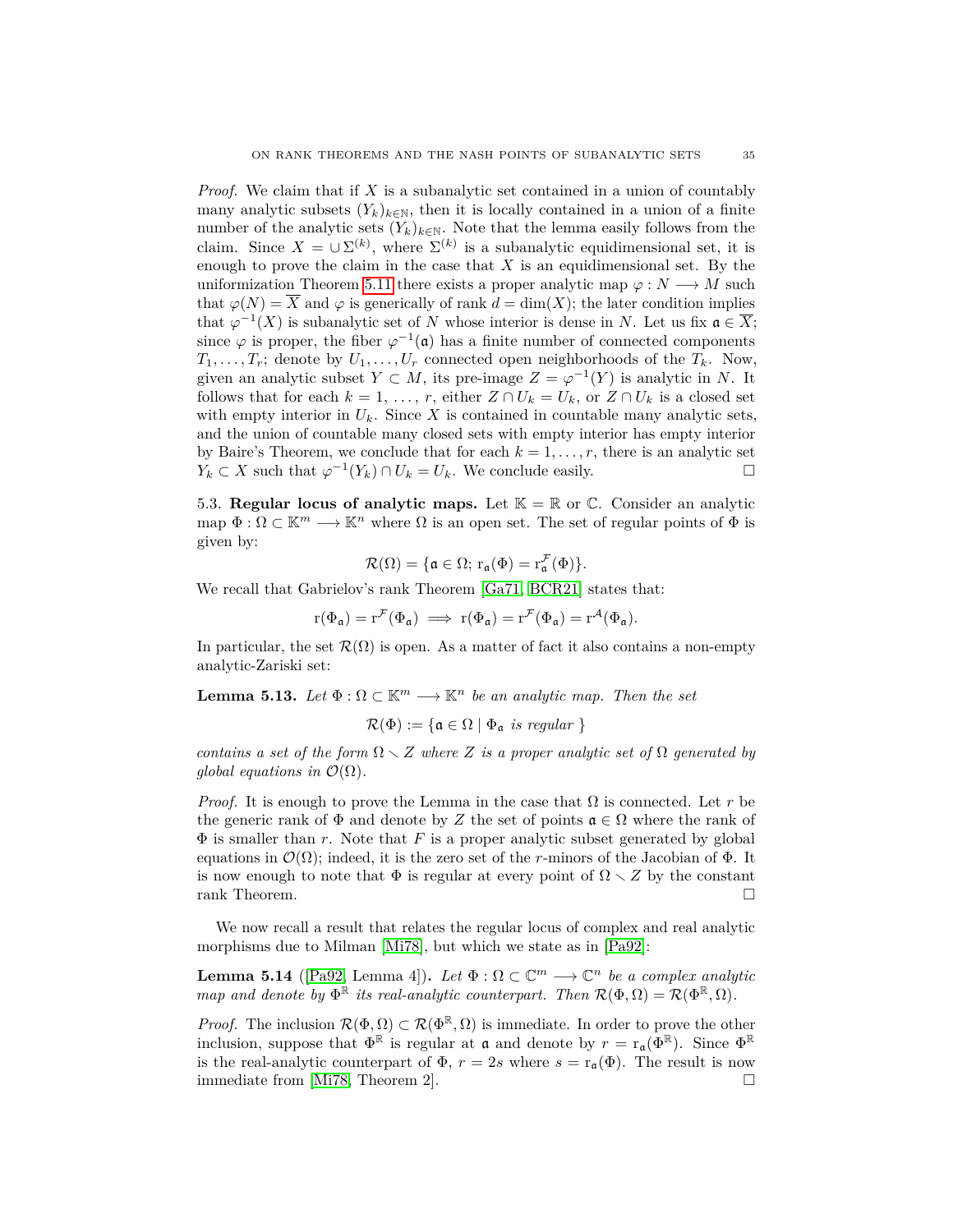### 5.4. **Family of morphisms.**

<span id="page-35-1"></span>**Definition 5.15.** Consider two analytic maps  $\Phi : \Omega \subset \mathbb{K}^m \longrightarrow \mathbb{K}^n$  and  $\varphi : \Lambda \subset \Omega$  $\mathbb{K}^l \longrightarrow \Omega$ , where  $\Omega$  is a connected open set and one of the following holds:

- (1)  $\Lambda = \Omega$  and  $\varphi$  is the identity;
- (2)  $\Lambda$  is a connected open set and  $\varphi$  is an analytic map;
- (3)  $\Lambda \subset \Omega$  is an analytic subspace of  $\Omega$  such that  $\mathcal{O}(\Lambda)$  is an integral domain, and  $\varphi$  is its inclusion.

An *admissible family of analytic germs* (associated to  $\Phi$  and  $\varphi$ ) is the analytic map

$$
\Psi: \Lambda \times (\mathbb{K}^m, 0) \quad \longrightarrow \quad (\mathbb{K}^n, 0)
$$

given by  $\Psi(\mathfrak{a}, \mathbf{u}) = \Phi(\varphi(\mathfrak{a}) + \mathbf{u}) - \Phi(\varphi(\mathfrak{a}))$ . We denote by  $\Psi_{\mathfrak{a}} : (\mathbb{K}^m, 0) \longrightarrow (\mathbb{K}^n, 0)$ the associated germ at  $\mathfrak{a}$ ; in particular  $\Psi_{\mathfrak{a}} = \Phi_{\mathfrak{a}} - \Phi(\varphi(\mathfrak{a}))$ .

<span id="page-35-0"></span>**Lemma 5.16.** *Given an admissible family of analytic germs:*

*(1) The generic rank is constant along* Λ*, that is,*

$$
\forall \mathfrak{a}, \mathfrak{b} \in \Lambda, \ r(\Psi_{\mathfrak{a}}) = r(\Psi_{\mathfrak{b}}).
$$

- (2) *The map*  $\mathfrak{a} \in \Lambda \mapsto r^{\mathcal{A}}(\Psi_{\mathfrak{a}}^{*}) \in \mathbb{N}$  *is upper semi-continuous for the Euclidean topology.*
- *(3) The ring of global sections* O(Λ) *is an integral domain.*

*Proof.* Condition (1) and (3) are straightforward. In order to prove (2), let  $f_1, \ldots,$  $f_s$  be generators of  $\text{Ker}(\Phi^*_{\varphi(\mathfrak{a})})$  and *U* be an open neighborhood of  $\varphi(\mathfrak{a})$  such that the  $f_i$  are well defined on  $\hat{U}$ . Let V be a connected neighborhood of a contained in  $\varphi^{-1}(U)$ . Since  $\Phi$  is analytic, apart from shrinking *U* and *V*, we have that  $f_i \circ \Phi \circ \varphi_{\mathfrak{b}} \equiv 0$ , for all  $\mathfrak{b} \in V$ . We conclude easily.

Now fix an admissible family of analytic map germs

$$
\Psi: \Lambda \times (\mathbb{K}^m, 0) \longrightarrow (\mathbb{K}^n, 0).
$$

and let  $\mathcal L$  denote the fractions field of the ring  $\mathcal O(\Lambda)$  of analytic functions on  $\Lambda$ . Note that  $\Psi$  induces a morphism of power series rings:

$$
\Psi_{\mathcal{L}}^* : \mathcal{L}[\hspace{-1.5pt}[ \mathbf{x}]\hspace{-1.5pt}] \longrightarrow \mathcal{L}[\hspace{-1.5pt}[ \mathbf{u}]\hspace{-1.5pt}]
$$

where  $\mathbf{x} = (x_1, ..., x_n), \mathbf{u} = (u_1, ..., u_m)$  and

$$
\Psi_{\mathcal{L}}^*(x_i) = \sum_{\gamma \in \mathbb{N}^m \setminus 0} F_{i,\gamma} \mathbf{u}^\gamma, \quad F_{i,\gamma} = \frac{1}{\gamma!} \frac{\partial^{|\gamma|}}{\partial \mathbf{w}^\gamma} (x_i \circ \Phi) \circ \varphi \in \mathcal{O}(\Lambda).
$$

where  $\mathbf{w} = (w_1, \ldots, w_m)$  are globally defined coordinate systems over  $\Omega$ . Note that  $F_{i,0} = 0$  for every  $i = 1, \ldots, n$ , which guarantees that  $\Psi_{\mathcal{L}}^*$  is well-defined.

Now let  $r = r(\Psi_{\mathcal{L}}^*)$ . Thus any  $(r+1) \times (r+1)$  minor of the Jacobian matrix of  $\Phi_{\mathcal{L}}^*$  is zero, therefore  $r(\Psi_{\mathfrak{a}}) \leq r$  for every  $\mathfrak{a} \in \Lambda$ . On the other hand, there is a  $r \times r$  minor of the Jacobian matrix of  $\Phi_{\mathcal{L}}^*$ , denoted by  $M$ , that is not identicaly zero. So, for a generic  $\mathfrak{a} \in \Lambda$ , we have  $M(\mathfrak{a}) \neq 0$  and  $r(\Psi_{\mathfrak{a}}) = r$ . Therefore, by Lemma  $5.16(1)$  $5.16(1)$ , we have that:

$$
r(\Psi^*_{\mathcal L})=r(\Psi_{\mathfrak a}),\quad \forall {\mathfrak a}\in\Lambda.
$$

We now turn to the problem of relating the formal rank of  $\Psi$  at a point  $\mathfrak{a} \in \Lambda$  with the formal rank of  $\Psi_{\mathcal{L}}^*$ :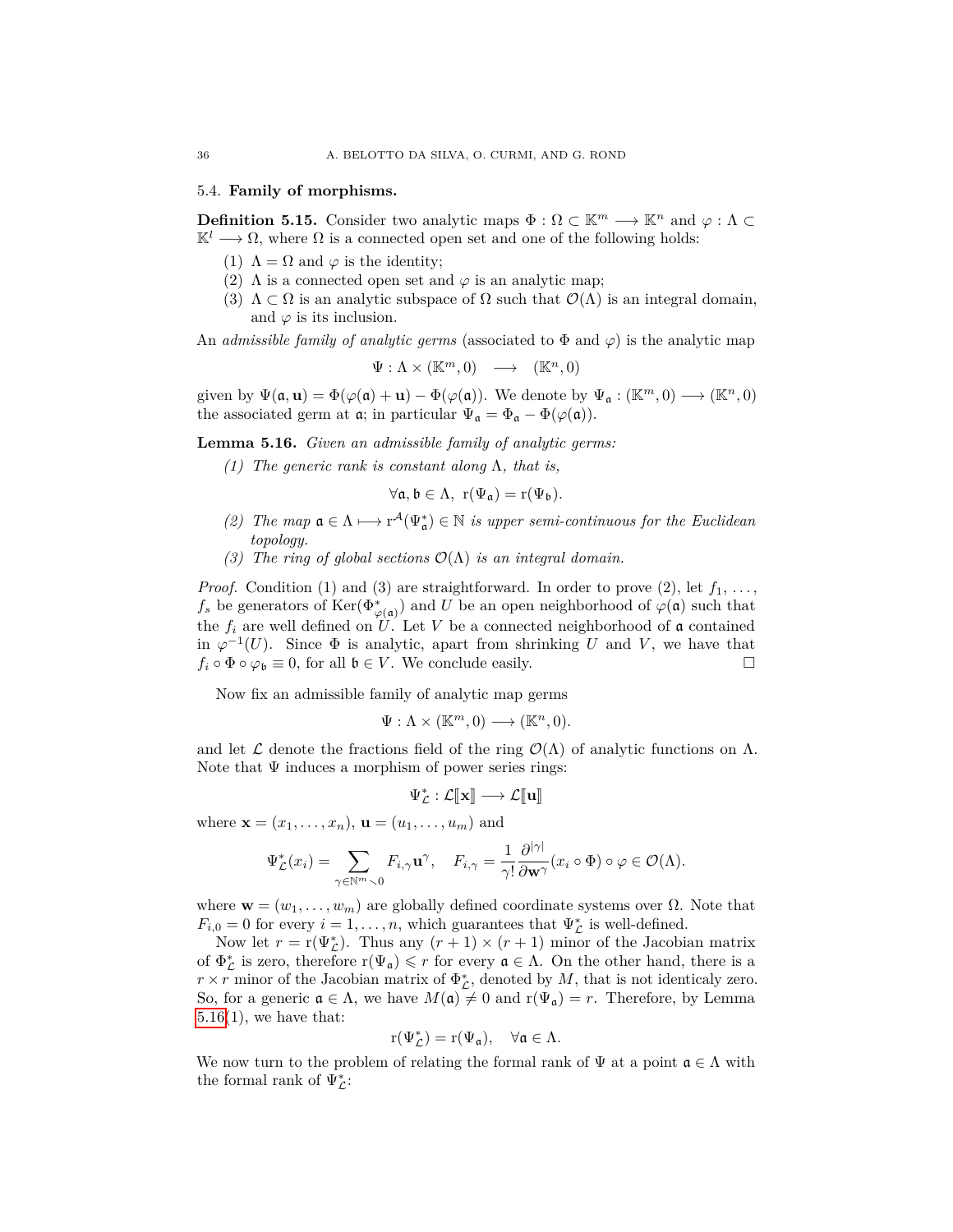<span id="page-36-2"></span>**Proposition 5.17.** *Let*  $\Psi : \Lambda \times (\mathbb{K}^m, 0) \longrightarrow (\mathbb{K}^n, 0)$  *be an admissible family of analytic map germs. If there is*  $\mathfrak{a} \in \Lambda$  *such that*  $r(\Psi_{\mathfrak{a}}) = r^{\mathcal{F}}(\Psi_{\mathfrak{a}})$ *, then:* 

(11) 
$$
\mathbf{r}(\Psi_{\mathcal{L}}^*) = \mathbf{r}^{\mathcal{F}}(\Psi_{\mathcal{L}}^*).
$$

*In particular, the set*

<span id="page-36-1"></span>
$$
\mathcal{R}(\Psi,\Lambda):=\{\mathfrak{a}\in\Lambda\mid \Psi_{\mathfrak{a}}\ \text{is regular}\ \}
$$

*is either empty or contains a set of the form*  $\Lambda \setminus W$  *where W is a countable union of proper analytic subsets of*  $\Lambda$  *generated by global equations in*  $\mathcal{O}(\Lambda)$ *.* 

The proof of this Proposition is based on an extension result, namely Lemma [6.1](#page-42-0) below, whose proof is strongly inspired by an argument of Pawłucki cf. [\[Pa90,](#page-49-2) Lemme [6.](#page-42-1)3. We postpone the proof to  $\S6$ . Condition [\(11\)](#page-36-1) is the deepest statement of the above Proposition which, together with Theorem [1.1,](#page-1-0) allows us to prove the following crucial technical result:

<span id="page-36-0"></span>**Lemma 5.18.** *Let*  $\Psi : \Lambda \times (\mathbb{K}^m, 0) \longrightarrow (\mathbb{K}^n, 0)$  *be an admissible family of analytic germs where* Λ *is a connected open set of* K*<sup>l</sup> (that is, we consider cases (1) and (2) of Definition [5.15\)](#page-35-1). Then either*  $\mathcal{R}(\Psi,\Lambda) = \emptyset$  *or, for every*  $\mathfrak{a} \in \Lambda$ , there *exists an open neighborhood*  $U_a \subset \Lambda_a$  *and a proper analytic set*  $Z \subset U_a$  *such that*  $\mathcal{R}(\Psi, U_{\mathfrak{a}}) \supset U_{\mathfrak{a}} \setminus Z$ *.* 

*Proof.* Let  $\mathcal L$  denote the fraction field of  $\mathcal O(\Lambda)$ . Note that  $\Psi$  yields a morphism  $\Psi_{\mathcal{L}}^* : \mathcal{L}[\![\mathbf{x}]\!] \longrightarrow \mathcal{L}[\![\mathbf{u}]\!]$  and that  $r(\Psi_{\mathcal{L}}^*) = r(\Psi_{\mathfrak{a}})$  for any  $\mathfrak{a} \in \Lambda$ . Now, suppose that;<br> $\mathcal{L}(\Psi_{\mathfrak{a}}) \neq \emptyset$  so that Proposition 5.17 violds:  $\mathcal{R}(\Psi,\Lambda) \neq \emptyset$  so that Proposition [5.17](#page-36-2) yields:

$$
r(\Psi_{\mathcal{L}}^*) = r^{\mathcal{F}}(\Psi_{\mathcal{L}}^*).
$$

We now first prove the Lemma in the case that  $\mathbb{K} = \mathbb{C}$ . Let  $\mathfrak{a} \in \Lambda$  be fixed and consider a sufficiently small closed polydisc  $D_{\mathfrak{a}} \subset \Lambda$  centered at  $\mathfrak{a}$ . Let  $\mathcal{O}(D_{\mathfrak{a}})$  denote the ring of analytic functions defined in a neighborhood of  $D_{\mathfrak{a}}$ ; note that this ring is a UFD by [\[Da74\]](#page-48-15). Let  $K$  denote the algebraic closure of the fraction field of  $\mathcal{O}(D_{a})$ and recall that the family of Eisenstein rings  $(\mathcal{K}\{\{v_1,\ldots,v_n\}\})_{n\in\mathbb{N}}$ , defined in §[3.3,](#page-12-0) is temperate by Proposition [3.5.](#page-12-2) We note that the restriction of  $\Psi$  to  $D_{\mathfrak{a}}$ , yields a temperate morphism  $\Psi_{\mathcal{K}}^* : \mathcal{K} \{ \{ \mathbf{x} \} \} \longrightarrow \mathcal{K} \{ \{ \mathbf{u} \} \}$ . It is clear that  $r(\Psi_{\mathcal{K}}^*) = r(\Psi_{\mathcal{L}}^*)$ , and since the restriction from  $\Lambda$  to  $D_{\mathfrak{a}}$  yields an injective morphism from  $\mathcal{O}(\Lambda)$  into  $\mathcal{O}(D_{\mathfrak{a}})$ , we conclude that:

$$
r(\Psi_{\mathcal{K}}^*) = r^{\mathcal{F}}(\Psi_{\mathcal{K}}^*).
$$

so that we may apply Theorem [1.1](#page-1-0) in order to get

$$
\mathbf{r}(\Psi_{\mathcal{K}}^*) = \mathbf{r}^{\mathcal{T}}(\Psi_{\mathcal{K}}^*) =: r.
$$

Now, up to a  $K$ -linear change of coordinates, applying Remark [2.8](#page-7-0) [vi\),](#page-8-5) the morphism  $\mathcal{K} \{\! \{x_1,\ldots,x_r\} \!\} \longrightarrow \mathcal{K} \{\!\{ \mathbf{x} \} \!\} \!/\! \mathop{\mathrm{Ker}}\nolimits(\Psi_\mathcal{K}^*)$  is finite, which means that there are non-zero Weierstrass polynomials

$$
Q_i(x_1,...,x_r,x_{r+i}) \in K\{\{x_1,...,x_r\}\}[x_{r+i}]
$$
 for  $i = 1,...,n-r$ ,

such that  $\Psi_{\mathcal{K}}^*(Q_i) \equiv 0$ . By the definition of  $\mathcal{K}\{\{\mathbf{x}\}\}\$  and the primitive element theorem, there exists  $f \in \mathcal{O}(D_{\mathfrak{a}})$  and  $\mathfrak{c} \in \mathcal{K}$  of degree *d* such that  $Q_i \in \mathcal{O}(D_{\mathfrak{a}})_f[\![\mathbf{x}]\!][\![\mathbf{c}]\!],$ that is

$$
Q_i = \sum_{j=0}^{d-1} Q_{i,j} \mathfrak{c}^j, \quad Q_{i,j} \in \mathcal{O}(D_{\mathfrak{a}})_f[\![\mathbf{x}]\!].
$$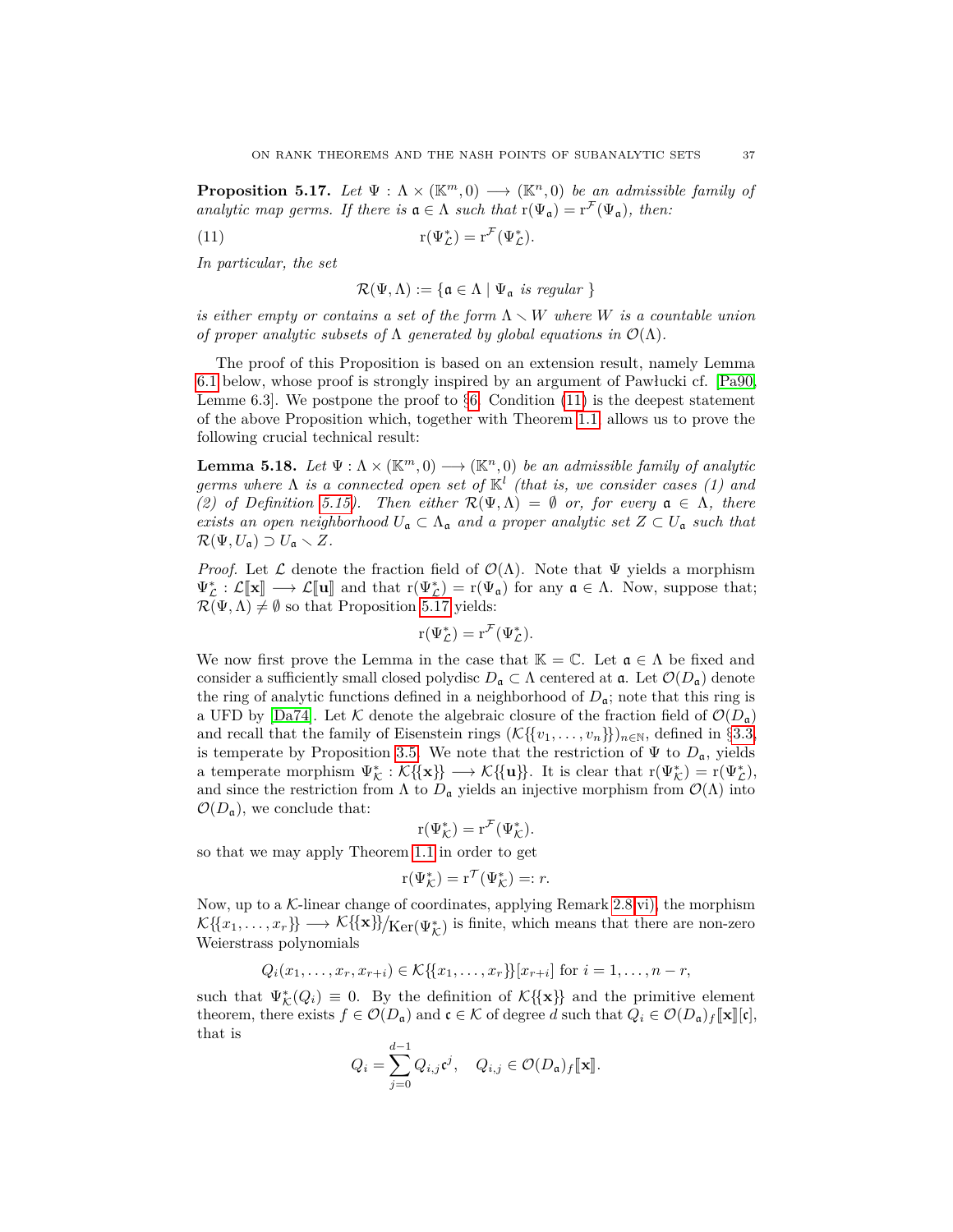Note that  $\Psi^*_{\mathcal{K}}(\mathfrak{c}) = \mathfrak{c}$  and  $\{1, \mathfrak{c}, \ldots, \mathfrak{c}^{d-1}\}$  are linearly independent over  $\mathcal{O}(D_{\mathfrak{a}})$ . Hence, up to replacing  $Q_i$  by  $Q_{i,0}$ , which is monic, we can choose the  $Q_i$  in  $\mathcal{O}(D_{\mathfrak{a}}) f[\mathbf{x}]$ .<br>Let  $U \subseteq D$  be any open point behavior of  $\mathfrak{a}$ . We set  $Z = \{ \mathbf{b} \in U : f(\mathbf{b}) = 0 \}$ . Note Let  $U_{\mathfrak{a}} \subset D_{\mathfrak{a}}$  be any open neighborhood of  $\mathfrak{a}$ . We set  $Z = {\mathfrak{b} \in U_{\mathfrak{a}}; f(\mathfrak{b}) = 0}.$  Note that  $Q_i$  yields a power series  $Q_{i,b} \in \mathbb{C}[\![\mathbf{x}]\!]$  at each  $\mathfrak{b} \in U_{\mathfrak{a}} \setminus Z$  and that  $\Psi_{\mathfrak{b}}^*(Q_{i,b}) \equiv 0$ , for every  $i = 1, \ldots, n$ , We conclude that  $r(\mathbf{F}^*) = r^{\mathcal{F}}(\mathbf{F}^*)$  for every  $\mathfrak{b} \in U \setminus Z$ for every  $i = 1, \ldots, n-r$ . We conclude that  $r(\Psi_{\mathfrak{b}}^*) = r^{\mathcal{F}}(\Psi_{\mathfrak{b}}^*)$  for every  $\mathfrak{b} \in U_{\mathfrak{a}} \setminus Z$ as we wanted to prove.

Now let us consider the case that  $\mathbb{K} = \mathbb{R}$ . Denote by  $\Lambda^{\mathbb{C}}$  a complex open neighborhood of  $\Lambda$  such that  $\Lambda^{\mathbb{C}} \cap \mathbb{R}^{l} = \Lambda$ , over which  $\Psi$  admits an holomorphic extension:

$$
\Psi^{\mathbb{C}} : \Lambda^{\mathbb{C}} \times (\mathbb{C}^m, 0) \longrightarrow (\mathbb{C}^n, 0).
$$

By the first part of the proof, for each  $\mathfrak{a} \in \Lambda^{\mathbb{C}}$ , there exists a neighborhood  $U^{\mathbb{C}}_{\mathfrak{a}}$  and a complex analytic set  $\overline{Z}^{\mathbb{C}} \subset U_{\mathfrak{a}}^{\mathbb{C}}$  such that  $\mathcal{R}(\Psi, U_{\mathfrak{a}}) \supset U_{\mathfrak{a}} \setminus Z$ . We fix a point  $\mathfrak{a} \in \Lambda$ and we consider the neighborhood  $U_{\mathfrak{a}} = U_{\mathfrak{a}}^{\mathbb{C}} \cap \mathbb{R}^l$  and the intersection  $Z := Z^{\mathbb{C}} \cap U_{\mathfrak{a}}$ . It is now enough to note that *Z* is a proper real-analytic subset of  $U_a$ , finishing the  $\Box$ 

5.5. **Proof of Theorem [1.3.](#page-2-1)** We start by a well-known result, which follows from the geometrical statement of Proposition [5.17:](#page-36-2)

<span id="page-37-0"></span>**Proposition 5.19** (cf. [\[Pa92,](#page-49-3) Prop. 1]). *Let*  $\Phi : \Omega \subset \mathbb{K}^m \longrightarrow \mathbb{K}^n$  *be an analytic map where*  $\Omega$  *is open. Then*  $\Omega \setminus \mathcal{R}(\Phi, \Omega)$  *is a union of countably many analytic subsets.*

*Proof.* Let us first argue the case that  $\mathbb{K} = \mathbb{C}$ , in which case every complex analytic set is a complex analytic space. By Proposition [5.17](#page-36-2) applied to each connected component of  $\Omega$ ,  $X := \Omega \setminus \mathcal{R}(\Phi,\Omega)$  is included in the union of countably many analytic subsets  $\bigcup_{i=0}^{\infty} Y_i$  of  $\Omega$ . We may assume that the  $Y_i$  are irreducible (in  $\Omega$ ) by replacing each  $Y_i$  by its irreducible components, and we change the family  $\{Y_i\}_i$ according to the following rule:

(R) For a given  $i_0$ , if there is countably many irreducible analytic subspaces  $Y_{i_0,k}$ of  $\Omega$  of dimension  $\langle \dim(Y_{i_0}) \rangle$  such that  $X \cap Y_{i_0} \subset \bigcup_{k=0}^{\infty} Y_{i_0,k}$ , we replace the family  $\{Y_i\}_{i \in \mathbb{N}}$  by  $\{Y_i\}_{i \neq i_0} \cup \{Y_{i_0,k}\}_{k \in \mathbb{N}}$ .

By repeating this rule countably many times, we can assume that the family  ${Y_i}_{i \in \mathbb{N}}$ is minimal in respect to  $(R)$  and contains  $X$ . Now assume by contradiction that  $X \neq \bigcup_{i \in \mathbb{N}} Y_i$ . This means that there is  $i_0 \in \mathbb{N}$  such that  $Y_{i_0} \not\subset X$  but  $Y_{i_0} \cap X \neq \emptyset$ . By Proposition [5.17](#page-36-2) applied to  $Y_{i_0}$  (cf. Remark [5.3](#page-32-1) and Definition [5.15\(](#page-35-1)3)) we have that  $Y_{i_0} \cap X$  is included in a countable number of proper analytic subsets  $\{Y_{i_0,k}\}_{k\in\mathbb{N}}$ of  $Y_{i_0}$  that are of dimension  $\langle \dim(Y_{i_0}) \rangle$ . Since  $Y_{i_0}$  is an analytic subspace of  $\Omega$ , we conclude that each  $Y_{i_0,k}$  is analytic subspace of  $\Omega$ , which contradicts the minimality of the family  $\{Y_i\}_{i\in\mathbb{N}}$  in respect to  $(R)$ .

If  $\mathbb{K} = \mathbb{R}$ , the result follows from considering a complexification of  $\Phi$ , and noting that the set of regular points is non-empty by Lemma [5.13.](#page-34-0)

We are now ready to prove the following result:

<span id="page-37-1"></span>**Theorem 5.20** (Pawłucki Theorem I [\[Pa92\]](#page-49-3)). Let  $\Phi : \Omega \subset \mathbb{K}^m \longmapsto \mathbb{K}^n$  be an *analytic map where*  $\Omega$  *is open. Then*  $\Omega \setminus \mathcal{R}(\Phi,\Omega)$  *is a proper analytic subset of*  $\Omega$ *.* 

*Proof.* By Lemma [5.14](#page-34-1) and Corollary [5.19,](#page-37-0) it is enough to consider the case where  $\mathbb{K} = \mathbb{R}$ . Furthermore, from Lemma [5.12](#page-33-2) and Proposition [5.19,](#page-37-0) it is enough to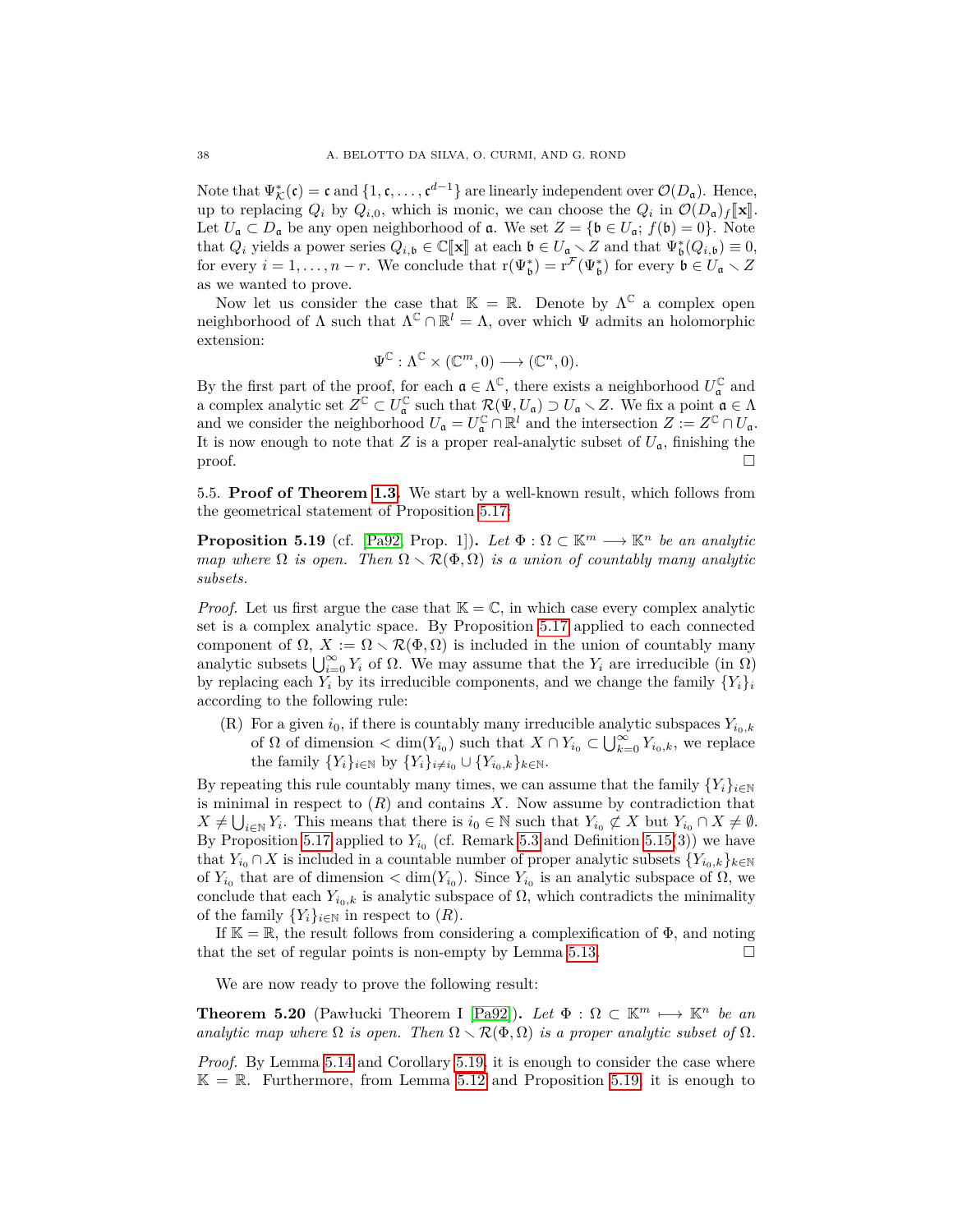show that  $\mathcal{R}(\Phi,\Omega)$  is a subanalytic set of  $\Omega$ . Note that being subanalytic is a local property, so we may suppose that  $\Omega$  is a subanalytic open set.

We claim that for every closed subanalytic set  $X \subset \Omega$ , the intersection  $X \cap \mathcal{R}(\Phi,\Omega)$ is subanalytic in Ω. The result then follows from the Claim applied to *X* = Ω. We prove the claim by induction on the dimension of *X*.

When  $\dim(X) = 0$ , the result immediate. Assume the Claim is proved for  $d-1 \geq 0$  and let *X* be a subanalytic subset of  $\Omega$  of dimension *d*. Consider its equidimensional part  $\Sigma^{(d)}$  and let  $E = \overline{X \setminus \Sigma^{(d)}}$ , which is a closed subanalytic set of dimension  $\langle d$ . By induction  $E \cap \mathcal{R}(\Phi,\Omega)$  is a subanalytic subset of  $\Omega$ . It is, therefore, enough to prove the claim when  $X = \Sigma^{(d)}$  is an equidimensional set.

By Corollary [5.11,](#page-33-1) there exists a proper and generically immersive analytic morphism  $\varphi : N \longrightarrow X$  such that  $\varphi(N) = X$ . Now fix a point  $\mathfrak{a} \in \Lambda$  and a connected open neighborhood  $Λ<sub>α</sub>$  of **a**. We consider the family of admissible morphism:

$$
\Psi: \quad \Lambda_{\mathfrak{a}} \times (\mathbb{R}^m, 0) \quad \longrightarrow \quad (\mathbb{R}^n, 0)
$$
\n
$$
(\mathfrak{a}', \mathbf{u}) \quad \longmapsto \quad \Phi(\varphi(\mathfrak{a}') + \mathbf{u}) - \Phi(\varphi(\mathfrak{a}'))
$$

By Lemma [5.18,](#page-36-0) apart from shrinking  $\Lambda_{\mathfrak{a}}$ , we conclude that either  $\varphi(\Lambda_{\mathfrak{a}}) \subset \Omega$  $\mathcal{R}(\Phi,\Omega)$  or there exists a analytic proper set  $Z_{\mathfrak{a}} \subset \Lambda_{\mathfrak{a}}$  such that  $\varphi(\Lambda_{\mathfrak{a}} \setminus Z_{\mathfrak{a}}) \subset \mathcal{R}(\Phi,\Omega)$ . Note that, since  $\mathfrak{a} \in N$  was arbitrary and both of these properties are open, they hold globally over each different connected component of *N*. We conclude that there exist two closed subanalytic subsets *Y* and *Z* of *X*, such that: *Y* is of dimension *d* and  $Y \subset \Omega \setminus \mathcal{R}(\Phi,\Omega)$ ; and *Z* is of dimension  $\lt d$  and  $X \setminus (Y \cup Z) \subset \mathcal{R}(\Phi,\Omega)$ . The result now follows from induction applied over *Z*.

**Remark 5.21.** Theorem [5.20](#page-37-1) is a local version of Theorem [1.3,](#page-2-1) which easily follows from it.

<span id="page-38-0"></span>5.6. **The Nash and the Semianalytic locus.** Given a subanalytic set *X* ⊂ *M* and a point  $\mathfrak{a} \in M$ , we will denote by  $X_{\mathfrak{a}}$  the germ set of X at  $\mathfrak{a}$ , that is, the equivalence relation induced by considering the intersection  $U \cap X$  for every neighborhood *U* of a.

**Definition 5.22** (Nash points). Let  $X \subset M$  be a subanalytic set of pure dimension *d*. We say that *X* is a *Nash set* at  $a \in M$  (which might not belong to *X*) if there exists a germ  $Y_a$  of semi-analytic set at  $\mathfrak a$  such that  $X_{\mathfrak a} \subset Y_{\mathfrak a}$  and  $\dim(X_{\mathfrak a}) = \dim(Y_{\mathfrak a})$ . More generally, a subanalytic set  $X \subset M$  of dimension *d* is Nash at a point  $\mathfrak{a} \in M$ , if  $\Sigma_{\mathfrak{a}}^{(k)}$  is Nash for each  $k = 0, \ldots, d$ . We consider the set:

 $\mathcal{N}(X) := \{ \mathfrak{a} \in M \mid X_{\mathfrak{a}} \text{ is the germ of a Nash set} \}$ 

We say that X is a Nash set if it is Nash at every point, that is, if  $\mathcal{N}(X) = M$ .

It is clear that every semi-analytic set is Nash subanalytic. A more general example is given by the following Lemma:

<span id="page-38-1"></span>**Lemma 5.23.** *Let*  $\varphi : N \longrightarrow M$  *be a proper and regular analytic map, that is, at every point*  $\mathfrak{a} \in N$ *,*  $\mathbf{r}_{\mathfrak{a}}(\varphi) = \mathbf{r}_{\mathfrak{a}}^{\mathcal{F}}(\varphi) = \mathbf{r}_{\mathfrak{a}}^{\mathcal{A}}(\varphi)$ *. Suppose that*  $X = \varphi(N)$  *is equidimensional of dimension d. Then X is Nash subanalytic.*

*Proof.* Indeed, fix a point  $\mathfrak{b} \in X$ . Consider a relatively compact neighborhood *V* of **b**, and note that  $\varphi^{-1}(V) = U$  is a relatively compact open set of *N*. Now, for each point  $\mathfrak{a} \in \overline{U}$ , it follows from the regularity of the mapping that there exists an open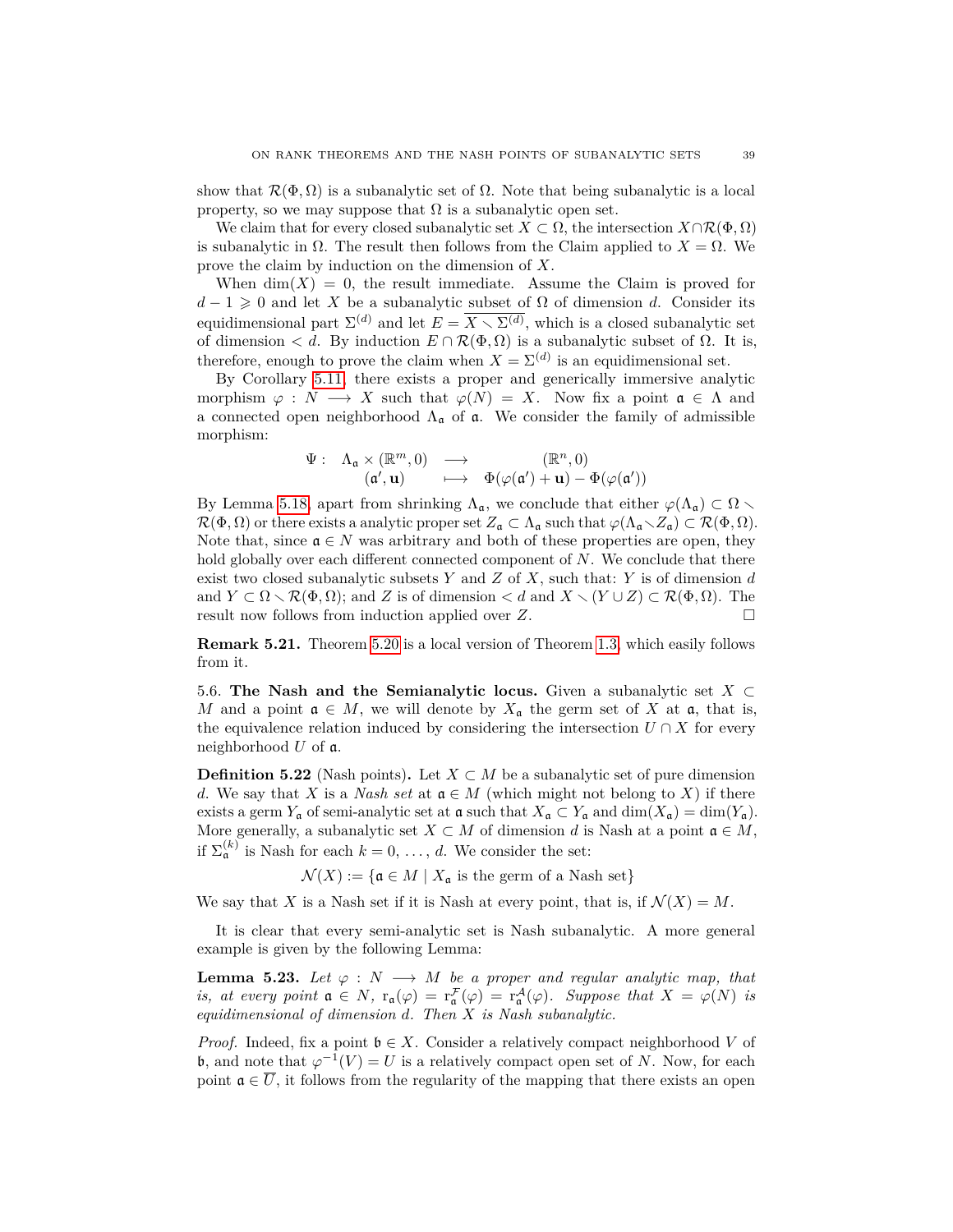neighborhood  $U_a$  of a and a semi-analytic set  $Y_a \subset M$  of dimension at most *d* such that  $\varphi(U_{\mathfrak{a}}) \subset Y_{\mathfrak{a}}$ . From the relative compactness of *U*, it follows that there exists a semi-analytic set *Y* of dimension at most *d* (given as the union of a finite number of sets  $Y_a$ ) such that  $\varphi(U) \subset Y$ , finishing the proof.

Indeed, we may generalize the above idea to provide a description of the Nash locus in terms of the regular points of a morphism:

<span id="page-39-2"></span>**Lemma 5.24.** *Let*  $\varphi : N \longrightarrow M$  *be a proper generically immersive analytic morphism such that*  $\varphi(N) = X$  *is a closed equidimensional set. Then* 

$$
X \setminus \mathcal{N}(X) = \varphi(N \setminus \mathcal{R}(\varphi, N)).
$$

*Proof.* First, let us show that  $X \setminus \mathcal{N}(X) \subset \varphi(N \setminus \mathcal{R}(\varphi, N))$  by proving the associated inclusion of their complements. Fix a point  $\mathfrak{b} \in X \setminus \varphi(N \setminus \mathcal{R}(\varphi, N))$ . This means that  $\varphi$  is regular on the pre-image of  $\varphi^{-1}(\mathfrak{b})$ . Since being regular is an open property, there exists a neighborhood *U* of  $\varphi^{-1}(\mathfrak{b})$  such that  $\varphi|_U$  is everywhere regular. Moreover, since  $\varphi$  is proper and continuous, there exists a neighborhood *V* of **b** such that  $\varphi^{-1}(V) \subset U$ . By Lemma [5.23](#page-38-1) applied to  $X \cap V$ , we conclude that  $\mathfrak{b} \in \mathcal{N}(X)$  as desired.

Now, let us prove that  $\varphi(N \setminus \mathcal{R}(\varphi, N)) \subset X \setminus \mathcal{N}(X)$  by proving the associated inclusion of their complements. Fix a point  $\mathfrak{b} \in \mathcal{N}(X)$  and let  $Y_{\mathfrak{b}}$  be the germ of a semi-analytic set of dimension *d* which contains  $X_{\mathfrak{b}}$ ; let *V* be a subanalytic and relatively compact neighborhood of  $\mathfrak b$  where  $Y_{\mathfrak b}$  admits a representative  $Y$ defined in *V* such that  $X \cap V \subset Y$ . Let  $U = \varphi^{-1}(V)$ , which is a relatively compact neighborhood of  $\varphi^{-1}(\mathfrak{b})$ . It follows that  $\varphi(U) \subset Y$ , which implies that  $\varphi$  is regular at every point  $\mathfrak{a} \in U$ ; in particular, at every point  $\mathfrak{a} \in \varphi^{-1}(\mathfrak{b})$ . We conclude that  $\mathfrak{b} \notin \varphi(N \setminus \mathcal{R}(\varphi, N)),$  finishing the proof.

We now consider the following set:

 $\mathcal{S}\mathcal{A}(X) := \{ \mathfrak{a} \in M \mid X_{\mathfrak{a}} \text{ is the germ of a semianalytic set} \}.$ 

It is trivially true that  $M \setminus \overline{X} \subset \mathcal{SA}(X)$  and  $\mathcal{SA}(X) \subset \mathcal{N}(X)$ . But in general,  $\mathcal{S}\mathcal{A}(X) \neq \mathcal{N}(X)$  as is illustrated by the following examples:

#### <span id="page-39-0"></span>**Example 5.25.**

- i) Consider a subanalytic two dimensional set  $S$  in  $\mathbb{R}^3$  such that the germ at the origin  $S_0$  is not semianalytic (for instance, the image of a compact set through the Osgood mapping [\[Os1916\]](#page-49-16) provides such a surface). We consider  $X := \mathbb{R}^3 \setminus S$ ; *X* is subanalytic and of pure dimension 3, thus it is Nash subanalytic since  $X \subset \mathbb{R}^3$ . But the germ  $X_0$  is not semianalytic. Note that  $0 \notin X$ .
- ii) We may modify the example as follows: we set

$$
X := \mathbb{R}^4 \setminus (\mathbb{R}^3 \times \{0\}) \cup (S \times \{0\} \times \{0\}).
$$

Then *X* is equidimensional of dimension 4, and  $\mathcal{N}(X) = \mathbb{R}^4$ , but  $X_0$  is not semianalytic. Note that  $0 \in X$ .

<span id="page-39-1"></span>**Remark 5.26.** We recall that the closure of a semianalytic (respectively, a subanalytic) set is semianalytic (respectively, subanalytic) set of the same dimension. It follows that  $\mathcal{N}(X) = \mathcal{N}(\overline{X})$  for every subanalytic set  $X \subset M$ . In contrast, we can only conclude from this argument that  $\mathcal{S}\mathcal{A}(X) \subset \mathcal{S}\mathcal{A}(\overline{X})$ , c.f. example [5.25\(](#page-39-0)i).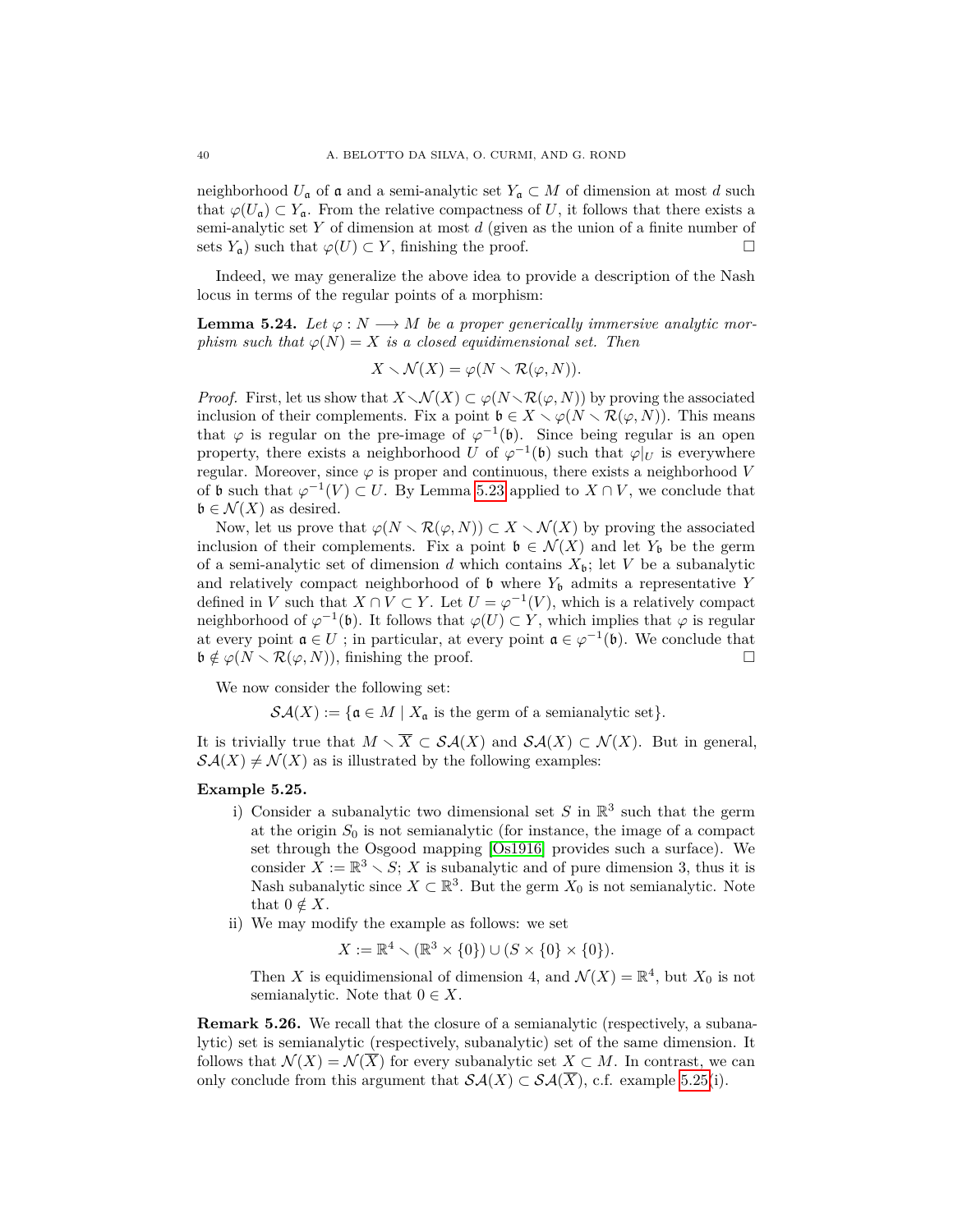5.7. **Proof of Theorem [1.4.](#page-3-0)** We start by proving the following Corollary of the uniformization Theorem [5.11](#page-33-1) and Theorem [1.3.](#page-2-1)

### <span id="page-40-0"></span>**Proposition 5.27.** *Let X be a subanalytic set of a real analytic manifold M. Then*

- *i*) The set  $\mathcal{N}(X)$  *is subanalytic.*
- $ii)$  dim $(M \setminus \mathcal{N}(X)) \leq \dim(X) 2$ .

*In particular, if*  $\dim(X) \leq 1$ *, then*  $\mathcal{N}(X) = M$ *.* 

*Proof.* By remark [5.26,](#page-39-1) we may suppose without loss of generality that *X* is a closed subanalytic set. First consider the equidimensional case  $X = \Sigma^{(d)}$ . Denote by  $\varphi : N \longrightarrow M$  the proper generically immersive analytic morphism given by Corollary [5.11,](#page-33-1) where *N* is of dimension *d* and  $\varphi(N) = X$ . In particular r( $\varphi$ ) = *d*. By Theorem [5.20,](#page-37-1)  $N \setminus \mathcal{R}(\varphi, N)$  is a proper analytic subset of *N*. It follows from Lemma [5.24](#page-39-2) that  $X \setminus \mathcal{N}(X)$  is a subanalytic set of codimension at least 1. It remains to prove that it has codimension 2.

Denote by F the set of points in N where  $\varphi$  does not have maximal rank. Note that *F* is analytic (it is given by the zero locus of the Jacobean ideal of  $\varphi$ ) so, apart from applying resolution of singularities, we may suppose that *F* is a simple normal crossing divisor in *N*. Now, note that  $N \setminus F \subset \mathcal{R}(\varphi, N)$  since  $\varphi|_{N \setminus F}$  is a local submersion. It follows that  $N \setminus \mathcal{R}(\varphi, N) \subset F$ . So, it is enough to prove that the image  $\varphi(E \setminus \mathcal{R}(\varphi, N))$  has dimension at most  $d-2$  for every irreducible (in particular connected) component  $E \subset F$ . Fix such an *E* and consider the morphism  $\varphi_E = \varphi|_E : E \longrightarrow M$ . Let *r* denote the generic rank of  $\varphi_E$  and note that  $r \leq d-1$ since *E* has dimension  $d-1$ . If  $r < d-1$ , then  $\varphi(E)$  is a subanalytic set of dimension at most  $d-2$  and the result is clear. So we may suppose that  $r = d-1$ .

Fix a point  $a \in E$  and consider a local coordinate system  $(u, v) = (u, v_1, \ldots, v_{d-1})$ of *N* centered at **a** and defined in an open neighborhood *U* of **a**, such that  $E \cap U =$  $(u = 0)$ . From the rank condition over  $\varphi_E$ , and the inverse function Theorem, there exists a coordinate system  $(x, y, z) = (x_1, \ldots, x_{d-1}, y, z_{d+1}, \ldots, z_n)$  centered at  $\varphi(\mathfrak{a}) = \mathfrak{b}$  such that:

$$
\varphi^*(x_i) = v_i, \quad i = 1, \dots, d-1.
$$

Now, apart from an analytic change of coordinates in the target and a permutation of *y* and the  $z_k$ , we may further suppose that there exists a positive integer *a* such that: ∗

$$
\varphi^*(y) = u^a g_d(u, v)
$$
  

$$
\varphi^*(z_k) = u^a g_k(u, v), \qquad k = d+1, \dots, n
$$

where  $g_d(0, v) \neq 0$ . In particular, the set of points of  $E \cap U$  where  $g_d(0, v) \neq 0$  is an open dense set  $E'$  of  $E \cap U$ . We claim that at every point of  $E'$ ,  $\varphi$  is a regular mapping; this claim implies that  $\mathcal{R}(\varphi, N) \cap E \cap U$  is a proper analytic set of *E* and, therefore,  $\varphi(E \setminus \mathcal{R}(\varphi, N))$  has dimension at most  $d-2$ . We turn to the proof of the Claim: suppose that  $\mathfrak a$  is a point in  $E'$ . Apart from shrinking  $U$  and making a change of coordinates in the source and target, we may further suppose that:

$$
\varphi^*(y) = u^a,
$$

and we consider the following functions defined in the target:

$$
P_k(x, y, z) = \prod_{i=1}^a (z_k - yg_k(x, \xi^i y^{1/a})), \quad k = d+1, \dots, n
$$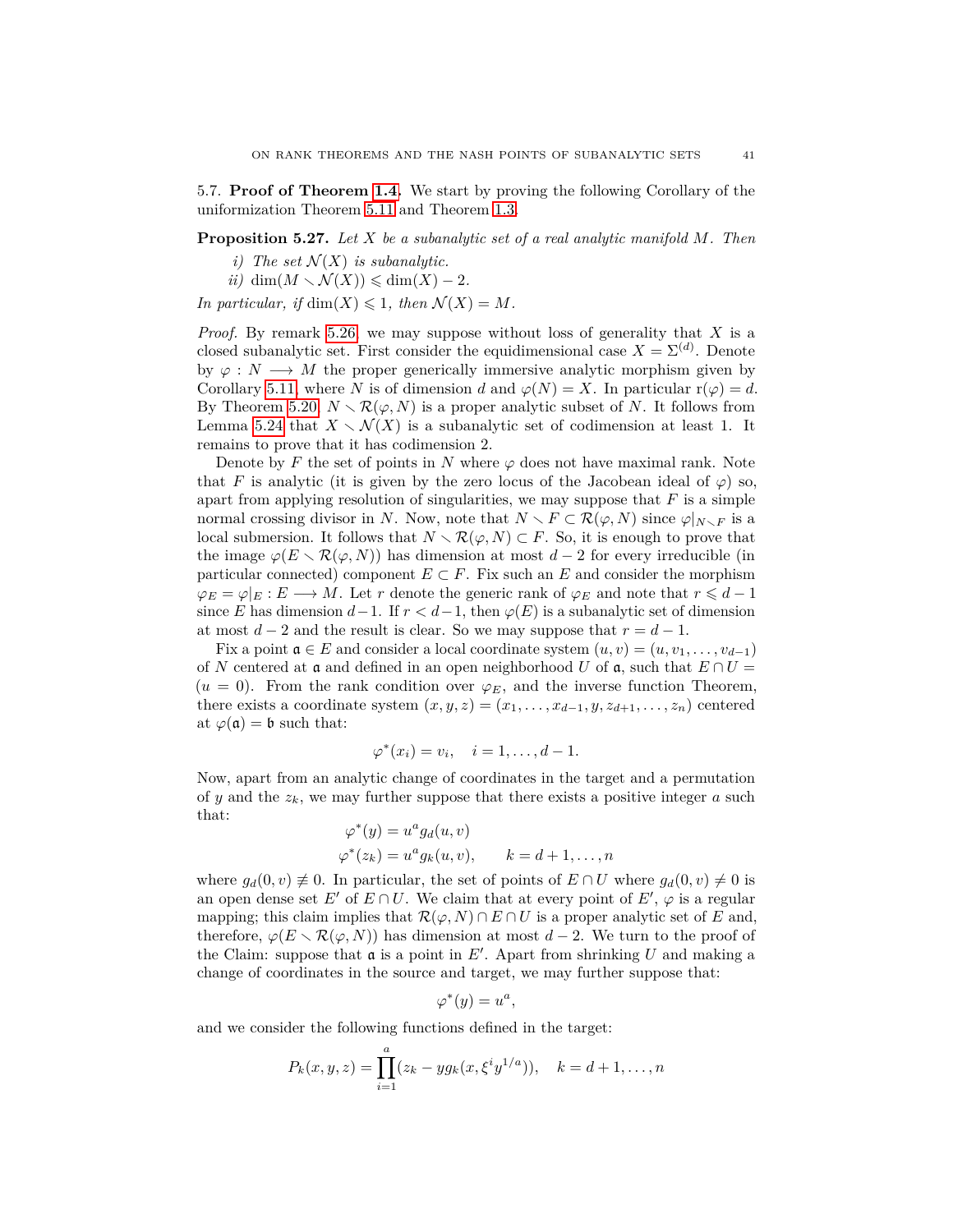where  $\xi$  is a primitive *a*-root of the unit. By construction, it is clear that  $P_k \circ \varphi|_U \equiv 0$ for every  $k = d + 1, \ldots, d$ . We conclude that  $r_{\mathfrak{a}}(\varphi) = r_{\mathfrak{a}}^{\mathcal{A}}(\varphi) = d$  proving the claim and finishing the proof of the Theorem in the case of an equidimensional subanalytic set *X*.

We now consider a general closed subanalytic set *X*. Consider the morphisms from Corollary [5.11](#page-33-1)  $\varphi_k : N_k \longrightarrow M$ , for  $k = 0, \ldots, d-1$ . From the previous argument applied to each set  $\Sigma^{(k)}$ , we conclude that  $M \setminus \mathcal{N}(\Sigma^{(k)})$  is a subanalytic set of dimension at most  $k-2$ . It follows from the definition of  $\mathcal{N}(X)$  that:

$$
\mathcal{N}(X) = \cap_{k=0}^d \mathcal{N}(\Sigma^{(k)})
$$

which is a subanalytic set. Furthermore, its complement is equal to the union of the complements of  $\mathcal{N}(\Sigma^{(k)})$ , and therefore is a subanalytic set of dimension at most  $d-2$ , finishing the proof.

We are now ready to complete the proof of Theorem [1.4,](#page-3-0) following an argument from [\[BM87\]](#page-48-19). We start with two Lemmas:

### <span id="page-41-0"></span>**Lemma 5.28.** *Let X be a subanalytic set of dimension d. Then*

$$
\mathcal{SA}(X) = \mathcal{SA}(X \setminus X^{(d)}) \cap \mathcal{SA}(X^{(d)}).
$$

*Proof.* Note that  $\mathcal{SA}(X \setminus X^{(d)}) \cap \mathcal{SA}(X^{(d)}) \subset \mathcal{SA}(X)$  is trivial. In order to prove the other inclusion, let  $\mathfrak{a} \in \mathcal{SA}(X)$ ; in particular  $X_{\mathfrak{a}}$  is a semi-analytic germ. Let *U* be a sufficiently small neighborhood of  $\mathfrak a$  where  $X_{\mathfrak a}$  is realizable by  $X \cap U$ , which is semi-analytic. We recall that if *Y* is semi-analytic, the n  $Y^{(d)}$  is a semi-analytic set, see e.g. [\[BM88,](#page-48-7) Remark 7.3], so we conclude that  $X^{(d)} \cap U$  is semi-analytic and  $\mathfrak{a} \in \mathcal{SA}(X^{(d)})$ . Since  $(X \setminus X^{(d)}) \cap U = X \cap U \setminus (X^{(d)} \cap U)$ , we conclude easily.  $\Box$ 

<span id="page-41-1"></span>**Lemma 5.29** (c.f. [\[BM87,](#page-48-19) p. 200])**.** *Let X be a closed subanalytic set of equidimension d* and let  $Y = X \setminus X^{(d)}$ . Then:

$$
\mathcal{SA}(X^{(d)}) = \mathcal{SA}(Y) \cap \mathcal{N}(X^{(d)}).
$$

*Proof.* Clearly we have  $\mathcal{SA}(X^{(d)}) \subset \mathcal{N}(X^{(d)})$ . Moreover, if  $\mathfrak{a} \in \mathcal{SA}(X^{(d)})$ , then  $X_{\mathfrak{a}}^{(d)}$  is semianalytic, so its closure, which is  $X_{\mathfrak{a}}$ , is semianalytic and  $X_{\mathfrak{a}} \setminus X_{\mathfrak{a}}^{(d)}$  is semianalytic. Thus  $\mathcal{SA}(X^{(d)}) \subset \mathcal{SA}(Y) \cap \mathcal{N}(X^{(d)})$ .

In order to prove the other inclusion, let  $\mathfrak{a} \in \mathcal{SA}(Y) \cap \mathcal{N}(X^{(d)})$ . Since the result is local, apart from replacing  $M$  by a sufficiently small neighborhood of  $\mathfrak{a}$ , we may suppose that *Y* is semianalytic and that there exists a closed analytic set *Z* of dimension *d* such that  $X^{(d)} \subset Z$ ; we conclude that  $X \subset Z$ . Let Sing(*Z*) denote the singular points of *Z*. It follows that  $X \setminus (Y \cup \text{Sing}(Z))$  is open and closed in  $Z \setminus (Y \cup \text{Sing}(Z))$  and, thus,  $X \setminus (Y \cup \text{Sing}(Z))$  is semi-analytic. Since the closure of this set is equal to *X*, we conclude that *X* is semianalytic, and we conclude by Lemma [5.28.](#page-41-0)  $\Box$ 

*Proof of Theorem [1.4.](#page-3-0)* Because of Proposition [5.27,](#page-40-0) it only remains to show that  $\mathcal{S}\mathcal{A}(X)$  is a subanalytic set whose complement is of dimension at most  $d-2$ . We prove this result by induction on the dimension of  $X$ ; the case that  $d = 0$  being trivial. So, fix a subanalytic set *X* of dimension *d* and consider the set  $E = X \setminus X^{(d)}$ , which is a subanalytic set of dimension at most  $d-1$ . By Lemmas [5.28](#page-41-0) and [5.29](#page-41-1) we get:

$$
\mathcal{SA}(X)=\mathcal{SA}(E)\cap\mathcal{SA}(X^{(d)})=\mathcal{SA}(E)\cap\mathcal{SA}(\overline{X^{(d)}}\smallsetminus X^{(d)})\cap\mathcal{N}(X^{(d)}).
$$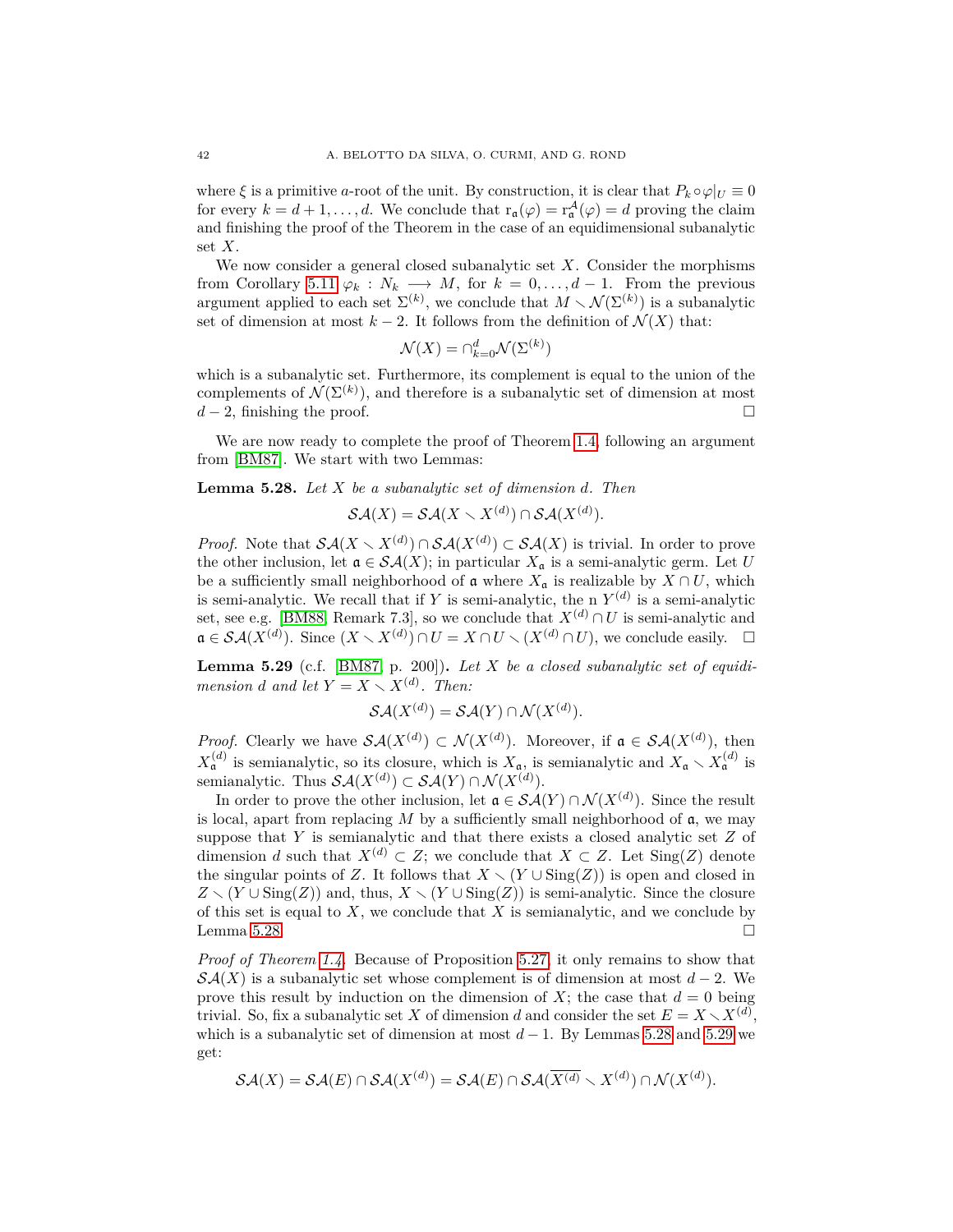By induction applied to *E* and  $\overline{X^{(d)}} \setminus X^{(d)}$ , and by Proposition [5.27](#page-40-0) applied to  $X^{(d)}$ , we conclude that  $\mathcal{SA}(X)$  is a subanalytic set whose complement has dimension smaller or equal to  $d-2$ .

We finish this section by proving the following corollary:

**Corollary 5.30.** Let  $X \subset \mathbb{R}^n$  be a finitely subanalytic set. Then  $\mathcal{N}(X)$  and  $\mathcal{SA}(X)$ *are finitely subanalytic.*

*Proof.* Let us denote by  $\pi$  the map

$$
\mathbf{x} \in \mathbb{R}^n \longmapsto \left(\frac{x_1}{\sqrt{1 + \|x\|^2}}, \dots, \frac{x_n}{\sqrt{1 + \|x\|^2}}\right) \in \mathbb{R}^n.
$$

By hypothesis the image  $Y = \pi(X)$  is a subanalytic set. By Theorem [1.4](#page-3-0)  $\mathcal{N}(Y)$  is subanalytic. Furthermore, since  $\pi$  is a semialgebraic diffeomorphism, we conclude that  $\pi(\mathcal{N}(X)) = \mathcal{N}(Y) \cap \pi(\mathbb{R}^n)$ , which proves that  $\pi(\mathcal{N}(X))$  is finitely subanalytic.

The proof that  $\mathcal{SA}(X)$  is finitely subanalytic is identical.

### 6. Proof of Proposition [5.17](#page-36-2)

#### <span id="page-42-1"></span>6.1. **Extension Lemma.** The goal of this subsection is to prove the following:

<span id="page-42-0"></span>**Lemma 6.1** (Extension Lemma). Let  $\Psi : \Lambda \times (\mathbb{K}^m, 0) \longrightarrow (\mathbb{K}^n, 0)$  be an admissible *family of analytic map germs (see Definition [5.15\)](#page-35-1) and let* L *be the field of fractions of*  $\mathcal{O}(\Lambda)$ *. Let*  $(\mathbf{x}, y)$  *be a coordinate system of*  $(\mathbb{K}^n, 0)$  *where y is a distinguished variable. Let U be an open and connected subset of* Λ *and suppose that there exists a polynomial in y*

$$
f(\mathbf{x}, y) = y^d + a_1(\mathfrak{a}, \mathbf{x})y^{d-1} + \cdots + a_d(\mathfrak{a}, \mathbf{x})
$$

*such that*

- $i)$   $a_i(\mathfrak{a}, \mathbf{x}) \in \mathcal{O}(U)[\mathfrak{x}], i = 1, \ldots, d;$
- *ii*)  $a_i(\cdot, 0) \equiv 0$  *on*  $U, i = 1, \ldots, d;$
- *iii) for all*  $\mathfrak{a} \in U$ *,*  $f(\mathfrak{a}, \mathbf{x}, y)$  *is a generator of* Ker $(\widehat{\Psi}_{\mathfrak{a}}^{*})$ *.*

*Let us write*  $a_i(\mathfrak{a}, \mathbf{x}) = \sum_{\beta \in \mathbb{N}^{n-1}} a_{i,\beta}(\mathfrak{a}) \mathbf{x}^{\beta}$ *. Then, for every i and*  $\beta$ *, there is a proper global analytic subset*  $Z_{i,\beta} \subsetneq \Lambda$  *such that*  $a_{i,\beta}$  *extends on*  $\Lambda \setminus Z_{i,\beta}$  *as an analytic function*  $\overline{a}_{i,\beta} \in \mathcal{L}$ *. Moreover if we set* 

$$
\overline{f} := y^d + \sum_{\beta \in \mathbb{N}^{n-1}} \overline{a}_{1,\beta}(\mathfrak{a}) \mathbf{x}^\beta y^{d-1} + \cdots + \sum_{\beta \in \mathbb{N}^{n-1}} \overline{a}_{d,\beta}(\mathfrak{a}) \mathbf{x}^\beta \in \mathcal{L}[\![\mathbf{x}]\!][\![y]\!]
$$

*then*  $f(\mathbf{x}, y) \in \text{Ker}(\Psi_{\mathcal{L}}^*)$ *.* 

The proof of this result is strongly inspired by the proof of [\[Pa90,](#page-49-2) Lemme 6.3], and is based on Chevalley's Lemma:

<span id="page-42-2"></span>**Proposition 6.2** (Chevalley's Lemma)**.** [\[Ch43,](#page-48-20) Lemma 7] *Let* k *be a field. Let*  $\varphi: \Bbbk[\![\mathbf{x}]\!] \longrightarrow \Bbbk[\![\mathbf{u}]\!]$  be a morphism of formal power series rings. Then there exists a  $function \lambda : \mathbb{N} \longrightarrow \mathbb{N} \ such \ that$ 

$$
\forall k \in \mathbb{N}, \ \varphi^{-1}((\mathbf{u})^{\lambda(k)}) \subset (\mathbf{x})^k + \text{Ker}(\varphi).
$$

*The smallest function satisfying this property is called the* Chevalley's function of  $\varphi$ , *and is denoted by*  $\lambda_{\varphi}$ *.*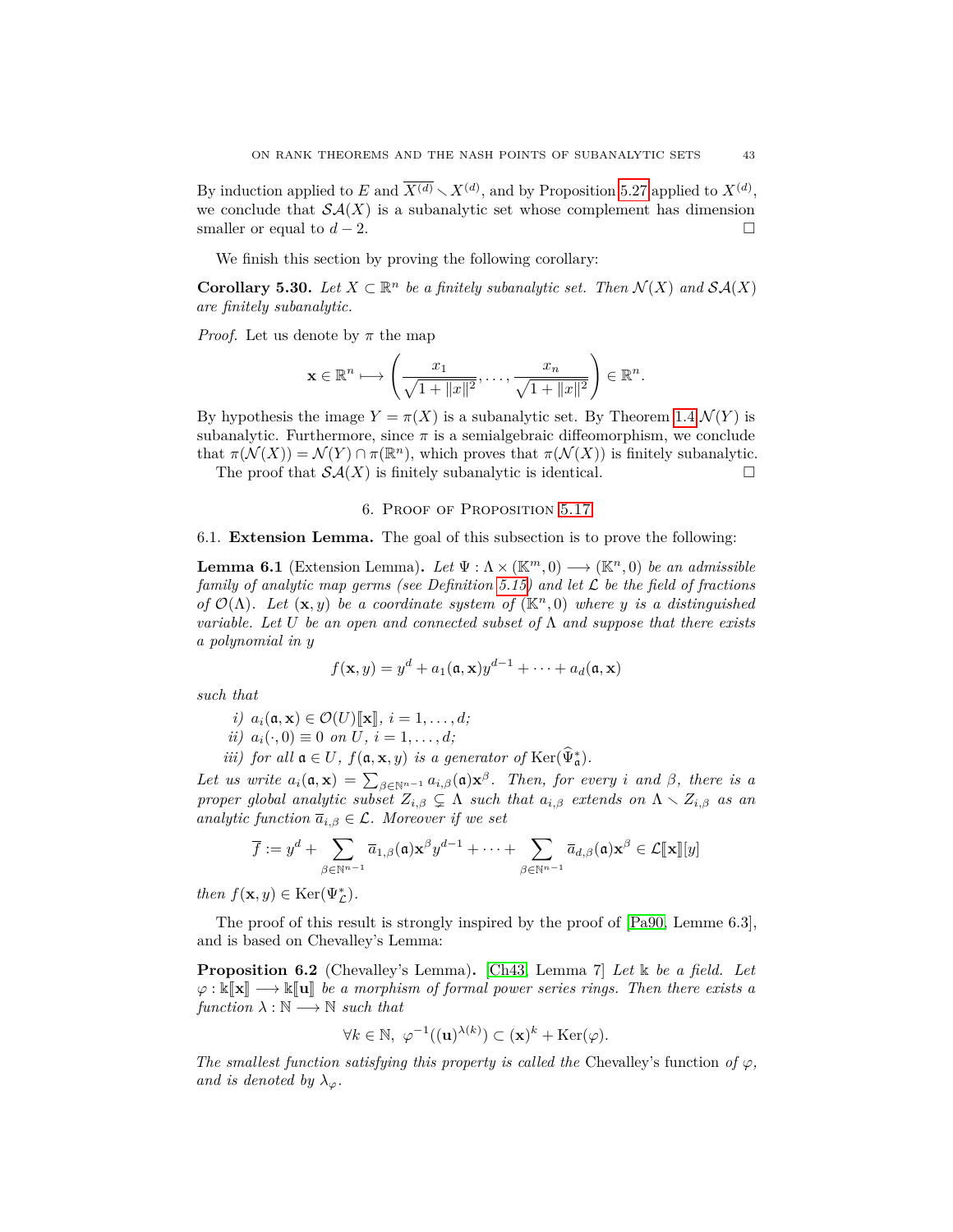We start by fixing notation and by proving a Corollary of Chevalley's Lemma. Let k be a field and  $\varphi : \kappa[\mathbf{x}] \longrightarrow \kappa[\mathbf{u}]$  be a morphism of formal power series rings. We set  $\mathbf{x}' := (x_1, \ldots, x_{n-1})$ . Let us consider the images of the  $x_i$  by  $\varphi$ :

<span id="page-43-3"></span>
$$
\varphi_i=\sum_{\alpha\in\mathbb{N}^m}\varphi_{i,\alpha}\mathbf{u}^\alpha
$$

where the  $\varphi_{i,\alpha} \in \mathbb{k}$ . Let

(12) 
$$
F(x) := x_n^d + A_1(\mathbf{x}')x_n^{d-1} + \dots + A_d(\mathbf{x}')
$$

where the  $A_i$  are universal power series

(13) 
$$
A_i := \sum_{\beta \in \mathbb{N}^{n-1}} A_{i,\beta} \mathbf{x'}^{\beta}
$$

and the  $A_{i,\beta}$  are new indeterminates. Then we can expand

<span id="page-43-4"></span>
$$
F(\varphi_1,\ldots,\varphi_m)=\sum_{\gamma\in\mathbb{N}^m}F_{\gamma}\mathbf{u}^{\gamma}
$$

where

<span id="page-43-0"></span>
$$
F_{\gamma} = \sum_{i,\beta} M_{\gamma,i,\beta} A_{i,\beta} + B_{\gamma}
$$

with  $M_{\gamma,i,\beta}$  and  $B_{\gamma}$  polynomials in the  $\varphi_{j,\alpha}$ .

Let *R* be a ring. Then the system of linear equations

<span id="page-43-1"></span>
$$
(\mathcal{S}_{\infty}) \qquad \qquad \forall \gamma \in \mathbb{N}^m, \quad F_{\gamma}(A_{i,\beta}) = 0
$$

has a solution  $(a_{i,\beta}) \in R^{\mathbb{N}}$  if and only if  $\text{Ker}(\varphi)$  contains a non zero Weierstrass polynomial

(14) 
$$
f = x_n^d + a_1(\mathbf{x}')x_n^{d-1} + \cdots + a_d(\mathbf{x}'), \text{ where } a_i(\mathbf{x}') = \sum_{\beta \in \mathbb{N}^{n-1}} a_{i,\beta} \mathbf{x}'^{\beta}.
$$

Let us consider the systems of linear equations

$$
(S_k) \t\t \forall \gamma \in \mathbb{N}^m, |\gamma| < k, \quad F_{\gamma}(A_{i,\beta}) = 0
$$

where *k* runs over N. We have

<span id="page-43-5"></span>**Corollary 6.3** (Approximation)**.** *Let* k *be a field. Assume that f, given as in* [\(14\)](#page-43-0)*, is a generator of*  $\text{Ker}(\varphi)$ *. Then*  $(a_{i,\beta})$  *is the unique solution of*  $(S_{\infty})$  $(S_{\infty})$  $(S_{\infty})$  *in*  $\mathbb{k}^{\mathbb{N}}$ *. Moreover, there is a function*  $\mu : \mathbb{N} \longrightarrow \mathbb{N}$  *such that, for all*  $k \in \mathbb{N}$ *, all solutions*  $(\widetilde{a}_{i,\beta}) \in \mathbb{k}^{\mathbb{N}}$  of  $(S_{\mu(k)})$  satisfies

<span id="page-43-2"></span>
$$
\forall \beta \in \mathbb{N}^n, \ |\beta| \leqslant k \Longrightarrow \widetilde{a}_{i,\beta} = a_{i,\beta}.
$$

*Proof.* Let  $(\tilde{a}_{i,\beta})$  be a solution of  $(S_{\infty})$  $(S_{\infty})$  $(S_{\infty})$ . Then

$$
\widetilde{f} := x_n^d + \sum_{\beta \in \mathbb{N}^{n-1}} \widetilde{a}_{1,\beta} \mathbf{x}^{\beta} x_n^{d-1} + \dots + \sum_{\beta \in \mathbb{N}^{n-1}} \widetilde{a}_{d,\beta} \mathbf{x}^{\beta} \in \text{Ker}(\varphi).
$$

Since *f* is a generator of  $\text{Ker}(\varphi)$ , there is  $g \in \mathbb{k}[\![\mathbf{x}]\!]$  such that  $\widetilde{f} = fg$ . Since *f* and  $\widetilde{f}$ are Weierstrass polynomials, by the uniqueness of the decomposition of a series as a product of a Weierstrass polynomials with a unit, we have that  $q = 1$  and  $\tilde{f} = f$ . This shows that  $(a_{i,\beta})$  is the unique solution of  $(S_{\infty})$  $(S_{\infty})$  $(S_{\infty})$ . Next, for  $k \in \mathbb{N}$  we set

$$
\mu(k) = \lambda ((d+1)^d (k+1))
$$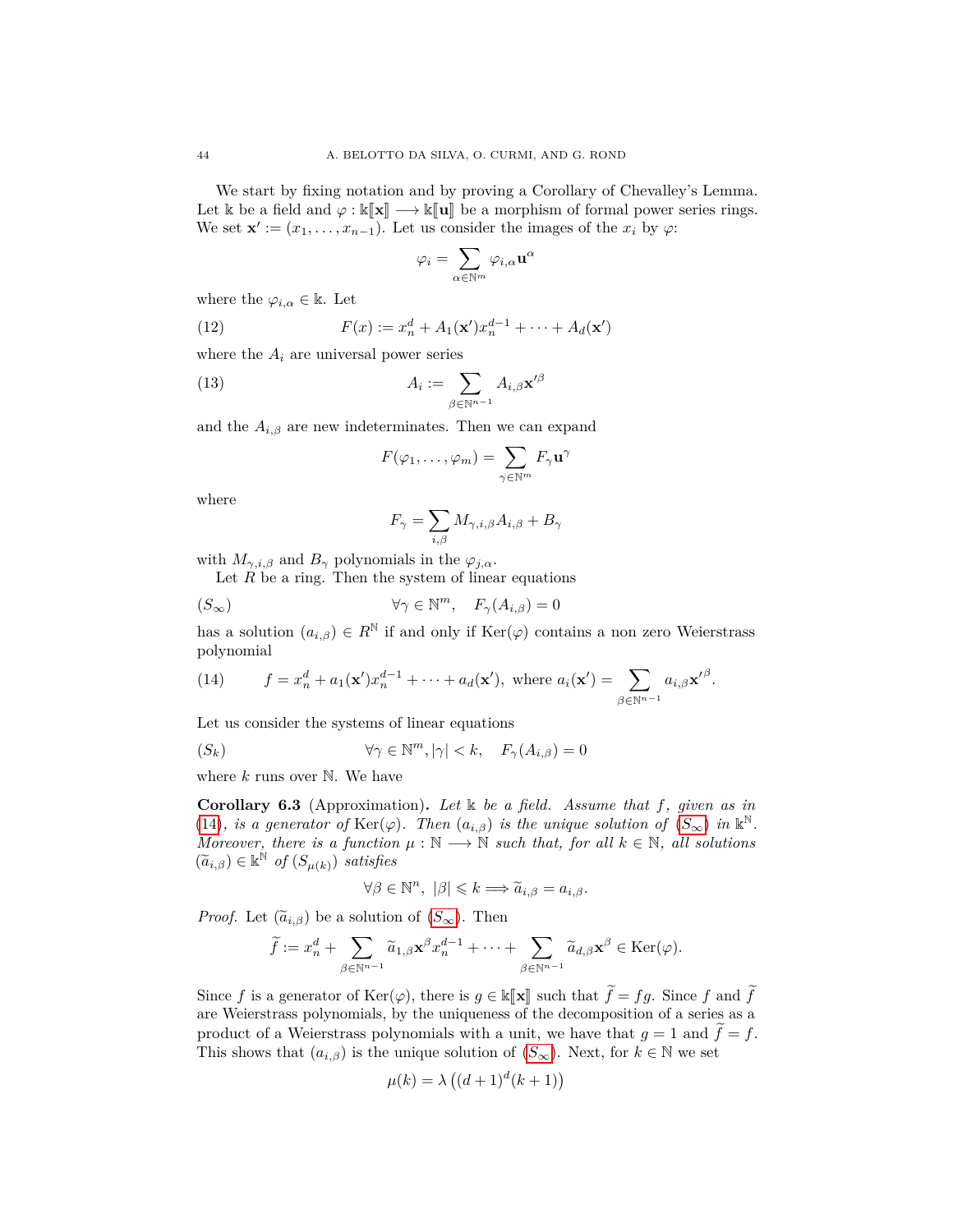where  $\lambda$  is given in Proposition [6.2.](#page-42-2) Consider a solution  $(\tilde{a}_{i,\beta}) \in \mathbb{R}^{\mathbb{N}}$  of  $(S_{\mu(k)})$ . Set  $\widetilde{f} := x_n^d + \widetilde{a}_1(\mathbf{x}')x_n^{d-1} + \cdots + \widetilde{a}_d(\mathbf{x}'), \text{ where } \widetilde{a}_i := \sum_{\alpha \in \mathbb{N}^n}$  $\sum_{\beta \in \mathbb{N}^{n-1}} \widetilde{a}_{i,\beta} \mathbf{x}^{\beta}, \, i=1,\ldots,d.$ 

Since  $\varphi(\tilde{f}) \in (\mathbf{u})^{\mu(k)}$ , by Proposition [6.2,](#page-42-2)  $\tilde{f} \in (x)^{(d+1)^d(k+d+1)} + \text{Ker}(\varphi)$ . Therefore

$$
\widetilde{f} = fg + \sum_{i=1}^{d} (\widetilde{a}_i - a_i) x_n^{d-i}
$$

for some *g*, where

$$
\sum_{i=1}^d (\widetilde{a}_i - a_i) x_n^{d-i} \in \text{Ker}(\varphi) + (\mathbf{x})^{(d+1)^d (k+d+1)}.
$$

Thus we can write

(15) 
$$
\sum_{i=1}^{d} (\widetilde{a}_{i} - a_{i}) x_{n}^{d-i} = f h + \varepsilon
$$

where  $\varepsilon \in (\mathbf{x})^{(d+1)^d (k+d+1)}$ . We denote by *ν* the monomial valuation defined by

$$
\nu\left(\sum_{\alpha\in\mathbb{N}^n}g_{\alpha}x^{\alpha}\right):=\min\{(d+1)(\alpha_1+\cdots+\alpha_{n-1})+\alpha_n\mid g_{\alpha}\neq 0\}.
$$

For a power series  $g$ , we denote by  $\text{in}(g)$  its initial term in respect to this monomial valuation. We remark that, for any  $g$ ,  $(d+1)$  ord $(g) \geq v(g) \geq \text{ord}(g)$ .

Note that  $\text{in}(f) = x_n^d$ . But, in [\(15\)](#page-43-2), we see that the initial term of the left hand side is not divisible by  $x_n^d$ . Therefore  $\nu\left(\sum_{i=1}^d (\tilde{a}_i - a_i)x_n^{d-i}\right) \geqslant \nu(\varepsilon)$ . Therefore

$$
(d+1)
$$
ord $\left(\sum_{i=1}^d (\widetilde{a}_i - a_i)x_n^{d-i}\right) \geq \text{ord}(\varepsilon).$ 

Thus, there is a  $i_0$  such that

$$
\mathrm{ord}((\widetilde{a}_{i_0}-a_{i_0})x_n^{d-i_0}) \geqslant (d+1)^{d-1}(k+d+1).
$$

In particular  $\tilde{a}_{i_0} - a_{i_0} \in (\mathbf{x})^{(d+1)^{d-1}(k+d+1)-(d-i_0)} \subset (\mathbf{x})^{k+1}$ . On the other hand we have that  $\sum_{i \neq i_0} (\tilde{a}_i - a_i) x_n^{d-i} \in \text{Ker}(\varphi) + (\mathbf{x})^{(d+1)^{d-1}(k+d+1)}$ . The result is proved by induction on the number of terms in the sum.  $\Box$ 

We are now ready to turn to the proof of the main result of this subsection:

*Proof of the Extension Lemma [6.1.](#page-42-0)* We consider, for each  $a \in U$ , the following system of linear equations

$$
(S_{\infty}(\mathfrak{a})) \qquad \qquad \forall \gamma \in \mathbb{N}^m, \quad F_{\gamma}(\mathfrak{a})(A_{i,\beta}) = 0
$$

where  $F, A_i$  are as in equations [\(12\)](#page-43-3) and [\(13\)](#page-43-4), respectively. Set  $\Psi_k = \pi_k \circ \Psi$  where  $\pi_k : \mathbb{K}^n \longrightarrow \mathbb{K}$  is the projection to the *k*-entry, and note that all of its derivatives  $\frac{\partial^{|\gamma|}}{\partial \mathbf{u}^{\gamma}} \Psi_k(\cdot,0)$  are globally defined morphisms over Λ. Now consider:

$$
F(\Psi_{1,\mathfrak{a}}^*,\ldots,\Psi_{n,\mathfrak{a}}^*)=\sum_{\gamma\in\mathbb{N}^m}F_\gamma(\mathfrak{a})\,\mathbf{u}^\gamma
$$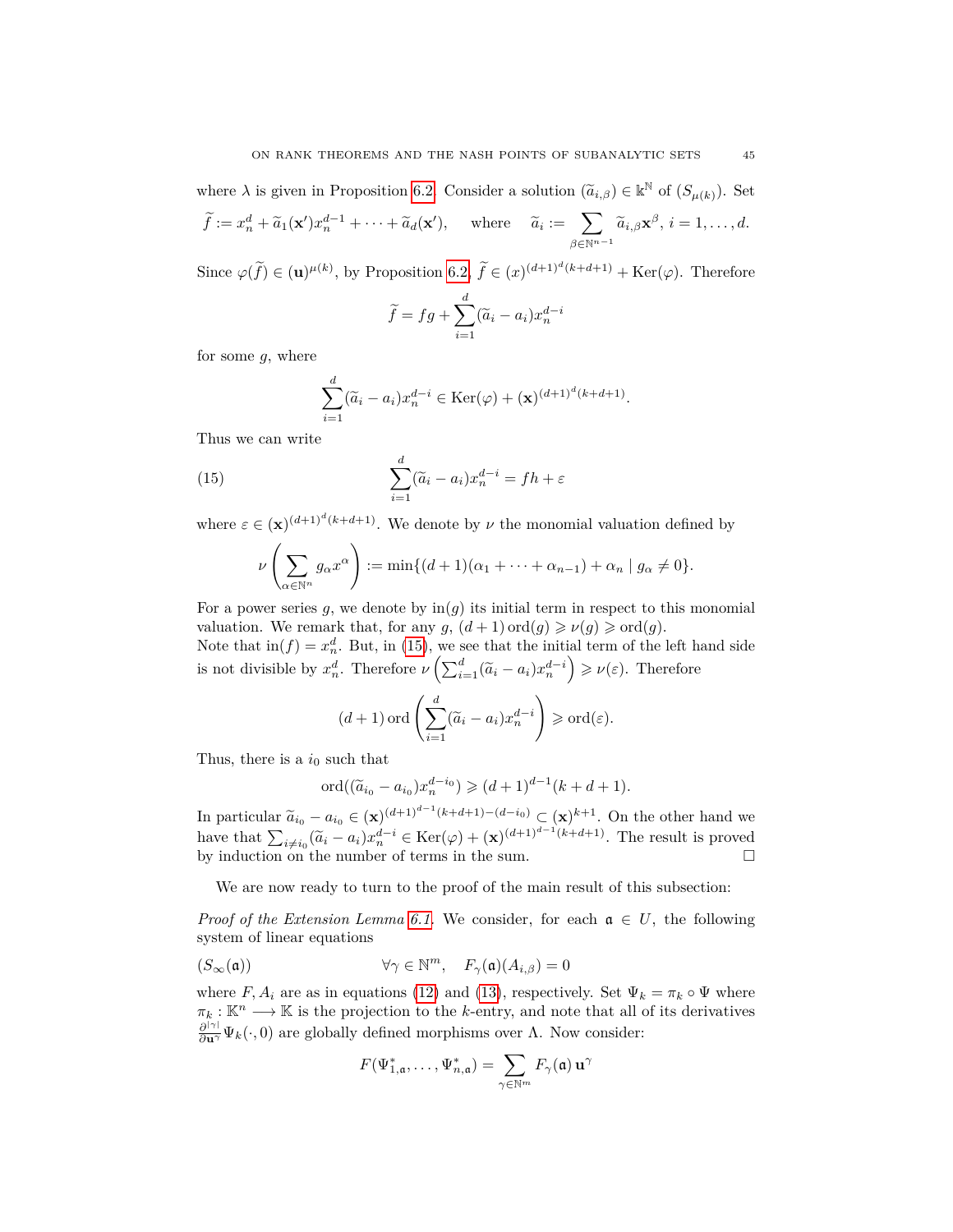where  $\mathfrak{a} \in \Lambda$ , and

$$
F_{\gamma}(\mathfrak{a}) = \sum_{i=1}^d \sum_{\beta \in \mathbb{N}^{n-1}, \beta \leq \gamma} M_{\gamma, i, \beta}(\mathfrak{a}) A_{i, \beta} + B_{\gamma}(\mathfrak{a})
$$

with  $M_{\gamma,i,\beta}(\mathfrak{a})$  and  $B_{\gamma}(\mathfrak{a})$  polynomials in the derivatives of  $\Psi_{\mathfrak{a}}^*$ . In particular, note that  $M_{\gamma,i,\beta}(\mathfrak{a})$  and  $B_{\gamma}(\mathfrak{a})$  belong to  $\mathcal{O}(\Lambda)$ .

As before, for any  $k \in \mathbb{N}$ , we consider the finite system of linear equations:

<span id="page-45-0"></span> $(\mathcal{S}_k(\mathfrak{a}))$   $\forall \gamma \in \mathbb{N}^m, |\gamma| < k, \quad F_\gamma(\mathfrak{a})(A_{i,\beta}) = 0.$ 

Let  $s_k$  denote the number of indexes  $\gamma$  such that  $|\gamma| < k$ . The system  $(S_k(\mathfrak{a}))$  $(S_k(\mathfrak{a}))$  $(S_k(\mathfrak{a}))$  can be written as

$$
M^{(k)}(\mathfrak{a}) \cdot A^{(k)} + B^{(k)}(\mathfrak{a}) = 0
$$

where  $M^{(k)}(\mathfrak{a})$  is the  $(s_k \times ds_k)$ -matrix with entries  $M_{\gamma,i,\beta}(\mathfrak{a})$ ,  $A^{(k)}$  is the  $(ds_k \times 1)$ column with entries  $A_{i,\beta}$ , and  $B^{(k)}(\mathfrak{a})$  is the  $(s_k \times 1)$ -column with entries  $B_{\gamma}(\mathfrak{a})$ . We denote by  $M_{i,\beta}^{(k)}(\mathfrak{a})$  the column of  $M^{(k)}(\mathfrak{a})$  corresponding to  $A_{i,\beta}$ , that is:

$$
M^{(k)}(\mathfrak{a}) \cdot A^{(k)} = \sum_{i=1}^{d} \sum_{|\beta| < k} M_{i,\beta}^{(k)}(\mathfrak{a}) A_{i,\beta}
$$

Let us fix  $i_0 \in \{1, ..., d\}$  and  $\beta_0 \in \mathbb{N}^{n-1}$  and let us prove that there exists  $\overline{a}_{i_0, \beta_0} \in \mathcal{L}$ whose restriction to *U* is equal to  $a_{i_0,\beta_0}$ . For every  $k \in \mathbb{N}$  with  $k > |\beta_0|$ , let us denote by  $t_0^{(k)}(\mathfrak{a})$  the dimension of the K-vector space  $T_0^{(k)}(\mathfrak{a})$  generated by the  $M_{i,\beta}^{(k)}(\mathfrak{a})$  for  $(i, \beta) \neq (i_0, \beta_0)$ . There is an analytic proper subset  $D^{(k)}$  of  $\Lambda$  such that for every  $\mathfrak{a} \in \Lambda \setminus D_0^{(k)}$ ,  $t_0^{(k)}(\mathfrak{a})$  is maximal; denote by  $t_0^{(k)}$  this maximal value.

We now fix  $\mathfrak{a} \in U \setminus \bigcup_{k>|\beta|} D_0^{(k)}$  and consider  $\mu_{\mathfrak{a}}$  the Chevalley function of Corollary [6.3](#page-43-5) associated to  $f(\mathfrak{a}, x)$ . We now fix  $k = |\beta_0| + 1$  and we set  $\ell = \mu_{\mathfrak{a}}(k)$ . To simplify the notation, set  $t_0^{(\ell)} = t_0$ , and consider K-linearly independent vectors  $M_i^{(\ell)}$  $\hat{M}^{(\ell)}_{i_1,\beta_1}(\mathfrak{a}),\,M^{(\ell)}_{i_2,\beta_2}$  $\chi_{i_2,\beta_2}^{(\ell)}(\mathfrak{a}),\ldots, M_{i_{t_0}}^{(\ell)}$  $T_{i_{t_0},\beta_{t_0}}^{(\ell)}(\mathfrak{a})$  which generate  $T_0^{(\ell)}(\mathfrak{a})$ .

<span id="page-45-1"></span>**Claim 6.4.** *There exists a neighborhood*  $U_a$  *of*  $a$  *such that*  $M_{i_0}^{(\ell)}$  $\int_{i_0,\beta_0}^{(\ell)}(\mathfrak{b})$  *does not belong to the vector space generated by*  $T_0^{(\ell)}(\mathfrak{b})$  *for every*  $\mathfrak{b} \in U_{\mathfrak{a}}$ *.* 

*Proof.* Indeed, from the definition of  $T_0^{(\ell)}(\mathfrak{a})$  the equality  $M^{(\ell)}(\mathfrak{a}) \cdot A^{(\ell)} + B^{(\ell)}(\mathfrak{a}) = 0$ can be re-written as:

$$
A_{i_0,\beta_0} M_{i_0,\beta_0}^{(\ell)}(\mathfrak{a}) + \sum_{j=1}^{t_0} (A_{i_j,\beta_j} + L_j) M_{i_j,\beta_j}^{(\ell)}(\mathfrak{a}) + B^{(\ell)}(\mathfrak{a}) = 0.
$$

where the  $L_j$  are K-linear combinations of the terms  $A_{i,\beta}$  with  $(i,\beta) \neq (i_j,\beta_j)$ for  $j = 0, \ldots, t_0$ . We recall that, by Corollary [6.3,](#page-43-5) there exists a unique entry  $a_{i_0,\beta_0} = A_{i_0,\beta_0}$  for which the above system admits a solution. It is now immediate that  $M^{(\ell)}_{i_0}$  $\chi_{i_0,\beta_0}^{(\ell)}(\mathfrak{a}) \notin T_0^{(\ell)}(\mathfrak{a})$  (otherwise, for each choice of  $A_{i_0,\beta_0}$ , it would be possible to compensate the terms  $A_{i,\beta}$  with  $(i,\beta) \neq (i_0,\beta_0)$  in order to get a different solution). We conclude easily from the analyticity of the vectors  $M_{i,\beta}^{(\ell)}$ .

Now, by analyticity of the entries  $M_{i,\beta}^{(\ell)}$ , there is a proper analytic subset  $E_0$  of  $\Lambda$ such that, for every  $\mathfrak{b} \in \Lambda \setminus E_0$ , the vectors  $M_{i,j}^{(\ell)}$  $i_j^{(\ell)}$ <sub>*i*</sub>, $\beta_j$ </sub>(b), for  $0 \leqslant j \leqslant t_0$ , are K-linearly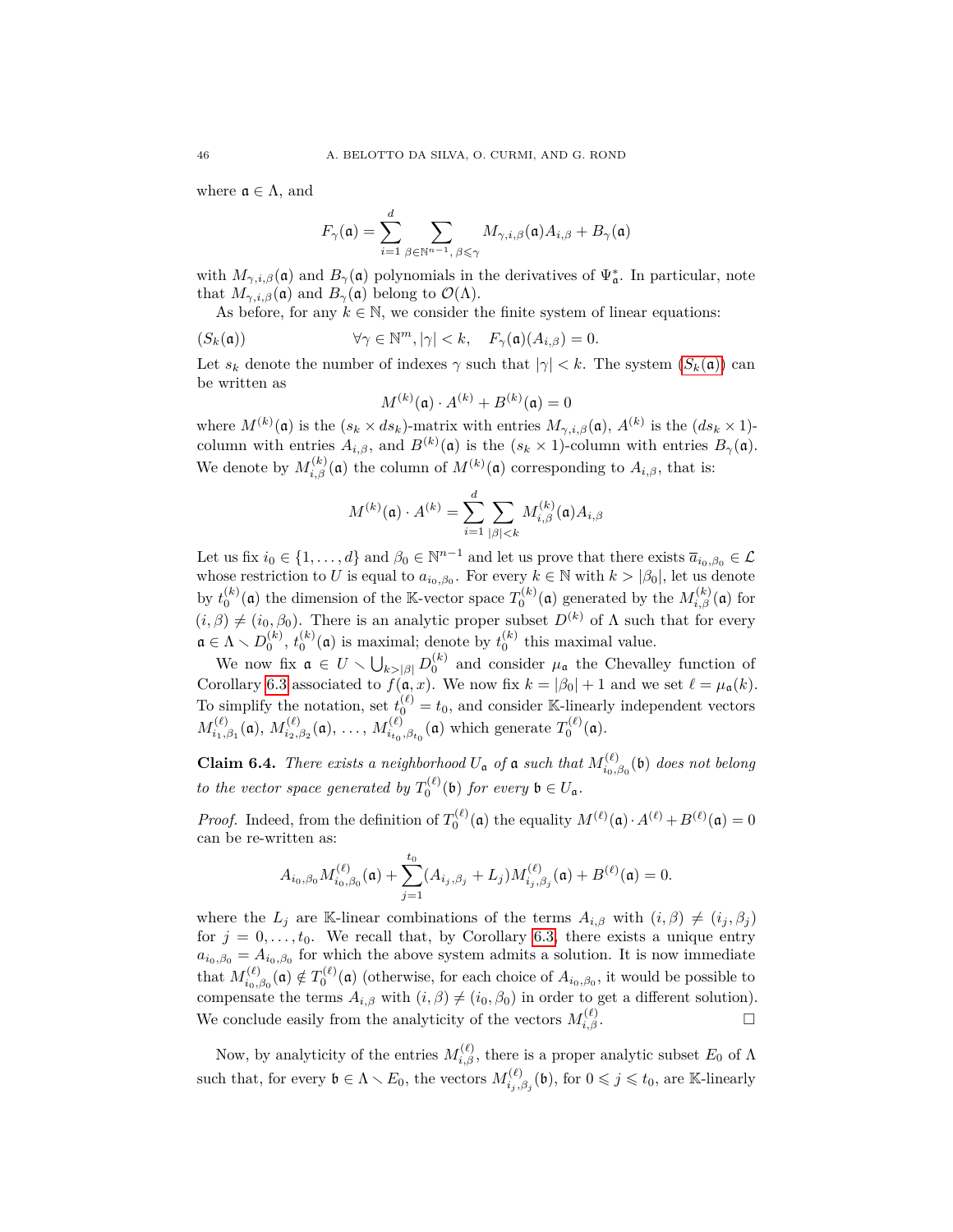independent. Moreover, since  $t_0 = \max_{\mathbf{c}} \{ t_0^{(\ell)}(\mathbf{c}) \}$ , these vectors form a basis of the vector space generated by all the  $M_{i,\beta}^{(\ell)}(\mathfrak{b})$ . Therefore, for a given  $(i,\beta) \neq (i_j,\beta_j)$  for  $j = 0, \ldots, t_0$  and for a given  $\mathfrak{b} \in \Lambda \setminus E_0$ , the equation  $\sum_{j=0}^{t_0} M_{i_j,j}^{(\ell)}$ *i*<sub>*i*</sub>, $β_j$ </sub>(b) $X_j = M_{i,β}$ (b) has a unique solution  $X = (X_0, \ldots, X_{t_0}) \in \mathbb{K}$ . Let us denote by  $M_0(\mathfrak{b})$  the  $s_{\ell} \times (t_0 + 1)$ -matrix with columns  $M_{i_1,i_2}^{(\ell)}$  $i_{j,\beta_j}^{(\ell)}(\mathfrak{b})$  for  $j = 0, \ldots, t_0$ . By Cramer's rule, the *X*<sub>*i*</sub> have the form  $g_i(\mathfrak{b})/\Delta_0(\mathfrak{b})$  where  $g_i(\mathfrak{b})$  is a minor of a matrix whose entries are some of the entries of the  $M_i^{(\ell)}$  $\hat{h}_{i,j,\beta_j}^{(\ell)}(\mathfrak{b})$  and of  $M_{i,\beta}(\mathfrak{b})$ , and  $\Delta_0(\mathfrak{b})$  is the determinant of a  $(t_0 + 1)$ -square sub-matrix  $N_0(\mathfrak{b})$  of  $M_0(\mathfrak{b})$ . Therefore, there is a proper analytic subset  $E_1$  of  $\Lambda$ , such that for every  $\mathfrak{b}' \in \Lambda \setminus E_1$ ,  $\Delta_0(\mathfrak{b}') \neq 0$ . In particular the system  $(S_\ell(\mathfrak{b}))$ , for  $\mathfrak{b} \in \Lambda \setminus (E_0 \cup E_1)$ , can be rewritten as

$$
\sum_{j=0}^{t_0} M_{i_j,\beta_j}^{(\ell)}(\mathfrak{b})(A_{i_j,\beta_j} + L_{i_j,\beta_j}(\mathfrak{b})) + B^{(\ell)}(\mathfrak{b}) = 0
$$

where the  $L_{i_j, \beta_j}(\mathfrak{b})$  are linear forms in the  $A_{i,\beta}$  for  $(i, \beta) \neq (i_j, \beta_j)$  for  $j = 0, \ldots, t_0$ , with analytic coefficients. We claim that  $L_{i_0,\beta_0}(\mathfrak{b}) \equiv 0$ . Indeed, by Claim [6.4,](#page-45-1) note that for every  $\mathfrak{c} \in U_{\mathfrak{a}} \setminus \bigcup_{k>|\beta|} D_0^{(k)}$  we have that  $M_{i_0,i_0}^{(\ell)}$  $\int_{i_0,\beta_0}^{(\ell)}(\mathfrak{c})$  does not belong to the  $t_0$ -vector space  $T_0^{(\ell)}(\mathfrak{c})$ , implying that  $L_{i_0,\beta_0}(\mathfrak{c})$  is equal to zero in an open set; by analyticity  $L_{i_0,\beta_0} \equiv 0$ . In particular the system  $(S_\ell(\mathfrak{b}))$ , for  $\mathfrak{b} \in \Lambda \setminus (E_0 \cup E_1)$ , can be rewritten as:

$$
M_{i_0,\beta_0}^{(\ell)}(\mathfrak{b})A_{i_0,\beta_0} + \sum_{j=1}^{t_0} M_{i_j,\beta_j}^{(\ell)}(\mathfrak{b})(A_{i_j,\beta_j} + L_{i_j,\beta_j}(\mathfrak{b})) + B^{(\ell)}(\mathfrak{b}) = 0.
$$

It now follows from Cramer's rule that there exists a solution  $\bar{a}_{i_0,\beta_0}(\mathfrak{b})$  of the truncated system which can be expressed as a division  $Q_0(\mathfrak{b})/\Delta_0(\mathfrak{b})$ , where  $Q_0(\mathfrak{b})$ depends on the entries of  $M_i^{(\ell)}$  $i_j^{(\ell)}(b)$  for  $j = 1, ..., t_0$  and  $B^{(\ell)}(b)$ . We now remark that Claim [6.4](#page-45-1) implies that  $\overline{a}_{i_0,\beta_0}(\mathfrak{b}) = a_{i_0,\beta_0}(\mathfrak{b})$  for every  $\mathfrak{b} \in U_{\mathfrak{a}} \setminus (D_0 \cup Z_0)$ , which implies that they are equal over  $U \setminus Z_0$ . We conclude that  $a_{i_0,\beta_0}$  can be extended as a holomorphic function on  $\Lambda \setminus Z_0$  that belongs to L. Since the choice of  $(i_0, \beta_0)$ was arbitrary, this proves the Lemma.

6.2. **Proof of Proposition [5.17.](#page-36-2)** Let  $\Phi : \Omega \longrightarrow \mathbb{K}^n$  and  $\varphi : \Lambda \longrightarrow \Omega$  be the two morphisms from the definition of admissible family [5.15,](#page-35-1) and recall that  $\Psi(\mathfrak{a}, \mathbf{u}) =$  $\Phi(\varphi(\mathfrak{a}) + \mathbf{u}) - \Phi(\varphi(\mathfrak{a}))$ . Let  $\mathfrak{a} \in \mathcal{R}(\Psi, \Lambda)$  and set  $r := r(\Psi_{\mathfrak{a}}) = r^{\mathcal{F}}(\Psi_{\mathfrak{a}})$ ; in particular,  $r = r(\Phi_{\varphi(\mathfrak{a})}) = r^{\mathcal{F}}(\Phi_{\varphi(\mathfrak{a})})$ . It follows from Gabrielov's rank Theorem (or the rank Theorem [1.1\)](#page-1-0) that  $r^{\mathcal{A}}(\Phi_{\varphi(\mathfrak{a})}) = r$ .

Apart from a translation in **x**, we may suppose that  $\Phi(\varphi(\mathfrak{a})) = 0$ . Let  $(Z, 0)$ be the germ of analytic set defined by  $\text{Ker}(\Phi_{\varphi(\mathfrak{a})}^*)$  and note that  $r = \dim(Z, 0)$ . Apart from a linear change of coordinates in **x**, we may assume that the projection  $\pi$ :  $(Z,0) \longrightarrow (\mathbb{K}^r,0)$  on the first *r* coordinates is finite. In particular, each function  $x_i$ , for  $i > r$ , is finite over the ring of convergent power series  $\mathbb{K}\{x_1, \ldots, x_r\}$ . That is, by the Weierstrass preparation theorem, there exist non zero Weierstrass polynomials

$$
P_i(x_1, \ldots, x_r, x_{r+i}) \in \mathbb{K}\{x_1, \ldots, x_r\}[x_{r+i}], \text{ for } i = 1, \ldots, n-r,
$$

belonging to  $\text{Ker}(\Phi_{\varphi(\mathfrak{a})}^*)$ . By replacing each  $P_i$  by one of its irreducible factors we may assume that the  $P_i$  are irreducible Weierstrass polynomials at 0.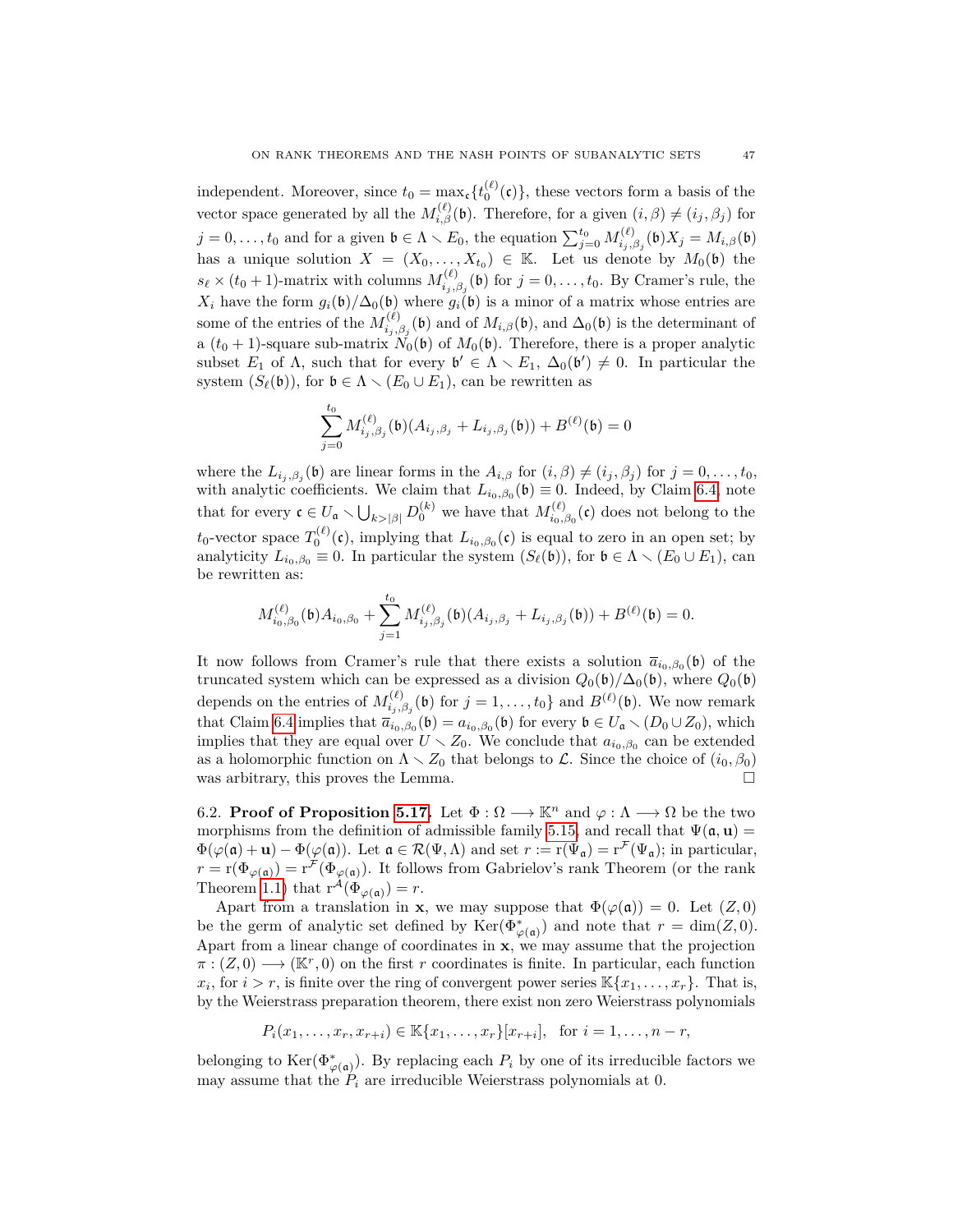We claim that, apart from changing the choice of point  $\mathfrak{a} \in \mathcal{R}(\Psi,\Lambda)$  and recentering the coordinate system **x** accordingly, there exists a neighborhood *U* of a such that  $P_i$  are well-defined and irreducible at every point in  $\Phi(\varphi(U))$ . Indeed, let *V* be an open neighborhood of 0 in  $\mathbb{K}^n$  on which the  $P_i$  are well-defined, and *U* be an open connected neighborhood of  $\mathfrak{a}$  such that  $\Phi(\varphi(U)) \subset V$ . Apart from shrinking *U* and *V*, we may suppose that  $P_i \in \text{Ker}(\Phi_{\varphi(\mathfrak{b})}^*)$  for every  $\mathfrak{b} \in U$ ; in particular,  $U \subset \mathcal{R}(\Psi,\Lambda)$ . Now, recall that being not irreducible is an open property for the Euclidean topology, thus the property of being irreducible is a closed property. If one of  $P_i$  is not irreducible at a point  $\Phi(\varphi(\mathfrak{b}))$ , for some  $\mathfrak{b} \in U$ , we may replace  $\mathfrak{a}$  by  $\mathfrak{b}$ ,  $P_i$  by one of its irreducible factors at this point, and we shrink *U* and *V* accordingly. Since the degree of the  $P_i$  is a positive integer, this process should end in a finite number of steps, proving the claim.

 $\text{Fix } s = 1, \ldots, n-r, \text{ set } \mathbf{x}^{(s)} = (x_1, \ldots, x_r, x_{r+s}), \ \Phi^{(s)} := (\Phi_1, \ldots, \Phi_r, \Phi_{r+s}),$ and denote by  $\Psi^{(s)} = (\Psi_1, \dots, \Psi_r, \Psi_{r+s})$  the family associated to  $\Phi^{(s)}$  and  $\varphi$ . Note that  $U \subset \mathcal{R}(\Psi^{(s)}, \Lambda)$  by construction. Moreover  $\text{Ker}(\Psi^{(s)}_{\mathfrak{a}})$  $*$ ) is generated by  $P_s$  since  $P_s$  is irreducible and  $\text{Ker}(\Psi_{\mathfrak{a}}^{(s)})$ <sup>\*</sup>) is a height one prime ideal of  $\mathbb{K}\{\mathbf{x}^{(s)}\}$ . We set:

$$
f_s(\mathfrak{b}, \mathbf{x}^{(s)}) := P_i\left(\Phi^{(s)}(\varphi(\mathfrak{b})) + \mathbf{x}^{(s)}\right)
$$

for every  $\mathfrak{b} \in U$ , which can be written as:

$$
f_s(\mathfrak{b}, \mathbf{x}^{(s)}) = y^d + a_1(\mathfrak{b}, \mathbf{x}')y^{d-1} + \dots + a_d(\mathfrak{b}, \mathbf{x}')
$$

where  $y = x_{r+s}$  and  $\mathbf{x}' = (x_1, \ldots, x_r)$ . First, note that  $a_i(\mathfrak{b}, \mathbf{x}') \in \mathcal{O}(U)[\mathbf{x}']$  since  $\Phi$  are specified in  $\Phi(a(\mathfrak{b}, \mathfrak{b}))$ . Second  $\Phi \circ \varphi$  is an analytic map defined on *U* and  $P_i$  is well defined in  $\Phi(\varphi(U))$ . Second, note that  $f_s(\mathfrak{b}, \mathbf{x}^{(s)}) \in \text{Ker}(\Psi_{\mathfrak{b}}^{(s)})$ b <sup>\*</sup>) for every  $\mathfrak{b} \in U$  since  $\Psi_{\mathfrak{b}}^{(s)}$ b  $^*(f_i) = P_s \circ \Phi_{\varphi(\mathfrak{b})}^{(s)} \equiv 0,$ and that  $f_s(\mathfrak{b}, \mathbf{x}^{(s)})$  generates  $\text{Ker}(\Psi_{\mathfrak{b}}^{(s)})$ b  $*$ ) since  $P_i$  is irreducible. Third, note that  $f_i(\mathfrak{b}, 0, y) = y^{k(\mathfrak{b})} U(\mathfrak{b}, y)$  for some  $1 \leqslant k(\mathfrak{b}) \leqslant d$  and  $U(\mathfrak{b}, y)$  is a monic polynomial in *y* coprime with *y*. By Hensel Lemma (see [\[Gro67,](#page-48-21) 18.5.13]), this implies that  $f_i(\mathfrak{b}, \mathbf{x}', y)$  is the product of two monic polynomials of degree  $k(\mathfrak{b})$  and  $d - k(\mathfrak{b})$ respectively. From the fact that  $P_i$  is irreducible and  $k(\mathfrak{b}) > 0$  at every point  $\mathfrak{b} \in U$ , we conclude that  $k(\mathfrak{b}) = d$ , that is,  $f_s(\mathfrak{b}, 0, y) = y^d$ . These three observations show that *f<sup>s</sup>* satisfies all hypothesis of Lemma [6.1,](#page-42-0) so that it can be extended as a power series  $\overline{f}_s(\mathbf{x}^{(s)})$  of  $\mathcal{L}[\mathbf{x}]$ , where  $\mathcal{L}$  is the fraction field of  $\mathcal{O}(\Lambda)$ , such that  $\Psi^*_\mathcal{L}(\overline{f}_s) = 0$ .<br>We conclude that  $\mathbf{x}^{\mathcal{F}}(\mathbf{u}^*) \leq x$  and since  $\mathbf{x}^{(1)}(\mathbf{x}^*) = x$  we get that  $\$ We conclude that  $\overline{r^{\mathcal{F}}}(\Psi_{\mathcal{L}}^{*}) \leq r$ , and since  $r(\Psi_{\mathcal{L}}^{*}) = r$ , we get that  $r(\Psi) = \overline{r^{\mathcal{F}}}(\Psi_{\mathcal{L}}^{*})$ , finishing the proof.

#### **REFERENCES**

- <span id="page-47-3"></span>[AM70] S. S. Abhyankar, T. T. Moh, A reduction theorem for divergent power series, *J. Reine Angew. Math.*, **241**, (1970), 27-33.
- [ABM08] J. Adamus, E. Bierstone, P. D. Milman, Uniform linear bound in Chevalley's lemma, *Can. J. Math.*, **60**, No. 4, (2008), 721-733.
- <span id="page-47-4"></span>[AI09] F. Aroca, G. Ilardi, A family of algebraically closed fields containing polynomials in several variables, *Commun. Algebra*, **37**, No. 4, (2009), 1284-1296 .
- <span id="page-47-0"></span>[Ar68] M. Artin, On the solutions of analytic equations, *Invent. Math.*, **5**, (1968), 277-291.
- <span id="page-47-1"></span>[Ar69] M. Artin, *Algebraic approximation of structures over complete local rings*, Publications Mathématiques de l'IHÉS (36): 23–58, 1969.
- [Be79] J. Becker, On the nonflatness of analytic tensor product, *Math. Ann.*, **243**, (1979), no. 1, 1-10.
- <span id="page-47-2"></span>[BBB17] A. Belotto da Silva, I. Biborski and E. Bierstone *Solutions of quasianalytic equations* Selecta Mathematica, Volume 23, Number 4, (2017), 2523-2552 pp.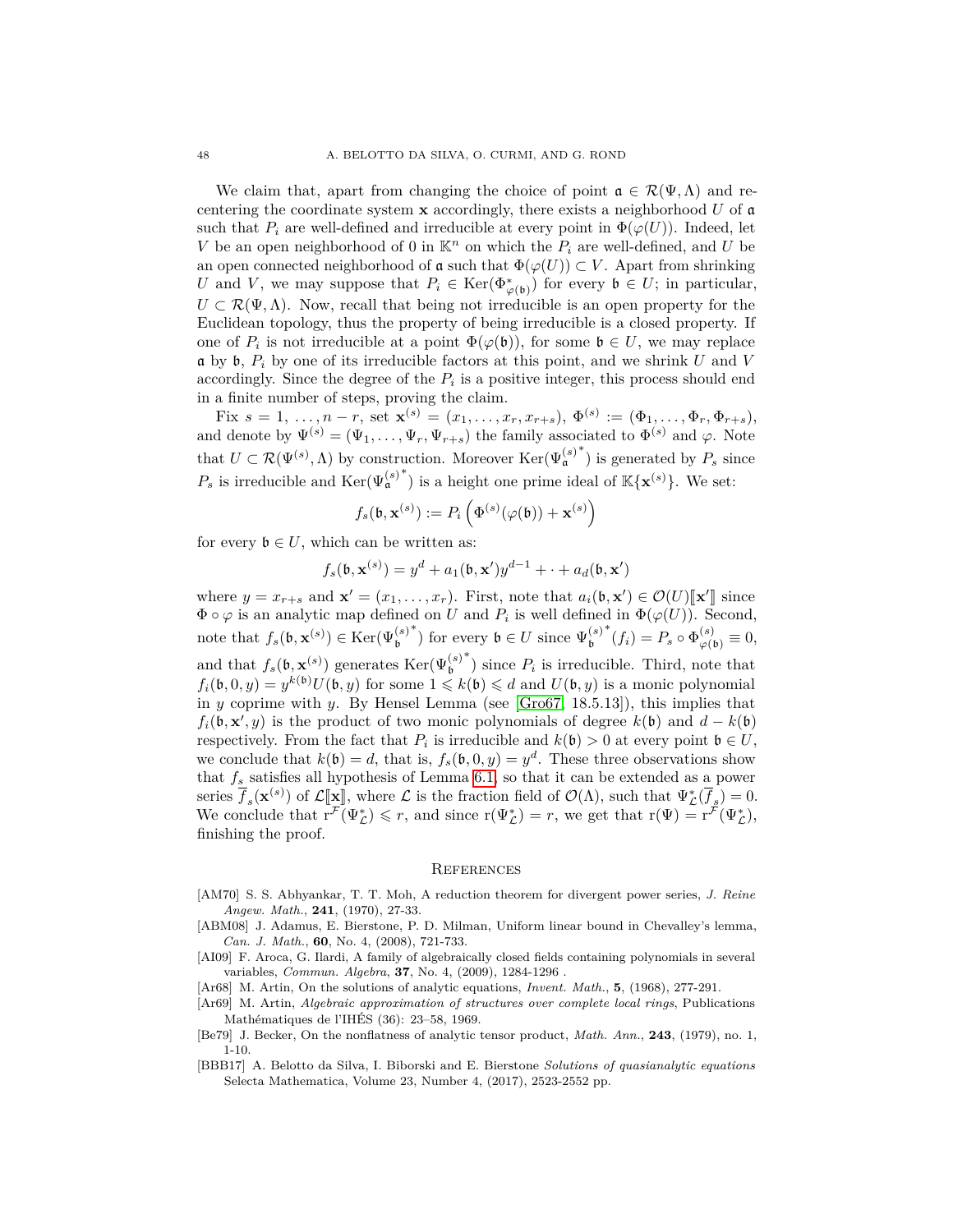- <span id="page-48-10"></span>[BB22] A. Belotto da Silva, E. Bierstone, *Monomialization of a quasianalytic morphism*, to appear in the Annales scientifiques de l'École normale supérieure.
- <span id="page-48-11"></span>[BBC18] A. Belotto da Silva, E. Bierstone and M. Chow, *Composite quasianalytic functions*, Compositio Math. **154** (2018), 1960-1973.
- <span id="page-48-2"></span>[BCR21] A. Belotto da Silva, O. Curmi, G. Rond, A proof of Gabrielov's rank Theorem, *J. Éc. Polytech., Math.*, **8**, (2021), 1329-1396.
- <span id="page-48-19"></span>[BM87] E. Bierstone and P. Milman, Relations among analytic functions 8, *Ann. Inst. Fourier*, **37**, No. 1, 187-239, (1987).
- <span id="page-48-7"></span>[BM88] E. Bierstone and P. Milman, Semianalytic and subanalytic sets, *Publ. Math., Inst. Hautes Étud. Sci.*, **67**, (1988), 5-42.
- [BM00] E. Bierstone and P. Milman, Subanalytic Geometry, Model Theory, Algebra, and Geometry. MSRI Publications. Volume 39, (2000).
- [BP18] E. Bierstone and A. Parusiński, Global smoothing of a subanalytic set, *Duke Math. J.*, **167**, Number 16 (2018), 3115-3128.
- [Bo14] S. Bosch, Lectures on formal and rigid geometry, *Lecture Notes in Mathematics*, **2105**, Springer, Cham, 2014.
- <span id="page-48-14"></span>[CPR19] P. Castro-Jiménez, D. Popescu, G. Rond, Linear nested Artin approximation Theorem for algebraic power series, *Manuscripta Math.*, **158**, (2019), Issue 1-2, pp 55-73.
- <span id="page-48-20"></span>[Ch43] C. Chevalley, On the theory of local rings, *Ann. of Math.*, **44**, (1943), 690-708.
- <span id="page-48-15"></span>[Da74] H. G. Dales, The ring of holomorphic functions on a Stein compact set as a unique factorization domain, *Proc. Amer. Math. Soc.*, **44**, (1974), 88-92.
- <span id="page-48-0"></span>[DL80] J. Denef, L. Lipshitz, Ultraproducts and Approximation in Local Rings II, *Math. Ann.*, **253**, (1980), 1-28.
- <span id="page-48-5"></span>[DvdD88] J. Denef and L. van den Dries, *p-adic and real subanalytic sets*. Ann. of Math. (2) 128 (1988), no. 1, 79–138.
- [ElK12] A. Elkhadiri, Link between Noetherianity and the Weierstrass division theorem on some quasianalytic local rings, *Proc. Am. Math. Soc.*, **140**, No. 11, (2012), 3883-3892.
- [Fr67] J. Frisch, Points de platitude d'un morphisme d'espaces analytiques complexes, *Invent. Math.*, **4**, (1967), 118-138.
- <span id="page-48-18"></span>[Ga71] A. M. Gabrielov, The formal relations between analytic functions, *Funkcional. Anal. i Prilovzen*, **5**, (1971), 64-65.
- <span id="page-48-1"></span>[Ga73] A. M. Gabrielov, Formal relations among analytic functions, *Izv. Akad. Naut. SSSR*, **37**, (1973), 1056-1088.
- [Gro60] A. Grothendieck, Techniques de construction en géométrie analytique VI, *Séminaire Henri Cartan*, **13**, no. 1, (1960-61).
- <span id="page-48-21"></span>[Gro67] A. Grothendieck, Éléments de Géométrie algébrique, *Publ. Math. IHES*, **32**, (1967).
- <span id="page-48-16"></span>[GuRo65] R.C. Gunning, H. Rossi, "Analytic functions of several complex variables", Prentice-Hall (1965)
- <span id="page-48-9"></span>[Hi73] H. Hironaka, Introduction to real-analytic sets and real-analytic maps, Istituto Matematico "L. Tonelli", Pisa, 1973.
- <span id="page-48-3"></span>[Hi79] H. Hironaka, *On Zariski Dimensionality Type*, American Journal of Mathematics, Vol. 101, No. 2 (1979), pp. 384-419.
- [Hi86] H. Hironaka, Local analytic dimensions of a subanalytic set, Proc. Japan Acad. Ser. A Math. Sci. 62 (1986), 73–75.
- <span id="page-48-17"></span>[Ho88] L. Hörmander, *An Introduction to Complex Analysis in Several Variables*, (3rd ed.), North Holland, ISBN 978-1-493-30273-4, 1988 [1966].
- <span id="page-48-6"></span>[Iz89] S. Izumi, The rank condition and convergence of formal functions, *Duke Math. J.*, **59**, (1989), 241-264.
- <span id="page-48-12"></span>[dJPf00] T. de Jong, G. Pfister, Local Analytic Geometry, Vieweg 2000.
- [Ku88] K. Kurdyka, Points réguliers d'un sous-analytique, *Ann. Inst. Fourier*, **38**, (1988), no. 1, 133-156.
- <span id="page-48-13"></span>[La65] J.-P. Lafon, Séries formelles algébriques, *C. R. Acad. Sci. Paris Sér. A-B*, **260**, (1965), 3238-3241.
- <span id="page-48-8"></span>[Lo65] S. Łojasiewicz, *Ensembles semialgébriques*, Inst. Hautes Etudes Sci., Bures-sur-Yvette, 1965; notes of lectures at Université d'Orsay, re-edited by M. Coste, 2006, [https://perso.](https://perso.univ-rennes1.fr/michel.coste/Lojasiewicz.pdf) [univ-rennes1.fr/michel.coste/Lojasiewicz.pdf](https://perso.univ-rennes1.fr/michel.coste/Lojasiewicz.pdf).
- <span id="page-48-4"></span>[Lo93] S. Łojasiewicz, *Sur la géométrie semi- et sous-analytique*, Ann. Inst. Fourier (Grenoble) 43 (1993), no. 5, 1575–1595